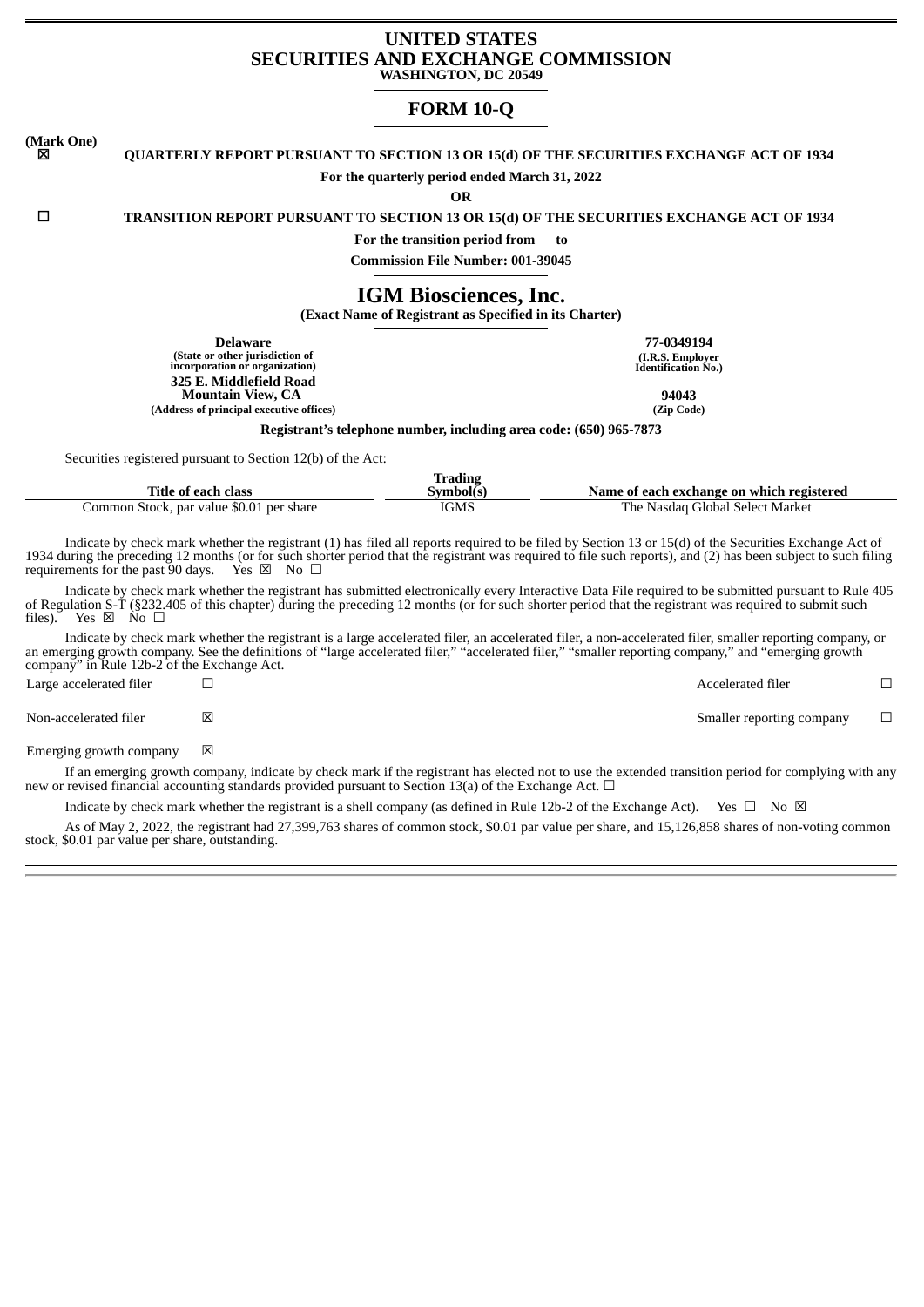#### **Table of Contents**

|                   |                                                                                              | $-$ <b>u</b> <sub>n</sub> c |
|-------------------|----------------------------------------------------------------------------------------------|-----------------------------|
| PART I.           | <b>FINANCIAL INFORMATION</b>                                                                 |                             |
| Item 1.           | <b>Financial Statements (Unaudited)</b>                                                      |                             |
|                   | <b>Condensed Consolidated Balance Sheets</b>                                                 |                             |
|                   | <b>Condensed Consolidated Statements of Operations</b>                                       |                             |
|                   | <b>Condensed Consolidated Statements of Comprehensive Loss</b>                               |                             |
|                   | <b>Condensed Consolidated Statements of Stockholders' Equity</b>                             |                             |
|                   | <b>Condensed Consolidated Statements of Cash Flows</b>                                       |                             |
|                   | Notes to Unaudited Condensed Consolidated Financial Statements                               |                             |
| Item 2.           | <b>Management's Discussion and Analysis of Financial Condition and Results of Operations</b> | 15                          |
| Item 3.           | Quantitative and Qualitative Disclosures About Market Risk                                   | 21                          |
| Item 4.           | <b>Controls and Procedures</b>                                                               | 21                          |
| PART II.          | <b>OTHER INFORMATION</b>                                                                     | 22                          |
| Item 1.           | <b>Legal Proceedings</b>                                                                     | 22                          |
| Item 1A.          | <b>Risk Factors</b>                                                                          | 22                          |
| Item 2.           | Unregistered Sales of Equity Securities and Use of Proceeds                                  | 68                          |
| Item 3.           | <b>Defaults Upon Senior Securities</b>                                                       | 68                          |
| Item 4.           | <b>Mine Safety Disclosures</b>                                                               | 68                          |
| Item 5.           | <b>Other Information</b>                                                                     | 68                          |
| Item 6.           | <b>Exhibits</b>                                                                              | 69                          |
| <b>Signatures</b> |                                                                                              | 70                          |
|                   |                                                                                              |                             |

#### **P a g e**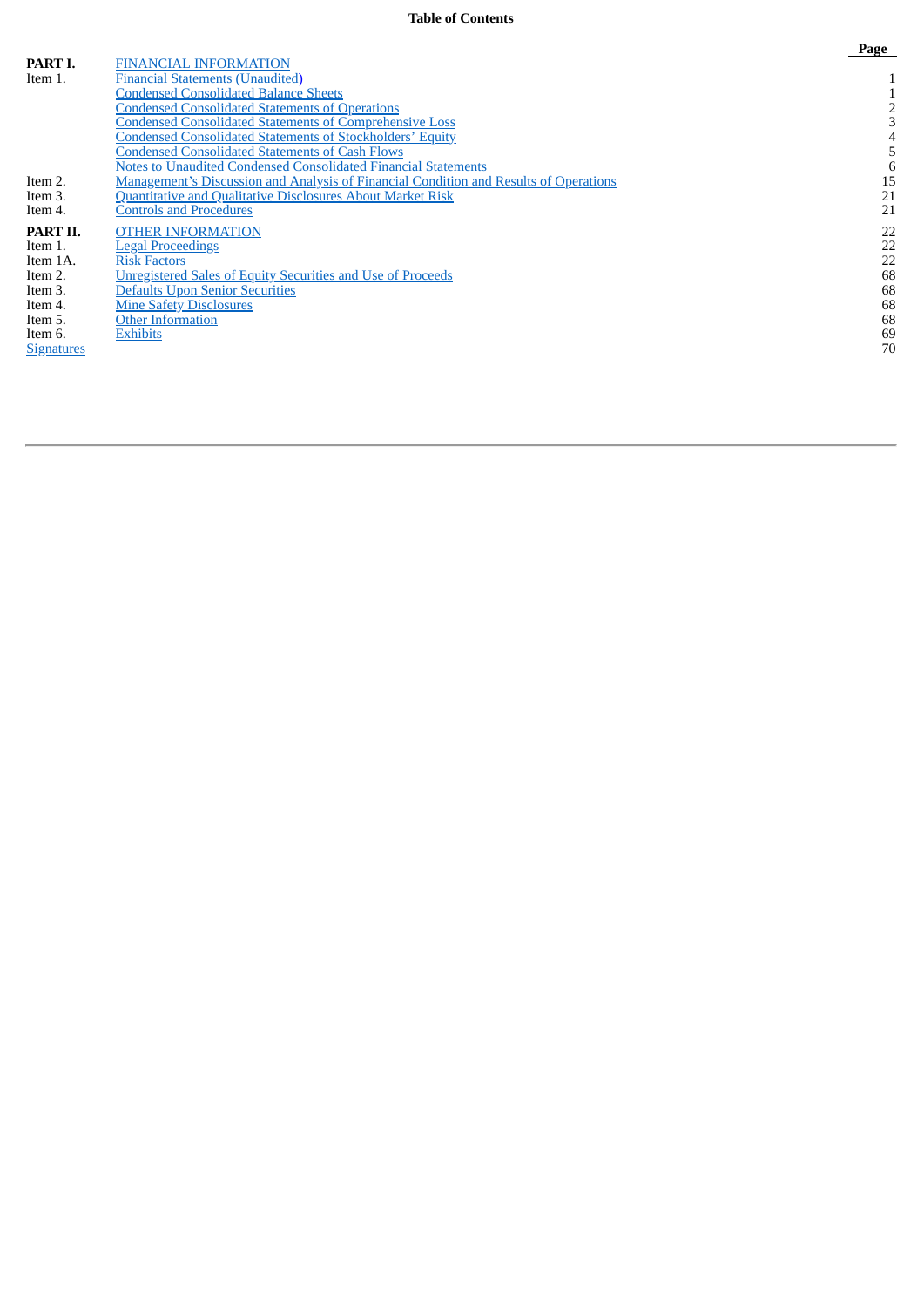# **Special Note Regarding Forward Looking Statements**

This Quarterly Report on Form 10-Q contains forward-looking statements. All statements other than statements of historical facts contained in this report are forward-looking statements. These statements involve known and unknown risks, uncertainties, and other important factors that are in some cases beyond our control and may cause our actual results, performance, or achievements to be materially different from any future results, performance, or achievements expressed or implied by the forward-looking statements.

In some cases, you can identify forward-looking statements by terms such as "anticipate," "believe," "contemplate," "continue," "could," "estimate," "expect," "intend," "may," "plan," "potential," "predict," "project," "seek," "should," "target," "will" or "would," or the negative of these terms or other similar expressions. Forward-looking statements contained in this Quarterly Report on Form 10-Q include, but are not limited to, statements about: the therapeutic applications for our IgM antibodies; the advantages of the properties of our IgM bispecific antibodies; the timing of the initiation, progress and potential results of our preclinical studies, clinical trials and our discovery programs; our ability to utilize our IgM antibody platform to generate and advance additional product candidates; our ability to advance product candidates into, and successfully complete, clinical trials; the timing or likelihood of regulatory filings and approvals; our estimates of the number of patients who suffer from the diseases we are targeting and the number of patients that may enroll in our clinical trials; the commercializing of our product candidates, if approved; whether, and for how long, we will rely on third parties to manufacture our product candidates for preclinical and clinical testing and to package, label, store and distribute our investigational product candidates; our ability and the potential to successfully manufacture and supply our product candidates for clinical trials and for commercial use, if approved; potential business disruptions affecting drug discovery, our preclinical studies or the initiation, patient enrollment, development and operation of our clinical trials, including those related to the COVID-19 pandemic; the sufficiency of our backup to our master cell banks; expectations regarding our collaboration agreement with Genzyme Corporation, a wholly owned subsidiary of Sanofi (Sanofi), including all financial aspects of the collaboration, the potential benefits and results of the collaboration, and the anticipated closing of the collaboration, as well as plans and objectives with respect to the collaboration; future strategic arrangements and/or collaborations and the potential benefits of such arrangements; our expectations regarding the impact of the COVID-19 pandemic on our business; our anticipated use of our existing resources; our estimates regarding expenses, future revenue, capital requirements and needs for additional financing and our ability to obtain additional capital; the sufficiency of our existing cash, cash equivalents, and marketable securities to fund our future operating expenses and capital expenditure requirements; our ability to retain the continued service of our key personnel and to identify, hire and retain additional qualified professionals; the implementation of our business model, strategic plans for our business and product candidates; the scope of protection we are able to establish and maintain for intellectual property rights, including our IgM platform, product candidates and discovery programs; our ability to contract with third-party suppliers and manufacturers and their ability to perform adequately; the pricing, coverage and reimbursement of our product candidates, if approved; developments relating to our competitors and our industry, including competing product candidates and therapies; and the ability of our clinical trials to demonstrate the safety and efficacy of our product candidates, and other positive results.

We have based these forward-looking statements largely on our current expectations and projections about our business, the industry in which we operate and financial trends that we believe may affect our business, financial condition, results of operations, and prospects, and these forward-looking statements are not guarantees of future performance or development. These forward-looking statements speak only as of the date of this Quarterly Report on Form 10- Q and are subject to a number of risks, uncertainties, and assumptions described in the section titled "Risk Factors" and elsewhere in this Quarterly Report on Form 10-Q. Because forward-looking statements are inherently subject to risks and uncertainties, some of which cannot be predicted or quantified, you should not rely on these forward-looking statements as predictions of future events. The events and circumstances reflected in our forward-looking statements may not be achieved or occur and actual results could differ materially from those projected in the forward-looking statements. Except as required by applicable law, we undertake no obligation to publicly update or revise any forward-looking statements contained herein, whether as a result of any new information, future events, or otherwise.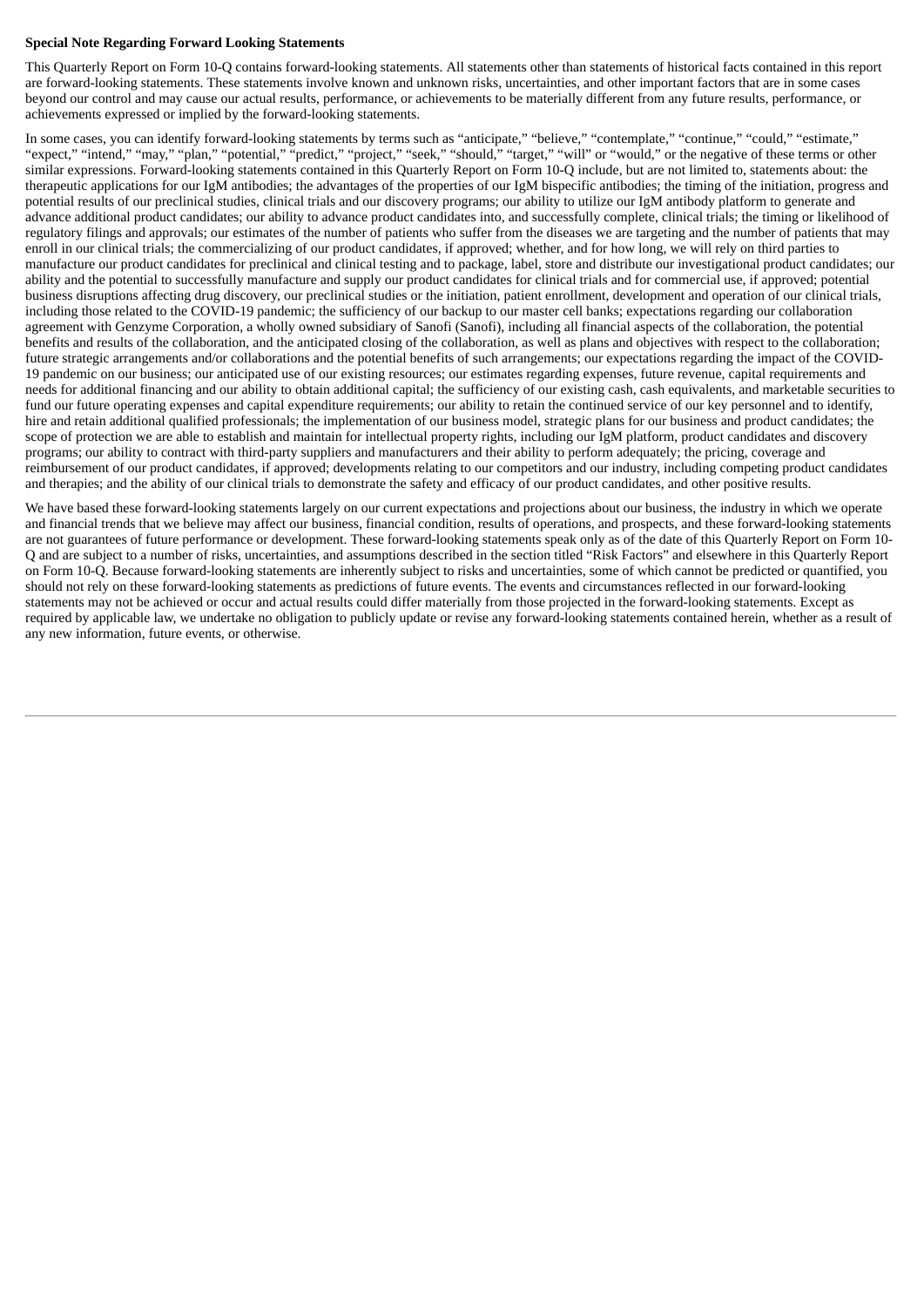# **PART I—FINANCIAL INFORMATION**

# <span id="page-3-2"></span><span id="page-3-1"></span><span id="page-3-0"></span>**Item 1. Financial Statements (Unaudited).**

# **IGM Biosciences, Inc. Condensed Consolidated Balance Sheets (Unaudited)** (in thousands, except share and per share data)

| <b>Assets</b><br>Current assets:<br>\$<br>75,417<br>\$<br>133,334<br>Cash and cash equivalents<br>698<br>Restricted cash<br>701<br>96,208<br>112,045<br>Marketable securities<br>9,649<br>10,504<br>Prepaid expenses and other current assets<br>197,809<br>240,747<br>Total current assets<br>29,984<br>Property, plant and equipment, net<br>28,495<br>Operating lease right-of-use assets<br>28,941<br>27,849<br>Other non-current assets<br>1,007<br>1,036<br>$\mathbb{S}$<br>\$<br>298,127<br>257,741<br><b>Total assets</b><br>Liabilities and stockholders' equity<br>Current liabilities:<br>$\mathbb{S}$<br>4.011<br>\$<br>Accounts payable<br>5,584<br><b>Accrued liabilities</b><br>19,303<br>18,876<br>3,320<br>Lease liabilities, current<br>4,054<br><b>Total current liabilities</b><br>27,368<br>27,780 |                                | March 31,<br>2022 | December 31.<br>2021 |            |  |
|-------------------------------------------------------------------------------------------------------------------------------------------------------------------------------------------------------------------------------------------------------------------------------------------------------------------------------------------------------------------------------------------------------------------------------------------------------------------------------------------------------------------------------------------------------------------------------------------------------------------------------------------------------------------------------------------------------------------------------------------------------------------------------------------------------------------------|--------------------------------|-------------------|----------------------|------------|--|
|                                                                                                                                                                                                                                                                                                                                                                                                                                                                                                                                                                                                                                                                                                                                                                                                                         |                                |                   |                      |            |  |
|                                                                                                                                                                                                                                                                                                                                                                                                                                                                                                                                                                                                                                                                                                                                                                                                                         |                                |                   |                      |            |  |
|                                                                                                                                                                                                                                                                                                                                                                                                                                                                                                                                                                                                                                                                                                                                                                                                                         |                                |                   |                      |            |  |
|                                                                                                                                                                                                                                                                                                                                                                                                                                                                                                                                                                                                                                                                                                                                                                                                                         |                                |                   |                      |            |  |
|                                                                                                                                                                                                                                                                                                                                                                                                                                                                                                                                                                                                                                                                                                                                                                                                                         |                                |                   |                      |            |  |
|                                                                                                                                                                                                                                                                                                                                                                                                                                                                                                                                                                                                                                                                                                                                                                                                                         |                                |                   |                      |            |  |
|                                                                                                                                                                                                                                                                                                                                                                                                                                                                                                                                                                                                                                                                                                                                                                                                                         |                                |                   |                      |            |  |
|                                                                                                                                                                                                                                                                                                                                                                                                                                                                                                                                                                                                                                                                                                                                                                                                                         |                                |                   |                      |            |  |
|                                                                                                                                                                                                                                                                                                                                                                                                                                                                                                                                                                                                                                                                                                                                                                                                                         |                                |                   |                      |            |  |
|                                                                                                                                                                                                                                                                                                                                                                                                                                                                                                                                                                                                                                                                                                                                                                                                                         |                                |                   |                      |            |  |
|                                                                                                                                                                                                                                                                                                                                                                                                                                                                                                                                                                                                                                                                                                                                                                                                                         |                                |                   |                      |            |  |
|                                                                                                                                                                                                                                                                                                                                                                                                                                                                                                                                                                                                                                                                                                                                                                                                                         |                                |                   |                      |            |  |
|                                                                                                                                                                                                                                                                                                                                                                                                                                                                                                                                                                                                                                                                                                                                                                                                                         |                                |                   |                      |            |  |
|                                                                                                                                                                                                                                                                                                                                                                                                                                                                                                                                                                                                                                                                                                                                                                                                                         |                                |                   |                      |            |  |
|                                                                                                                                                                                                                                                                                                                                                                                                                                                                                                                                                                                                                                                                                                                                                                                                                         |                                |                   |                      |            |  |
|                                                                                                                                                                                                                                                                                                                                                                                                                                                                                                                                                                                                                                                                                                                                                                                                                         |                                |                   |                      |            |  |
|                                                                                                                                                                                                                                                                                                                                                                                                                                                                                                                                                                                                                                                                                                                                                                                                                         |                                |                   |                      |            |  |
|                                                                                                                                                                                                                                                                                                                                                                                                                                                                                                                                                                                                                                                                                                                                                                                                                         |                                |                   |                      |            |  |
|                                                                                                                                                                                                                                                                                                                                                                                                                                                                                                                                                                                                                                                                                                                                                                                                                         | Lease liabilities, non-current | 25,854            |                      | 25,439     |  |
| <b>Total liabilities</b><br>53,222<br>53,219                                                                                                                                                                                                                                                                                                                                                                                                                                                                                                                                                                                                                                                                                                                                                                            |                                |                   |                      |            |  |
| Commitments and contingencies                                                                                                                                                                                                                                                                                                                                                                                                                                                                                                                                                                                                                                                                                                                                                                                           |                                |                   |                      |            |  |
| Stockholders' equity:                                                                                                                                                                                                                                                                                                                                                                                                                                                                                                                                                                                                                                                                                                                                                                                                   |                                |                   |                      |            |  |
| Preferred stock, \$0.01 par value; 200,000,000 shares authorized; no shares issued and                                                                                                                                                                                                                                                                                                                                                                                                                                                                                                                                                                                                                                                                                                                                  |                                |                   |                      |            |  |
| outstanding                                                                                                                                                                                                                                                                                                                                                                                                                                                                                                                                                                                                                                                                                                                                                                                                             |                                |                   |                      |            |  |
| Common stock, \$0.01 par value; 1,000,000,000 shares authorized as of March 31, 2022 and<br>December 31, 2021; 26,091,963 and 26,066,818 shares issued and outstanding as of<br>261<br>261                                                                                                                                                                                                                                                                                                                                                                                                                                                                                                                                                                                                                              |                                |                   |                      |            |  |
| March 31, 2022 and December 31, 2021, respectively                                                                                                                                                                                                                                                                                                                                                                                                                                                                                                                                                                                                                                                                                                                                                                      |                                |                   |                      |            |  |
| Non-voting common stock, \$0.01 par value; 200,000,000 shares authorized<br>as of March 31, 2022 and December 31, 2021, respectively; 6,431,205 shares issued and<br>outstanding as of March 31, 2022 and December 31, 2021<br>64<br>64                                                                                                                                                                                                                                                                                                                                                                                                                                                                                                                                                                                 |                                |                   |                      |            |  |
| Additional paid-in-capital<br>610,005<br>598,373                                                                                                                                                                                                                                                                                                                                                                                                                                                                                                                                                                                                                                                                                                                                                                        |                                |                   |                      |            |  |
| Accumulated other comprehensive loss<br>(193)                                                                                                                                                                                                                                                                                                                                                                                                                                                                                                                                                                                                                                                                                                                                                                           |                                |                   |                      | (66)       |  |
| Accumulated deficit<br>(405, 618)                                                                                                                                                                                                                                                                                                                                                                                                                                                                                                                                                                                                                                                                                                                                                                                       |                                |                   |                      | (353, 724) |  |
| Total stockholders' equity<br>204,519<br>244,908                                                                                                                                                                                                                                                                                                                                                                                                                                                                                                                                                                                                                                                                                                                                                                        |                                |                   |                      |            |  |
| \$<br>257,741<br>$\mathbb{S}$<br>298,127<br>Total liabilities and stockholders' equity                                                                                                                                                                                                                                                                                                                                                                                                                                                                                                                                                                                                                                                                                                                                  |                                |                   |                      |            |  |

The accompanying notes are an integral part of these unaudited condensed consolidated financial statements.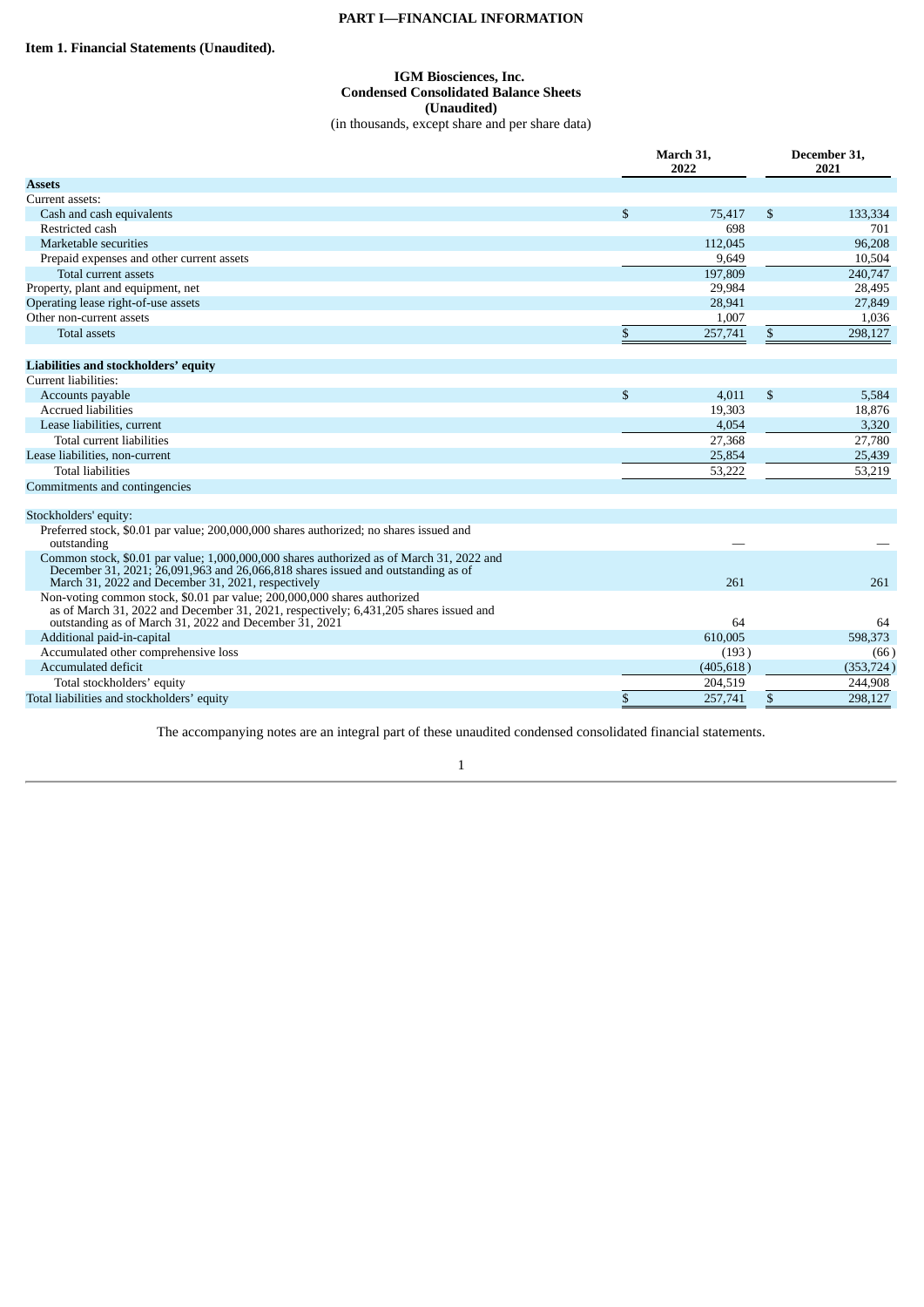## **IGM Biosciences, Inc. Condensed Consolidated Statements of Operations (Unaudited)** (in thousands, except share and per share data)

<span id="page-4-0"></span>

|                                                               |    | <b>Three Months Ended</b><br>March 31, |  |            |  |  |
|---------------------------------------------------------------|----|----------------------------------------|--|------------|--|--|
|                                                               |    | 2022                                   |  | 2021       |  |  |
| Operating expenses:                                           |    |                                        |  |            |  |  |
| Research and development                                      |    | 38,875                                 |  | 23,572     |  |  |
| General and administrative                                    |    | 13,081                                 |  | 8,134      |  |  |
| Total operating expenses                                      |    | 51,956                                 |  | 31,706     |  |  |
| Loss from operations                                          |    | (51,956)                               |  | (31,706)   |  |  |
| Other income, net                                             |    | 62                                     |  | 62         |  |  |
| Net loss                                                      |    | (51,894)                               |  | (31, 644)  |  |  |
|                                                               |    |                                        |  |            |  |  |
| Net loss per share, basic and diluted                         | \$ | $(1.53)$ \$                            |  | (0.95)     |  |  |
| Weighted-average common shares outstanding, basic and diluted |    | 33,838,895                             |  | 33,328,994 |  |  |

The accompanying notes are an integral part of these unaudited condensed consolidated financial statements.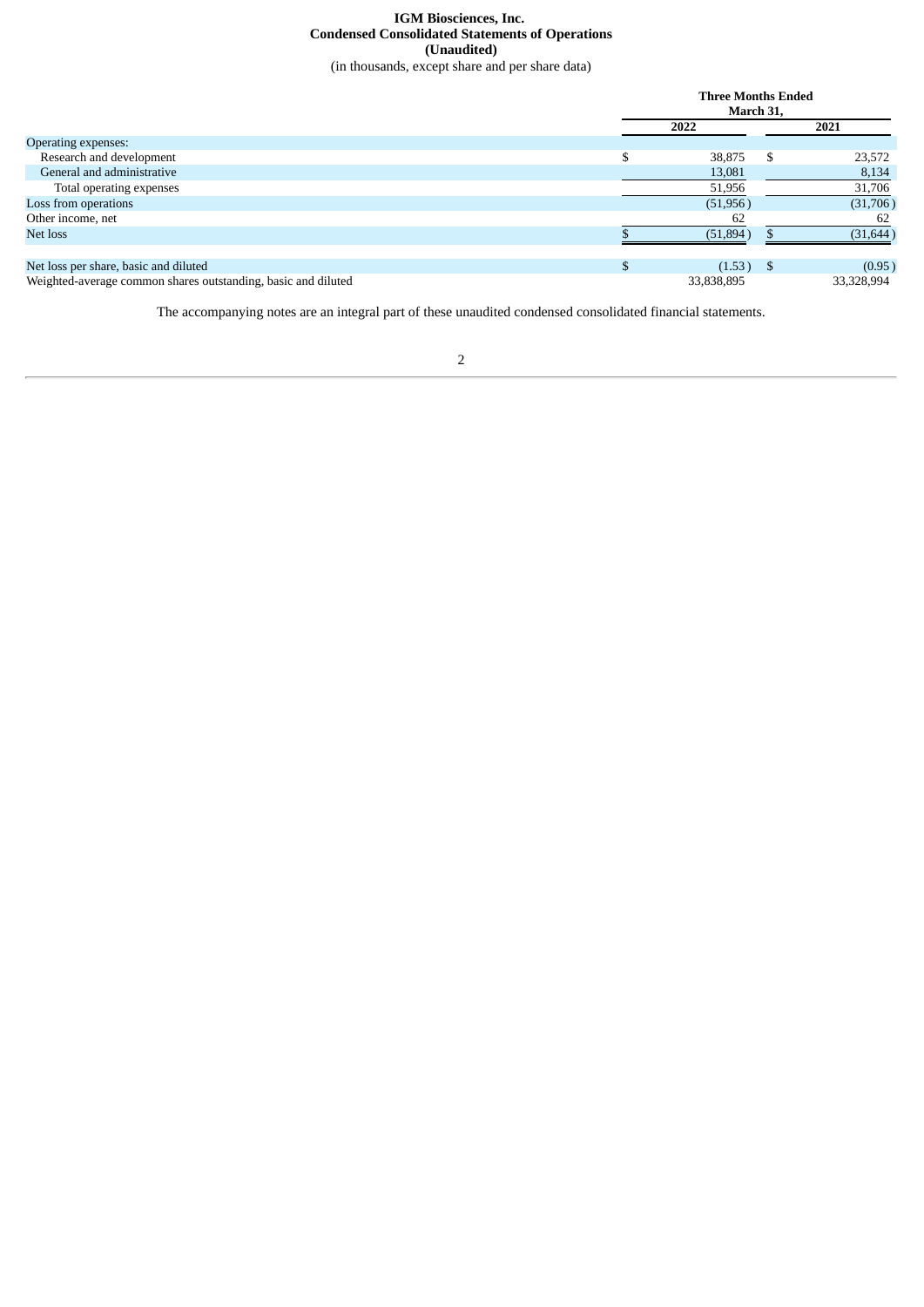# **IGM Biosciences, Inc. Condensed Consolidated Statements of Comprehensive Loss (Unaudited)** (in thousands)

<span id="page-5-0"></span>

|                                          | <b>Three Months Ended</b><br>March 31. |           |
|------------------------------------------|----------------------------------------|-----------|
|                                          | 2022                                   | 2021      |
| Net loss                                 | (51,894)                               | (31, 644) |
| Other comprehensive loss:                |                                        |           |
| Unrealized loss on marketable securities | (127)                                  | (12)      |
| Comprehensive loss                       | (52, 021)                              | (31, 656) |

The accompanying notes are an integral part of these unaudited condensed consolidated financial statements.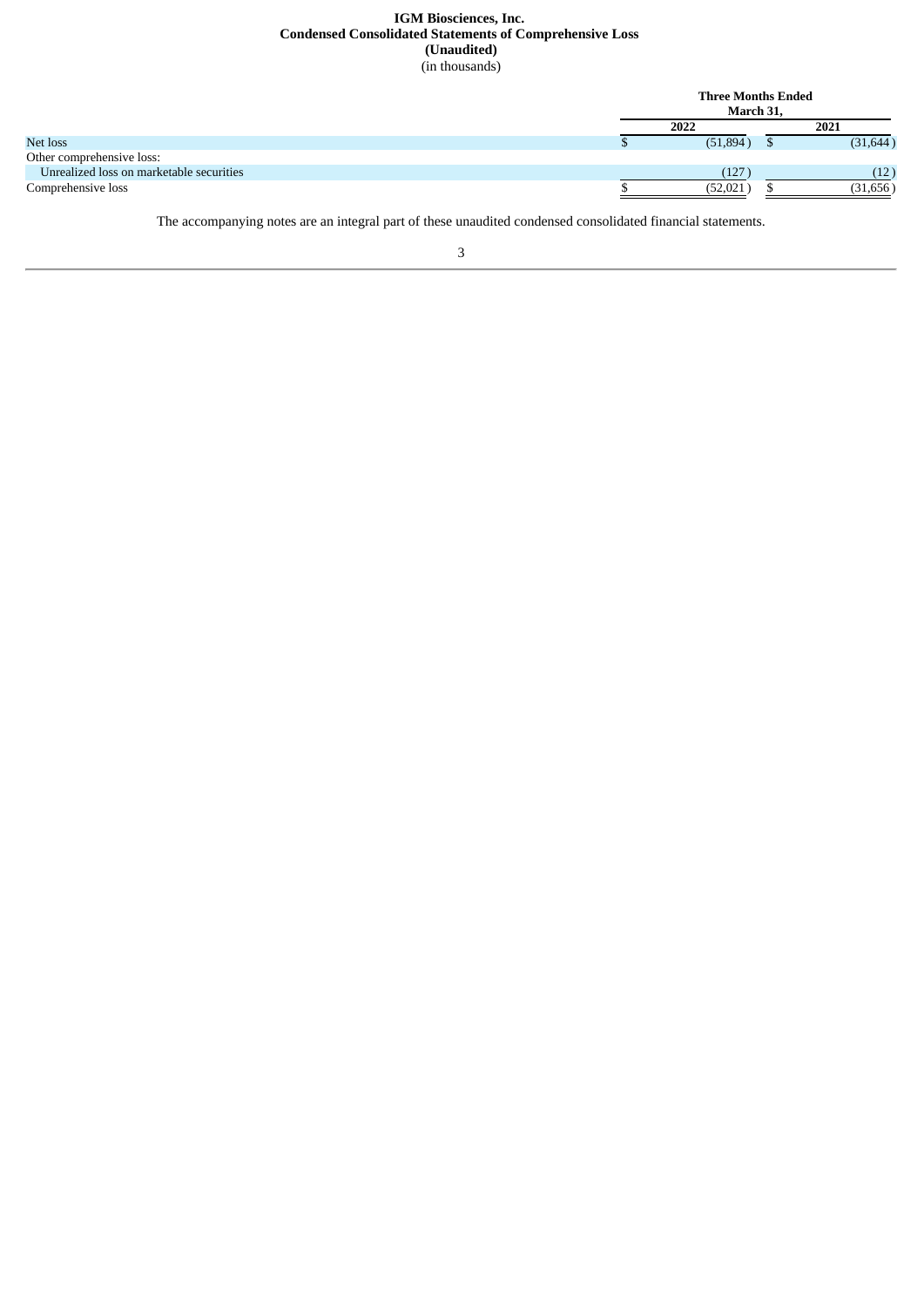# **IGM Biosciences, Inc. Condensed Consolidated Statements of Stockholders' Equity (Unaudited)**

(in thousands, except share amounts)

<span id="page-6-0"></span>

|                                                                                         |               |                     |        | <b>Non-Voting</b> |                     |               |          | <b>Additional</b> |    | <b>Accumulated</b><br>Other<br>Comprehensi |   | Accumulate      | <b>Total</b><br><b>Stockholders</b> |  |
|-----------------------------------------------------------------------------------------|---------------|---------------------|--------|-------------------|---------------------|---------------|----------|-------------------|----|--------------------------------------------|---|-----------------|-------------------------------------|--|
|                                                                                         |               | <b>Common Stock</b> |        |                   | <b>Common Stock</b> |               | Paid-In- |                   | ve |                                            | а |                 |                                     |  |
|                                                                                         | <b>Shares</b> |                     | Amount | <b>Shares</b>     |                     | <b>Amount</b> |          | <b>Capital</b>    |    | Loss                                       |   | <b>Deficit</b>  | <b>Equity</b>                       |  |
| Balance-December 31, 2021                                                               | 26,066,818    |                     | 261    | 6,431,205         |                     | 64            | \$       | 598,373           |    | $(66)$ \$                                  |   | $(353, 724)$ \$ | 244,908                             |  |
| Exercise of stock options, net of<br>shares<br>withheld for taxes and exercise<br>costs | 23,432        |                     |        |                   |                     |               |          | 133               |    |                                            |   |                 | 133                                 |  |
| Issuance of fully vested restricted<br>stock units                                      | 1,713         |                     |        |                   |                     |               |          |                   |    |                                            |   |                 |                                     |  |
| Unrealized loss on marketable<br>securities                                             |               |                     |        |                   |                     |               |          |                   |    | (127)                                      |   |                 | (127)                               |  |
| Stock-based compensation expense                                                        |               |                     |        |                   |                     |               |          | 11,499            |    |                                            |   |                 | 11,499                              |  |
| Net loss                                                                                |               |                     |        |                   |                     |               |          |                   |    |                                            |   | (51, 894)       | (51,894)                            |  |
| Balance-March 31, 2022                                                                  | 26,091,963    |                     | 261    | 6,431,205         |                     | 64            |          | 610,005           |    | (193)                                      |   | (405, 618)      | 204,519                             |  |

|                                                                                         |               | <b>Common Stock</b> |     | <b>Non-Voting</b><br><b>Common Stock</b> |    |               | <b>Accumulated</b><br><b>Additional</b><br>Other<br>Comprehensi<br>Paid-In-<br>ve |      |                  | Accumulate<br>d      | <b>Total</b><br><b>Stockholders</b> |
|-----------------------------------------------------------------------------------------|---------------|---------------------|-----|------------------------------------------|----|---------------|-----------------------------------------------------------------------------------|------|------------------|----------------------|-------------------------------------|
|                                                                                         | <b>Shares</b> | Amount              |     | Shares                                   |    | <b>Amount</b> | <b>Capital</b>                                                                    |      | Income<br>(Loss) | <b>Deficit</b>       | <b>Equity</b>                       |
| Balance-December 31, 2020                                                               | 25,542,931    | ъ                   | 255 | 6,431,205                                | D. | 64            | \$<br>570,030                                                                     | - \$ | 26               | \$<br>$(188,560)$ \$ | 381,815                             |
| Exercise of stock options, net of<br>shares<br>withheld for taxes and exercise<br>costs | 37,065        |                     |     |                                          |    |               | (53)                                                                              |      |                  |                      | (53)                                |
| Issuance of fully vested restricted<br>stock units                                      | 1,216         |                     |     |                                          |    |               |                                                                                   |      |                  |                      |                                     |
| Unrealized loss on marketable<br>securities                                             |               |                     |     |                                          |    |               |                                                                                   |      | (12)             |                      | (12)                                |
| Stock-based compensation expense                                                        |               |                     |     | –                                        |    |               | 5,504                                                                             |      | —                |                      | 5,504                               |
| Net loss                                                                                | __            |                     |     |                                          |    |               |                                                                                   |      |                  | (31, 644)            | (31, 644)                           |
| Balance-March 31, 2021                                                                  | 25,581,212    |                     | 255 | 6,431,205                                |    | 64            | 575,481                                                                           |      | 14               | (220, 204)           | 355,610                             |

The accompanying notes are an integral part of these unaudited condensed consolidated financial statements.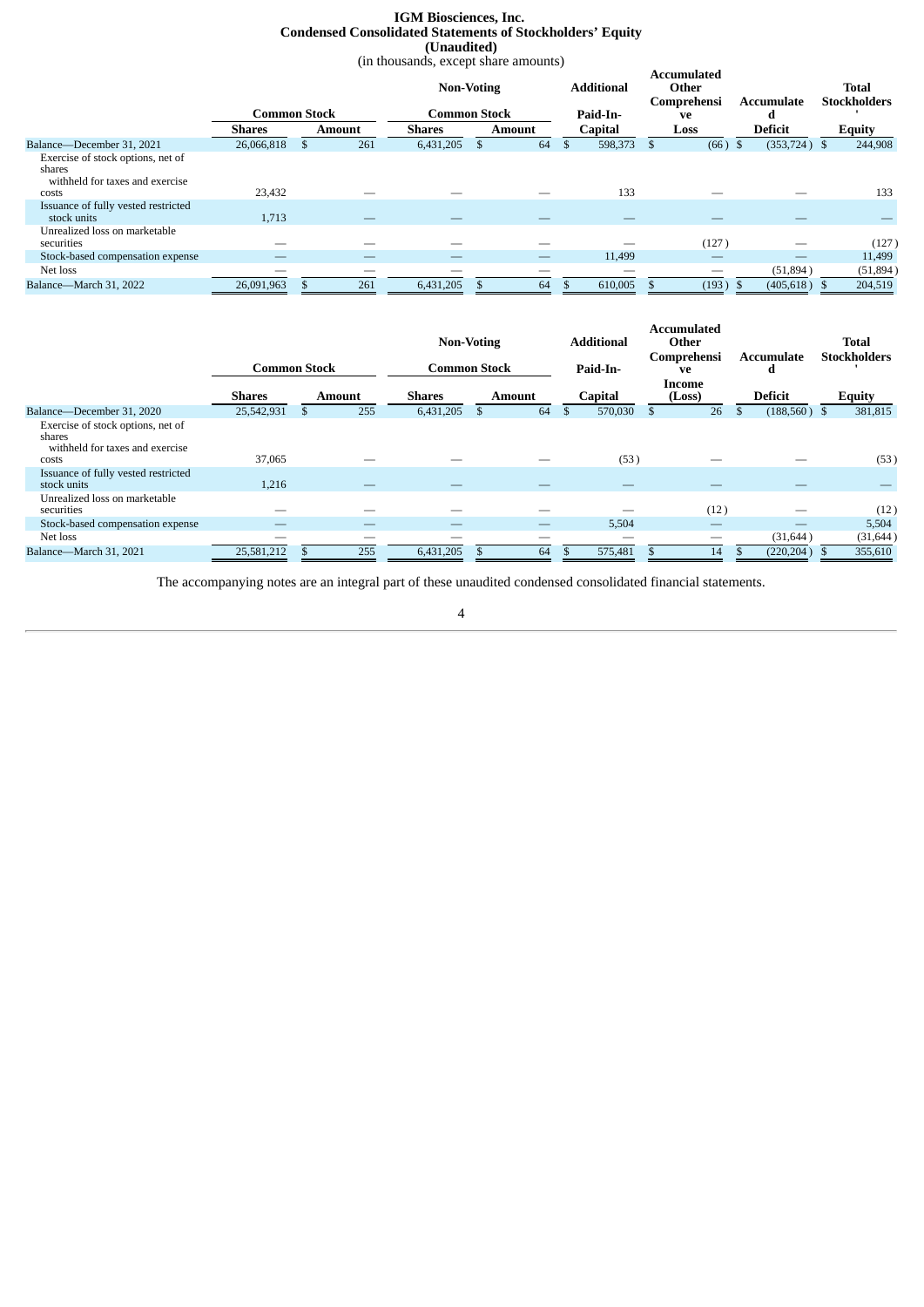# **IGM Biosciences, Inc. Condensed Consolidated Statements of Cash Flows (Unaudited)** (in thousands)

<span id="page-7-0"></span>

|                                                                             | <b>Three Months Ended</b><br>March 31, |           |     |                   |  |  |
|-----------------------------------------------------------------------------|----------------------------------------|-----------|-----|-------------------|--|--|
|                                                                             |                                        | 2022      |     | 2021              |  |  |
| <b>Cash flows from operating activities:</b>                                |                                        |           |     |                   |  |  |
| Net loss                                                                    | \$                                     | (51,894)  | -\$ | (31, 644)         |  |  |
| Adjustments to reconcile net loss to net cash used in operating activities: |                                        |           |     |                   |  |  |
| Depreciation                                                                |                                        | 1,224     |     | 673               |  |  |
| Stock-based compensation expense                                            |                                        | 11,499    |     | 5,504             |  |  |
| Net amortization of premiums on marketable securities                       |                                        | 165       |     | 195               |  |  |
| Non-cash lease expense                                                      |                                        | 1,001     |     | 672               |  |  |
| Changes in assets and liabilities:                                          |                                        |           |     |                   |  |  |
| Prepaid expenses and other current assets                                   |                                        | 933       |     | (2,500)           |  |  |
| Other non-current assets                                                    |                                        | 29        |     | (338)             |  |  |
| Accounts payable                                                            |                                        | (1,244)   |     | 1,045             |  |  |
| <b>Accrued liabilities</b>                                                  |                                        | 362       |     | (1, 158)          |  |  |
| Lease liabilities, net                                                      |                                        | (944)     |     | (711)             |  |  |
| Net cash used in operating activities                                       |                                        | (38, 869) |     | (28, 262)         |  |  |
| <b>Cash flows from investing activities:</b>                                |                                        |           |     |                   |  |  |
| Purchases of property, plant and equipment                                  |                                        | (2,977)   |     | (6,073)           |  |  |
| Purchases of marketable securities                                          |                                        | (40, 146) |     | (12,989)          |  |  |
| Proceeds from maturities of marketable securities                           |                                        | 24,000    |     | 58,673            |  |  |
| Net cash (used in) provided by investing activities                         |                                        | (19, 123) |     | 39,611            |  |  |
| <b>Cash flows from financing activities:</b>                                |                                        |           |     |                   |  |  |
| Payment of employee taxes and exercise costs for shares withheld            |                                        | (7)       |     | (418)             |  |  |
| Proceeds from exercise of stock options                                     |                                        | 140       |     | 365               |  |  |
| Payment of deferred offering costs                                          |                                        | (61)      |     |                   |  |  |
| Net cash provided by (used in) financing activities                         |                                        | 72        |     | $\overline{(53)}$ |  |  |
| Net (decrease) increase in cash, cash equivalents, and restricted cash      |                                        | (57, 920) |     | 11,296            |  |  |
| Reconciliation of cash, cash equivalents, and restricted cash               |                                        |           |     |                   |  |  |
| Beginning of period                                                         |                                        | 134,035   |     | 241,080           |  |  |
| End of period                                                               | \$                                     | 76,115    | \$  | 252,376           |  |  |
| Supplemental disclosure of non-cash investing and financing activities:     |                                        |           |     |                   |  |  |
| Right-of-use assets recognized in exchange for lease obligations            | \$                                     | 2,093     | \$  | 1,844             |  |  |
| Unpaid amounts related to purchase of property, plant and equipment         | \$                                     | 231       | \$  | 856               |  |  |
| Unpaid offering costs for public offering                                   | \$                                     | 460       | \$  | 269               |  |  |

The accompanying notes are an integral part of these unaudited condensed consolidated financial statements.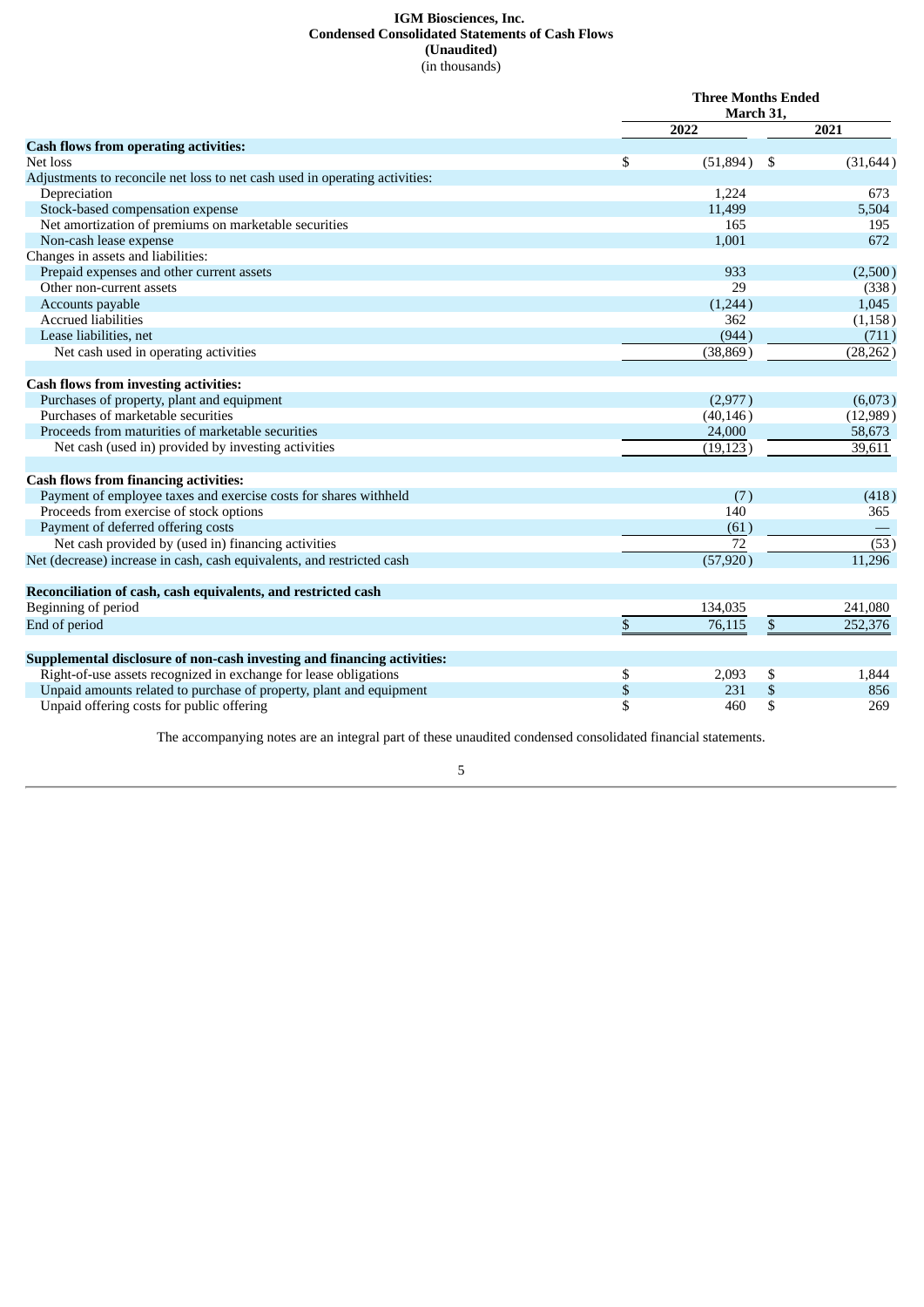#### **IGM Biosciences, Inc. Notes to Unaudited Condensed Consolidated Financial Statements**

#### <span id="page-8-0"></span>**Note 1. Organization**

#### **Description of the Business**

IGM Biosciences, Inc. (the Company) was incorporated in the state of Delaware in August 1993 under the name Palingen, Inc. and the name was subsequently changed to IGM Biosciences, Inc. in 2010. The Company's headquarters are in Mountain View, California. IGM Biosciences, Inc. is a biotechnology company engaged in the development of IgM antibody therapeutics for the treatment of cancer, infectious diseases and autoimmune and inflammatory diseases.

#### **Basis of Presentation**

The accompanying unaudited condensed consolidated financial statements have been prepared in accordance with generally accepted accounting principles in the United States of America (GAAP) and applicable rules and regulations of the Securities and Exchange Commission (SEC) regarding interim financial reporting. As permitted under those rules, certain footnotes or other financial information that are normally required by GAAP have been condensed or omitted, and accordingly the balance sheet as of December 31, 2021 has been derived from the audited financial statements at that date but does not include all of the information required by GAAP for complete financial statements. These unaudited interim condensed consolidated financial statements have been prepared on the same basis as the Company's annual financial statements and, in the opinion of management, reflect all adjustments, consisting only of normal recurring adjustments which are necessary for a fair statement of the Company's financial information. The interim results of operations for the three months ended March 31, 2022 are not necessarily indicative of the results to be expected for the year ending December 31, 2022 or for any other interim period or for any other future year.

The accompanying unaudited condensed consolidated financial statements include the accounts of the Company's wholly owned subsidiaries. All intercompany accounts and transactions have been eliminated in consolidation.

The accompanying interim unaudited condensed consolidated financial statements should be read in conjunction with the audited financial statements and the related notes thereto for the year ended December 31, 2021, included in the Company's Annual Report on Form 10-K filed with the SEC on March 29, 2022.

#### **Liquidity**

The Company has incurred net operating losses and negative cash flows from operations since its inception and had an accumulated deficit of \$405.6 million as of March 31, 2022. As of March 31, 2022, the Company had cash, cash equivalents, and marketable securities of \$187.5 million. Management believes that the existing financial resources, including the \$218.0 million of net proceeds received in April 2022 as part of a public offering (see Note 10), are sufficient to continue operating activities at least one year past the issuance date of these condensed consolidated financial statements. The Company has historically financed its operations primarily through the sale of common stock and pre-funded warrants in its public offerings and the sale of convertible preferred stock and the issuance of unsecured promissory notes in private placements. To date, none of the Company's product candidates have been approved for sale, and the Company has not generated any revenue since inception. Management expects operating losses to continue and increase for the foreseeable future, as the Company progresses its planned research and development activities for its product candidates. The Company's prospects are subject to risks, expenses and uncertainties frequently encountered by companies in the biotechnology industry as discussed below. While the Company has been able to raise multiple rounds of financing, there can be no assurance that in the event the Company requires additional financing, such financing will be available on terms which are favorable or at all. Failure to raise sufficient capital when needed or generate sufficient cash flow from operations would impact the ability to pursue business strategies and could require the Company to delay, scale back or discontinue one or more product development programs, or other aspects of the Company's business objectives.

#### **Note 2. Summary of Significant Accounting Policies**

## **Use of Estimates**

The preparation of financial statements in conformity with GAAP requires management to make estimates and assumptions that affect the amounts reported in the condensed consolidated financial statements and accompanying notes. On an ongoing basis, the Company evaluates its estimates, including, but not limited to, those related to investments, manufacturing accruals, accrued research and development expenses, stock-based compensation, operating lease right-of-use (ROU) assets and liabilities, income tax uncertainties and the valuation of deferred tax assets. The Company bases its estimates on its historical experience and also on assumptions that it believes are reasonable; however, actual results could significantly differ from those estimates.

#### **Segments**

The Company operates and manages its business as one reportable and operating segment, which is the business of developing engineered IgM antibodies for the treatment of cancer, infectious diseases and autoimmune and inflammatory diseases. The

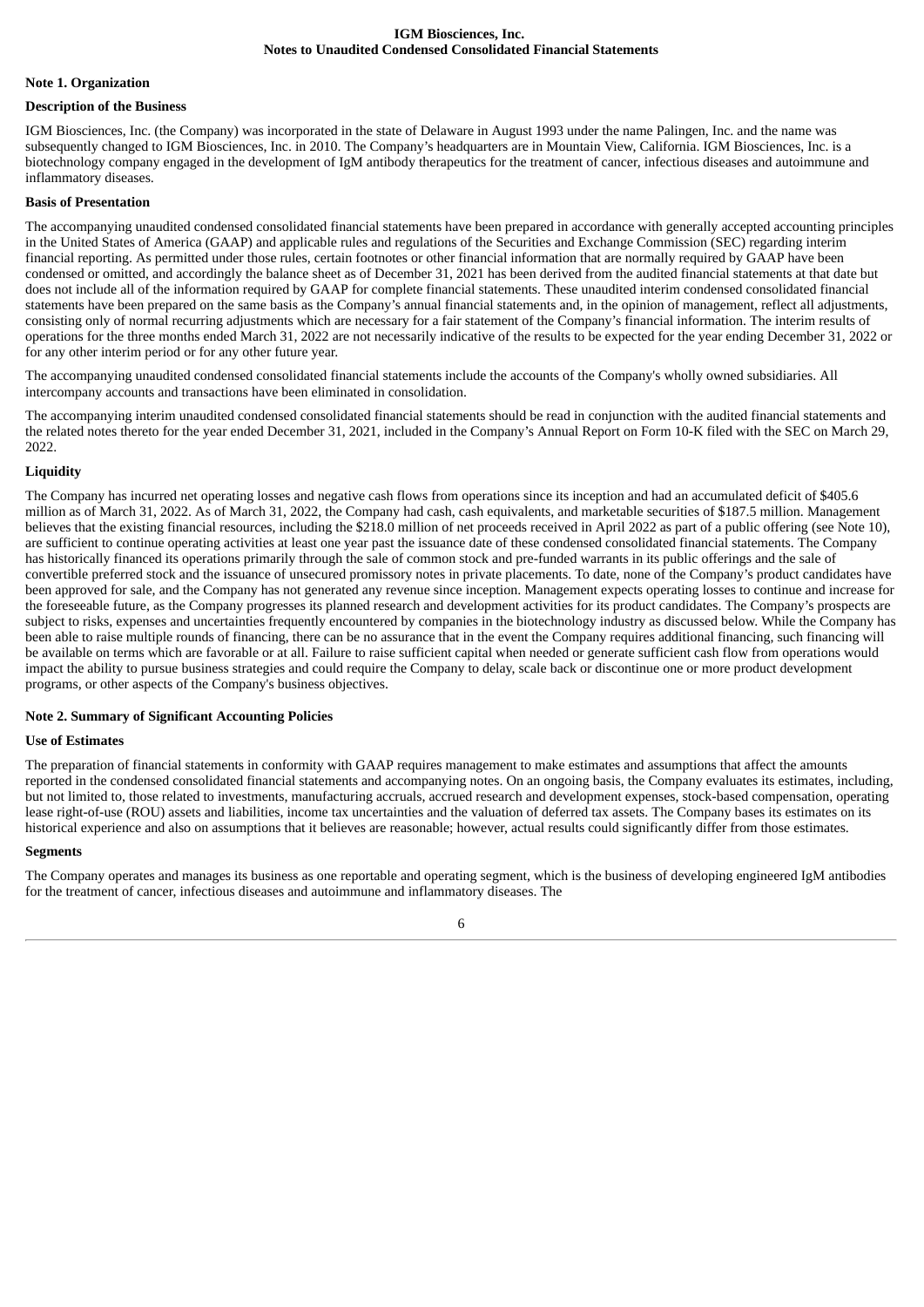Company's chief executive officer, who is the chief operating decision maker, reviews financial information on an aggregate basis for allocating and evaluating financial performance. All long-lived assets are maintained in, and all losses are attributable to, the United States of America.

# **Concentration of Credit Risk and Other Risks and Uncertainties**

Financial instruments that potentially subject the Company to a concentration of credit risk consist primarily of cash, cash equivalents, and marketable securities. The Company invests in money market funds, U.S. Treasury securities, corporate bonds, commercial paper, and U.S. government agency securities. The Company maintains bank deposits in federally insured financial institutions and these deposits may exceed federally insured limits. The Company is exposed to credit risk in the event of a default by the financial institutions holding its cash and issuers of investments to the extent recorded on the balance sheets. The Company's investment policy limits investments to high credit quality securities issued by the U.S. Government and its agencies, highly rated banks, and corporate issuers, subject to certain concentration limits and restrictions on maturities. The Company has not experienced any losses on its deposits of cash, cash equivalents, and marketable securities.

The Company's future results of operations involve a number of other risks and uncertainties. Factors that could affect the Company's future operating results and cause actual results to vary materially from expectations include, but are not limited to, the Company's early stages of clinical drug development; uncertainties related to the use of engineered IgM antibodies, which is a novel and unproven therapeutic approach; the Company's ability to advance product candidates into, and successfully complete, clinical trials on the timelines it projects; the Company's ability to adequately demonstrate sufficient safety and efficacy of its product candidates; the Company's ability to enroll patients in its ongoing and future clinical trials; the Company's ability to successfully manufacture and supply its product candidates for clinical trials; the Company's ability to obtain additional capital to finance its operations; uncertainties related to the projections of the size of patient populations suffering from the diseases the Company is targeting; the Company's ability to obtain, maintain, and protect its intellectual property rights; developments relating to the Company's competitors and its industry, including competing product candidates and therapies; general economic and market conditions; and other risks and uncertainties, including those more fully described in the "Risk Factors" section of this Quarterly Report on Form 10-Q.

The Company's product candidates will require approvals from the U.S. Food and Drug Administration (FDA) and comparable foreign regulatory agencies prior to commercial sales in their respective jurisdictions. There can be no assurance that any product candidates will receive the necessary approvals. If the Company was denied approval, approval was delayed or the Company was unable to maintain approval for any product candidate, it could have a materially adverse impact on the Company.

#### **Cash, Cash Equivalents and Restricted Cash**

The Company considers all highly liquid investments with original maturities of three months or less from the date of purchase to be cash and cash equivalents. Cash equivalents consist primarily of amounts invested in money market funds and commercial paper and are stated at fair value. Restricted cash consists of a grant received from a non-profit organization which the Company will utilize as it incurs expenses for services performed under the grant agreement.

## **Marketable Securities**

The Company's marketable securities have been classified and accounted for as available-for-sale securities. Fixed income securities consist of U.S. Treasury securities, U.S. government agency securities, corporate debt, and commercial paper. The specific identification method is used to determine the cost basis of fixed income securities sold. These securities are recorded on the condensed consolidated balance sheets at fair value. Unrealized gains and losses on these securities are included as a separate component of accumulated other comprehensive income (loss). The cost of investment securities is adjusted for amortization of premiums and accretion of discounts to maturity. Such amortization and accretion are included in other income, net. Realized gains and losses and declines in fair value judged to be other-than-temporary, if any, are also included in other income, net. The Company evaluates securities for other-than-temporary impairment at the balance sheet date. Declines in fair value determined to be other-than-temporary are also included in other income, net. All available-for-sale securities are considered available to support current operations and are classified as current assets.

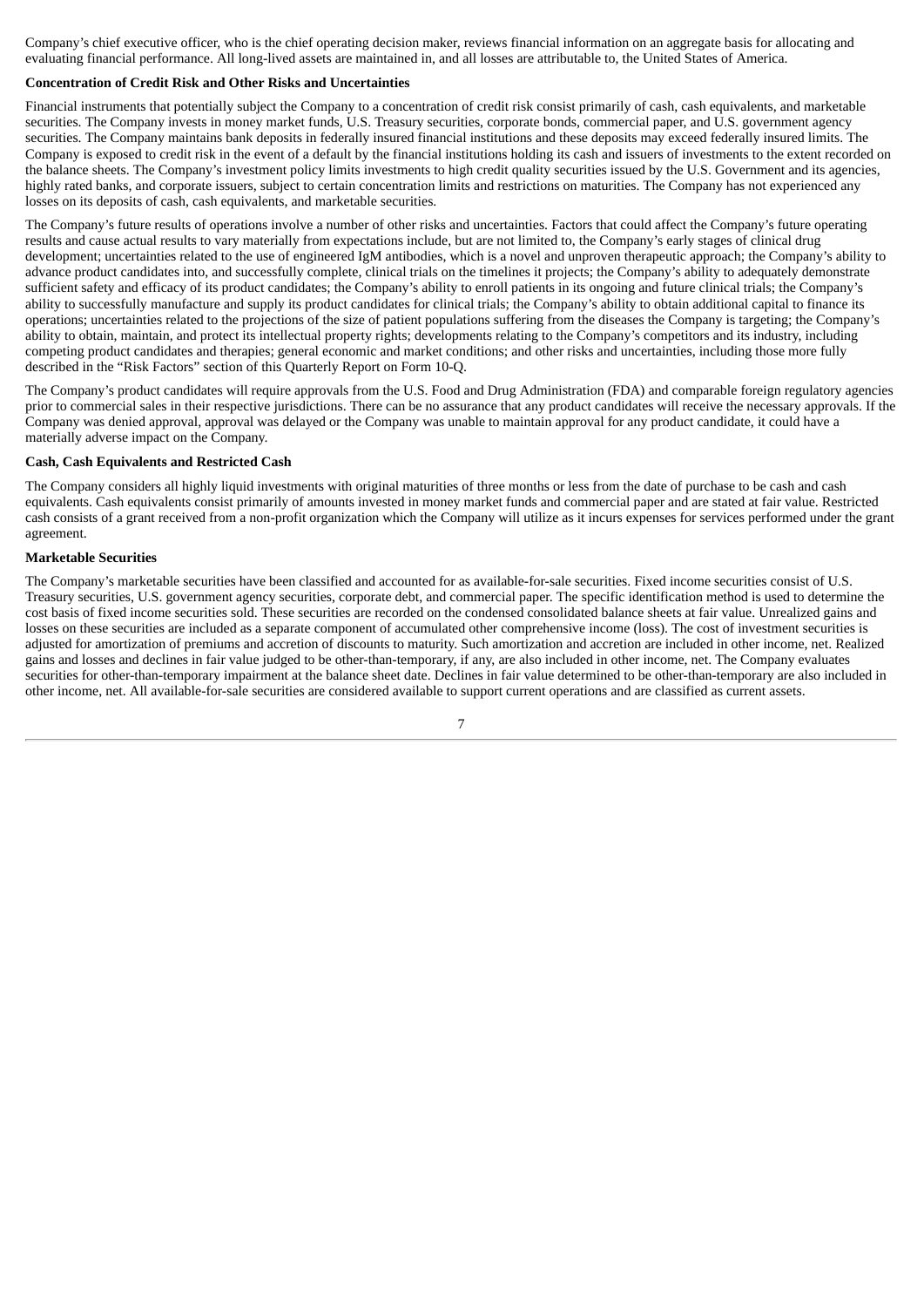# **Property, Plant and Equipment**

Property, plant and equipment are stated at cost, less accumulated depreciation and amortization. Depreciation is determined using the straight-line method over the estimated useful lives of the respective assets, generally three to five years. Leasehold improvements are depreciated using the straight-line method over the shorter of the lease term or the estimated useful economic lives of the related assets. Assets are held in construction in progress until placed in service, upon which date, we begin to depreciate these assets.

Upon retirement or sale of the assets, the cost and related accumulated depreciation and amortization are removed from the balance sheet and the resulting gain or loss are recorded to the statements of operations. Repairs and maintenance are charged to the condensed consolidated statements of operations as incurred.

#### **Leases**

The Company determines if an arrangement is a lease at inception. In addition, the Company determines whether leases meet the classification criteria of a finance or operating lease at the lease commencement date considering: (1) whether the lease transfers ownership of the underlying asset to the lessee at the end of the lease term, (2) whether the lease grants the lessee an option to purchase the underlying asset that the lessee is reasonably certain to exercise, (3) whether the lease term is for a major part of the remaining economic life of the underlying asset, (4) whether the present value of the sum of the lease payments and residual value guaranteed by the lessee equals or exceeds substantially all of the fair value of the underlying asset, and (5) whether the underlying asset is of such a specialized nature that it is expected to have no alternative use to the lessor at the end of the lease term. As of March 31, 2022, the Company's lease population consisted of real estate. As of March 31, 2022, the Company did not have finance leases.

Operating leases are included in operating lease ROU assets, lease liabilities, current, and lease liabilities, non-current in the Company's condensed consolidated balance sheet. ROU assets represent the Company's right to use an underlying asset for the lease term and lease liabilities represent the Company's obligation to make lease payments arising from the lease. Operating lease ROU assets and liabilities are recognized at the lease commencement date based on the present value of lease payments over the lease term. In determining the present value of lease payments, the Company uses its incremental borrowing rate based on the information available at the lease commencement date if the rate implicit in the lease is not readily determinable. The Company determines the incremental borrowing rate based on an analysis of corporate bond yields with a credit rating similar to the Company.

The determination of the Company's incremental borrowing rate requires management judgment including the development of a synthetic credit rating and cost of debt as the Company currently does not carry any debt. The Company believes that the estimates used in determining the incremental borrowing rate are reasonable based upon current facts and circumstances. Applying different judgments to the same facts and circumstances could result in the estimated amounts to vary. The operating lease ROU assets also include adjustments for prepayments and accrued lease payments and exclude lease incentives. The Company's lease terms may include options to extend or terminate the lease when it is reasonably certain that the Company will exercise such options. Operating lease cost is recognized on a straight-line basis over the expected lease term. Variable lease costs represent payments that are dependent on usage, a rate or index. Variable lease cost primarily relates to common area maintenance charges. Lease agreements that include lease and non-lease components are accounted for as a single lease component. Lease agreements with a noncancelable term of less than 12 months are not recorded on the Company's condensed consolidated balance sheet.

#### **Impairment of Long-Lived Assets**

The Company evaluates the carrying amount of its long-lived assets, such as property and equipment, whenever events or changes in circumstances indicate that the assets may not be recoverable. An impairment loss would be recognized when estimated future cash flows expected to result from the use of the asset and its eventual disposition are less than the carrying amount of the asset. As of March 31, 2022, there was no impairment of long-lived assets.

#### **Fair Value Measurement**

The Company applies fair value accounting for all financial assets and liabilities and non-financial assets and liabilities that are recognized or disclosed at fair value in the condensed consolidated financial statements on a recurring basis. Fair value is an exit price, representing the amount that would be received to sell an asset or paid to transfer a liability in an orderly transaction between market participants. As such, fair value is a market-based measurement that should be determined based on assumptions that market participants would use in pricing an asset or liability. As a basis for considering such assumptions, a three-tier fair value hierarchy has been established, which prioritizes the inputs used in measuring fair value as follows:

Level 1—Observable inputs, such as quoted prices in active markets for identical assets or liabilities at the measurement date.

Level 2—Observable inputs other than Level 1 prices such as quoted prices for similar assets or liabilities, quoted prices in markets that are not active, or other inputs that are observable or can be corroborated by observable market data for substantially the full term of the assets or liabilities.

Level 3—Unobservable inputs which reflect management's best estimate of what market participants would use in pricing the asset or liability at the measurement date. Consideration is given to the risk inherent in the valuation technique and the risk inherent in the inputs to the model.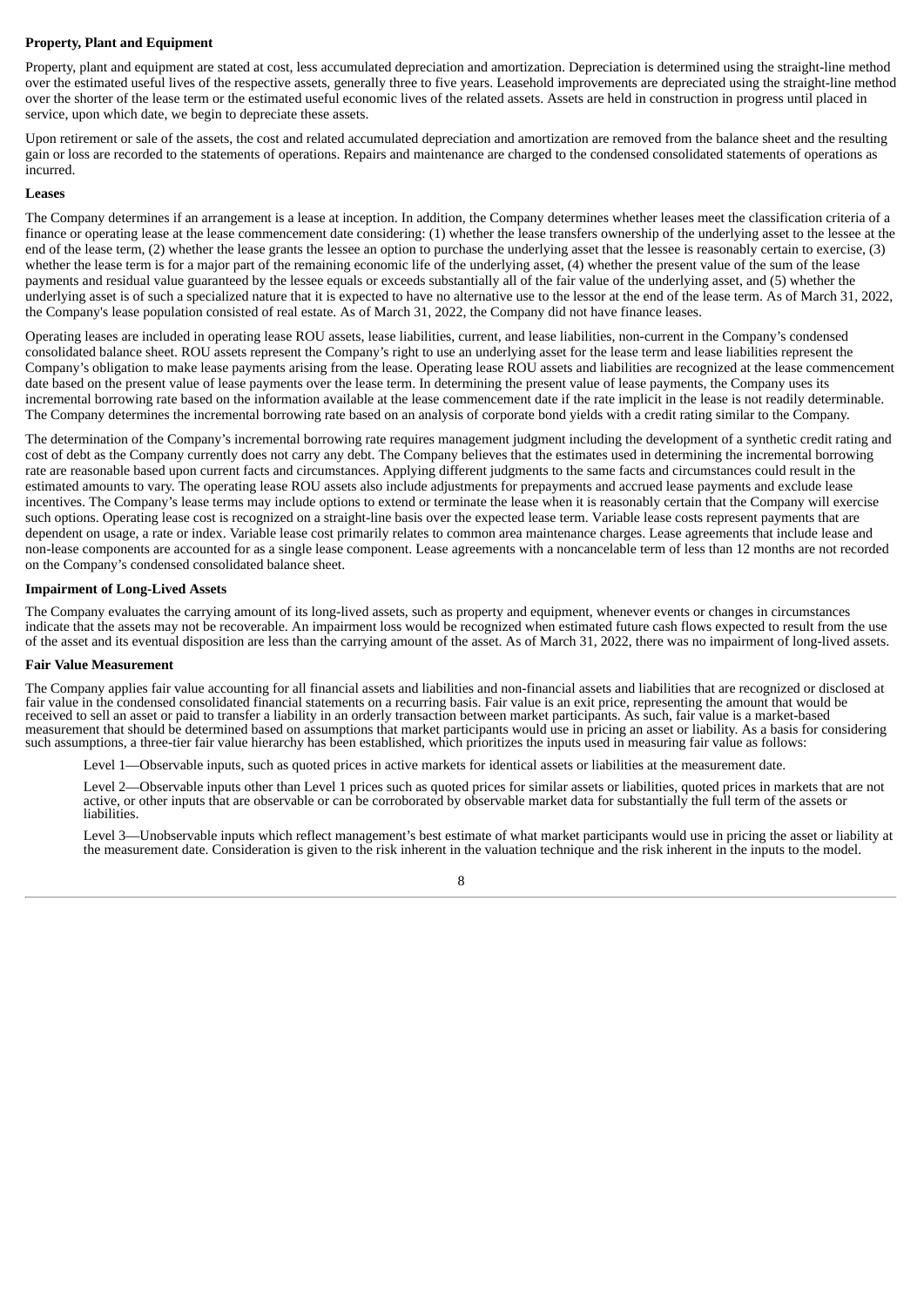In determining fair value, the Company utilizes valuation techniques that maximize the use of observable inputs and minimize the use of unobservable inputs to the extent possible as well as considers counterparty credit risk in its assessment of fair value.

Financial instruments classified within Level 2 of the fair value hierarchy are valued based on other observable inputs, including broker or dealer quotations or alternative pricing sources. When quoted prices in active markets for identical assets or liabilities are not available, the Company relies on non-binding quotes from its investment managers, which are based on proprietary valuation models of independent pricing services. These models generally use inputs such as observable market data, quoted market prices for similar instruments, or historical pricing trends of a security relative to its peers. To validate the fair value determination provided by its investment managers, the Company reviews the pricing movement in the context of overall market trends and trading information from its investment managers. In addition, the Company assesses the inputs and methods used in determining the fair value in order to determine the classification of securities in the fair value hierarchy.

# **Research and Development Expenses**

The Company expenses research and development costs as they are incurred. Research and development expenses consist primarily of: (i) personnelrelated expenses, including salaries, benefits and stock-based compensation expense, for personnel in the Company's research and development functions; (ii) fees paid to third parties such as contractors, consultants and contract research organizations (CROs) for conducting clinical trials, animal studies, and other costs related to clinical and preclinical testing; (iii) costs related to acquiring and manufacturing research and clinical trial materials, including under agreements with third parties such as contract manufacturing organizations (CMOs), and other vendors; (iv) costs related to the preparation of regulatory submissions; (v) expenses related to laboratory supplies and services; (vi) fees under license agreements where no alternative future use exists; and (vii) depreciation of equipment and facilities expenses.

## **Accrued Research and Development Expenses**

The Company records accruals for estimated costs of research, preclinical studies, clinical trials, and manufacturing, which are significant components of research and development expenses. A substantial portion of the Company's ongoing research and development activities is conducted by third-party service providers, CROs and CMOs. The Company's contracts with CROs generally include pass-through fees such as costs related to animal studies and safety tests, regulatory expenses, investigator fees, travel costs and other miscellaneous costs, including shipping and printing fees. The Company's contracts with the CMOs generally include fees such as initiation fees, reservation fees, verification run costs, materials and reagents expenses, taxes, etc. The financial terms of these contracts are subject to negotiations, which vary from contract to contract and may result in payment flows that do not match the periods over which materials or services are provided to the Company under such contracts. The Company accrues the costs incurred under agreements with these third parties based on estimates of actual work completed in accordance with the respective agreements. The Company determines the estimated costs through discussions with internal personnel and external service providers as to the progress, or stage of completion or actual timeline (start-date and end-date) of the services and the agreed-upon fees to be paid for such services. In the event the Company makes advance payments, the payments are recorded as a prepaid expense and recognized as the services are performed.

As actual costs become known, the Company adjusts its accruals. Although the Company does not expect its estimates to be materially different from amounts actually incurred, such estimates for the status and timing of services performed relative to the actual status and timing of services performed may vary and could result in the Company reporting amounts that are too high or too low in any particular period. The Company's accrual is dependent, in part, upon the receipt of timely and accurate reporting from CROs and other third-party vendors. Variations in the assumptions used to estimate accruals including, but not limited to, the number of patients enrolled, the rate of patient enrollment and the actual services performed, may vary from the Company's estimates, resulting in adjustments to clinical trial expenses in future periods. Changes in these estimates that result in material changes to the Company's accruals could materially affect its financial condition and results of operations. Through March 31, 2022, there have been no material differences from the Company's estimated accrued research and development expenses to actual expenses.

#### **Acquired In-Process Research and Development Expenses**

The Company has entered into agreements (See Note 5 – License Agreements) with third parties to acquire the rights to develop and potentially commercialize certain products. Such agreements generally require an initial payment by the Company when the contract is executed. The purchase of license rights for use in research and development activities, including product development, are expensed as incurred and are classified as research and development expense. Additionally, the Company may be obligated to make future royalty payments in the event the Company commercializes the technology and achieves a certain sales volume. In accordance with ASC 730, *Research and Development*, expenditures for research and development, including upfront licensing fees and milestone payments associated with products not yet been approved by the FDA, are charged to research and development expense as incurred. Future contract milestone and /or royalty payments will be recognized as expense after the achievement of the milestone and the corresponding milestone payment is legally due.

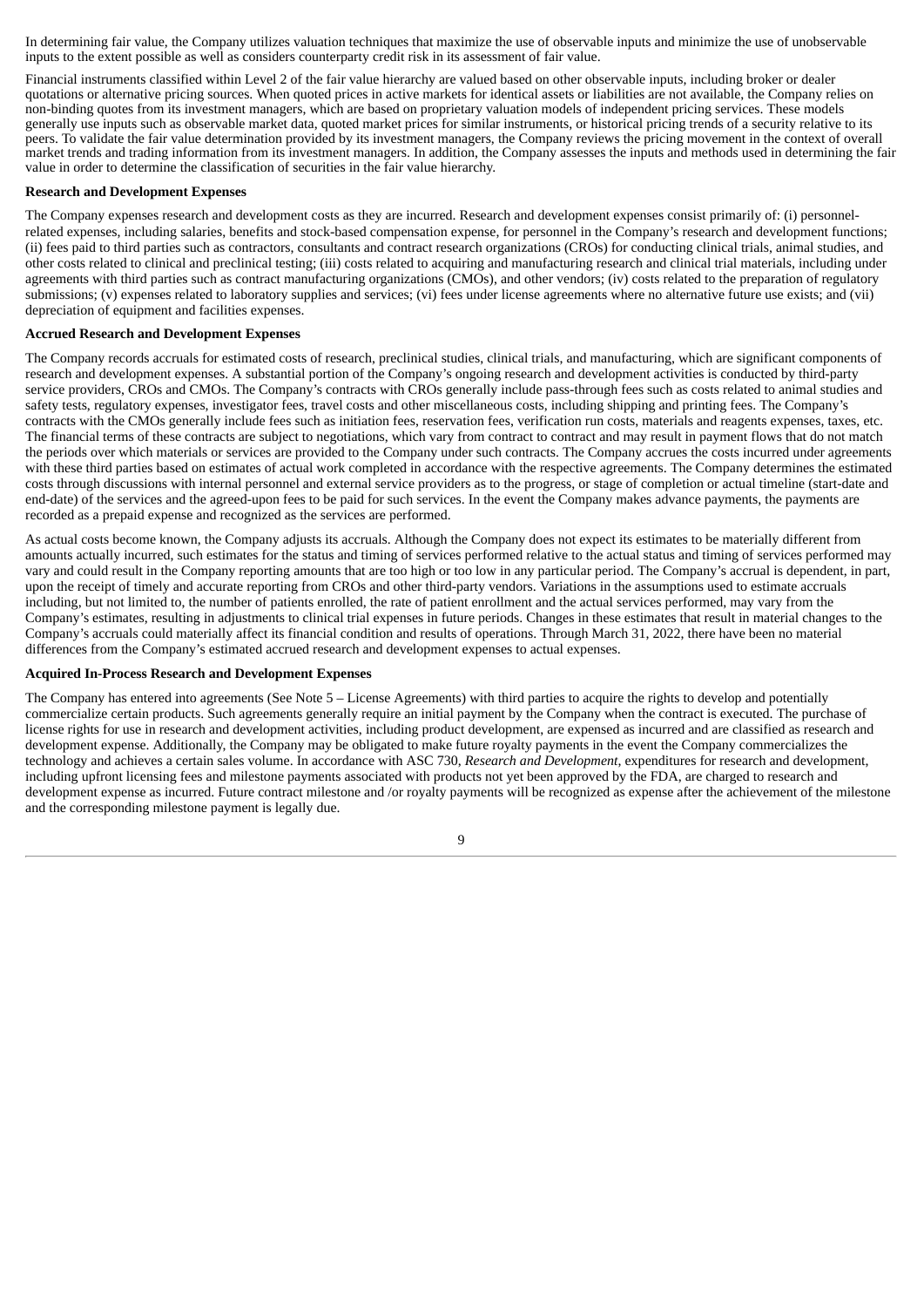# **Contingent Consideration**

Certain agreements the Company enters into involve the potential payment of future consideration that is contingent upon certain performance and revenue milestones being achieved (See Note 5 – License Agreements). Contingent consideration obligations incurred in connection with the purchase of license rights for use in research and development activities are recorded when legally due.

## **Stock-Based Compensation**

The Company accounts for stock-based compensation by measuring and recognizing compensation expense for all share-based awards made to employees, non-employees and directors based on estimated grant-date fair values. The Company uses the straight-line method to allocate compensation cost to reporting periods over the requisite service period, which is generally the vesting period. The grant date fair value of restricted stock units is estimated based on the closing stock price of the Company's common stock on the date of grant. The grant date fair value of stock options granted to employees and directors is estimated using the Black-Scholes option-pricing model. If the service inception date precedes the grant date, the Company accrues for the stock-based compensation based on the fair value at the reporting date. The Company accounts for forfeitures as they occur. The fair value of each purchase under the employee stock purchase plan (ESPP) is estimated at the beginning of the offering period using the Black-Scholes option pricing model and recorded as expense over the service period using the straight-line method.

# **Comprehensive Loss**

Comprehensive loss represents the net loss for the period and other comprehensive loss. Other comprehensive loss reflects certain gains and losses that are recorded as a component of stockholders' deficit and are not reflected in the consolidated statements of operations. The Company's other comprehensive income (loss) consists of changes in unrealized gains and losses on available-for-sale investments.

#### **Net Loss Per Share**

Basic net loss per share is calculated by dividing the net loss by the weighted-average number of shares of common stock (including non-voting common stock and pre-funded warrants) outstanding during the period, without consideration for all other common stock equivalents. Shares of common stock into which the pre-funded warrants may be exercised are considered outstanding for the purposes of computing net loss per share because the shares may be issued for little or no consideration, are fully vested, and are exercisable after the original issuance date. Diluted net loss per share is the same as basic net loss per share, since the effects of potentially dilutive securities are antidilutive given the net loss for each period presented.

## **Recently Issued Accounting Pronouncements**

In June 2016, the FASB issued ASU 2016-13, Financial Instruments - Credit Losses (Topic 326): Measurement of Credit Losses on Financial Instruments, which requires that financial assets measured at amortized cost be presented at the net amount expected to be collected. The measurement of expected credit losses is based on historical experience, current conditions, and reasonable and supportable forecasts that affect collectability. This ASU also eliminates the concept of "other-than-temporary" impairment when evaluating available-for-sale debt securities and instead focuses on determining whether any impairment is a result of a credit loss or other factors. An entity will recognize an allowance for credit losses on available-for-sale debt securities rather than an other-than-temporary impairment that reduces the cost basis of the investment. This ASU is effective for fiscal years beginning after December 15, 2022 and interim periods within those fiscal years. Early adoption is permitted. The Company is currently assessing the impact of this standard on its condensed consolidated financial statements and related disclosures.

## **Note 3. Fair Value Measurement**

The Company measures and reports certain financial instruments as assets and liabilities at fair value on a recurring basis. The following tables set forth the fair value of the Company's financial assets, which consist of investments measured and recognized at fair value (in thousands):

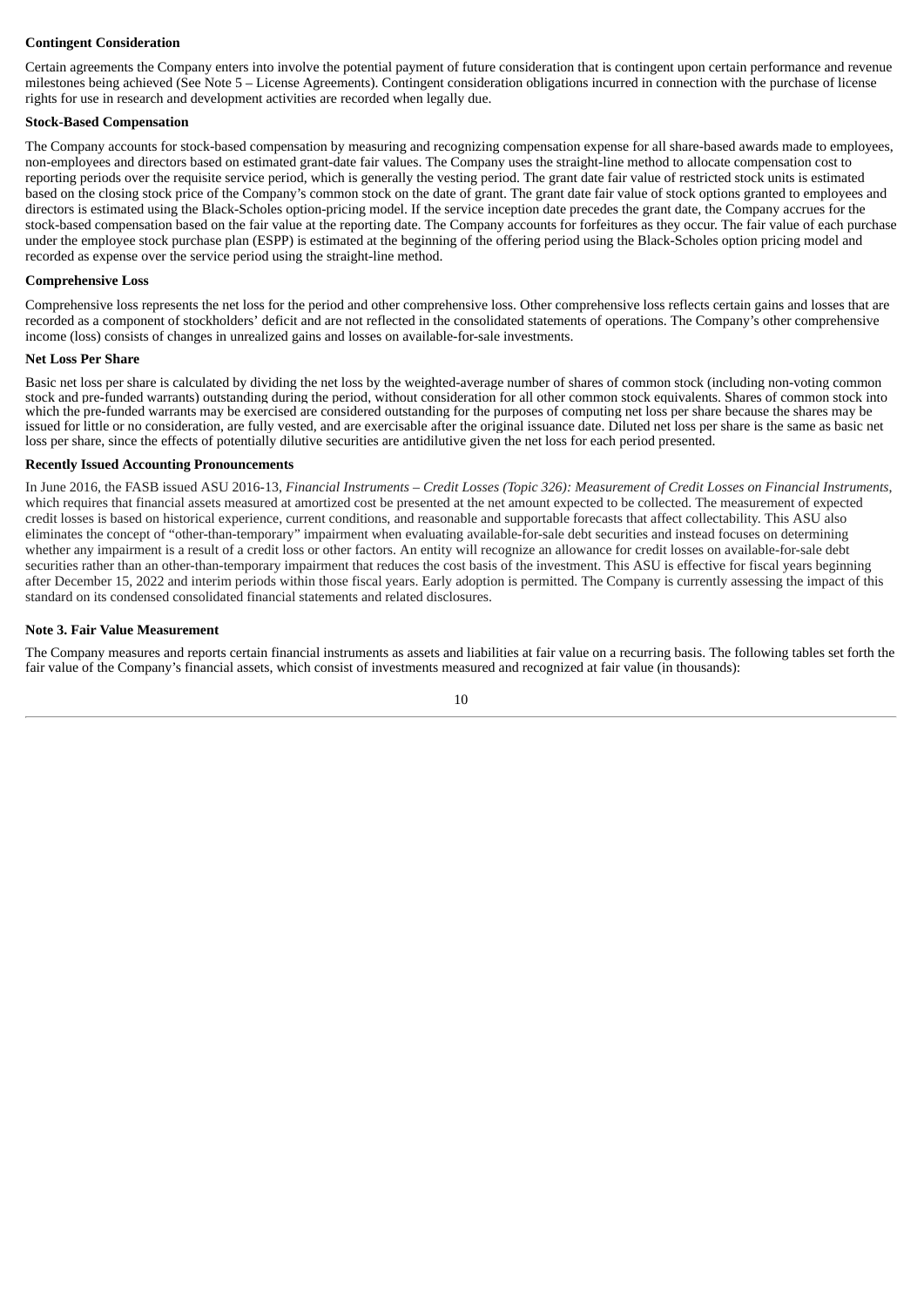|                                            |                                             | <b>March 31, 2022</b> |                   |     |                                     |  |                                      |  |                   |
|--------------------------------------------|---------------------------------------------|-----------------------|-------------------|-----|-------------------------------------|--|--------------------------------------|--|-------------------|
|                                            | <b>Fair Value</b><br><b>Hierarchy Level</b> |                       | Amortized<br>Cost |     | <b>Gross</b><br>Unrealized<br>Gains |  | Gross<br><b>Unrealized</b><br>Losses |  | <b>Fair Value</b> |
| Included within cash and cash equivalents: |                                             |                       |                   |     |                                     |  |                                      |  |                   |
| Money market funds                         | Level 1                                     | \$                    | 17,499            | \$. |                                     |  |                                      |  | 17,499            |
| U.S. treasury securities                   | Level 1                                     |                       | 5,998             |     |                                     |  |                                      |  | 5,998             |
| Commercial paper                           | Level 2                                     |                       | 31,584            |     |                                     |  |                                      |  | 31,584            |
| U.S. government agency securities          | Level 2                                     |                       | 11,995            |     |                                     |  | (3)                                  |  | 11,992            |
| Included within short-term investments:    |                                             |                       |                   |     |                                     |  |                                      |  |                   |
| U.S. treasury securities                   | Level 1                                     |                       | 48,704            |     |                                     |  | (95)                                 |  | 48,609            |
| Corporate bonds                            | Level 2                                     |                       | 19,417            |     |                                     |  | (83)                                 |  | 19,334            |
| Commercial paper                           | Level 2                                     |                       | 44,114            |     |                                     |  | (12)                                 |  | 44,102            |
| Total                                      |                                             |                       | 179,311           |     |                                     |  | (193)                                |  | 179,118           |

|                                            |                                             | <b>December 31, 2021</b> |                   |    |                                            |  |                                             |    |                   |
|--------------------------------------------|---------------------------------------------|--------------------------|-------------------|----|--------------------------------------------|--|---------------------------------------------|----|-------------------|
|                                            | <b>Fair Value</b><br><b>Hierarchy Level</b> |                          | Amortized<br>Cost |    | Gross<br><b>Unrealized</b><br><b>Gains</b> |  | Gross<br><b>Unrealized</b><br><b>Losses</b> |    | <b>Fair Value</b> |
| Included within cash and cash equivalents: |                                             |                          |                   |    |                                            |  |                                             |    |                   |
| Money market funds                         | Level 1                                     | \$                       | 99,326            | \$ |                                            |  |                                             | \$ | 99,326            |
| Commercial paper                           | Level 2                                     |                          | 25,996            |    |                                            |  | (1)                                         |    | 25,995            |
| Corporate bonds                            | Level 2                                     |                          | 1,802             |    |                                            |  | (1)                                         |    | 1,801             |
| Included within short-term investments:    |                                             |                          |                   |    |                                            |  |                                             |    |                   |
| U.S. treasury securities                   | Level 1                                     |                          | 2.499             |    |                                            |  |                                             |    | 2,499             |
| U.S. government agency securities          | Level 2                                     |                          | 24,260            |    |                                            |  | (24)                                        |    | 24,236            |
| Commercial paper                           | Level 2                                     |                          | 51,376            |    |                                            |  | (11)                                        |    | 51,365            |
| Corporate bonds                            | Level 2                                     |                          | 18,137            |    |                                            |  | (29)                                        |    | 18,108            |
| Total                                      |                                             |                          | 223,396           |    |                                            |  | (66)                                        |    | 223,330           |

The Company evaluates transfers between levels at the end of each reporting period. There were no transfers between Levels 1, 2 and 3 during the three months ended March 31, 2022. As of March 31, 2022 and December 31, 2021, there were no financial instruments classified as Level 3.

As of March 31, 2022 and December 31, 2021, all debt securities with an unrealized loss position have been in a loss position for less than one year. The aggregate fair value of debt securities in an unrealized loss position as of March 31, 2022 and December 31, 2021 were \$122.1 million and \$113.0 million, respectively, with no individual securities in a significant unrealized loss position. The Company evaluated its securities for other-than-temporary impairment and considered the decline in market value to be primarily attributable to current economic and market conditions and would not be required to sell the securities before recovery of the amortized cost basis. Based on this analysis, these marketable securities were not considered to be other-thantemporarily impaired as of March 31, 2022 and December 31, 2021.

The following table presents the contractual maturities of the Company's investments as of March 31, 2022 and December 31, 2021 (in thousands):

|                           | March 31,<br>2022 | December 31,<br>2021 |
|---------------------------|-------------------|----------------------|
| Due in less than one year | 179,118           | 223,330              |
| Due in more than one year |                   |                      |
| Total                     | 179.118           | 223,330              |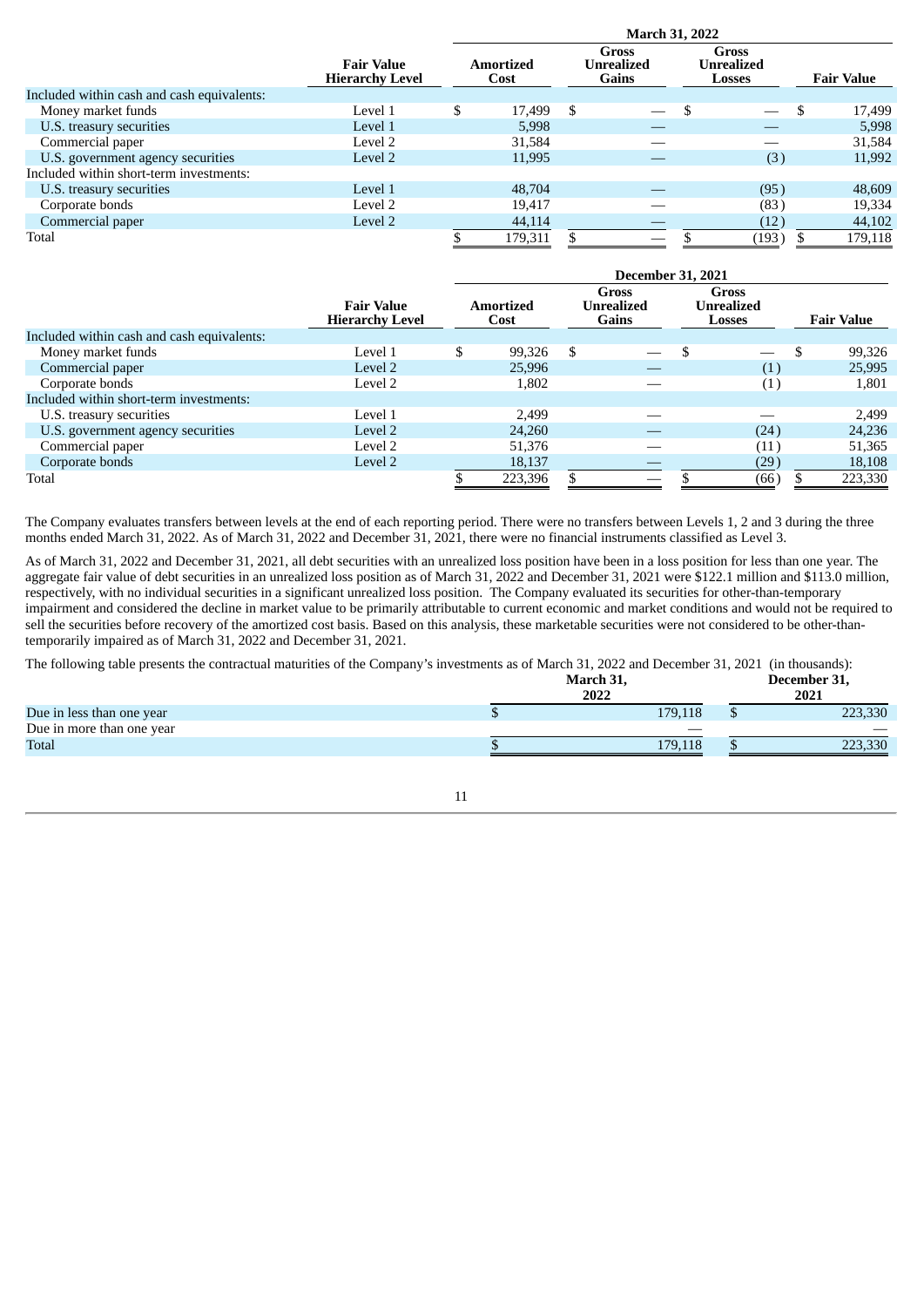# **Note 4. Accrued Liabilities**

Accrued liabilities consisted of the following (in thousands):

|                                                         |  | December 31,<br>2021 |        |  |  |  |
|---------------------------------------------------------|--|----------------------|--------|--|--|--|
| Accrued research and development materials and services |  | 11,527               | 10,829 |  |  |  |
| Accrued professional services                           |  | 2,420                | 1,019  |  |  |  |
| Accrued compensation                                    |  | 4,943                | 6,748  |  |  |  |
| Other                                                   |  | 413                  | 280    |  |  |  |
| Total accrued liabilities                               |  | 19.303               | 18.876 |  |  |  |

#### **Note 5. License Agreements**

The Company enters into arrangements to in-license research and development technology rights with third parties relating to its clinical and pre-clinical programs and product candidates. These arrangements may include non-refundable, upfront payments, payments for options to acquire additional rights relating to its product candidates, as well as contingent obligations for potential development, regulatory and commercial performance milestone payments, and royalty payments. The Company's obligation to make payments for contingent obligations is contingent upon the respective milestones being achieved as well as its continued involvement in the programs and/or the lack of any adverse events which could cause the discontinuance of the programs. The activities under these license agreements are performed with no guarantee of either technological or commercial success.

For the three months ended March 31, 2022, the Company recorded \$0.1 million as research and development expense in our condensed consolidated statements of operations related to license agreements, and \$1.6 million, for the three months ended March 31, 2021.

As of March 31, 2022, the Company's license agreements for technologies optioned by the Company, including the Medivir agreement described below, included potential future payments for development, regulatory, and sales milestones totaling approximately \$365.9 million plus royalties on net sales that range from single digits to mid-teens.

## **Medivir Agreement**

In January 2021, the Company entered into an exclusive license agreement with Medivir AB (Medivir) through which the Company received global, exclusive development and commercialization rights for birinapant, a clinical-stage Second Mitochondrial-derived Activator of Caspases (SMAC) mimetic. Under the terms of the agreement, the Company made an upfront payment of \$1.0 million upon signing the agreement, and made an additional \$1.5 million payment in November 2021 due to the Company's initiation of a Phase 1 clinical study of IGM-8444 in combination with birinapant. Under the terms of the agreement, should birinapant be successfully developed and approved, the Company is obligated to make additional milestone payments up to a total of approximately \$348.5 million, plus tiered royalties from the mid-single digits up to mid-teens on net sales.

## **Note 6. Common Stock and Non-Voting Common Stock**

As of March 31, 2022 and December 31, 2021, the Company's certificate of incorporation authorized the Company to issue 1,200,000,000 shares of common stock (including 200,000,000 shares of non-voting common stock) and 200,000,000 shares of preferred stock, at a par value of \$0.01 per share. Each share of common stock (excluding non-voting common stock) is entitled to one vote. The holders of common stock are also entitled to receive dividends whenever funds are legally available and when declared by the Company's Board of Directors, subject to prior rights of the preferred stockholders. As of March 31, 2022 and December 31, 2021, no dividends have been declared.

The Company had reserved common stock, on an as-converted basis, for future issuance as follows:

|                                                           | March 31,<br>2022 | December 31,<br>2021 |
|-----------------------------------------------------------|-------------------|----------------------|
| Stock options, issued and outstanding                     | 5,538,692         | 3,764,001            |
| Restricted stock units                                    | 715.397           | 358,535              |
| Stock options and restricted stock units, future issuance | 1,740,384         | 2,618,117            |
| Employee stock purchase plan, available for future grants | 855.206           | 855.206              |
| Pre-funded warrants (Note 7)                              | 1,334,332         | 1,334,332            |
| Total                                                     | 10,184,011        | 8,930,191            |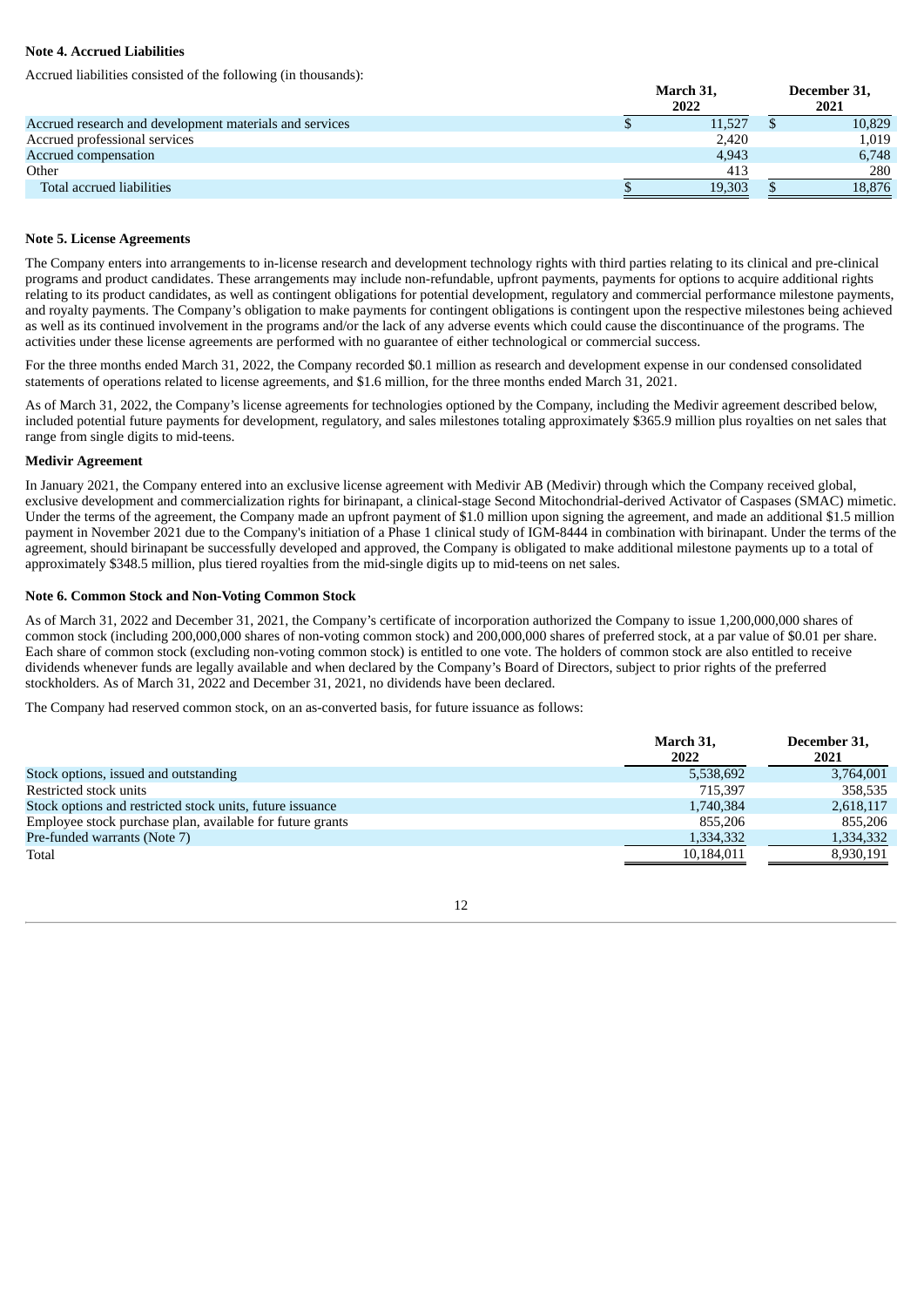## **Note 7. Pre-Funded Warrants**

In December 2020, the Company issued pre-funded warrants to purchase 1,334,332 shares of common stock in an underwritten public offering at the offering price of the common stock, less the \$0.01 per share exercise price of each warrant, and were issued to two separate related party affiliates. The prefunded warrants were recorded as a component of stockholders' equity within additional paid-in-capital and will expire on the date any such warrant is exercised in full.

Subject to applicable law, upon exercise of a pre-funded warrant, a holder may elect to receive the same number of shares of non-voting common stock as the shares of common stock for which the pre-funded warrant is exercisable, provided that (i) at the time of such election there is a sufficient number of authorized but unissued and otherwise unreserved shares of non-voting common stock and (ii) the Company consents to such election.

The outstanding pre-funded warrants to purchase shares of common stock are exercisable at any time after their original issuance. However, the Company may not effect the exercise of any pre-funded warrants, and a holder will not be entitled to exercise any portion of any pre-funded warrants that, upon giving effect to such exercise, would cause: (i) the aggregate number of shares of the Company's common stock beneficially owned by such holder (together with its affiliates) to exceed 9.99% of the number of shares of the Company's common stock outstanding immediately after giving effect to the exercise; or (ii) the combined voting power of the Company's securities beneficially owned by such holder (together with its affiliates) to exceed 9.99% of the combined voting power of all of the Company's securities outstanding immediately after giving effect to the exercise, as such percentage ownership is determined in accordance with the terms of the pre-funded warrants. However, any holder of a pre-funded warrant may increase or decrease such percentage to any other percentage not in excess of 19.99% upon at least 61 days' prior notice from the holder to the Company. As of March 31, 2022, no shares underlying the pre-funded warrants had been exercised. All of the outstanding pre-funded warrants are included in the weighted-average number of shares of common stock used to calculate basic net loss per share attributable to common stockholders (see "Note 9 Net Loss Per Share Attributable to Common Stockholders").

## **Note 8. Stock-Based Compensation**

The 2018 Omnibus Incentive Plan (the 2018 Plan) provides for an increase in the number of shares reserved for issuance on the first day of each fiscal year equal to the least of (i) 8,768,800 shares, (ii) 4% of the Company's common stock and non-voting common stock outstanding at December 31 of the immediately preceding year, or (iii) such number of shares as determined by the Company's Board of Directors. As a result of this provision, on January 1, 2022 and 2021, an additional 1,299,921 and 1,278,965 shares, respectively, became available for issuance under the 2018 Plan. As of March 31, 2022, the 2018 Plan had 1,740,384 shares of common stock available for future issuance.

Total stock-based compensation expense related to the Company's equity incentive plans and employee stock purchase plan was recorded in the statements of operations as follows (in thousands):

|                                        | <b>Three Months Ended</b><br>March 31. |      |       |  |
|----------------------------------------|----------------------------------------|------|-------|--|
|                                        | 2022                                   | 2021 |       |  |
| Research and development               | 6,607                                  |      | L,865 |  |
| General and administrative             | 4,892                                  |      | 3,639 |  |
| Total stock-based compensation expense | 11,499                                 |      | 5,504 |  |

The following table summarizes the Company's stock awards granted for each of the periods indicated:

|                        | For the Three Months Ended March 31, |                                           |            |               |      |                                           |
|------------------------|--------------------------------------|-------------------------------------------|------------|---------------|------|-------------------------------------------|
|                        | 2022                                 |                                           |            |               | 2021 |                                           |
|                        |                                      | Weighted-<br>Average<br><b>Grant Date</b> |            |               |      | Weighted-<br>Average<br><b>Grant Date</b> |
|                        | Grants                               |                                           | Fair Value | <b>Grants</b> |      | <b>Fair Value</b>                         |
| Stock options          | 1,859,642                            | S                                         | 12.85      | 724,052       | S    | 65.20                                     |
| Restricted stock units | 374,755                              |                                           | 16.06      | 1,966         |      | 63.23                                     |

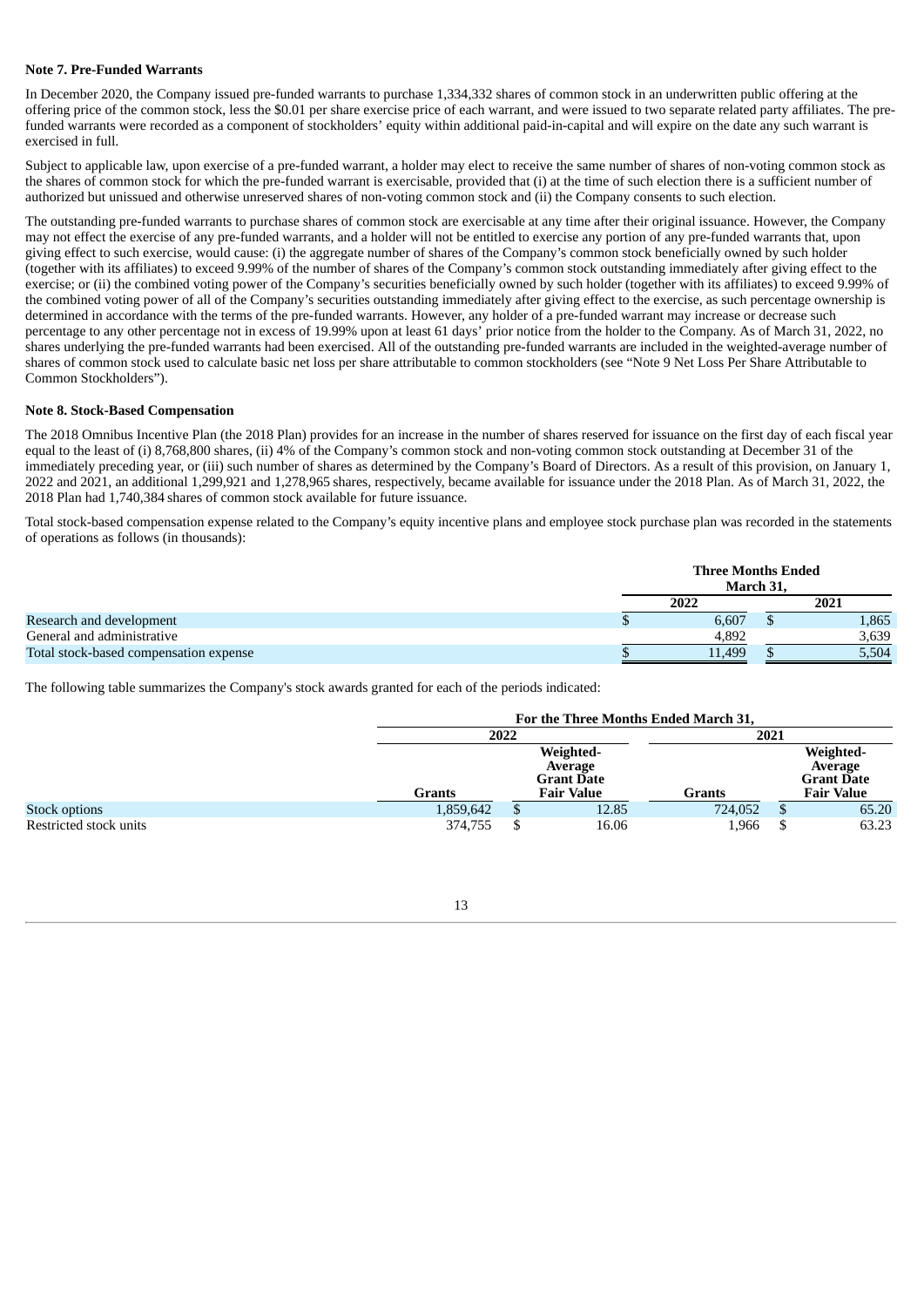# **Note 9. Net Loss Per Share Attributable to Common Stockholders**

Basic and diluted net loss per share is computed by dividing net loss by the weighted-average number of common stock and pre-funded warrants outstanding for the period. Shares of common stock into which the pre-funded warrants may be exercised are considered outstanding for the purposes of computing net loss per share because the shares may be issued for little or no consideration, are fully vested, and are exercisable after the original issuance date. For periods in which the Company generated a net loss, the Company does not include the potential impact of dilutive securities in diluted net loss per share, as the impact of these items is anti-dilutive.

The following equity instruments were excluded from the calculation of diluted net loss per share because their effect would have been anti-dilutive for the periods presented:

|                                                                  | March 31. |           |  |  |
|------------------------------------------------------------------|-----------|-----------|--|--|
|                                                                  | 2022      | 2021      |  |  |
| <b>Stock options</b>                                             | 5,538,692 | 3,603,469 |  |  |
| Estimated shares issuable under the employee stock purchase plan | 16,138    | 7.848     |  |  |
| Unvested restricted stock units                                  | 715.397   | 417       |  |  |
| Total                                                            | 6,270,227 | 3.611.734 |  |  |

#### **Note 10. Subsequent Events**

#### **Follow-on Offering**

On April 1, 2022, pursuant to a registration on Form S-3, the Company completed a public offering of 10,000,000 shares of common stock, including 8,695,653 shares of its non-voting common stock and 1,304,347 shares of its voting common stock, upon the full exercise by the underwriters of their option to purchase additional shares, each at a price to the public of \$23.00 per share. After deducting underwriting discounts and commissions and offering costs paid or payable by the Company of approximately \$12.0 million, the net proceeds from the offering were approximately \$218.0 million.

#### **Sanofi Agreement**

On May 6, 2022, a global collaboration and license agreement with Genzyme Corporation (the Sanofi Agreement), a wholly owned subsidiary of Sanofi (Sanofi), became effective after expiration of the waiting period under the Hart-Scott-Rodino Antitrust Improvements Act of 1976 (HSR) and customary closing conditions were met. The Company entered into the Sanofi Agreement on March 28, 2022; however, as of March 31, 2022, the Company determined that the effective date had not yet occurred since the HSR waiting period and related closing conditions had not yet been met as of that date.

Under the terms of the Sanofi Agreement, the Company will generate, develop, manufacture and commercialize IgM antibodies directed to six primary targets, three of which are intended as oncology targets and three of which are intended as immunology targets. The Company will receive a \$150.0 million upfront payment from Sanofi and will be eligible to receive potentially over \$6.0 billion in aggregate development, regulatory and commercial milestone payments. Following regulatory approval, for licensed products directed to oncology collaboration targets, the companies will equally share profits and losses from commercialization of those licensed products in certain major markets, and IGM will be eligible to receive tiered royalties on net sales of such licensed products in the rest of world that are in the low double-digit to mid-teen percentages. Following regulatory approval, for licensed products directed to immunology targets, IGM will be eligible to receive tiered royalties on global net sales of such licensed products in the high single-digit to low-teen percentages.

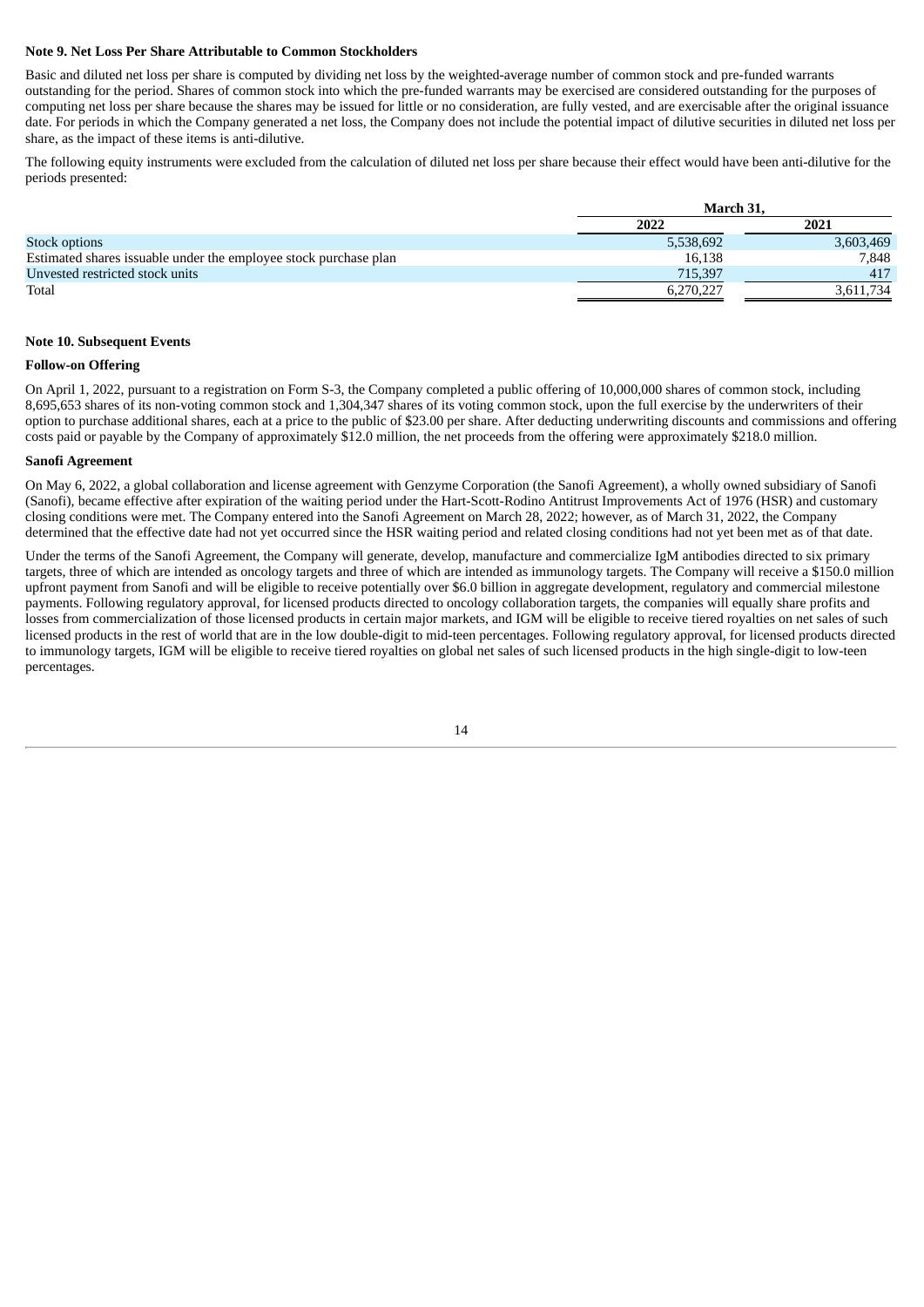# <span id="page-17-0"></span>**Item 2. Management's Discussion and Analysis of Financial Condition and Results of Operations**

The following discussion and analysis of our financial condition and results of operations should be read in conjunction with our condensed consolidated financial statements and related notes appearing elsewhere in this Quarterly Report on Form 10-Q. Some of the information contained in this discussion and analysis or set forth elsewhere in this Quarterly Report on Form 10-Q, including information with respect to our plans and strategy for our business, includes forward looking statements that involve risks and uncertainties. As a result of many factors, including those factors set forth in the "Risk Factors" section of this Quarterly Report on Form 10-Q, our actual results could differ materially from the results described in, or implied by, these forward-looking *statements.*

# **Overview**

We are a clinical-stage biotechnology company pioneering the development of IgM antibodies for the treatment of cancer, infectious diseases, and autoimmune and inflammatory diseases. IgM antibodies have inherent properties that we believe may enable them to bind more strongly to targets on the surface of cells than comparable IgG antibodies. We have created a proprietary IgM antibody technology platform that we believe is particularly well suited for developing T cell engagers, receptor cross-linking agonists, targeted cytokines, and target neutralizers. Our product candidates currently in clinical testing include:

- IGM-2323: A bispecific T cell engaging IgM antibody targeting CD20 and CD3 proteins currently in a Phase 2 clinical trial for the treatment of relapsed/refractory B cell non-Hodgkin's lymphoma (NHL) patients.
- IGM-8444: An IgM antibody targeting Death Receptor 5 (DR5) proteins, which may prove to be useful for the treatment of patients with solid and hematologic malignancies, currently in a Phase 1 clinical trial for the treatment of solid cancers.

Our oncology pipeline also includes IGM-7354, an anti-PD-L1 IgM antibody that targets the delivery of interleukin-15 (IL-15) cytokines to the area of PD-L1 expressing cells for the treatment of patients with solid and hematologic malignancies; IGM-2644, a bispecific T cell engaging IgM antibody targeting CD38 and CD3 proteins for the treatment of patients with multiple myeloma; and IGM-2537, a bispecific T cell engaging IgM antibody targeting CD123, and CD3 proteins for the treatment of patients with Acute Myeloid Leukemia (AML), Myelodysplastic Syndromes (MDS) and Acute Lymphoblastic Leukemia (ALL).

We believe that we have the most advanced research and development program focused on therapeutic IgM antibodies. We have created a portfolio of patents and patent applications, know-how and trade secrets directed to our platform technology, product candidates and manufacturing capabilities, and we retain worldwide commercial rights to all of our product candidates and the intellectual property related thereto.

Since the commencement of our operations, we have focused substantially all of our resources on conducting research and development activities, including drug discovery, preclinical studies and clinical trials, establishing and maintaining our intellectual property portfolio, the manufacturing of clinical and research material, developing our in-house manufacturing capabilities, hiring personnel, raising capital and providing general and administrative support for these operations. Since 2010, such activities have primarily focused on the research, development and manufacture of IgM antibodies and to building our proprietary IgM antibody technology platform. We do not have any products approved for sale, and we have not generated any revenue from product sales.

We have incurred significant net losses to date. Our ability to generate product revenue sufficient to achieve profitability will depend on the successful development and eventual commercialization of one or more of our current or future product candidates. Our net losses were \$51.9 million and \$31.6 million for the three months ended March 31, 2022 and March 31, 2021, respectively. As of March 31, 2022, we had an accumulated deficit of \$405.6 million. These losses have resulted primarily from costs incurred in connection with research and development activities and general and administrative costs associated with our operations. We expect to continue to incur significant expenses and increasing operating losses for the foreseeable future, and our net losses may fluctuate significantly from period to period, depending on the timing of and expenditures on our planned research and development activities.

We expect our expenses and capital requirements will increase substantially in connection with our ongoing activities as we:

- advance the development of our clinical-stage and other product candidates;
- expand our pipeline of IgM antibody product candidates;
- continue to invest in our IgM antibody technology platform;
- invest in our Infectious Diseases and Autoimmunity and Inflammation business units;
- build out and expand our in-house manufacturing capabilities;
- maintain, protect and expand our intellectual property portfolio, including patents, trade secrets and know-how;
- seek marketing approvals for any product candidates that successfully complete clinical trials;
- establish a sales, marketing, and distribution infrastructure to commercialize any product candidate for which we may obtain marketing approval and related commercial manufacturing build-out;

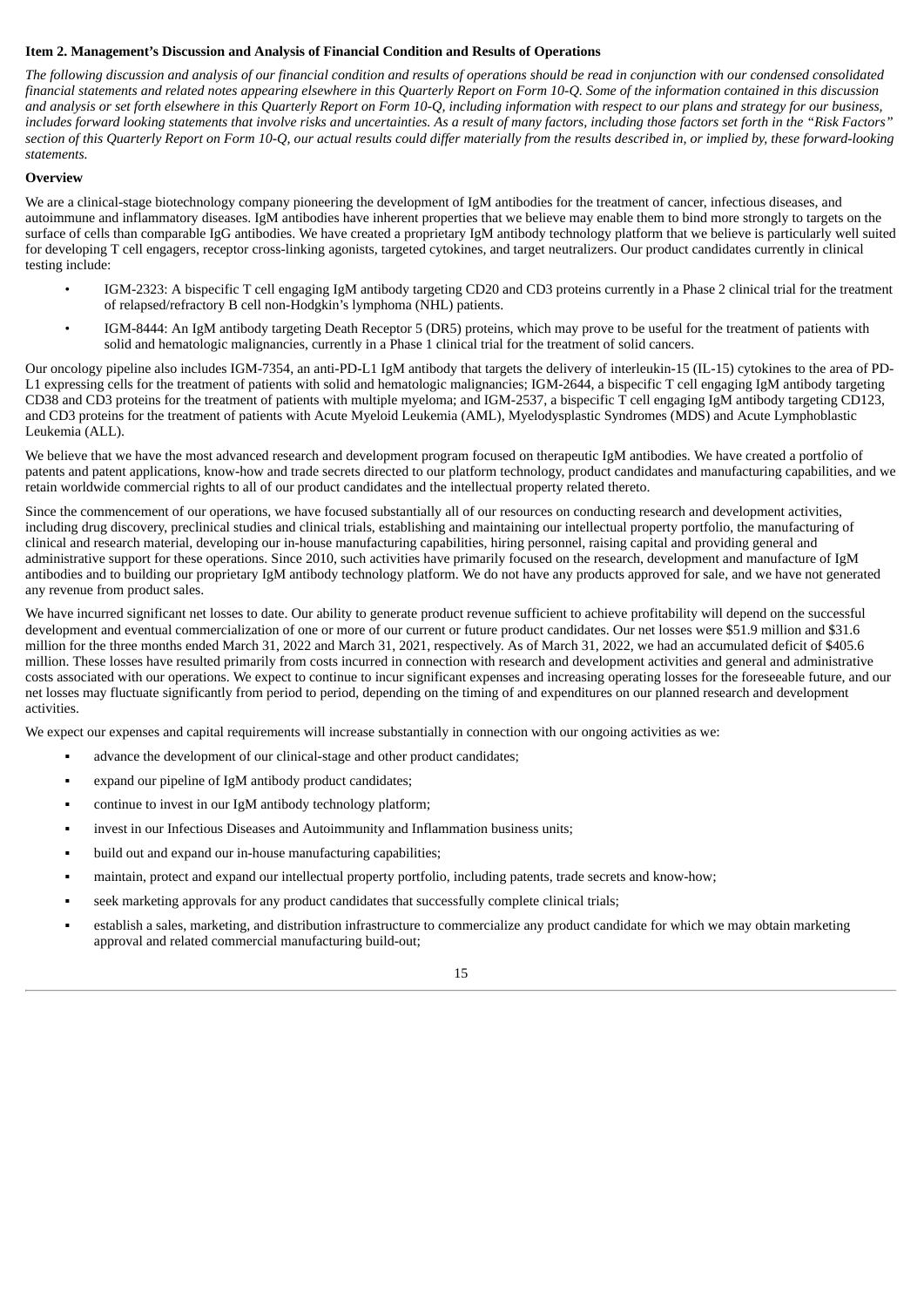- implement operational, financial and management information systems; and
- attract, hire and retain additional clinical, scientific, management and administrative personnel.

We plan to continue to use third-party service providers, including contract research organizations (CROs) and contract manufacturing organizations (CMOs), to carry out our preclinical and clinical development and manufacture and supply of our preclinical and clinical materials to be used during the development of our product candidates.

We do not have any products approved for sale and have not generated any revenue since inception. We have funded our operations primarily from the sale of common stock and pre-funded warrants in our public offerings and the sale of convertible preferred stock and the issuance of unsecured promissory notes in private placements.

### **Recent Developments**

#### *Sanofi Agreement*

On March 28, 2022, we entered into a global collaboration and license agreement with Genzyme Corporation (Sanofi Agreement), a wholly owned subsidiary of Sanofi (Sanofi), to generate, develop, manufacture and commercialize IgM antibodies directed to six primary targets, three of which are intended as oncology targets and three of which are intended as immunology targets. On May 6, 2022, the Sanofi Agreement became effective after expiration of the waiting period under the Hart-Scott-Rodino Antitrust Improvements Act of 1976 and customary closing conditions were met.

Under the terms of the Sanofi Agreement, we will receive a \$150.0 million upfront payment from Sanofi and the Company will be eligible to receive potentially over \$6.0 billion in aggregate development, regulatory and commercial milestone payments. Following regulatory approval, for licensed products directed to oncology collaboration targets, the companies will equally share profits and losses from commercialization of those licensed products in certain major markets, and IGM will be eligible to receive tiered royalties on net sales of such licensed products in the rest of world that are in the low double-digit to mid-teen percentages. Following regulatory approval, for licensed products directed to immunology targets, IGM will be eligible to receive tiered royalties on global net sales of such licensed products in the high single-digit to low-teen percentages.

# *Follow-on Offering*

On April 1, 2022, pursuant to our registration statement on Form S-3, we completed a public offering of 10,000,000 shares of common stock, including 8,695,653 shares of our non-voting common stock, and, pursuant to the exercise in full by the underwriters of a 30-day option to purchase additional shares, 1,304,347 shares of our voting common stock, each at a price to the public of \$23.00 per share. After deducting underwriting discounts and commissions and offering costs paid or payable by us of approximately \$12.0 million, the net proceeds from our offering were approximately \$218.0 million.

## **Components of Results of Operations**

## *Revenue*

To date, we have not generated any revenue from the sale of products and do not expect to generate any revenue from the sale of products in the near future.

We may generate revenue in the future from milestone payments received pursuant to our collaboration and licensing agreement with Sanofi, or from payments from future license or collaboration agreements to which we may become a party. We expect that collaboration or licensing revenue we generate, if any, will fluctuate from quarter to quarter.

# *Operating Expenses*

## *Research and Development*

Research and development expenses consist primarily of costs incurred for the discovery and development of product candidates, which include:

Direct expenses consisting of:

- Fees paid to third parties such as consultants, contractors and CROs, for animal studies and other costs related to preclinical studies and clinical trials;
- Costs related to acquiring and manufacturing research and clinical trial materials, including under agreements with third parties such as CMOs and other vendors;
- Costs related to the preparation of regulatory submissions;
- Expenses related to laboratory supplies and services; and

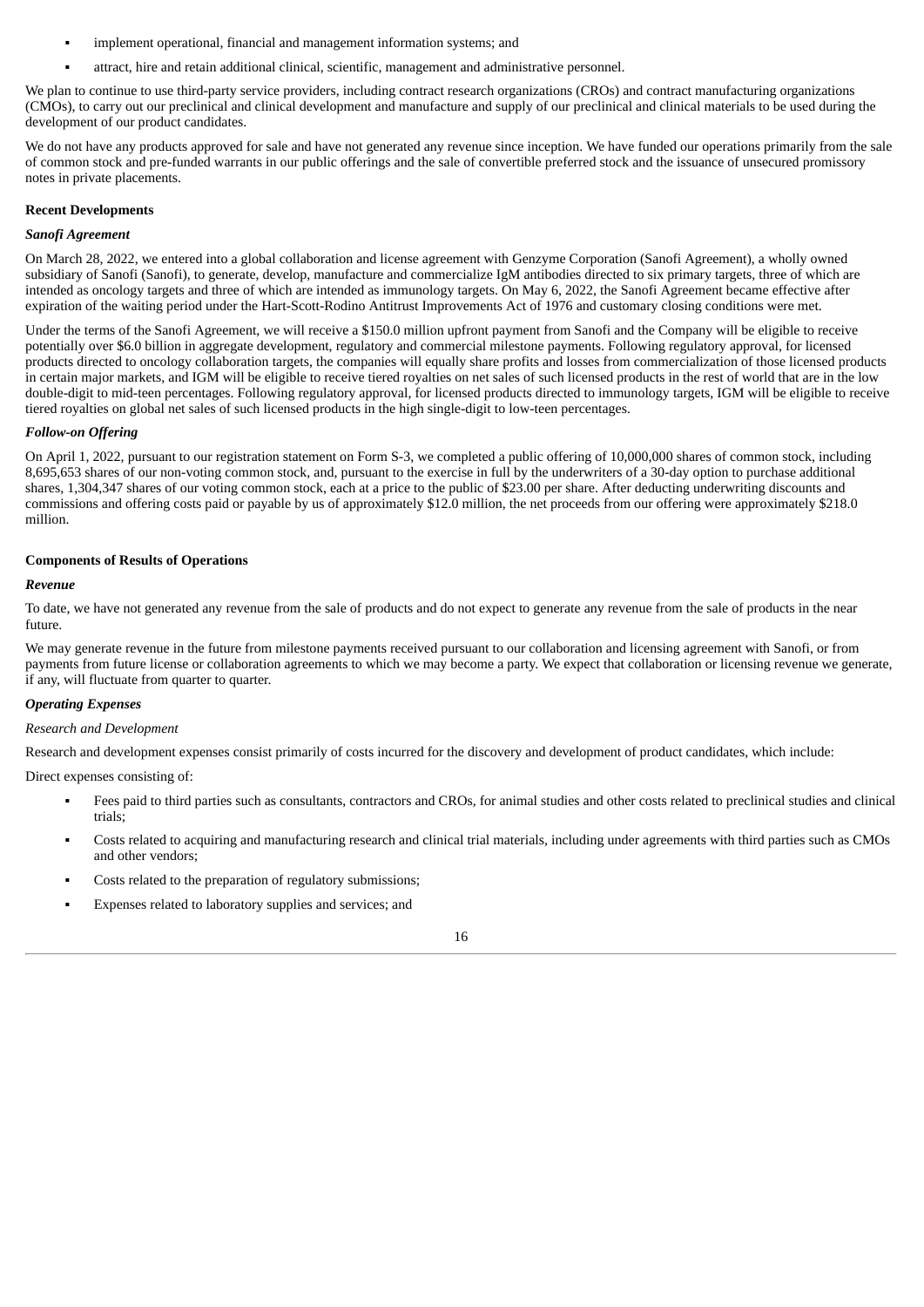Fees under license agreements where no alternative future use exists.

Indirect expenses consisting of:

- Personnel-related expenses, including salaries, benefits and stock-based compensation expense, for personnel in our research and development functions; and
- Depreciation of equipment and facilities expenses.

We expense research and development costs in the periods in which they are incurred. Nonrefundable advance payments for goods or services to be received in future periods for use in research and development activities are deferred and capitalized. The capitalized amounts are then expensed as the related goods are delivered and as services are performed. All direct research and development expenses are tracked by stage of development. We do not track our indirect research and development costs by product candidate or program.

We expect our research and development expenses to increase substantially for the foreseeable future as we continue to invest in research and development activities to advance our product candidates and our clinical programs, expand our product candidate pipeline and continue to build out and expand our inhouse manufacturing capabilities. The process of conducting the necessary preclinical and clinical research to obtain regulatory approval is costly and timeconsuming. To the extent that we initiate additional clinical development activities for our product candidates, as well as advance into larger and later stage clinical trials, our expenses will increase substantially and may become more variable. The actual probability of success for our product candidates may be affected by a variety of factors, including the safety and efficacy of our product candidates, investment in our clinical programs, manufacturing capability and competition with other products. As a result of these variables, we are unable to determine the duration and completion costs of our research and development projects or when and to what extent we will generate revenue from the commercialization and sale of our product candidates. We may never succeed in achieving regulatory approval for any of our product candidates.

## *General and Administrative*

Our general and administrative expenses consist primarily of personnel-related expenses for personnel in our executive, finance, corporate and other administrative functions, intellectual property, facilities and other allocated expenses, other expenses for outside professional services, including legal, human resources, audit and accounting services, and insurance costs. Personnel-related expenses consist of salaries, benefits, recruiting costs, and stockbased compensation. We expect our general and administrative expenses to increase for the foreseeable future as we increase our headcount to support our continued and expanding research activities and development of product candidates in the areas of hematology and oncology, infectious diseases, and autoimmunity and inflammation, and as a result of operating as a public company, including compliance with the rules and regulations of the Securities and Exchange Commission (SEC) and those of any national securities exchange on which our securities are traded, legal, auditing, additional insurance expenses, investor relations activities and other administrative and professional services. We also expect our intellectual property expenses to increase as we expand our intellectual property portfolio.

## *Other Income, Net*

Other income, net includes interest income earned on our cash, cash equivalents, marketable securities, and restricted cash and non-cash interest income (expense) related to accretion (amortization) of the discount (premium) on marketable securities.

# **Results of Operations**

# *Comparison of Three Months Ended March 31, 2022 and 2021*

The following table summarizes our condensed statements of operations data as discussed herein:

|                            | тигее монив епаса |           |      |           |  |           |
|----------------------------|-------------------|-----------|------|-----------|--|-----------|
|                            |                   | March 31, |      |           |  |           |
| (in thousands)             | 2022              |           | 2021 |           |  | Change    |
| Operating expenses:        |                   |           |      |           |  |           |
| Research and development   | \$                | 38.875    |      | 23,572    |  | 15,303    |
| General and administrative |                   | 13,081    |      | 8,134     |  | 4,947     |
| Total operating expenses   |                   | 51,956    |      | 31,706    |  | 20,250    |
| Loss from operations       |                   | (51, 956) |      | (31,706)  |  | (20, 250) |
| Other income, net          |                   | 62        |      | 62        |  |           |
| Net loss                   |                   | (51,894)  |      | (31, 644) |  | (20, 250) |
|                            |                   |           |      |           |  |           |

**Three Months Ended**

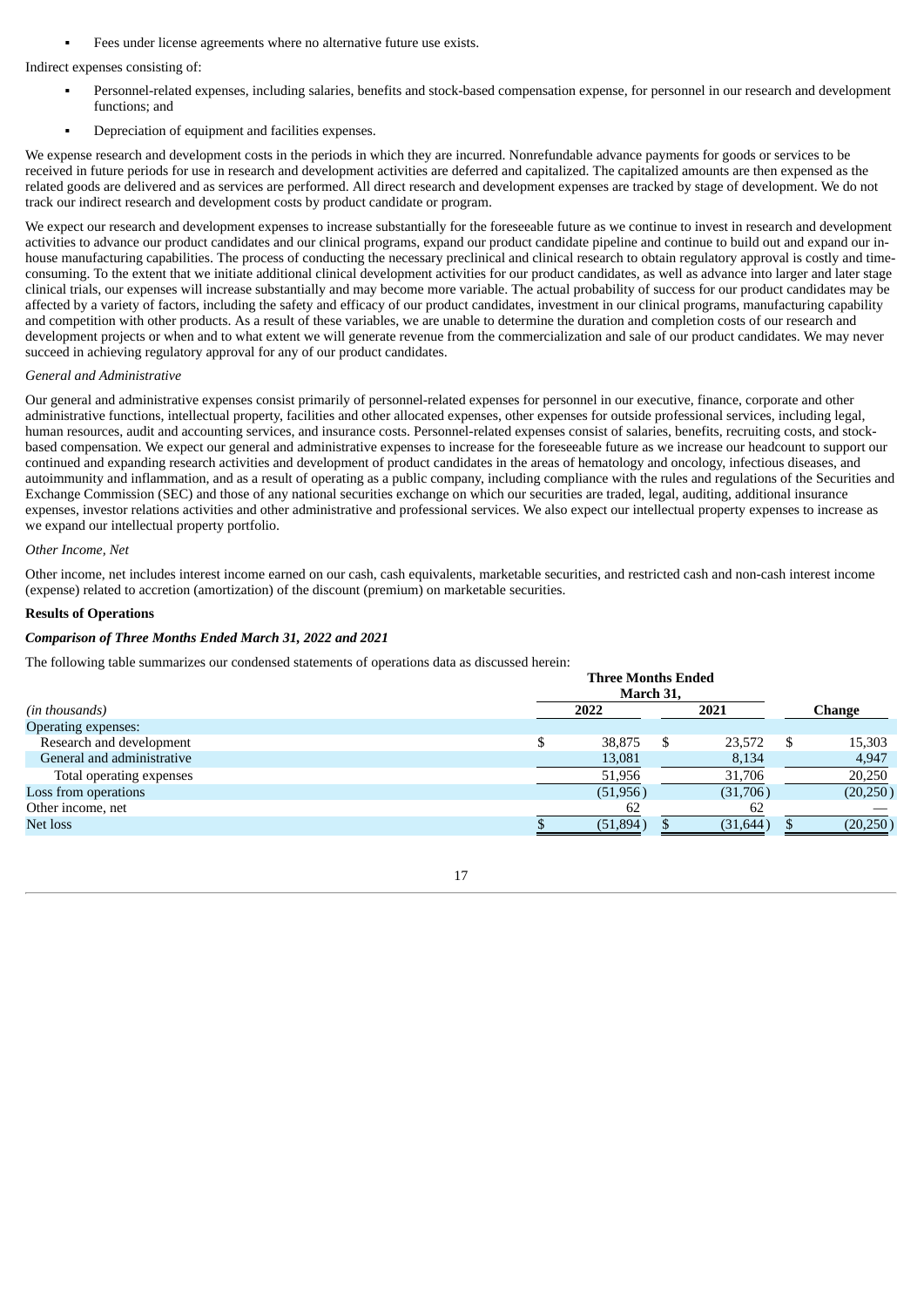# *Research and Development Expenses*

# The following table summarizes our research and development expenses incurred during the periods indicated:

| March 31, |        |      |                           |        |        |  |
|-----------|--------|------|---------------------------|--------|--------|--|
| 2022      |        | 2021 |                           | Change |        |  |
|           |        |      |                           |        |        |  |
|           | 13,415 |      | 9,334                     |        | 4,081  |  |
|           | 6,480  |      | 4,918                     |        | 1,562  |  |
|           |        |      |                           |        |        |  |
|           | 15,638 |      | 7,398                     |        | 8,240  |  |
|           | 3,342  |      | 1,922                     |        | 1,420  |  |
|           | 38.875 |      | 23,572                    |        | 15,303 |  |
|           |        |      | <b>Three Months Ended</b> |        |        |  |

For the three months ended March 31, 2022 and 2021, includes direct expenses related to: (i) our lead product candidate, IGM-2323, for which we announced the initiation of two Phase 2 studies of two doses in patients with large B cell lymphoma (DLBCL) and follicular lymphoma (FL) in December 2021; (ii) our second product candidate, IGM-8444, for which we announced the dosing of the first patient in our Phase 1 clinical trial in September 2020; and (iii) IGM-6268, for which we initiated a Phase 1 clinical trial in December 2021 and includes preclinical costs for the three months ended March 31, 2021.  $(1)$ 

Research and development expenses were \$38.9 million and \$23.6 million for the three months ended March 31, 2022 and 2021, respectively. The increase of \$15.3 million was primarily driven by advancement of our clinical product candidates, specifically, IGM-2323, and higher personnel-related expenses.

Clinical stage direct program expenses increased by \$4.1 million, primarily driven by a \$3.2 million increase related to IGM-2323, as a result of conducting clinical manufacturing activities.

Preclinical stage direct program expenses increased by \$1.6 million, primarily driven by manufacturing related expenses for other preclinical programs.

Personnel-related expenses increased by \$8.2 million to support our research and clinical development capabilities, which was driven by an increase in compensation from additional headcount and \$4.7 million in non-cash stock compensation expense. Depreciation and facilities expenses increased by \$1.4 million, primarily due to depreciation expense of our cGMP manufacturing facility which became operational in 2021, and higher expense under a new lease agreement for additional space.

## *General and Administrative Expenses*

General and administrative expenses were \$13.1 million and \$8.1 million for the three months ended March 31, 2022 and 2021, respectively. The increase of \$4.9 million was primarily due to a \$2.8 million increase in professional services, and a \$2.2 million increase in compensation expenses, of which \$1.3 million relates to non-cash stock compensation, attributable to higher headcount.

#### *Other Income, Net*

Other income, net was \$0.1 million for the three months ended March 31, 2022 and 2021.

#### **Liquidity and Capital Resources**

#### *Sources of Liquidity*

We are a clinical-stage biotechnology company with limited operating history, and due to our significant research and development expenditures, we have generated operating losses since our inception and have not generated any revenue for the sale of any products. We expect to continue incurring significant expenses and operating losses for the foreseeable future as we continue our research and development of our product candidates. Since our inception and through March 31, 2022, we have funded our operations primarily through the sale of common stock and pre-funded warrants in our public offerings, the sale of convertible preferred stock and the issuance of unsecured promissory notes in private placements.

As of March 31, 2022, we had cash, cash equivalents, and marketable securities of \$187.5 million and an accumulated deficit of \$405.6 million. We believe that our cash, cash equivalents, and marketable securities, including the \$218.0 million in net proceeds received in April 2022 as part of a public offering, will be sufficient to fund our planned operations for at least one year past the issuance date of the condensed consolidated financial statements appearing elsewhere in this Quarterly Report on Form 10-Q.

In August 2021, we filed a shelf registration statement on Form S-3 with the SEC for the potential offering, issuance and sale by us of up to \$400.0 million (2021 Registration Statement) of our common stock, non-voting common stock, debt securities, preferred stock, and certain other securities.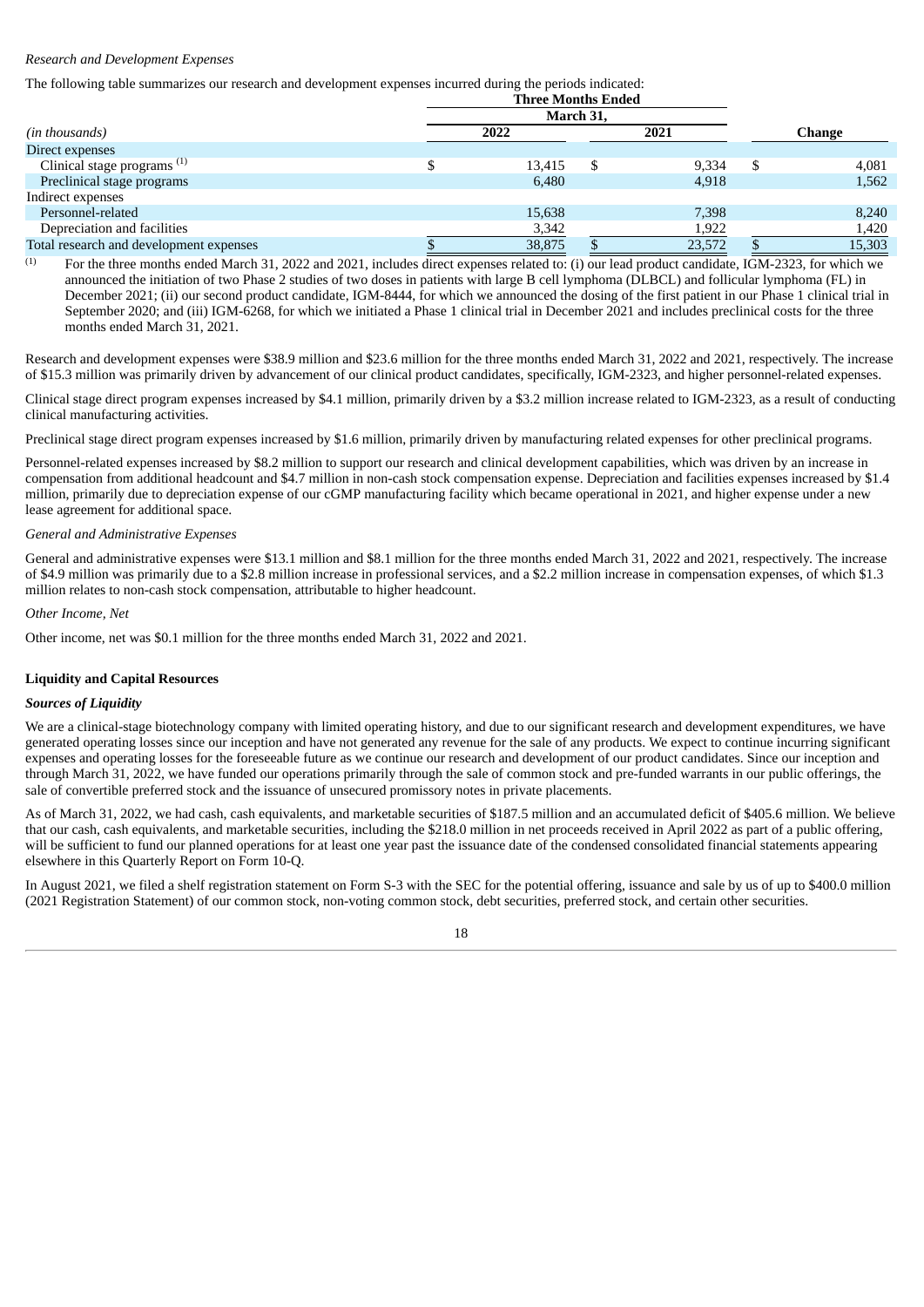In April 2022, pursuant to the 2021 Registration Statement, we sold an aggregate of 8,695,653 shares of non-voting common stock and 1,304,347 shares of voting common stock in an underwritten public offering for gross proceeds of \$230.0 million, resulting in net proceeds of \$218.0 million after deducting underwriting discounts, commissions, and offering costs.

# *Future Funding Requirements*

Our material cash requirements include our operating expenses, which consist primarily of research and development expenditures related to our programs and related personnel costs, as well as our operating leases. The timing and amount of our future funding requirements depends on many factors, including the following:

- the initiation, scope, rate of progress, results and cost of our preclinical studies, clinical trials and other related activities for our product candidates;
- the costs associated with manufacturing our product candidates, including building out and expanding our own manufacturing facilities, and establishing commercial supplies and sales, marketing and distribution capabilities;
- the timing and cost of capital expenditures to support our research, development and manufacturing efforts;
- the number and characteristics of other product candidates that we pursue;
- the costs, timing and outcome of seeking and obtaining U.S. Food and Drug Administration (FDA) and non-U.S. regulatory approvals;
- our ability to maintain, expand and defend the scope of our intellectual property portfolio, including the amount and timing of any payments we may be required to make in connection with the licensing, filing, defense and enforcement of any patents or other intellectual property rights;
- the timing, receipt and amount of sales from our potential products;
- our need and ability to hire additional management, scientific and medical personnel;
- the effect of competing products that may limit market penetration of our product candidates;
- our need to implement additional internal systems and infrastructure, including financial and reporting systems;
- the economic and other terms, timing and success of any collaboration, licensing, or other arrangements to which we are a party or into which we may enter in the future, including the timing of receipt of any milestone or royalty payments under these agreements;
- the effects of the disruptions to and volatility in the credit and financial markets in the United States and worldwide related to the COVID-19 pandemic;
- the compliance and administrative costs associated with being a public company; and
- the extent to which we acquire or invest in businesses, products or technologies, although we currently have no commitments or agreements relating to any of these types of transactions.

In addition, we will continue to require additional funding in order to complete development of our product candidates and commercialize our products, if approved. We may seek to raise any necessary additional capital through a combination of public or private equity offerings, debt financings, collaborations, strategic alliances, licensing arrangements and other marketing and distribution arrangements.

There can be no assurance that, in the event we require additional financing, such financing will be available at terms acceptable to us, if at all. Failure to raise sufficient capital when needed or generate sufficient cash flow from operations would impact our ability to pursue our business strategies and could require us to delay, scale back or discontinue one or more of our product development programs, or other aspects of our business objectives. Because of the numerous risks and uncertainties associated with the development and commercialization of our product candidates we are unable to estimate the amounts of increased capital outlays and operating expenditures associated with our current and anticipated preclinical studies and clinical trials. To the extent that we raise additional capital through collaborations, strategic alliances or licensing arrangements with third parties, we may have to relinquish valuable rights to our product candidates, future revenue streams or research programs at an earlier stage of development or on less favorable terms than we would otherwise choose or to grant licenses on terms that may not be favorable to us. If we do raise additional capital through public or private equity or convertible debt offerings, the ownership interest of our existing stockholders will be diluted, and the terms of these securities may include liquidation or other preferences that adversely affect our stockholders' rights. If we raise additional capital through debt financing, we may be subject to covenants limiting or restricting our ability to take specific actions, such as incurring additional debt, making capital expenditures or declaring dividends. If we are unable to obtain additional funding from these or other sources, it may be necessary to significantly reduce our rate of spending through reductions in staff and delaying, scaling back, or stopping certain research and development programs.

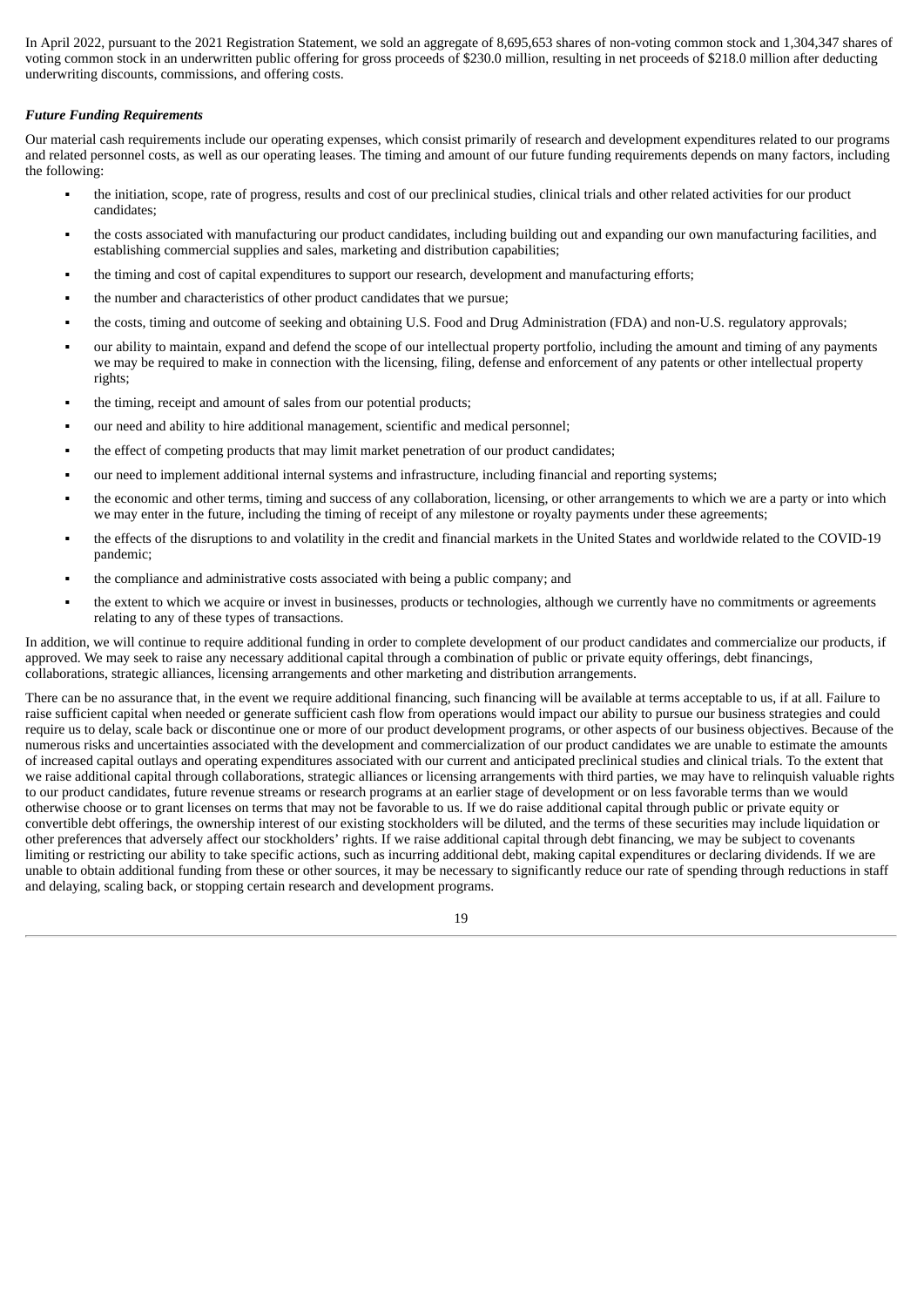# **Summary Statement of Cash Flows**

The following table sets forth the primary sources and uses of cash for each of the periods presented below:

| (in thousands)                                      | <b>Three Months Ended</b><br>March 31. |      |           |  |  |  |  |
|-----------------------------------------------------|----------------------------------------|------|-----------|--|--|--|--|
|                                                     | 2022                                   | 2021 |           |  |  |  |  |
| Net cash used in operating activities               | (38, 869)                              |      | (28, 262) |  |  |  |  |
| Net cash (used in) provided by investing activities | (19, 123)                              |      | 39,611    |  |  |  |  |
| Net cash provided by (used in) financing activities |                                        |      | (53)      |  |  |  |  |

#### *Net Cash Used in Operating Activities*

For the three months ended March 31, 2022, net cash used in operating activities was \$38.9 million, which consisted of a net loss of \$51.9 million, offset by \$13.9 million in non-cash charges and \$0.9 million net change in our net operating assets and liabilities. The non-cash charges primarily consisted of stock-based compensation of \$11.5 million, depreciation expense of \$1.2 million, non-cash lease expense of \$1.0 million, and net amortization of premiums and accretion of discounts on investments of \$0.2 million. The net change in our operating assets and liabilities was primarily due to an decrease in accounts payable of \$1.2 million, a decrease in net lease liabilities of \$0.9 million, partially offset by a decrease in prepaid expenses of \$0.9 million, and an increase in accrued liabilities of \$0.4 million.

For the three months ended March 31, 2021, net cash used in operating activities was \$28.3 million, which consisted of a net loss of \$31.6 million, offset by a net change of \$3.7 million in our net operating assets and liabilities and \$7.0 million in non-cash charges. The net change in our operating assets and liabilities was primarily due to an increase in prepaid expenses of \$2.5 million, a decrease in accrued liabilities of \$1.2 million, a decrease in lease liabilities of \$0.7 million, and an increase in other assets of \$0.3 million, offset by an increase in accounts payable of \$1.0 million. The non-cash charges primarily consisted of stock-based compensation of \$5.5 million, depreciation expense of \$0.7 million, non-cash lease expense of \$0.7 million, and net amortization of premiums and accretion of discounts on investments of \$0.2 million.

#### *Net Cash (Used in) Provided by Investing Activities*

For the three months ended March 31, 2022, net cash used in investing activities was \$19.1 million, which consisted of \$40.1 million in purchases of investments, and \$3.0 million in purchases of property, plant, and equipment, primarily for research and development activities, partially offset by \$24.0 million in maturities of investments.

For the three months ended March 31, 2021, net cash provided by investing activities was \$39.6 million, which consisted of \$58.7 million in maturities of investments, offset by \$13.0 million in purchases of investments and \$6.1 million in purchases of property, plant, and equipment, primarily for research and development activities.

#### *Net Cash Provided by (Used in) Financing Activities*

For the three months ended March 31, 2022, net cash provided by financing activities was \$0.1 million, which consisted of \$0.1 million in proceeds from exercise of stock options, partially offset by \$0.1 million in payment of deferred offering costs.

For the three months ended March 31, 2021, net cash used in financing activities was \$0.1 million, which consisted of proceeds from exercise of stock options of \$0.4 million, offset by payments of employee taxes and exercise costs for shares withheld in connection with stock options exercise of \$0.4 million.

#### **Off-Balance Sheet Arrangements**

We did not have during the periods presented, and we do not currently have, any off-balance sheet arrangements, as defined in the rules and regulations of the SEC.

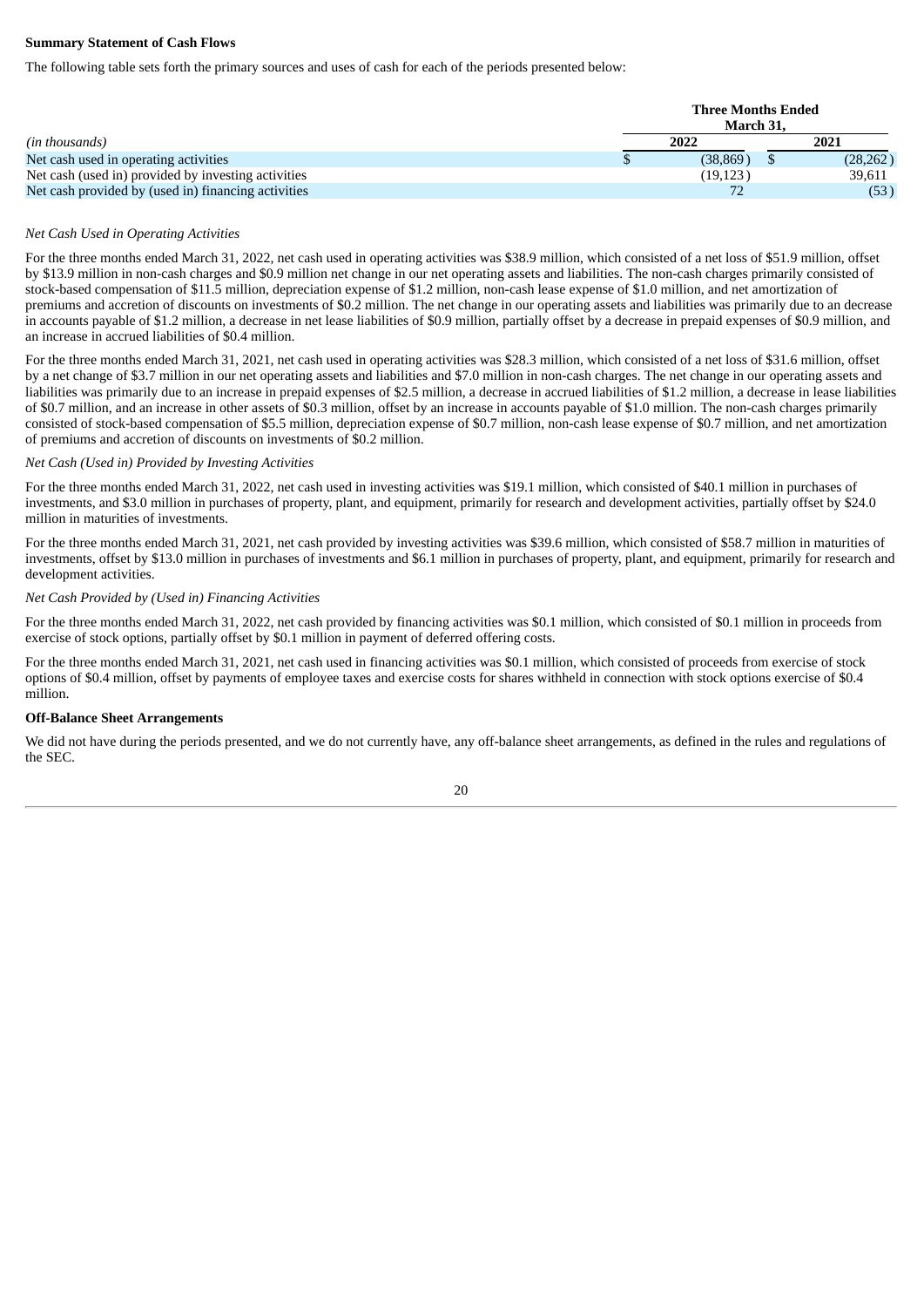# **Critical Accounting Policies and Use of Estimates**

Our condensed consolidated financial statements have been prepared in accordance with U.S. generally accepted accounting principles (GAAP). The preparation of these condensed consolidated financial statements requires us to make estimates and assumptions that affect the reported amounts of assets and liabilities, the disclosure of contingent assets and liabilities at the date of the condensed consolidated financial statements and the reported expenses incurred during the reporting periods. Our estimates are based on our historical experience and on various other factors that we believe are reasonable under the circumstances, the results of which form the basis for making judgments about the carrying value of assets and liabilities that are not readily apparent from other sources. Actual results may differ from these estimates under different assumptions or conditions. We believe that the accounting policies discussed below are critical to understanding our historical and future performance, as these policies relate to the more significant areas involving management's judgments and estimates.

Our critical accounting policies are described in the section titled "Management's Discussion and Analysis of Financial Condition and Results of Operations—Critical Accounting Policies and Use of Estimates" in our Annual Report on Form 10-K filed with the SEC on March 29, 2022 and the notes to the condensed consolidated financial statements appearing elsewhere in this Quarterly Report on Form 10-Q. During the three months ended March 31, 2022, except as described in Note 2 to the unaudited interim condensed consolidated financial statements appearing elsewhere in this Quarterly Report on Form 10-Q, there were no material changes to our critical accounting policies from those discussed in our Annual Report on Form 10-K filed with the SEC on March 29, 2022.

# <span id="page-23-0"></span>**Item 3. Quantitative and Qualitative Disclosures About Market Risk**

The primary objectives of our investment activities are to ensure liquidity and to preserve capital. We are exposed to market risks in the ordinary course of our business. These risks primarily include interest rate sensitivities. There was no material foreign currency risk for the three months ended March 31, 2022. We held \$187.5 million in cash, cash equivalents, and marketable securities as of March 31, 2022 which consisted of money market funds, U.S. Treasury securities, corporate bonds, commercial paper, and U.S. government agency securities. We held no interest-bearing liabilities as of March 31, 2022. Historical fluctuations in interest rates have not been significant for us. An immediate 1% relative change in interest rates would not have a material effect on the fair market value of our cash equivalents and investments. We have the ability to hold our marketable securities until maturity, and therefore we would not expect our operating results or cash flows to be affected to any significant degree by the effect of a change in market interest rates on our marketable securities.

# <span id="page-23-1"></span>**Item 4. Controls and Procedures**

# **Evaluation of Disclosure Controls and Procedures**

Our management, under the supervision and with the participation of our Chief Executive Officer and Chief Financial Officer, our principal executive officer and principal financial officer, respectively, conducted an evaluation of the effectiveness of the design and operation of our disclosure controls and procedures, as defined in Rules 13a-15(e) and 15d-15(e) under the Exchange Act as of the end of the period covered by this Quarterly Report on Form 10- Q. Based on this evaluation, our Chief Executive Officer and Chief Financial Officer have concluded that as of such date our disclosure controls and procedures were effective at a reasonable assurance level (a) to ensure that information that we are required to disclose in reports that we file or submit under the Exchange Act is recorded, processed, summarized and reported within the time periods specified in SEC rules and forms and (b) to ensure that information required to be disclosed by us in reports filed or submitted under the Exchange Act is accumulated and communicated to our management, including our Chief Executive Officer and Chief Financial Officer, as appropriate, to allow timely decisions regarding required disclosures.

# **Changes in Internal Control over Financial Reporting**

There was no change in our internal control over financial reporting during the quarter ended March 31, 2022, identified in connection with the evaluation required by Rules 13a-15(d) and 15d-15(d) of the Exchange Act that has materially affected, or is reasonably likely to materially affect, our internal control over financial reporting.

# **Limitations on Effectiveness of Controls and Procedures**

In designing and evaluating our disclosure controls and procedures, management recognizes that any controls and procedures, no matter how well designed and operated, can provide only reasonable assurance of achieving the desired control objectives. In addition, the design of disclosure controls and procedures must reflect the fact that there are resource constraints and that management is required to apply judgment in evaluating the benefits of possible controls and procedures relative to their costs.

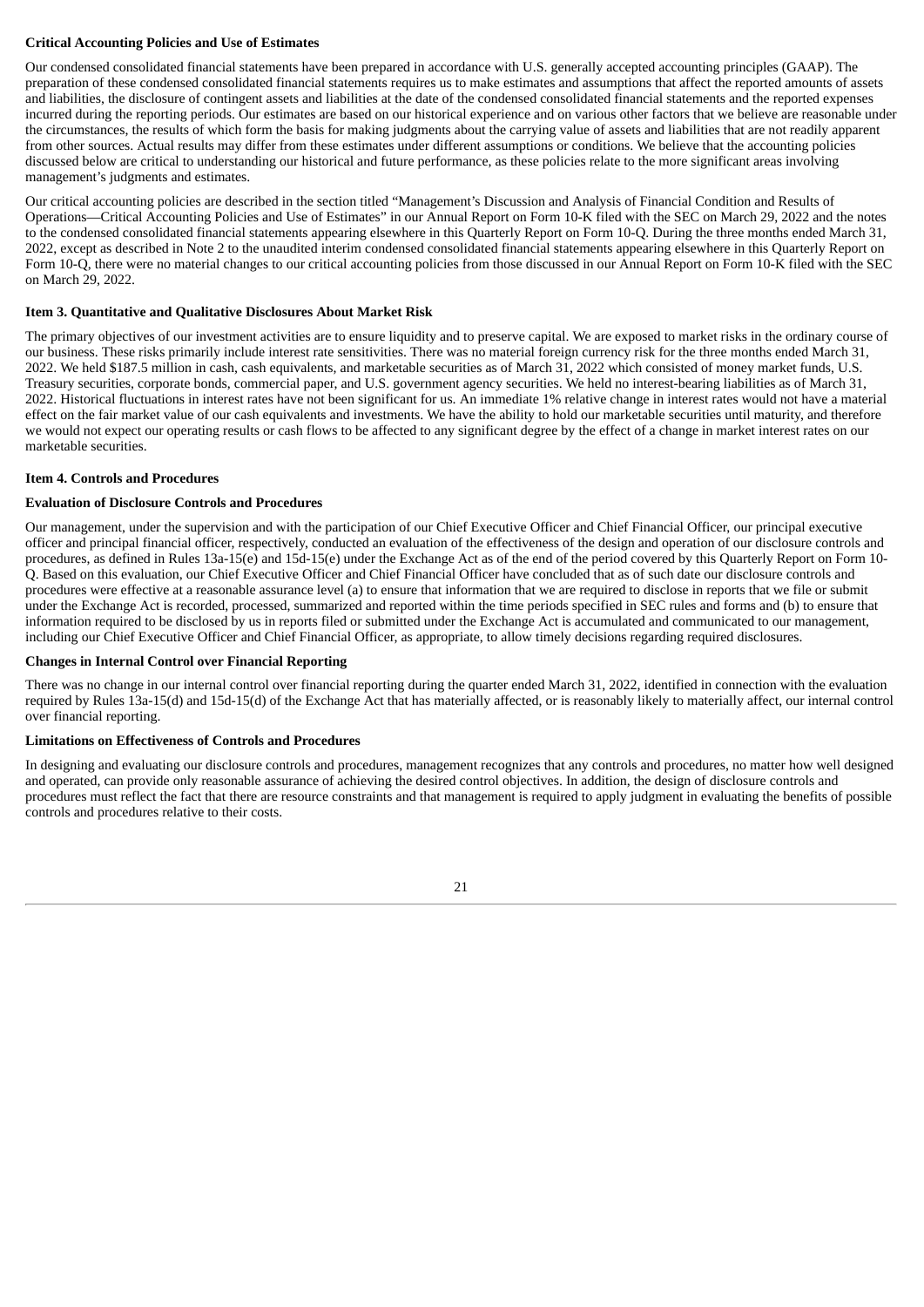#### **PART II—OTHER INFORMATION**

#### <span id="page-24-1"></span><span id="page-24-0"></span>**Item 1. Legal Proceedings**

From time to time, we may become involved in legal proceedings arising in the ordinary course of our business. We are not currently a party to any material legal proceedings. Regardless of outcome, litigation can have an adverse impact on us due to defense and settlement costs, diversion of management resources, negative publicity, reputational harm and other factors.

#### <span id="page-24-2"></span>**Item 1A. Risk Factors**

Investing in our common stock involves a high degree of risk. You should carefully consider the risks described below, as well as the other information in this Quarterly Report on Form 10-Q, including our unaudited condensed financial statements and the related notes and the section titled "Management's Discussion and Analysis of Financial Condition and Results of Operations." The occurrence of any of the events or developments described below could harm our business, financial condition, results of operations, growth prospects and stock price. In such an event, the market price of our common stock could decline, and you may lose all or part of your investment. Additional risks and uncertainties not presently known to us or that we currently deem *immaterial may also impair our business operations.*

#### **Risk Factor Summary**

Our business operations are subject to numerous risks and uncertainties, including those outside of our control, that could cause our actual results to be harmed, including risks regarding the following:

- We are early in our development efforts and all of our product candidates are in preclinical development or early stage clinical development. If we are unable to advance our product candidates through clinical development, obtain regulatory approval and commercialize one or more of our product candidates, our business will be materially adversely affected and we may never generate any product revenue.
- The use of engineered IgM antibodies is a novel and unproven therapeutic approach and our development of our product candidates, and our discovery programs may never lead to a marketable product.
- Clinical trials are expensive, time consuming and difficult to design and implement and may fail to demonstrate adequate safety and efficacy of our product candidates. Furthermore, the results of previous preclinical studies and clinical trials may not be predictive of future results, and the results of our current and planned clinical trials may not satisfy the requirements of the FDA or comparable foreign regulatory authorities or provide the basis for regulatory approval.
- If clinical trials for our product candidates are prolonged, delayed or stopped, we may be unable to seek or obtain regulatory approval and commercialize our product candidates on a timely basis, or at all, which would require us to incur additional costs and delay our receipt of any product revenue.
- If we experience delays or difficulties in the enrollment of patients in clinical trials, including as a result of competition for patients, we will be unable to complete these trials on a timely basis, if at all.
- Our product candidates may have undesirable side effects that may delay or prevent marketing approval or, if approval is received, require them to be taken off the market, require them to include new safety warnings, contraindications or precautions, or otherwise limit their sales. No regulatory agency has made a determination that any of our product candidates are safe or effective for use by the general public for any indication.
- We face significant competition from entities that have developed or may develop product candidates for the treatment of diseases that we are initially targeting, including companies developing novel treatments and technology platforms. If our competitors develop and market products that are more effective, safer or less expensive than our product candidates, our commercial opportunities will be negatively impacted.
- The manufacturing of our product candidates is complex. We and our third-party manufacturers have encountered and may continue to encounter difficulties in production and supply chain shortages which have limited and may continue to limit our access to raw materials and other supplies. If we continue to encounter any such difficulties, our ability to manufacture drug substances or supply our product candidates for preclinical studies or clinical trials or, if approved, for commercial sale, could be further delayed or halted entirely.
- We may not be successful in our efforts to use and expand our IgM platform to build a pipeline of product candidates.

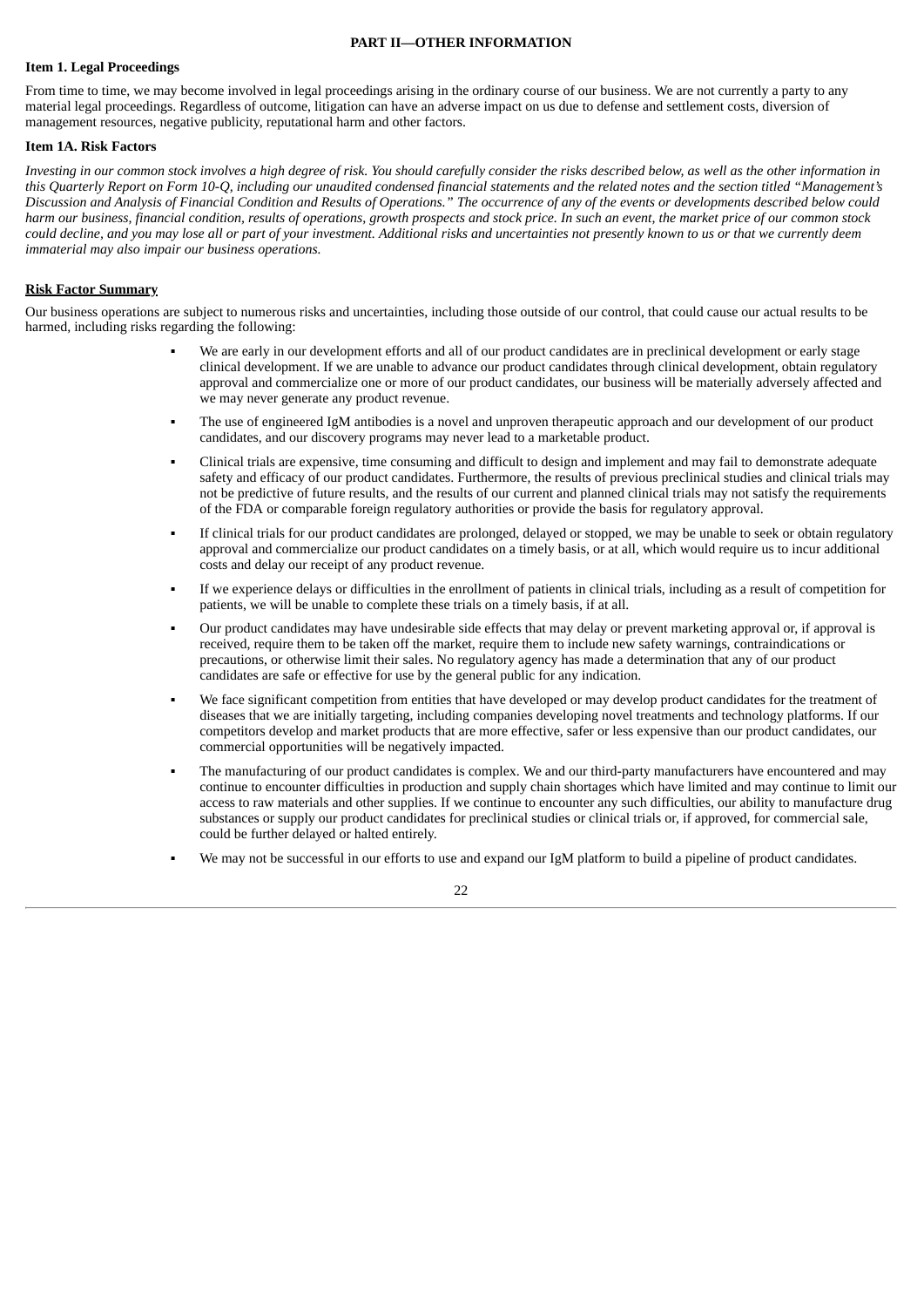- The COVID-19 pandemic, or other epidemic and pandemic diseases, could significantly disrupt our business.
- Our future success depends on our ability to retain key executives and to attract, retain and motivate qualified personnel.
- We have incurred significant losses since inception and anticipate that we will continue to incur losses for the foreseeable future. We have no products approved for commercial sale, and to date we have not generated any revenue or profit from product sales. We may never achieve or sustain profitability.
- Our commercial success depends significantly on our ability to operate without infringing the patents and other proprietary rights of third parties.

## **Risks Related to Our Business and the Development and Commercialization of Our Product Candidates**

## We are early in our development efforts and all of our product candidates are in preclinical development or early stage clinical development. If we are unable to advance our product candidates through clinical development, obtain regulatory approval and commercialize one or more of our product *candidates, our business will be materially adversely affected and we may never generate any product revenue.*

We are early in our development efforts and have not yet completed the development of any of our product candidates. As a result, we are not currently permitted to market or sell any of our product candidates in any country, and we may never be able to do so in the future. We have a limited number of product candidates and discovery programs, all of which are in preclinical development or early stage clinical development. We continue to dose patients in each of our early stage clinical trials evaluating IGM-2323, IGM-8444, and IGM-6268, but have not commenced any other clinical trial or completed any clinical trials, and we have not received marketing approval, for any of our product candidates. Our product candidates will require clinical development, evaluation of preclinical, clinical and manufacturing activities, marketing approval from government regulators, substantial investment and significant marketing efforts before we generate any revenues from product sales, if ever. We have limited experience in conducting and managing the clinical trials necessary to obtain regulatory approvals. Our ability to generate product revenue and achieve and sustain profitability depends on, among other things, obtaining regulatory approvals for our product candidates. Obtaining regulatory approval of our product candidates will depend on many factors, including, but not limited to, the following:

- completing process development, manufacturing and formulation activities;
- initiating, enrolling patients in and completing clinical trials of product candidates on a timely basis;
- developing and maintaining adequate manufacturing capabilities either by ourselves or in connection with third-party manufacturers; and
- demonstrating with substantial evidence the efficacy, safety and tolerability of product candidates to the satisfaction of the FDA or any comparable foreign regulatory authority for marketing approval.

Many of these factors are wholly or partially beyond our control, including clinical advancement, the regulatory submission process and changes in the competitive landscape. If we do not achieve one or more of these factors in a timely manner, we could experience significant delays or an inability to develop product candidates at all, and our business will be materially adversely affected.

## The use of engineered IgM antibodies is a novel and unproven therapeutic approach and our development of our product candidates and our discovery *programs may never lead to a marketable product.*

Our product candidates are based on engineered IgM antibody approaches that differ from current antibody therapies and are unproven. Our IgM antibodies ultimately may not be as safe or effective as IgG antibodies that have been approved or may in the future be approved by the FDA. Further, we are not aware of any therapeutic IgM antibodies that have been approved by the FDA. The scientific evidence to support the feasibility of developing our product candidates and discovery programs is both preliminary and limited. We may ultimately discover that our product candidates and discovery programs do not possess some of the properties that are necessary for therapeutic efficacy, and we may also discover that they do not possess those characteristics that we believe may be helpful for therapeutic effectiveness, including stronger binding that increases efficacy. Our IgM antibodies may also have significant undesirable characteristics, such as immunogenicity, which would limit their ability to be developed as effective and safe therapeutics. In addition, we may discover that our IgM antibodies are not as safe as IgG antibodies.

We may not succeed in demonstrating safety and efficacy of these product candidates or discovery programs in clinical trials, notwithstanding results in preclinical studies. As a result, we may never succeed in developing a marketable product. We may discover that the half-life, tissue distribution or other pharmacodynamic or pharmacokinetic characteristics of our IgM antibodies render them unsuitable for the therapeutic applications we have chosen or are not competitive with IgG antibodies. We may also

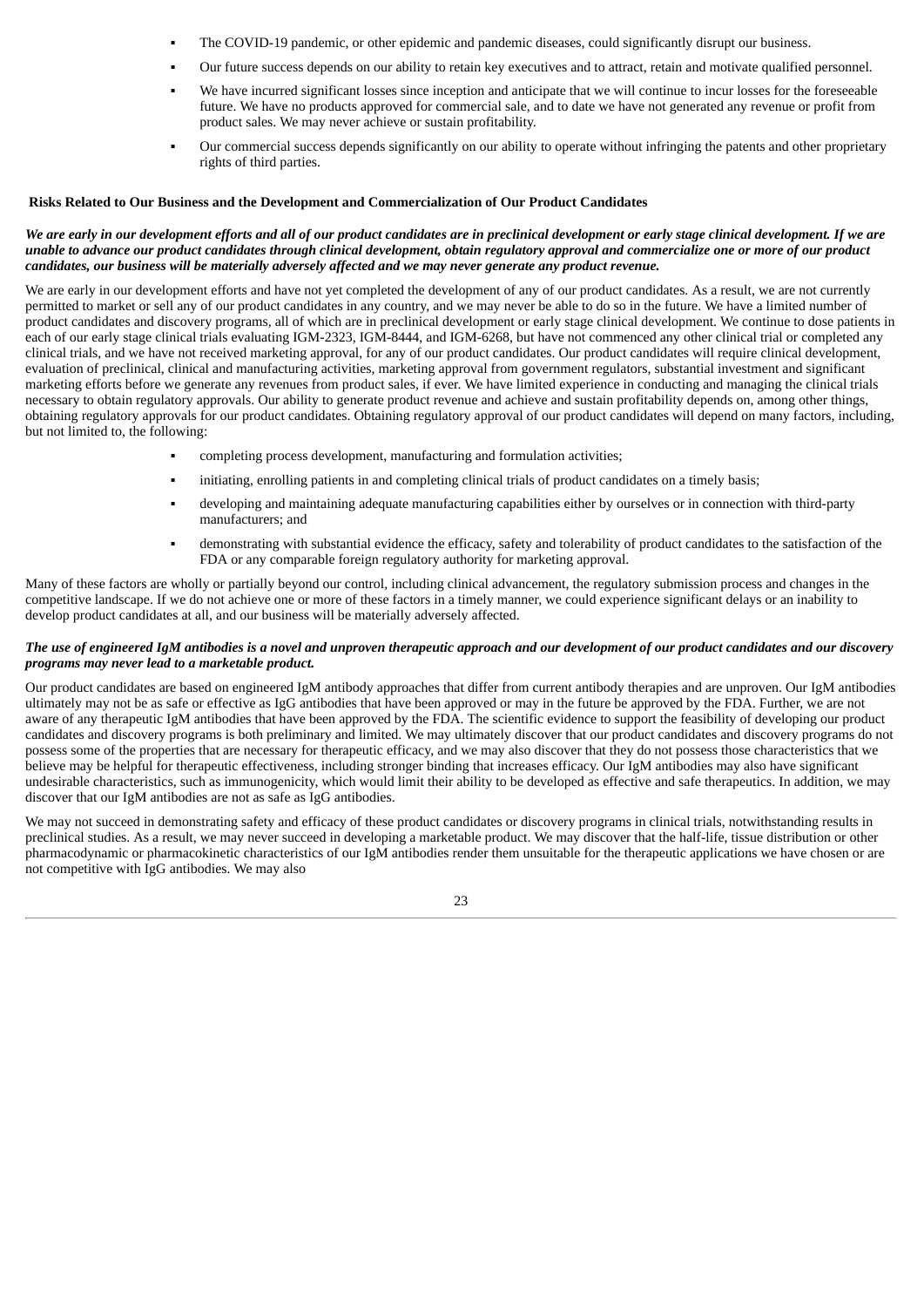experience manufacturing, formulation or stability problems with one or more of our IgM antibodies which may render them unsuitable for use as therapeutic drug products.

The FDA has limited experience with IgM antibody-based therapeutics, which may increase the complexity, uncertainty and length of the regulatory approval process for our product candidates. For example, the FDA may require us to provide additional data to support our regulatory applications. We may never receive approval to market and commercialize any product candidate. Even if we obtain regulatory approval, the approval may be for targets, disease indications or patient populations that are not as broad as we intended or desired or may require labeling that includes significant use or distribution restrictions or safety warnings. We may be subject to post-marketing testing requirements to maintain regulatory approval. In addition, upon obtaining any marketing approvals, we may have difficulty in establishing the necessary sales and marketing capabilities to gain market acceptance.

Moreover, advancing our product candidates and our discovery programs as novel products creates other significant challenges for us, including educating medical personnel regarding a novel class of engineered antibody therapeutics and their potential efficacy and safety benefits, as well as the challenges of incorporating our product candidates, if approved, into treatment regimens.

If any of our product candidates prove to be ineffective, unsafe or commercially unviable, our entire pipeline could have little, if any, value, and it may prove to be difficult or impossible to finance the further development of our pipeline. Any of these events would have a material and adverse effect on our business, financial condition, results of operations and prospects.

## Clinical trials are expensive, time consuming and difficult to design and implement and may fail to demonstrate adequate safety and efficacy of our product candidates. Furthermore, the results of previous preclinical studies and clinical trials may not be predictive of future results, and the results of our current and planned clinical trials may not satisfy the requirements of the FDA or comparable foreign requlatory authorities or provide the basis *for regulatory approval.*

Before obtaining marketing approval from regulatory authorities for the sale of our product candidates, we must conduct preclinical development and then extensive clinical trials to demonstrate their safety and efficacy. Clinical testing is expensive and difficult to design and implement. Clinical testing can take many years to complete, and its ultimate outcome is uncertain.

A failure of one or more clinical trials can occur at any stage of the process. We will be required to demonstrate with substantial evidence through wellcontrolled clinical trials that our product candidates are safe and effective for use in a diverse patient population before we can seek regulatory approvals for their commercial sale. Our clinical trials may produce negative or inconclusive results, and we may decide, or regulators may require us, to conduct additional and expansive preclinical or clinical testing.

Positive or timely results from preclinical or early-stage trials do not ensure positive or timely results in future clinical trials or registrational clinical trials because product candidates in later-stage clinical trials may fail to demonstrate sufficient safety and efficacy to the satisfaction of the FDA and comparable foreign regulatory authorities, despite having progressed through preclinical studies or initial clinical trials. Product candidates that have shown promising results in early clinical trials may still suffer significant setbacks in subsequent clinical trials or registration clinical trials. For example, a number of companies in the pharmaceutical industry, including those with greater resources and experience than us, have suffered significant setbacks in advanced clinical trials, even after obtaining promising results in earlier clinical trials.

## Interim, preliminary or topline data from our clinical trials that we announce or publish from time to time may change as more patient data become available and are subject to audit and verification procedures that could result in material changes in the final data.

From time to time, we may publish interim, preliminary or topline data from clinical trials. Interim data from clinical trials that we may complete are subject to the risk that one or more of the clinical outcomes may materially change as patient enrollment continues and more patient data become available. Interim or preliminary data from clinical trials that we may conduct may not be indicative of the final results of the trial and are subject to the risk that one or more of the clinical outcomes may materially change as patient enrollment continues and more patient data becomes available. Interim or preliminary data also remains subject to audit and verification procedures that may result in the final data being materially different from the interim or preliminary data. As a result, interim or preliminary data should be viewed with caution until the final data are available. Adverse differences between interim, preliminary or topline data and final data could significantly harm our reputation and business prospects. We do not know whether any clinical trials we may conduct will demonstrate consistent or adequate efficacy and safety sufficient to obtain marketing approval to market our product candidates.

Moreover, preliminary, interim and topline data are subject to the risk that one or more of the clinical outcomes may materially change as more patient data become available when patients mature on study, patient enrollment continues or as other ongoing or future clinical trials with a product candidate further develop. Past results of clinical trials may not be predictive of future results. In addition, the information we choose to publicly disclose regarding a particular study or clinical trial is based on what is typically more extensive information, and you or others may not agree with what we determine is the material or otherwise appropriate information to include in our disclosure. Any information we determine not to disclose may ultimately be deemed significant with respect to future decisions, conclusions, views, activities or otherwise regarding a particular product candidate or our business. Similarly, even if we are able to

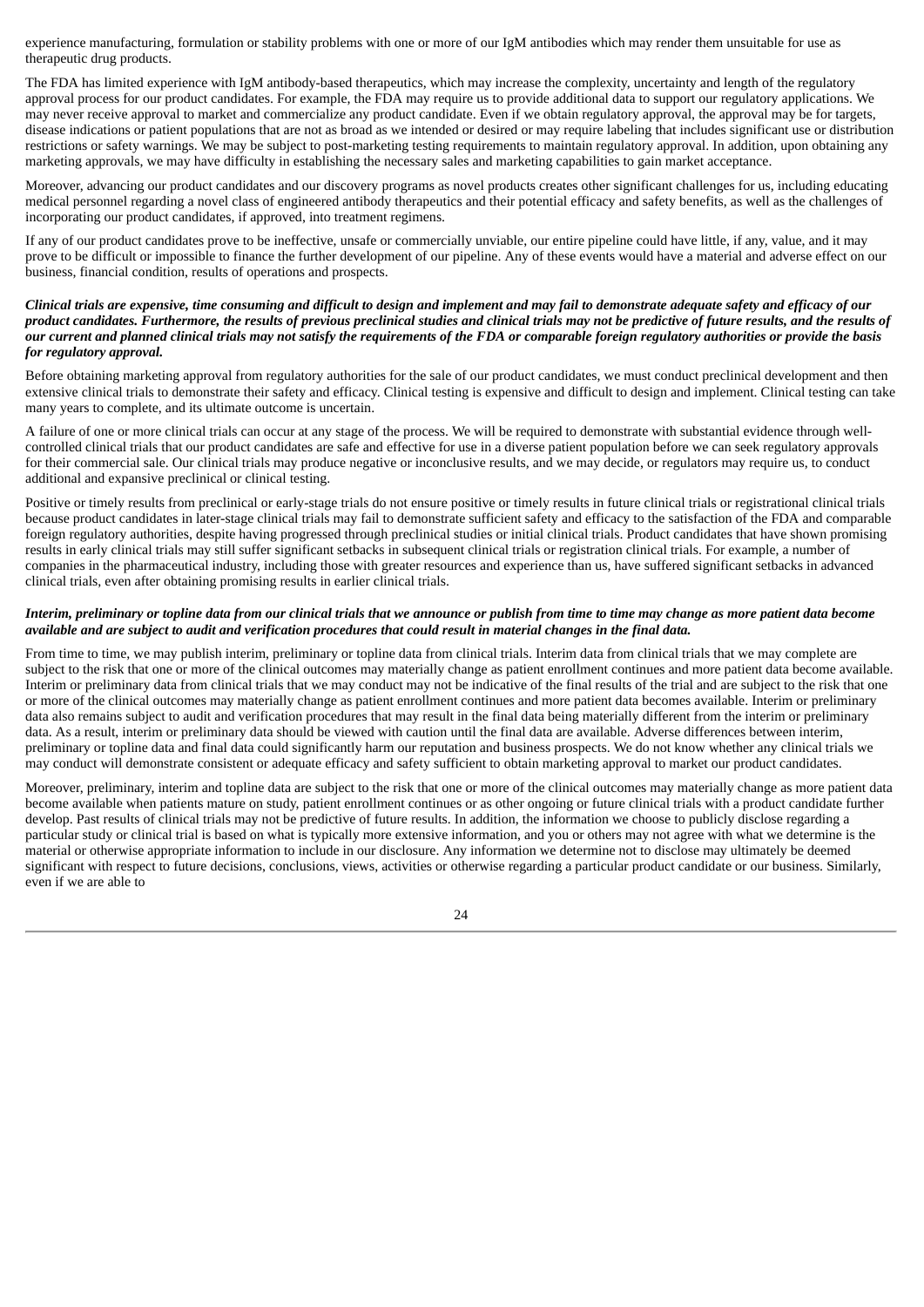complete our planned and ongoing preclinical studies and clinical trials of our product candidates according to our current development timeline, the positive results from such preclinical studies and clinical trials of our product candidates may not be replicated in subsequent preclinical studies or clinical trial results. Moreover, preclinical, nonclinical and clinical data are often susceptible to varying interpretations and analyses, and many companies that believed their product candidates performed satisfactorily in preclinical studies and clinical trials nonetheless failed to obtain FDA or other regulatory approval.

## If clinical trials for our product candidates are prolonged, delayed or stopped, we may be unable to seek or obtain regulatory approval and commercialize our product candidates on a timely basis, or at all, which would require us to incur additional costs and delay our receipt of any product *revenue.*

Our current clinical trials include our Phase 2 clinical trial of IGM-2323 for the treatment of relapsed/refractory B cell NHL patients, our Phase 1 clinical trial of IGM-8444 for the treatment of patients with solid cancers, and our Phase 1 clinical trial of IGM-6268 for the treatment of COVID-19. We expect to file an IND for IGM-7354 for the treatment of patients with solid and hematological malignancies and file an IND for IGM-2644 for the treatment of patients with multiple myeloma in 2022. We may experience delays in our ongoing or future preclinical studies or clinical trials, and we do not know whether future preclinical studies or clinical trials will begin on time, need to be redesigned, enroll an adequate number of patients on time or be completed on schedule, if at all. For example, as a result of supply chain constraints and staffing issues at one of our CMOs, we have previously adjusted the anticipated filing date of our IND application for IGM-7354 and we have had to make certain other adjustments, and we may have to make further adjustments in the future, with respect to this or other programs. We also experienced questions from the FDA on issues related to starting dose and sequencing of healthy volunteers and patients, delivery device and non-drug substance formulation components that delayed our original plans to advance IGM-6268 into the clinic. The commencement or completion of these clinical trials could be substantially delayed or prevented by many factors, including:

- further discussions with the FDA or comparable foreign regulatory authorities regarding the scope or design of our clinical trials;
- the limited number of, and competition for, suitable study sites and investigators to conduct our clinical trials, many of which may already be engaged in other clinical trial programs with similar patients, including some that may be for the same indication as our product candidates;
- any delay or failure to obtain timely approval or agreement to commence a clinical trial in any of the countries where enrollment is planned;
- inability to obtain sufficient funds required for a clinical trial;
- clinical holds on, or other regulatory objections to, a new or ongoing clinical trial;
- delay or failure to manufacture sufficient supplies of the product candidate for our clinical trials;
- delay or failure to reach agreement on acceptable clinical trial agreement terms or clinical trial protocols with prospective sites or CROs, the terms of which can be subject to extensive negotiation and may vary significantly among different sites or CROs;
- delay or failure to obtain institutional review board (IRB) approval to conduct a clinical trial at a prospective site;
- the FDA or other comparable foreign regulatory authorities may require us to submit additional data or impose other requirements before permitting us to initiate a clinical trial;
- slower than expected rates of patient recruitment and enrollment;
- failure of patients to complete the clinical trial:
- the inability to enroll a sufficient number of patients in studies to ensure adequate statistical power to detect statistically significant treatment effects;
- unforeseen safety issues, including severe or unexpected drug-related adverse effects experienced by patients, including possible deaths;
- lack of efficacy during clinical trials;
- termination of our clinical trials by one or more clinical trial sites;
- inability or unwillingness of patients or clinical investigators to follow our clinical trial protocols;
- inability to monitor patients adequately during or after treatment by us or our CROs;

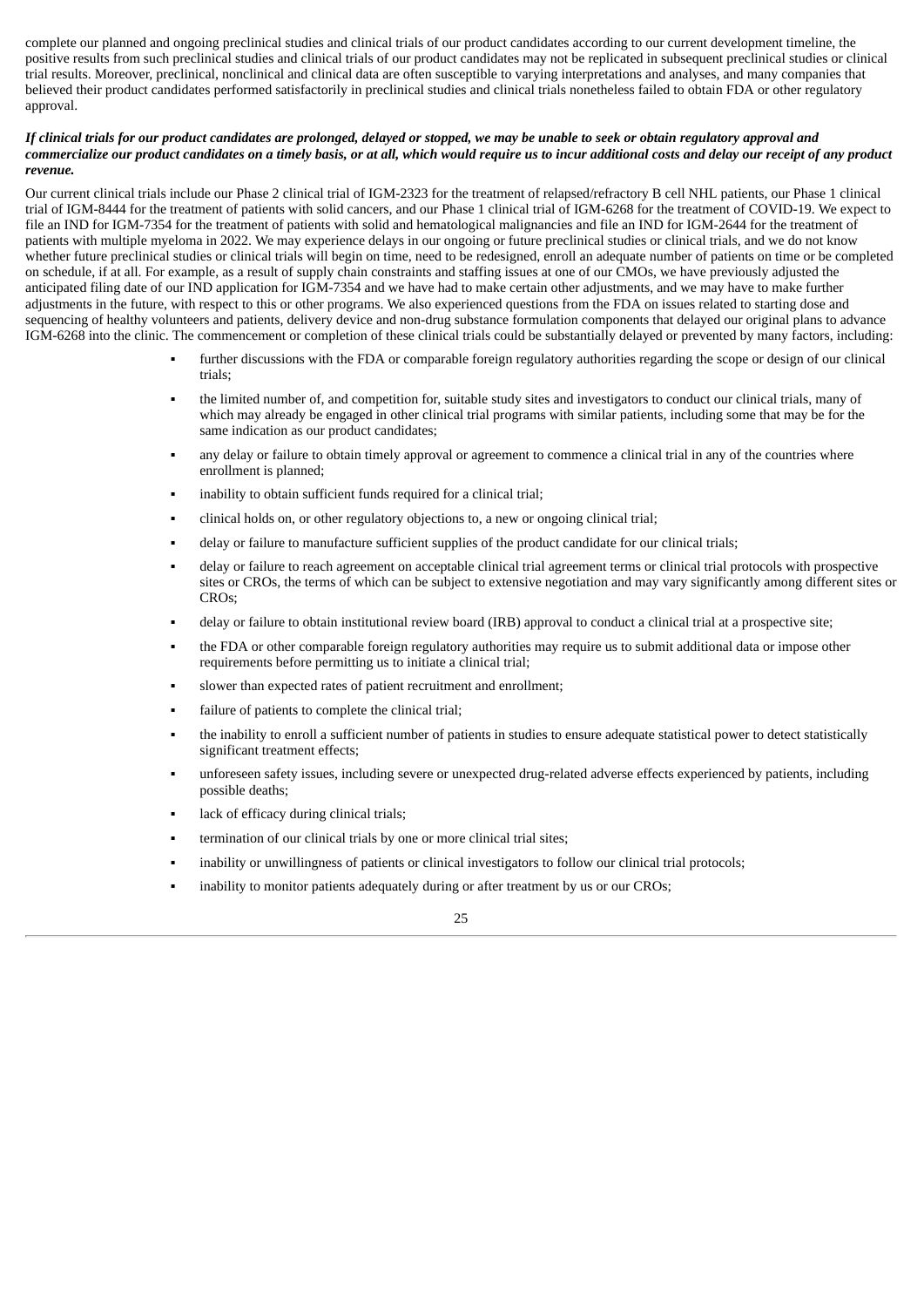- our CROs or clinical study sites failing to comply with regulatory requirements or meet their contractual obligations to us in a timely manner, or at all, deviating from the protocol or dropping out of a study;
- the inability to produce or obtain sufficient quantities of a product candidate to complete clinical trials;
- inability to address any noncompliance with regulatory requirements or safety concerns that arise during the course of a clinical trial;
- the impact of, and delays related to, health epidemics such as the COVID-19 pandemic; and
- the need to suspend, repeat or terminate clinical trials as a result of non-compliance with regulatory requirements, inconclusive or negative results or unforeseen complications in testing; and the suspension or termination of our clinical trials upon a breach or pursuant to the terms of any agreement with, or for any other reason by, any future strategic partners that have responsibility for the clinical development of any of our product candidates.

Changes in regulatory requirements, policies and guidelines may also occur and we may need to significantly modify our clinical development plans to reflect these changes with appropriate regulatory authorities. These changes may require us to renegotiate terms with CROs or resubmit clinical trial protocols to IRBs for re-examination, which may impact the costs, timing or successful completion of a clinical trial. Our clinical trials may be suspended or terminated at any time by us, the FDA, other regulatory authorities, the IRB overseeing the clinical trial at issue, any of our clinical trial sites with respect to that site, or us.

Any failure or significant delay in commencing or completing clinical trials for our product candidates, any failure to obtain positive results from clinical trials, any safety concerns related to our product candidates, or any requirement to conduct additional clinical trials or other testing of our product candidates beyond those that we currently contemplate would adversely affect our ability to obtain regulatory approval and our commercial prospects and ability to generate product revenue will be diminished.

## If we experience delays or difficulties in the enrollment of patients in clinical trials, including as a result of competition for patients, we will be unable *to complete these trials on a timely basis, if at all.*

We may not be able to initiate or continue clinical trials for our product candidates if we are unable to identify and enroll a sufficient number of eligible patients to participate in these trials as required by the FDA or comparable foreign regulatory authorities. Patient enrollment, a significant factor in the timing of clinical trials, is affected by many factors including the size and nature of the patient population, the severity of the disease under investigation, the proximity of subjects to clinical sites, continued enrollment of prospective patients by clinical trial sites, efforts to facilitate timely enrollment, the eligibility criteria for the trial, the design of the clinical trial, patient referral practices of physicians, ability to obtain and maintain patient consents, ability to monitor patients adequately during and after treatment, risk that enrolled subjects will drop out before completion and clinicians' and patients' perceptions as to the potential advantages and disadvantages of the drug being studied in relation to other available therapies, including any new drugs that may be approved for the indications we are investigating. In addition, enrollment of patients in our clinical trials and maintaining patients in our ongoing clinical trial could be delayed or limited as our clinical trial sites limit their onsite staff or temporarily close as a result of the COVID-19 pandemic. Further, patients may not be able to visit clinical trial sites for dosing or data collection purposes due to limitations on travel and physical distancing imposed or recommended by federal or state governments or patients' reluctance to visit the clinical trial sites during the pandemic.

In addition, our competitors, some of whom have significantly greater resources than we do, are conducting clinical trials for the same indications and seek to enroll patients in their studies that may otherwise be eligible for our clinical studies or trials, which could lead to slow recruitment and delays in our clinical programs. Further, since the number of qualified clinical investigators is limited, we expect to conduct some of our clinical trials at the same clinical trial sites that some of our competitors use, which could further reduce the number of patients who are available for our clinical trials in these sites. Moreover, because our product candidates represent a departure from existing cancer treatments, potential patients and their doctors may be inclined to use conventional therapies, such as chemotherapy, IgG antibody therapy or CAR-T treatment, rather than enroll patients in our clinical trials.

Our inability to enroll a sufficient number of patients for our clinical trials would result in significant delays or may require us to abandon one or more clinical trials altogether. If we are unable to enroll a sufficient number of patients that will complete clinical testing, we will be unable to seek or gain marketing approval for such product candidates and our business will be harmed. Even if we are able to enroll a sufficient number of patients in our clinical studies or trials, delays in patient enrollment may result in increased costs or may affect the timing or outcome of the planned clinical trials, which could prevent completion of these trials and adversely affect our ability to advance the development of our product candidates.

Our product candidates may have undesirable side effects that may delay or prevent marketing approval or, if approval is received, require them to be taken off the market, require them to include new safety warnings, contraindications or precautions, or otherwise limit their sales. No regulatory agency has made a determination that any of our product candidates are safe or effective for use by the general public for any indication.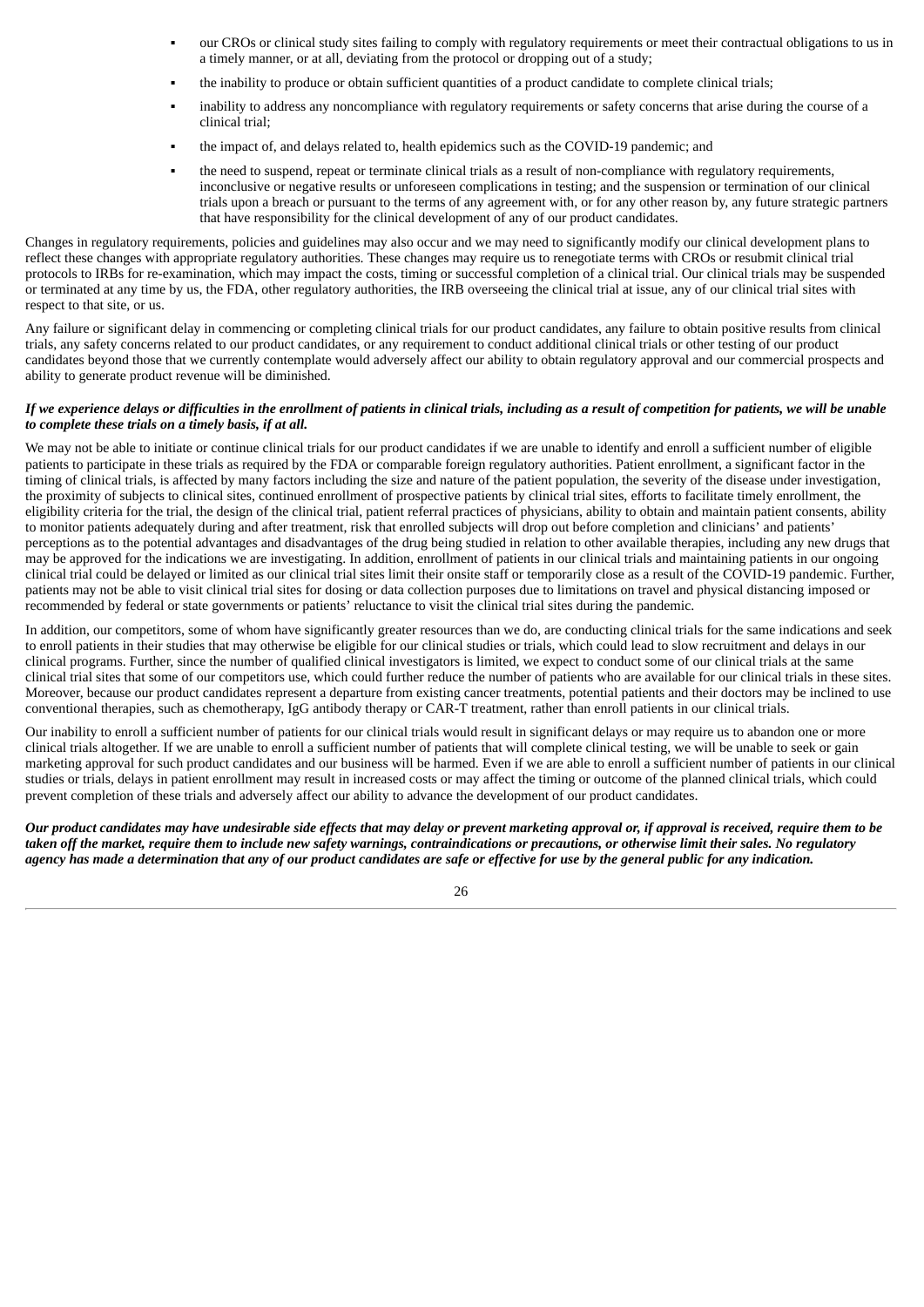All of our product candidates and discovery programs are in preclinical development or early stage clinical development, and not all adverse effects of drugs can be predicted or anticipated. Unforeseen side effects from our product candidates could arise at any time during clinical development or, if approved by regulatory authorities, after the approved product has been marketed. We announced the dosing of the first patient in our Phase 1 clinical trial of IGM-2323 and IGM-8444 in October 2019 and September 2020, respectively. We only have initial safety data in humans from our Phase 1 clinical trials of IGM-2323 and IGM-8444. Our preclinical and our discovery programs have not been tested on humans at all. While we are encouraged by the safety profile of IGM-2323 in our Phase 1 clinical trial, and we have observed a relatively low rate of cytokine release syndrome (CRS) in the patients dosed to date, a few patients have experienced more serious CRS. While this observation is preliminary, particularly given the small number of patients, we are taking steps to address possible CRS in certain patients. It is possible that these steps or other steps that we take may not be successful, and we may see additional cases of serious CRS in future patients.

In our preclinical studies, we may observe undesirable characteristics of our product candidates. This may prevent us from advancing them into clinical trials, delay these trials or limit the extent of these trials. Despite our preclinical data, toxicity observations in clinical testing, if they occur, may limit our ability to develop our product candidates or may constitute a dose limiting toxicity.

The results of ongoing or future clinical trials may also show that our product candidates and/or our discovery programs may cause undesirable or unacceptable side effects, which could interrupt, delay or halt clinical trials, and result in delay of, or failure to obtain, marketing approval from the FDA or comparable foreign regulatory authorities, or result in marketing approval from the FDA or comparable foreign regulatory authorities with restrictive label warnings or for limited patient populations, or result in potential product liability claims. No regulatory agency has made any determination that any of our product candidates or discovery programs is safe or effective for use by the general public for any indication.

Even if any of our product candidates receive marketing approval, if we or others later identify undesirable or unacceptable side effects caused by such products:

- regulatory authorities may require us to take our approved product off the market;
- regulatory authorities may require the addition of labeling statements, specific warnings, contraindication, precaution or field alerts to physicians and pharmacies;
- we may be required to change the way the product is administered, limit the patient population who can use the product or conduct additional clinical trials;
- we may be subject to limitations on how we may promote the product;
- sales of the product may decrease significantly;
- we may be subject to litigation or product liability claims; and
- our reputation may suffer.

Any of these events could prevent us from achieving or maintaining market acceptance of the affected product or could substantially increase commercialization costs and expenses, which in turn could delay or prevent us from generating revenue from the sale of any future products.

## We face significant competition from entities that have developed or may develop product candidates for the treatment of diseases that we are initially targeting, including companies developing novel treatments and technology platforms. If our competitors develop and market products that are more effective, safer or less expensive than our product candidates, our commercial opportunities will be negatively impacted.

The development and commercialization of drugs and therapeutic biologics is highly competitive and subject to rapid and significant technological change. We are currently developing biotherapeutics that will compete with other drugs and therapies that currently exist or are being developed in the segments of the pharmaceutical, biotechnology and other related markets that develop oncology treatments. Product candidates we may develop in the future are also likely to face competition from other drugs and therapies, some of which we may not currently be aware. We have competitors both in the United States and internationally, including major multinational pharmaceutical companies, established biotechnology companies, specialty pharmaceutical companies, universities, academic institutions, government agencies and other public and private research organizations that conduct research, seek patent protection and establish collaborative arrangements for the research, development, manufacturing and commercialization of cancer immunotherapies. Many of our competitors have significantly greater financial, manufacturing, marketing, drug development, technical and human resources and commercial expertise than we do. Large pharmaceutical companies, in particular, have extensive experience in clinical testing, obtaining regulatory approvals, recruiting patients and in manufacturing pharmaceutical products. These companies also have significantly greater research and marketing capabilities than we do and may also have products that have been approved or are in late stages of development and collaborative arrangements in our target markets with leading companies and research institutions. Established pharmaceutical companies may also invest heavily to accelerate discovery and development of novel compounds or to in-license novel compounds that could make our product candidates obsolete. As a result of all of these factors, our

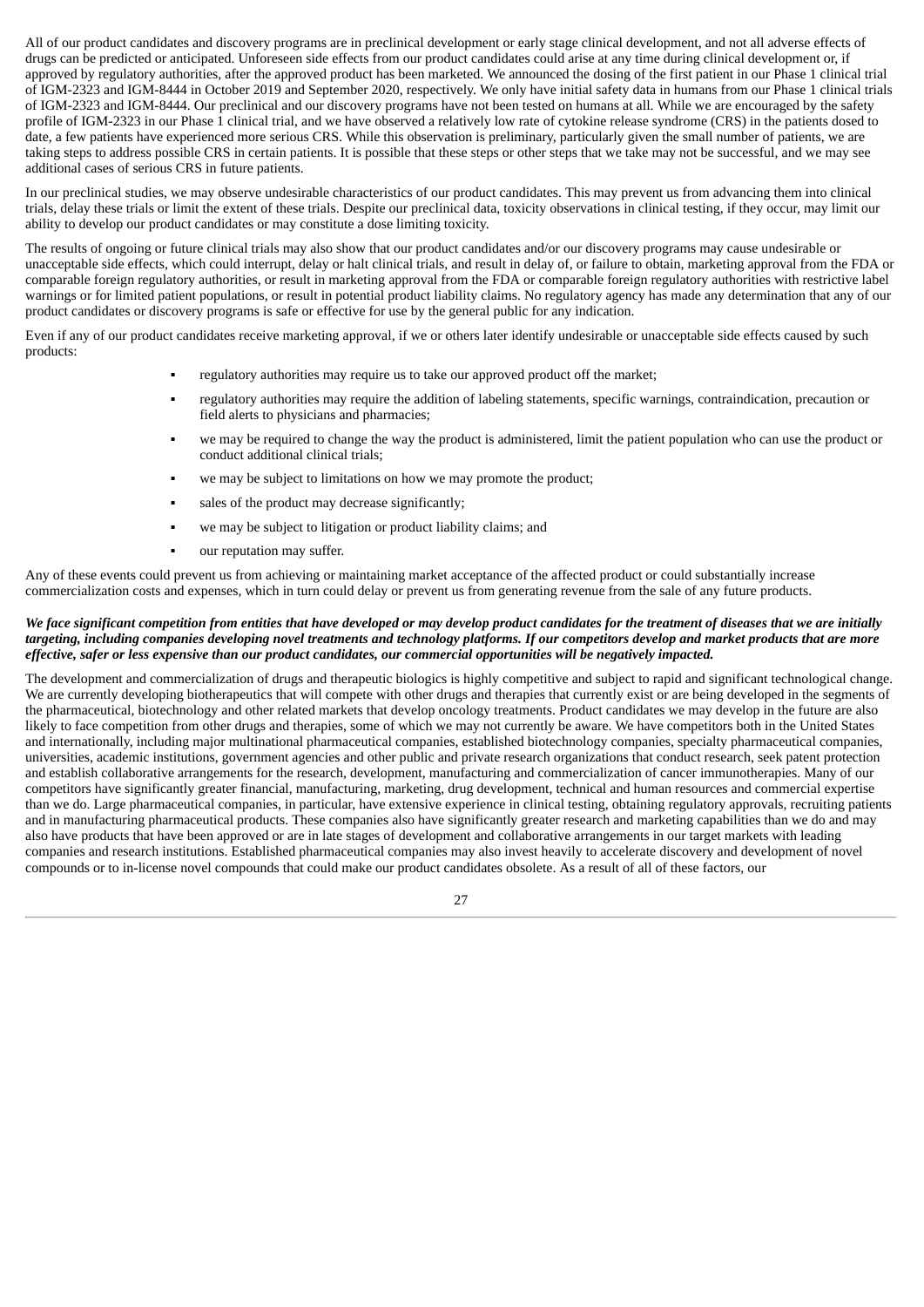competitors may succeed in obtaining patent protection or FDA or other regulatory approval or discovering, developing and commercializing products in our field before we do.

There are a large number of companies developing or marketing treatments for cancer, including most major pharmaceutical and biotechnology companies, as well as many smaller biotechnology companies. These treatments consist both of small molecule drug products as well as biologics that work by using antibody therapeutic platforms to address specific cancer targets. In addition, many companies, including large pharmaceutical and biotechnology companies such as AbbVie, Amgen, AstraZeneca, Bristol-Myers Squibb, Merck, Novartis, Pfizer and Roche/Genentech, are also developing treatments for cancer.

We face significant competition from pharmaceutical and biotechnology companies that target specific tumor-associated antigens using immune cells or other cytotoxic modalities. These generally include immune cell redirecting therapeutics (*e.g.*, T cell engagers), adoptive cellular therapies (*e.g.*, CAR-T), antibody drug conjugates, targeted radiopharmaceuticals, targeted immunotoxin and targeted cancer vaccines.

With respect to our lead product candidate, IGM-2323, we are aware of other companies with competing clinical stage therapeutics that target CD20 that include, but are not limited to, Genmab, Regeneron, Roche/Genentech, and Xencor/Janssen.

With respect to our second product candidate, IGM-8444, we are aware of other companies with competing clinical stage therapeutics that target DR5 that include, but are not limited to, AbbVie, Beijing Sunbio Biotech, Boehringer Ingelheim, Clover Biopharmaceuticals, Daiichi Sankyo, and InhibRx.

With respect to IGM-7354, we are aware of other companies with competing clinical stage therapeutics that utilize targeted and untargeted IL-15 that include, but are not limited to, ImmunityBio, Kadmon/Sanofi, Nektar, Roche/Genentech, SOTIO Biotech and Xencor.

With respect to IGM-2644, we are aware of other companies with competing products or product candidates that target CD38 that include, but are not limited to, Genmab, Ichnos Sciences, I-Mab, Janssen, MorphoSys, Sanofi, and Xencor.

With respect to IGM-2537, we are aware of other companies with competing products or product candidates that target CD123 that include, but are not limited to, Aptevo Therapeutics, Immunogen, Johnson & Johnson, Macrogenics, Menarini Group, Sanofi, and Xencor.

Our commercial opportunity could be reduced or eliminated if our competitors develop and commercialize products that are safer, more effective, have fewer or less severe effects, are more convenient or are less expensive than the products that we may develop. Our competitors also may obtain FDA or foreign regulatory approval for their products more rapidly than we may obtain approval for our product candidates, which could result in our competitors establishing a strong market position before we are able to enter the market.

Smaller or early-stage companies may also prove to be significant competitors, particularly through collaborative arrangements with large and established companies. These competitors also compete with us in recruiting and retaining qualified scientific and management personnel, establishing clinical trial sites and enrolling subjects for our clinical trials, as well as in acquiring technologies complementary to, or necessary for, our programs. In addition, the biotechnology industry is characterized by rapid technological change. If we fail to stay at the forefront of technological change, we may be unable to compete effectively. Technological advances or products developed by our competitors may render our technologies or product candidates obsolete, less competitive or not economical.

# The manufacturing of our product candidates is complex. We and our third-party manufacturers have encountered and may continue to encounter difficulties in production and supply chain shortages have limited and may continue to limit our access to raw materials and other supplies. If we continue to encounter any such difficulties, our ability to manufacture drug substance or supply our product candidates for preclinical studies or *clinical trials or, if approved, for commercial sale, could be further delayed or halted entirely.*

We have spent significant resources to date on developing our current manufacturing processes and know-how to produce sufficient yields and optimize functionality in conjunction with our contract manufacturers. In 2021, we completed construction and began to operate a cGMP manufacturing facility for the manufacture of clinical trial drug materials. We plan to construct additional manufacturing facilities to produce commercial supply for any approved products. To do so, we will need to scale our manufacturing operations, as we do not currently have the infrastructure or capability internally to manufacture sufficient yields needed to advance all of our product candidates and discovery programs in preclinical studies and clinical trials. Accordingly, we will be required to make significant further investments to expand our manufacturing facilities in the future, and our efforts to scale our internal manufacturing capabilities may not succeed.

Also, historically IgM antibodies have been particularly difficult to manufacture and CMOs have limited experience in the manufacturing of IgM antibodies. The process of manufacturing our product candidates is extremely susceptible to product loss due to contamination, equipment failure or improper installation or operation of equipment, vendor or operator error, contamination and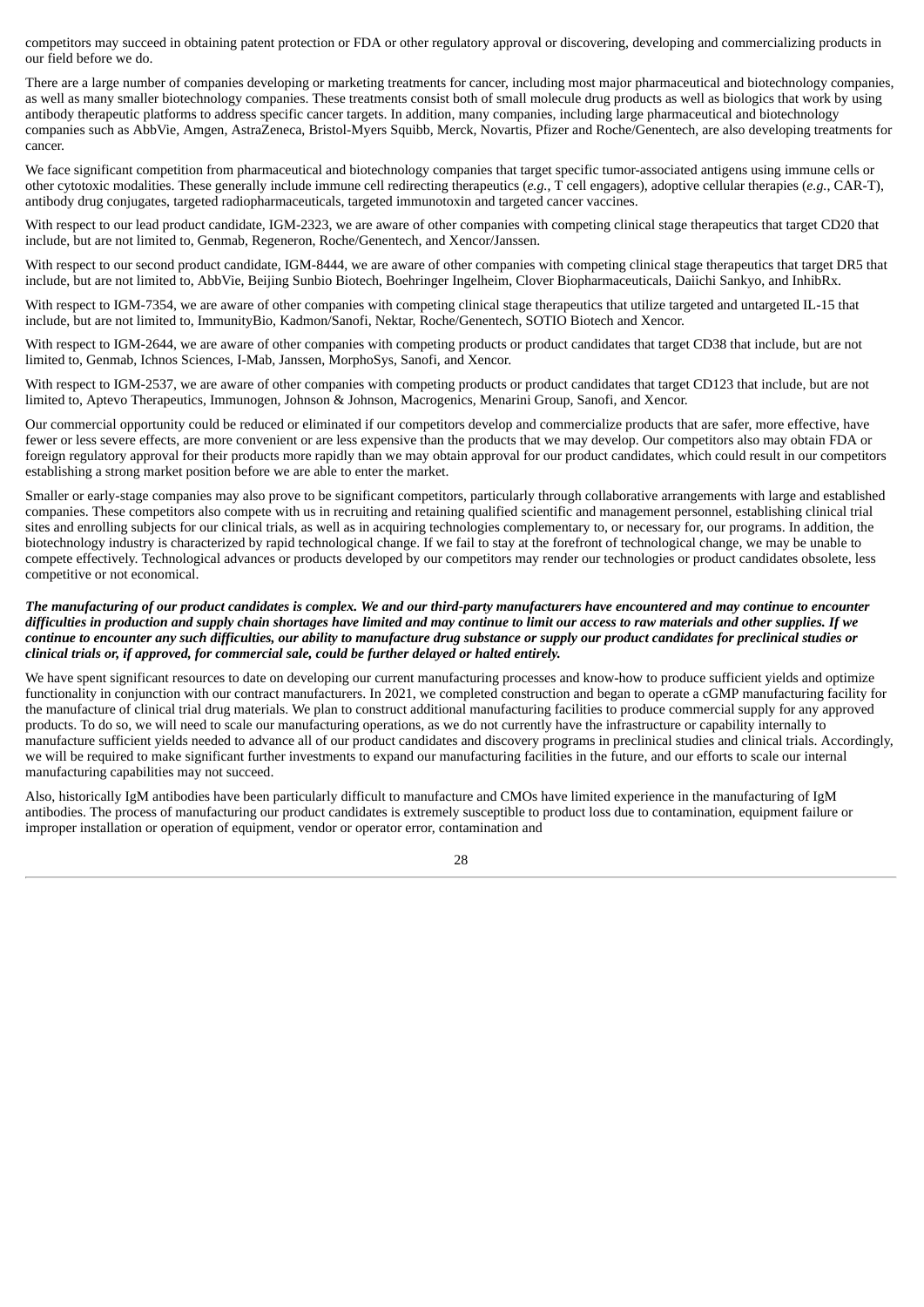inconsistency in yields, variability in product characteristics and difficulties in scaling the production process. Even minor deviations from normal manufacturing processes could result in reduced production yields, product defects and other supply disruptions. For example, as a result of supply chain constraints and staffing issues at one of our CMOs, we have previously adjusted the anticipated filing date of our IND application for IGM-7354 and we have had to make certain other adjustments, and we may have to make further adjustments in the future, with respect to this or other programs. If microbial, viral or other contaminations are discovered in our product candidates or in the manufacturing facilities in which our product candidates are made, such manufacturing facilities may need to be closed for an extended period of time to investigate and remedy the contamination.

## All of our engineered antibodies are manufactured by culturing cells from a master cell bank. We have one master cell bank for each antibody manufactured in accordance with cGMP. It is possible that we could lose multiple cell banks and have our manufacturing severely impacted by the need to replace the cell banks, and we may fail to have adequate backup should any particular cell bank be lost in a catastrophic event. Any adverse developments affecting manufacturing operations for our product candidates, if any are approved, may result in shipment delays, inventory shortages, lot failures, product withdrawals or recalls, or other interruptions in the supply of our products. We may also have to take inventory write-offs and incur other charges and expenses for products that fail to meet specifications, undertake costly remediation efforts or seek more costly manufacturing alternatives. Furthermore, it is too early to estimate our cost of goods sold. The actual cost to manufacture our product candidates could be greater than we expect because we are early in our development efforts and the use of engineered IgM antibodies is a novel therapeutic approach. Failure to develop our own manufacturing capacity may hamper our ability to further process improvement, maintain quality control, limit our reliance on contract manufacturers and protect our trade secrets and other intellectual property.

## We may not be successful in our efforts to use and expand our IgM platform to build a pipeline of product candidates.

A key element of our strategy is to leverage our IgM platform to expand our pipeline of antibody product candidates. Although our research and development efforts to date have resulted in a pipeline of product candidates, we may not be able to develop product candidates that are safe and effective. In addition, although we expect that our IgM platform will allow us to continue to develop a steady stream of product candidates, we may not prove to be successful at doing so. Even if we are successful in continuing to build our pipeline, the potential product candidates that we identify may not be suitable for clinical development, including as a result of being shown to have harmful side effects or other characteristics that indicate that they are unlikely to be products that will receive marketing approval, be competitive with alternatives, or otherwise achieve market acceptance. If we do not successfully develop and begin to commercialize product candidates, we will not be able to generate any product revenue, which would adversely affect business.

# We may expend our limited resources to pursue product candidates or indications that do not yield a successful product and fail to capitalize on product candidates or indications that may be more profitable or for which there is a greater likelihood of success.

Due to the significant resources required for the development of our programs, we must focus our programs on specific product candidates and indications and decide which product candidates to pursue and advance and the amount of resources to allocate to each. Our decisions concerning the allocation of research, development, collaboration, management and financial resources toward particular product candidates or indications may not lead to the development of any viable commercial product and may divert resources away from better opportunities. For example, due to the changing COVID-19 clinical and regulatory environment we do not plan to continue clinical development of IGM-6268 after we have completed the healthy volunteer cohorts of the current Phase 1 studies. Similarly, our potential decisions to delay, terminate or collaborate with third parties in respect of certain programs may subsequently also cause us to miss valuable opportunities. If we make incorrect determinations regarding the viability or market potential of any of our programs or product candidates or misread trends in the oncology or biotechnology industry, our business, financial condition and results of operations could be materially adversely affected. As a result, we may fail to capitalize on viable commercial products or profitable market opportunities, be required to forego or delay pursuit of opportunities with other product candidates or other indications that may later prove to have greater commercial potential than those we choose to pursue, or relinquish valuable rights to such product candidates through collaboration, licensing or other royalty arrangements in cases in which it would have been advantageous for us to invest additional resources to retain sole development and commercialization rights.

## The COVID-19 pandemic could adversely impact our business, including our ongoing and planned clinical trials and preclinical research.

The COVID-19 pandemic has subjected our business, financial condition, and results of operations to a number of risks. We are actively monitoring, evaluating and responding to developments relating to COVID-19, including new strains of the disease that have emerged in certain locations, vaccination status both locally and globally, and changing restrictions on travel and other protocols as set forth by the Centers for Disease Control and Prevention and other government authorities. As a result of the COVID-19 pandemic, state and local authorities have issued and may in the future issue orders for all residents to remain at home, except as needed for essential activities, and have placed restrictions on the scope and conduct of business activities. In response, we implemented policies that enabled some of our employees to work remotely, and such policies may continue. We also implemented various safety protocols for all on-site personnel. Although restrictions related to the COVID-19 pandemic have been eased in many locations, a resurgence in

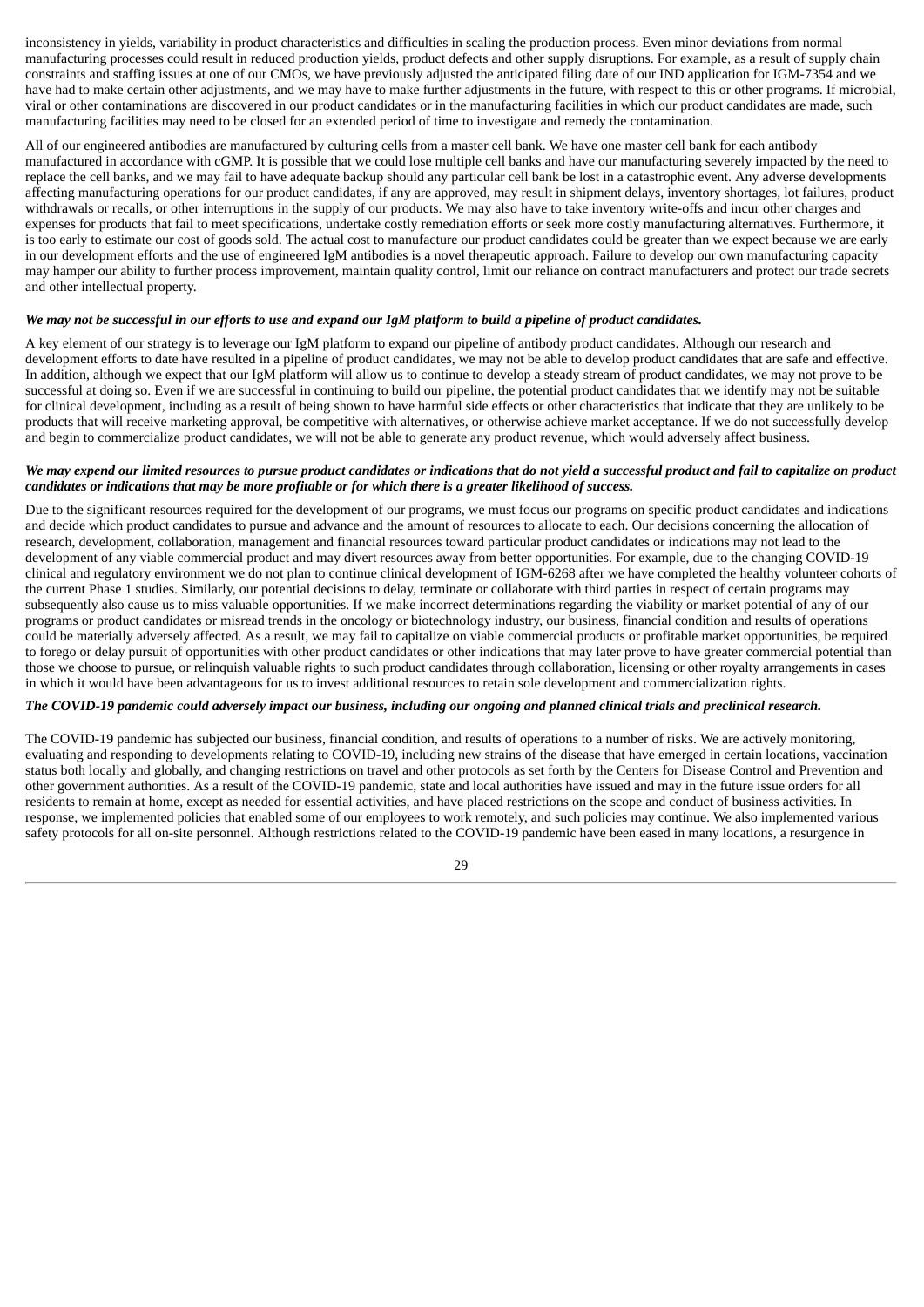cases of COVID-19 could result in new disruptions to our business. Our priority is to protect the health and safety of our employees, community and clinical trial participants, while working to ensure the sustainability of our business operations.

Our operations, and those of our CROs, CMOs and other contractors, consultants, and third parties have been and could in the future be subject to other orders or restrictions imposed by federal, state, local, or foreign governments as a result of the COVID-19 pandemic. These restrictions could seriously harm our operations and financial condition and increase our costs and expenses. For example, efforts to accelerate COVID-19 vaccine production and distribution, such as Operation Warp Speed, together with other global supply chain disruptions have affected the availability of certain materials used in the manufacture of our product candidates, resulting in manufacturing delays. In addition, at least one of our CMOs has experienced staffing issues due to COVID-19, resulting in additional manufacturing challenges. As a result of these supply chain and staffing impacts, we have previously adjusted the anticipated filing date of our IND application for IGM-7354 and we have had to make certain other adjustments, and we may have to make further adjustments in the future, with respect to this or other programs. If we, or our third-party suppliers and CMOs, are unable to source necessary materials on a timely basis, or adequately staff their operations, we may experience further delays in our ability to manufacture our product candidates, which could further affect the pace of our clinical trials until such materials once again become available or such staffing challenges are resolved.

As a result of the COVID-19 restrictions in California, the commencement of the build-out of our cGMP manufacturing facility in Mountain View was delayed by a few months. This facility has now become operational, but if similar restrictions are reimposed or we experience further delays as a result of the COVID-19 pandemic, other aspects of our operations could be negatively affected.

The extent to which COVID-19 further impacts our business will depend on future developments, which are highly uncertain and cannot be predicted, such as the duration and severity of new outbreaks, travel restrictions and social distancing requirements in the United States and other countries, temporary closures of our facility, the facilities of our clinical trial sites, CROs, CMOs, service providers, or other suppliers, other related restrictions imposed by governments due to the COVID-19 pandemic and the effectiveness of actions taken to contain and treat the disease and to address its impact, including on financial markets or otherwise. As the COVID-19 pandemic continues, we could experience other disruptions that could severely impact our business, current and planned clinical trials and preclinical research, including:

- delays or difficulties in enrolling and retaining patients in our ongoing and planned clinical trials, and incurrence of additional costs as a result of any preclinical study and clinical trial delays and adjustments;
- challenges related to ongoing and increased operational expenses related to the COVID-19 pandemic;
- delays or difficulties in clinical site initiation, including difficulties in recruiting clinical site investigators and clinical site staff;
- shutdowns or continued business disruptions experienced by suppliers and other third parties with whom we conduct business;
- diversion of healthcare resources away from the conduct of clinical trials, including the diversion of hospitals serving as our clinical trial sites and hospital staff supporting the conduct of clinical trials;
- interruption or delays of key clinical trial activities, such as clinical trial site monitoring and collecting sufficient clinical data, due to the spread of COVID-19, patient safety considerations or limitations on travel imposed or recommended by federal or state governments, employers and others;
- other limitations on resources that would otherwise be focused on the conduct of our business or our current or planned clinical trials or preclinical research, including because of sickness, the desire to avoid contact with large groups of people or government restrictions;
- delays in receiving approval from regulatory authorities to initiate our planned clinical trials;
- delays in receiving the supplies, materials and services needed to conduct clinical trials and preclinical research or to support manufacturing activities of our business and that of our suppliers or contractors;
- changes in clinical site policies and procedures for conducting clinical trials during the pandemic;
- changes in regulations as part of a response to COVID-19 which may require us to change the ways in which our clinical trials are conducted and incur unexpected costs, or require us to discontinue the clinical trials altogether; and
- delays in necessary interactions with regulators, ethics committees and other important agencies and contractors.

We may be required to develop and implement additional clinical trial policies and procedures designed to help protect subjects from the COVID-19 virus. For example, the FDA has issued guidance on conducting clinical trials during the pandemic, which describes a number of considerations for sponsors of clinical trials impacted by the pandemic, and includes reporting requirements, and additional

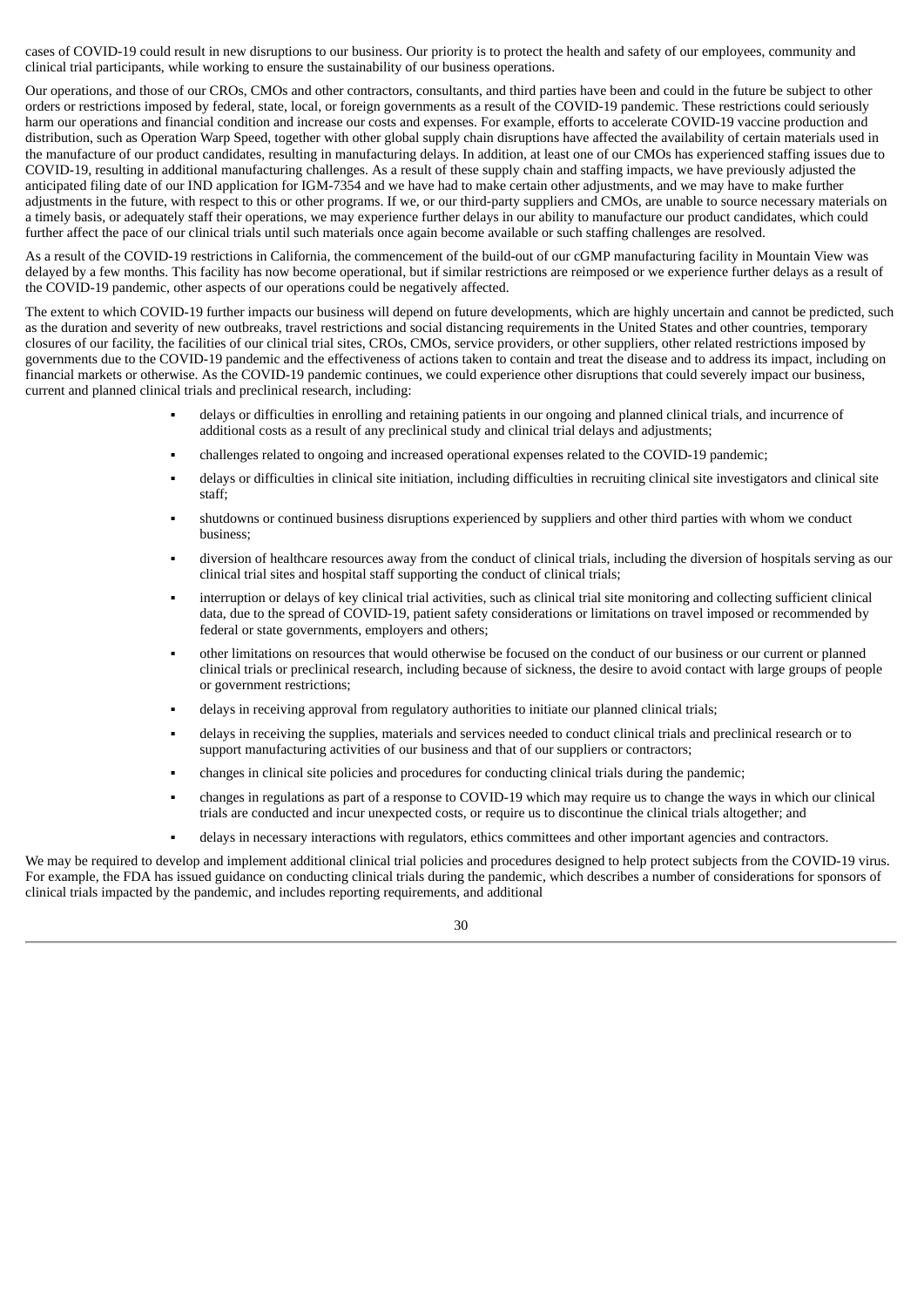guidance on the GMP considerations for responding to COVID-19 infection and other topics. We may be required to make further adjustments to our clinical trials or business operations based on current or future guidance and regulatory requirements as a result of the COVID-19 pandemic.

While the extent of the impact of the current COVID-19 outbreak on our business and financial results is uncertain, we will continue to assess the impact that COVID-19 may have on our ability to effectively conduct our business operations as planned and there can be no assurance that we will be able to avoid a material impact on our business, financial condition and operating results from the spread of COVID-19 or its consequences, including disruption to our business and downturns in business sentiment generally or in our industry.

## Our future success depends on our ability to retain key executives and to attract, retain and motivate qualified personnel.

We are highly dependent on the business, research and development and clinical expertise of our senior management team, key employees and other highly-qualified managerial, scientific, and medical personnel. Although we have entered into employment agreements with our executive officers, each of them may terminate their employment with us at any time. The loss of the services provided by any of our senior management team, other key employees and other scientific and medical advisors, and any inability to find suitable replacements, could impede the achievement of our research, development and commercialization objectives and seriously harm our ability to successfully implement our business strategy.

To succeed, we must recruit, retain, manage and motivate qualified clinical, scientific, manufacturing, and sales and marketing personnel, and we face significant competition for experienced personnel. In addition, we will need to expand and effectively manage our managerial, operational, financial, development and other resources in order to successfully pursue our research, development and commercialization efforts for our existing and future product candidates. Furthermore, replacing executive officers and key employees may be difficult and may take an extended period of time because of the limited talent pool in our industry due to the breadth of skills and experience required to successfully develop, gain regulatory approval of and commercialize products. Intense competition for attracting key skill-sets may limit our ability to retain and motivate these key personnel on acceptable terms.

Many of the other biotechnology companies that we compete against for qualified personnel have greater financial and other resources, different risk profiles and a longer history in the industry than we do. They also may provide more diverse opportunities and better prospects for career advancement. Some of these characteristics may be more appealing to high-quality candidates than what we have to offer. We also experience competition for the hiring of scientific and clinical personnel from universities and research institutions. In addition to competition for personnel, the San Francisco Bay Area in particular is characterized by a high cost of living. This high cost of living will increase the difficulty of attracting experienced personnel to our company, and we may be required to expend significant financial resources in our employee recruitment and retention efforts.

In addition, we rely on consultants and advisors, including scientific and clinical advisors, to assist us in formulating our research and development and commercialization strategy. Our consultants and advisors may be employed by employers other than us and may have commitments under consulting or advisory contracts with other entities that may limit their availability. If we are unable to continue to attract and retain high quality personnel, our ability to pursue our growth strategy will be limited.

# Material changes in methods of product candidate manufacturing or formulation may result in the need to perform new clinical trials, which would *require additional costs and cause delay.*

As product candidates are developed through preclinical to late-stage clinical trials towards approval and commercialization, it is common that various aspects of the development program, such as manufacturing methods and formulation, are altered along the way in an effort to optimize yield and manufacturing batch size, minimize costs and achieve consistent quality and results. Such changes carry the risk that they will not achieve these intended objectives. Any of these changes could cause our product candidates to perform differently and affect the results of ongoing, planned or future clinical trials conducted with the altered materials. This could delay completion of clinical trials, require the conduct of bridging clinical trials or the repetition of one or more clinical trials, increase clinical trial costs, delay approval of our product candidates and jeopardize our ability to commence product sales and generate revenue.

# *The design or execution of our clinical trials may not support regulatory approval.*

The design or execution of a clinical trial can determine whether its results will support regulatory approval and flaws in the design or execution of a clinical trial may not become apparent until the clinical trial is well advanced. In some instances, there can be significant variability in safety or efficacy results between different trials of the same product candidate due to numerous factors, including changes in trial protocols, differences in size and type of the patient populations, adherence to the dosing regimen and other trial protocols and the rate of dropout among clinical trial participants. We do not know whether any clinical trials that we may conduct will demonstrate consistent or adequate efficacy and safety to obtain regulatory approval to market our product candidates.

Further, the FDA and comparable foreign regulatory authorities have substantial discretion in the approval process and in determining when or whether regulatory approval will be obtained for any of our product candidates. Our product candidates may not be approved

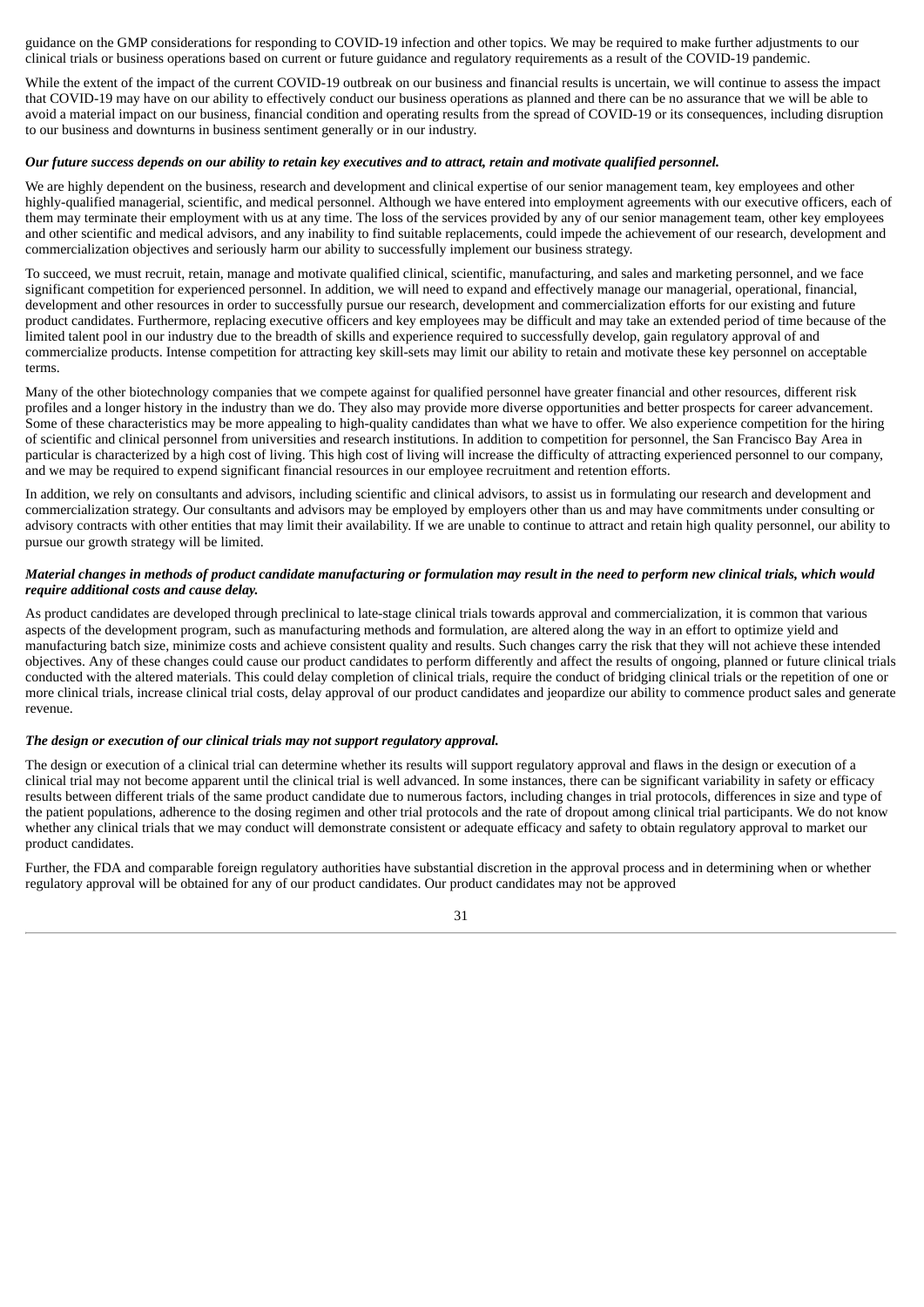even if they achieve their primary endpoints in potential future Phase 3 clinical trials or registration trials. The FDA or comparable foreign regulatory authorities may disagree with our trial design and our interpretation of data from preclinical studies and clinical trials. In addition, any of these regulatory authorities may change requirements for the approval of a product candidate even after reviewing and providing comments or advice on a protocol for a pivotal Phase 3 clinical trial. In addition, any of these regulatory authorities may also approve a product candidate for fewer or more limited indications than we request or may grant approval contingent on the performance of costly post-marketing clinical trials. The FDA or comparable foreign regulatory authorities may not approve the labeling claims that we believe would be necessary or desirable for the successful commercialization of our product candidates. Failure to successfully obtain regulatory approval could have a material adverse impact on our business and financial performance.

## Even if any of our product candidates receive requlatory approval, the approved products may not achieve broad market acceptance among physicians, patients, the medical community and third-party payors, in which case revenue generated from their sales would be limited.

Even if regulatory approval is obtained for a product candidate, we may not generate or sustain revenue from sales of the product due to factors such as whether the product can be sold at a competitive price and otherwise will be accepted in the market. The antibodies we are developing use relatively new technologies. Market participants with significant influence over acceptance of new treatments, such as physicians and third-party payors, may not adopt a product or treatment based on our technologies, and the medical community and third-party payors may not accept and use, or provide favorable reimbursement for, any product candidates developed by us. The commercial success of our product candidates will depend upon their acceptance among physicians, patients, the medical community and third-party payors. The degree of market acceptance of any of our product candidates will depend on a number of factors, including:

- the efficacy and safety profile as demonstrated in clinical trials compared to alternative treatments;
- limitations or warnings contained in the approved labeling for our product candidates;
- changes in the standard of care for the targeted indications for our product candidates;
- the clinical indications for which any product candidate is approved;
- lack of significant adverse side effects;
- the effectiveness of sales and marketing efforts;
- availability and extent of coverage and adequate reimbursement, as well as pricing, by managed care plans and other thirdparty payors, including government authorities;
- patients' willingness to pay out-of-pocket in the absence of coverage and/or adequate reimbursement from third-party payors;
- timing of market introduction of our product candidate as well as competitive products;
- the potential and perceived advantages of our product candidate over alternative treatments;
- the degree of cost-effectiveness of our product candidate;
- availability of alternative therapies at similar or lower cost, including generic and over-the-counter products;
- the extent to which any product candidate is approved for inclusion on formularies of hospitals and managed care organizations;
- whether the product is designated under physician treatment guidelines as a first-line therapy or as a second or third-line therapy for particular indications;
- whether our product candidate can be used effectively with other therapies to achieve higher response rates;
- adverse publicity about our product candidate or favorable publicity about competitive products;
- the willingness of the target patient population to try new therapies and of physicians to prescribe these therapies;
- the approval of other new therapies for the same indications;
- relative convenience and ease of administration of our product candidates; and
- potential product liability claims.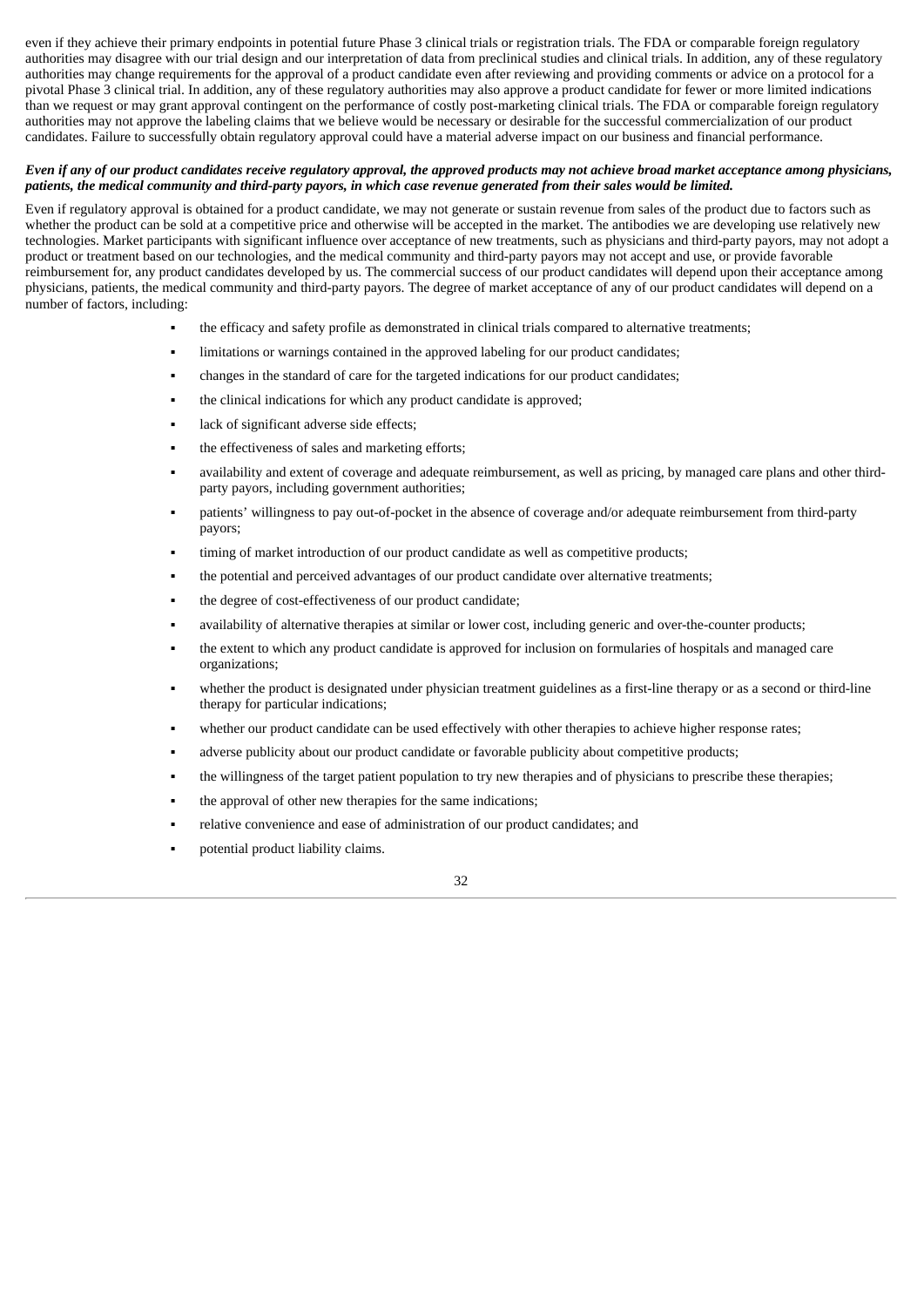If any of our product candidates are approved, but do not achieve an adequate level of acceptance by physicians, patients, the medical community and third-party payors, we may not generate sufficient revenue from these products, and we may not become or remain profitable. In addition, efforts to educate the medical community and third-party payors on the benefits of our product candidates may require significant resources and may never be successful.

## If we decide to seek orphan drug designation for one or more of our product candidates, we may be unsuccessful or may be unable to maintain the benefits associated with orphan drug designation for current or future product candidates that we may develop. If our competitors are able to obtain orphan product exclusivity for their products in specific indications, we may not be able to have competing products approved in those indications by *the applicable regulatory authority for a significant period of time.*

Under the Orphan Drug Act, the FDA may designate a product candidate as an orphan drug if it is a drug intended to treat a rare disease or condition, which is generally defined as a patient population of fewer than 200,000 individuals annually in the United States. We may seek Orphan Drug Designation for certain indications for our product candidates in the future. Orphan Drug Designation neither shortens the development time or regulatory review time of a drug nor gives the drug any advantage in the regulatory review or approval process.

Generally, if a product candidate with an Orphan Drug Designation subsequently receives the first marketing approval for the indication for which it has such designation, the product is entitled to a period of marketing exclusivity, which precludes the FDA from approving another marketing application for the same drug for the same indication for seven years. Therefore, if our competitors are able to obtain orphan product exclusivity for their product candidates in the same indications we are pursuing, we may not be able to have competing products approved in those indications by the applicable regulatory authority for a significant period of time. There are also limited circumstances where the FDA may reduce the seven-year exclusivity for a product candidate with an orphan drug designation where other product candidates show clinical superiority to the product with orphan exclusivity or if the FDA finds that the holder of the orphan exclusivity has not shown that it can assure the availability of sufficient quantities of the orphan product to meet the needs of patients with the disease or condition for which the drug was designated. Historically, development of IgM antibodies has been limited by difficulties in recombinant expression and manufacture of these antibodies; therefore, the FDA may determine that we cannot assure the availability of sufficient quantities of our product candidates to the extent necessary to support marketing exclusivity. As a result, even if one of our product candidates receives orphan exclusivity, the FDA can still approve other drugs that have a different active ingredient for use in treating the same indication or disease. Furthermore, the FDA can waive orphan exclusivity if we are unable to manufacture sufficient supply of our product.

#### Even if we obtain FDA approval of any of our product candidates, we may never obtain approval or commercialize such products outside of the United *States, which would limit our ability to realize their full market potential.*

In order to market any products outside of the United States, we must establish and comply with numerous and varying regulatory requirements of other countries regarding safety and efficacy and approval standards. Clinical trials conducted in one country may not be accepted by regulatory authorities in other countries, and regulatory approval in one country does not mean that regulatory approval will be obtained in any other country. Approval procedures vary among countries and can involve additional product testing and validation and additional administrative review periods. Seeking foreign regulatory approvals could result in significant delays, difficulties and costs for us and may require additional preclinical studies or clinical trials which would be costly and time consuming. Regulatory requirements can vary widely from country to country and could delay or prevent the introduction of our products in those countries. Satisfying these and other regulatory requirements is costly, time consuming, uncertain and subject to unanticipated delays. In addition, our failure to obtain regulatory approval in any country may delay or have negative effects on the process for regulatory approval in other countries. We do not have any product candidates approved for sale in any jurisdiction, including international markets, and we do not have experience in obtaining regulatory approval in international markets. If we fail to comply with regulatory requirements in international markets or to obtain and maintain required approvals, our target market will be reduced and our ability to realize the full market potential of our products will be harmed.

## Reimbursement decisions by third-party payors may have an adverse effect on pricing and market acceptance. If reimbursement is not available or is *not sufficient for our products, it is less likely that our products will be widely used.*

Even if our product candidates are approved for sale by the appropriate regulatory authorities, market acceptance and sales of these products will depend on coverage and reimbursement policies and may be affected by future healthcare reform measures. Third-party payors, such as government healthcare programs, private health insurers and health maintenance organizations, decide which drugs they will cover and establish the level of reimbursement for such drugs. One third-party payor's determination to provide coverage for a product candidate does not assure that other payors will also provide coverage for the product candidate. We cannot be certain that coverage and reimbursement will be available or adequate for any products that we develop. If coverage and adequate reimbursement is not available or is available on a limited basis, we may not be able to successfully commercialize any of our product candidates, if approved.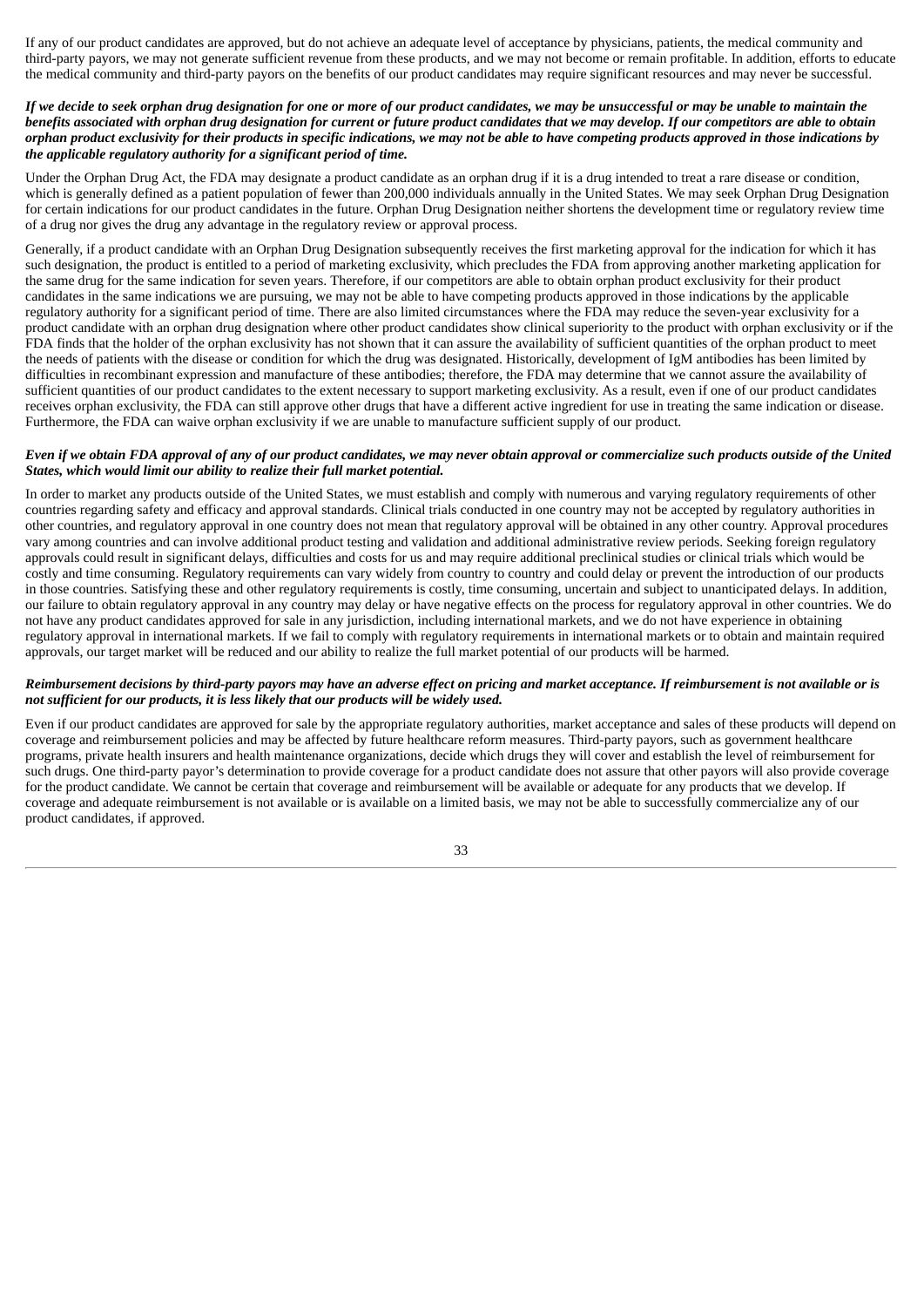There may be significant delays in obtaining coverage and reimbursement for newly approved drugs, and coverage may be more limited than the purposes for which the drug is approved by the FDA, EMA or other regulatory authorities. Moreover, eligibility for coverage and reimbursement does not imply that a drug will be paid for in all cases or at a rate that covers our costs, including research, development, manufacture, sale and distribution expenses. Interim reimbursement levels for new drugs, if applicable, may also be insufficient to cover our and any collaborator's costs and may not be made permanent. Reimbursement rates may vary according to the use of the drug and the clinical setting in which it is used, may be based on reimbursement levels already set for lower cost drugs and may be incorporated into existing payments for other services. Further, no uniform policy for coverage and reimbursement exists in the United States, and coverage and reimbursement can differ significantly from payor to payor. Net prices for drugs may be reduced by mandatory discounts or rebates required by government healthcare programs or private payors and by any future change to laws that presently restrict imports of drugs from countries where they may be sold at lower prices than in the United States. Our inability to promptly obtain coverage and adequate reimbursement from third-party payors, including both government-funded and private payors, for any approved products that we develop could have a material adverse effect on our operating results, our ability to raise capital needed to commercialize product candidates and our overall financial condition.

## If the market opportunities for any product that we develop are smaller than we believe they are, our revenue may be adversely affected and our *business may suffer.*

We focus our product candidate development on therapeutic IgM antibodies. Our projections of addressable patient populations that have the potential to benefit from treatment with our product candidates are based on estimates. These estimates have been derived from a variety of sources, including scientific literature, surveys of clinics, physician interviews, patient foundations and market research, and may prove to be incorrect. Further, new developments, such as the development of vaccines or new therapeutics, may change the estimated incidence or prevalence of the diseases targeted by our programs. The number of patients may turn out to be lower than expected. If any of the foregoing estimates are inaccurate, the market opportunities for any of our product candidates could be significantly diminished and have an adverse material impact on our business.

The market opportunities for our product candidates may be limited to those patients who are ineligible for or have failed prior treatments and may be small. The FDA often approves new cancer therapies only for use after one or more other treatments have failed. When cancer is detected early enough, first-line therapy, such as chemotherapy, hormone therapy or surgery, is sometimes adequate to treat the patient. If first-line therapy proves unsuccessful, second-line therapies, such as additional chemotherapy, radiation, antibody drugs, tumor targeted small molecules, or a combination of these therapies, may be administered. Third- or fourth-line therapies may include bone marrow transplantation, antibody and small molecule targeted therapies, more invasive forms of surgery, and new technologies. We may initially seek approval of our product candidates for patients who have failed one or more approved treatments. For instance, in October 2019, we announced the dosing of the first patient in our Phase 1 clinical trial of IGM-2323 for the treatment of relapsed/refractory B cell NHL patients, and in September 2020, we announced the dosing of the first patient in our Phase 1 clinical trial of IGM-8444 for the treatment of patients with solid cancers. Even if we obtain regulatory approval and significant market share for IGM-2323 or IGM-8444, because the potential target population may be small, we may never achieve profitability without obtaining regulatory approval for additional indications. In addition, there is no guarantee that any of our product candidates, even if approved, would be approved as a particular line of treatment. In addition, even if any of our product candidates were approved for a particular line of treatment, we would likely have to conduct additional clinical trials prior to gaining approval as an earlier line of treatment.

## *Development of product candidates in combination with other therapies could expose us to additional risks.*

Even if any of our product candidates were to receive marketing approval or be commercialized for use in combination with other existing therapies, we would continue to be subject to the risks that the FDA or other comparable foreign regulatory authorities could revoke approval of the therapy used in combination with any of our product candidates, or safety, efficacy, manufacturing or supply issues could arise with these existing therapies. In addition, it is possible that existing therapies with which our product candidates are approved for use could themselves fall out of favor or be relegated to later lines of treatment. This could result in the need to identify other combination therapies for our product candidates or our own products being removed from the market or being less successful commercially. We may also evaluate our product candidates in combination with one or more other cancer therapies that have not yet been approved for marketing by the FDA or comparable foreign regulatory authorities. We will not be able to market and sell any product candidate in combination with any such unapproved cancer therapies that do not ultimately obtain marketing approval. If the FDA or other comparable foreign regulatory authorities do not approve or revoke their approval of these other therapies, or if safety, efficacy, commercial adoption, manufacturing or supply issues arise with the therapies we choose to evaluate in combination with any other product candidate, we may be unable to obtain approval of or successfully market any one or all of the product candidates we develop.

Additionally, if the third-party providers of therapies or therapies in development used in combination with our product candidates are unable to produce sufficient quantities for clinical trials or for commercialization of our product candidates, or if the cost of combination therapies are prohibitive, our development and commercialization efforts would be impaired, which would have an adverse effect on our business, financial condition, results of operations and growth prospects.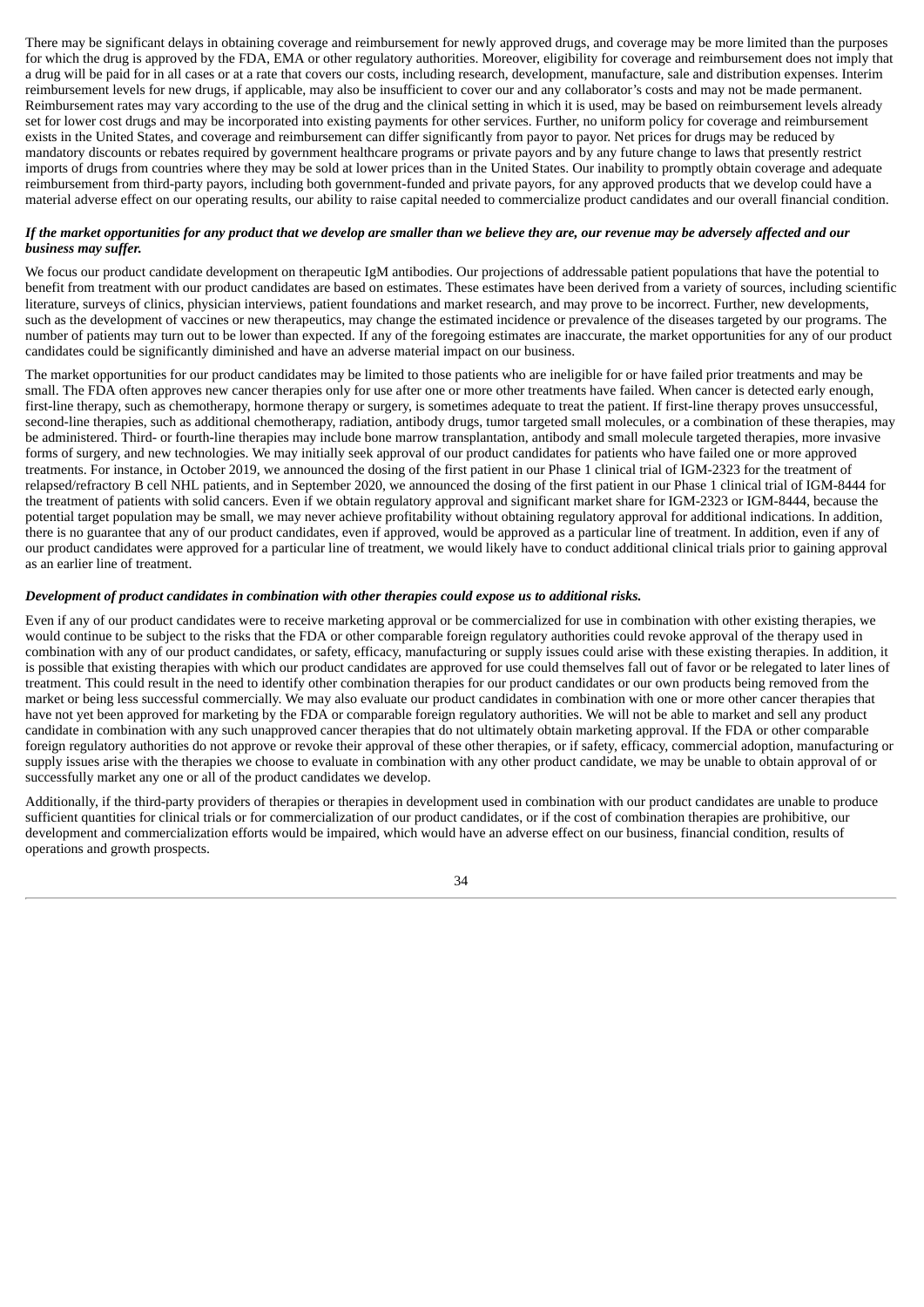# Even if we receive regulatory approval to commercialize any of our product candidates, we will be subject to ongoing regulatory obligations and *continued regulatory review, which will result in significant additional expense.*

Any regulatory approvals that we receive for our product candidates may be subject to limitations on the approved indicated uses for which the product may be marketed or subject to certain conditions of approval, and may contain requirements for potentially costly post-approval trials, including Phase 4 clinical trials, and surveillance to monitor the safety and efficacy of the marketed product.

For any approved product, we will be subject to ongoing regulatory obligations and extensive oversight by regulatory authorities, including with respect to manufacturing processes, labeling, packaging, distribution, adverse event reporting, storage, advertising, promotion and recordkeeping for the product. These requirements include submissions of safety and other post-approval information and reports, as well as continued compliance with cGMP and current good clinical practices (cGCP) for any clinical trials that we conduct post-approval. Later discovery of previously unknown problems with a product, including adverse events of unanticipated severity or frequency, or with third-party manufacturers or manufacturing processes, or failure to comply with regulatory requirements, may result in, among other things:

- restrictions on the marketing or manufacturing of the product:
- withdrawal of the product from the market or voluntary or mandatory product recalls;
- adverse publicity, fines, warning letters or holds on clinical trials;
- refusal by the FDA, EMA or another applicable regulatory authority to approve pending applications or supplements to approved applications filed by us, or suspension or revocation of product license approvals;
- product seizure or detention, or refusal to permit the import or export of products; and
- injunctions or the imposition of civil or criminal penalties.

Further, the FDA strictly regulates marketing, labeling, advertising and promotion of products that are placed on the market. Products may be promoted only for the approved indications and in accordance with the provisions of the approved label. While physicians may prescribe, in their independent professional medical judgment, products for off-label uses as the FDA does not regulate the behavior of physicians in their choice of drug treatments, the FDA does restrict manufacturer's communications on the subject of off-label use of their products. Companies may only share truthful and not misleading information that is otherwise consistent with a product's FDA approved labeling. The FDA and other agencies actively enforce the laws and regulations prohibiting the promotion of off-label uses and a company that is found to have improperly promoted off-label uses may be subject to significant liability including, among other things, adverse publicity, warning letters, corrective advertising and potential civil and criminal penalties. The federal government has levied large civil and criminal fines against companies for alleged improper promotion of off-label use and has enjoined companies from engaging in off-label promotion. The FDA and other regulatory agencies have also required that companies enter into consent decrees or permanent injunctions under which specified promotional conduct is changed or curtailed.

Occurrence of any of the foregoing could have a material and adverse effect on our business and results of operations. Further, the FDA's or comparable foreign regulatory authorities' policies may change and additional government regulations may be enacted that could prevent, limit or delay regulatory approval of our product candidates. If we are slow or unable to adapt to changes in existing requirements or the adoption of new requirements or policies, or if we are not able to maintain regulatory compliance, we may lose any marketing approval that we may have obtained, which would adversely affect our business, prospects and ability to generate revenue or achieve or sustain profitability.

## If any product liability lawsuits are successfully brought against us, we may incur substantial liabilities and may be required to limit commercialization *of our product candidates.*

We face an inherent risk of product liability lawsuits related to the testing of our product candidates in seriously ill patients, and we will face an even greater risk if product candidates are approved by regulatory authorities and introduced commercially. Product liability claims may be brought against us by participants enrolled in our clinical trials, patients, health care providers or others using, administering or selling any of our future approved products. If we cannot successfully defend ourselves against any such claims, we may incur substantial liabilities. Regardless of their merit or eventual outcome, liability claims may result in:

- decreased demand for any future approved products;
- injury to our reputation;
- withdrawal of clinical trial participants;
- termination of clinical trial sites or entire trial programs;
- increased regulatory scrutiny, including investigations by the FDA and other regulators of the safety and effectiveness of our products, our manufacturing processes and facilities or our marketing programs;

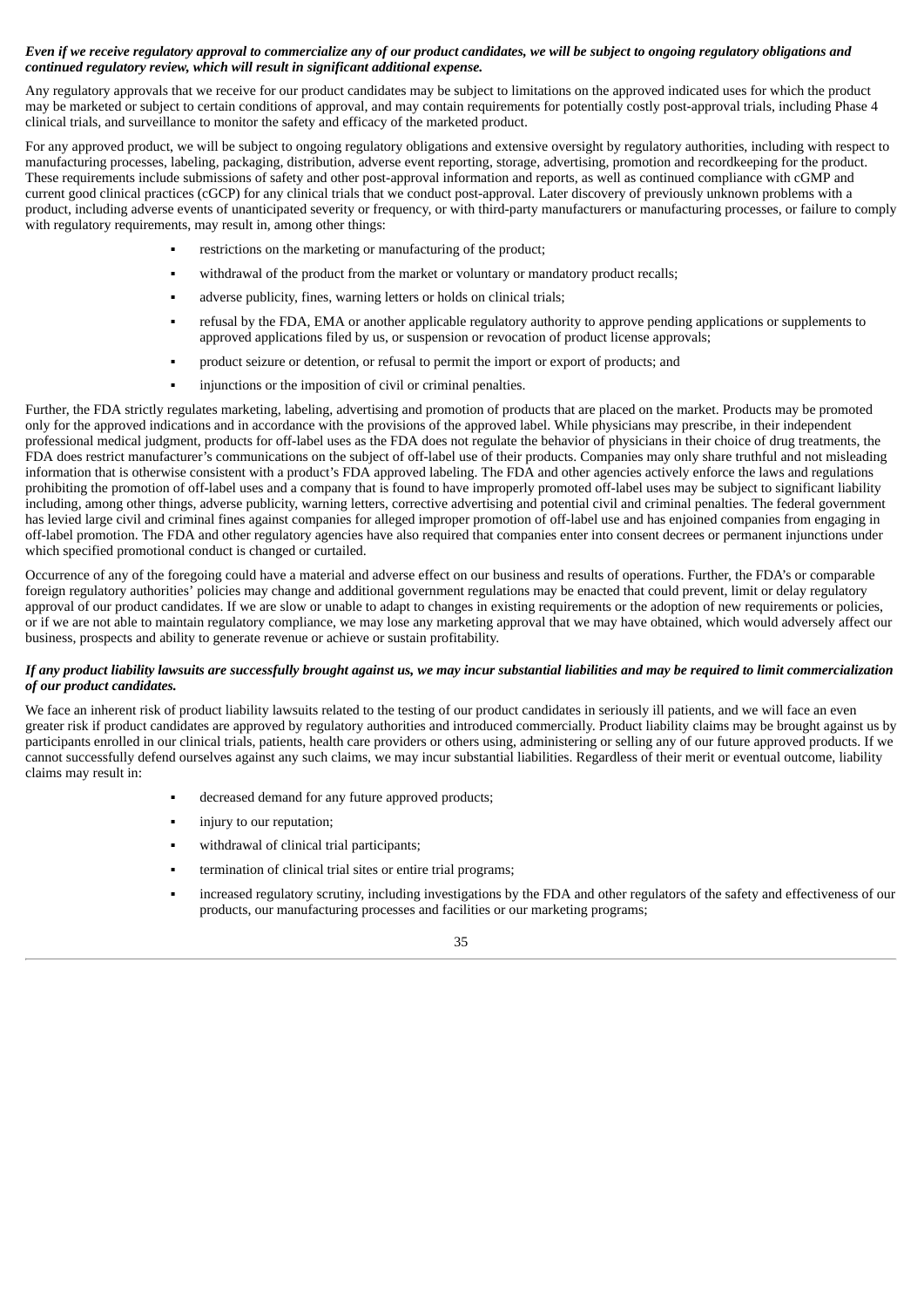- significant litigation costs;
- substantial monetary awards to or costly settlement with patients or other claimants;
- product recalls, a change in the indications for which they may be used or suspension or withdrawal of marketing approvals;
- loss of revenue;
- diversion of management and scientific resources from our business operations; and
- the inability to commercialize our product candidates.

If any of our product candidates are approved for commercial sale, we will be highly dependent upon consumer perceptions of us and the safety and quality of our products. We could be adversely affected if we are subject to negative publicity. We could also be adversely affected if any of our products or any similar products distributed by other companies prove to be, or are asserted to be, harmful to patients. Because of our dependence upon consumer perceptions, any adverse publicity associated with illness or other adverse effects resulting from patients' use or misuse of our products or any similar products distributed by other companies could have a material adverse impact on our financial condition or results of operations.

We may need to have in place increased product liability coverage if and when we begin the commercialization of our product candidates. Insurance coverage is becoming increasingly expensive. As a result, we may be unable to maintain or obtain sufficient insurance at a reasonable cost to protect us against losses that could have a material adverse effect on our business. A successful product liability claim or series of claims brought against us, particularly if judgments exceed any insurance coverage we may have, could decrease our cash resources and adversely affect our business, financial condition and results of operation.

#### *Our product candidates, for which we intend to seek approval, may face competition sooner than anticipated.*

Our ability to compete may be affected in many cases by insurers or other third-party payors seeking to encourage the use of biosimilar products. The Patient Protection and Affordable Care Act, as amended by the Health Care and Education Reconciliation Act of 2010 (ACA), created a new regulatory scheme authorizing the FDA to approve biosimilars. Under the ACA, a manufacturer may submit an application for licensure of a biologic product that is "biosimilar to" or "interchangeable with" a previously approved biological product or "reference product." Under this statutory scheme, an application for a biosimilar product may not be submitted to the FDA until four years following approval of the reference product. The FDA may not approve a biosimilar product until 12 years from the date on which the reference product was approved. Even if a product is considered to be a reference product eligible for exclusivity, another company could market a competing version of that product if the FDA approves a full Biologics License Application (BLA) for such product containing the sponsor's own preclinical data and data from adequate and well-controlled clinical trials to demonstrate the safety, efficacy and potency of their product. Furthermore, recent legislation has proposed that the 12-year exclusivity period for a referenced product may be reduced to seven years.

# *Foreign governments tend to impose strict price controls, which may adversely affect our future profitability.*

In most foreign countries, particularly those in the European Union, prescription drug pricing and reimbursement is subject to governmental control. In those countries that impose price controls, pricing negotiations with governmental authorities can take considerable time after the receipt of marketing approval for a product. To obtain reimbursement or pricing approval in some countries, we may be required to conduct a clinical trial that compares the cost-effectiveness of our product candidates to other available therapies.

Some countries require approval of the sale price of a drug before it can be marketed. In many countries, the pricing review period begins after marketing or product licensing approval is granted. In some foreign markets, prescription pharmaceutical pricing remains subject to continuing governmental control even after initial approval is granted. As a result, we might obtain marketing approval for a product candidate in a particular country, but then be subject to price regulations that delay commercial launch of the product candidate, possibly for lengthy time periods, and negatively impact the revenue that are generated from the sale of the product in that country. If reimbursement of such product candidates is unavailable or limited in scope or amount, or if pricing is set at unsatisfactory levels, or if there is competition from lower priced cross-border sales, our profitability will be negatively affected.

#### We will need to grow our organization, and we may experience difficulty in managing this growth, which could disrupt our operations.

As of March 31, 2022, we had 216 full-time employees. As our development and commercialization plans and strategies develop, and as we transition into operating as a public company, we expect to expand our employee base for managerial, operational, financial and other resources. Additionally, as our product candidates and discovery programs enter and advance through preclinical studies and any clinical trials, we will need to expand our research, development, manufacturing, regulatory and sales and marketing capabilities or contract with other organizations to provide these capabilities for us. Future growth would impose significant added responsibilities on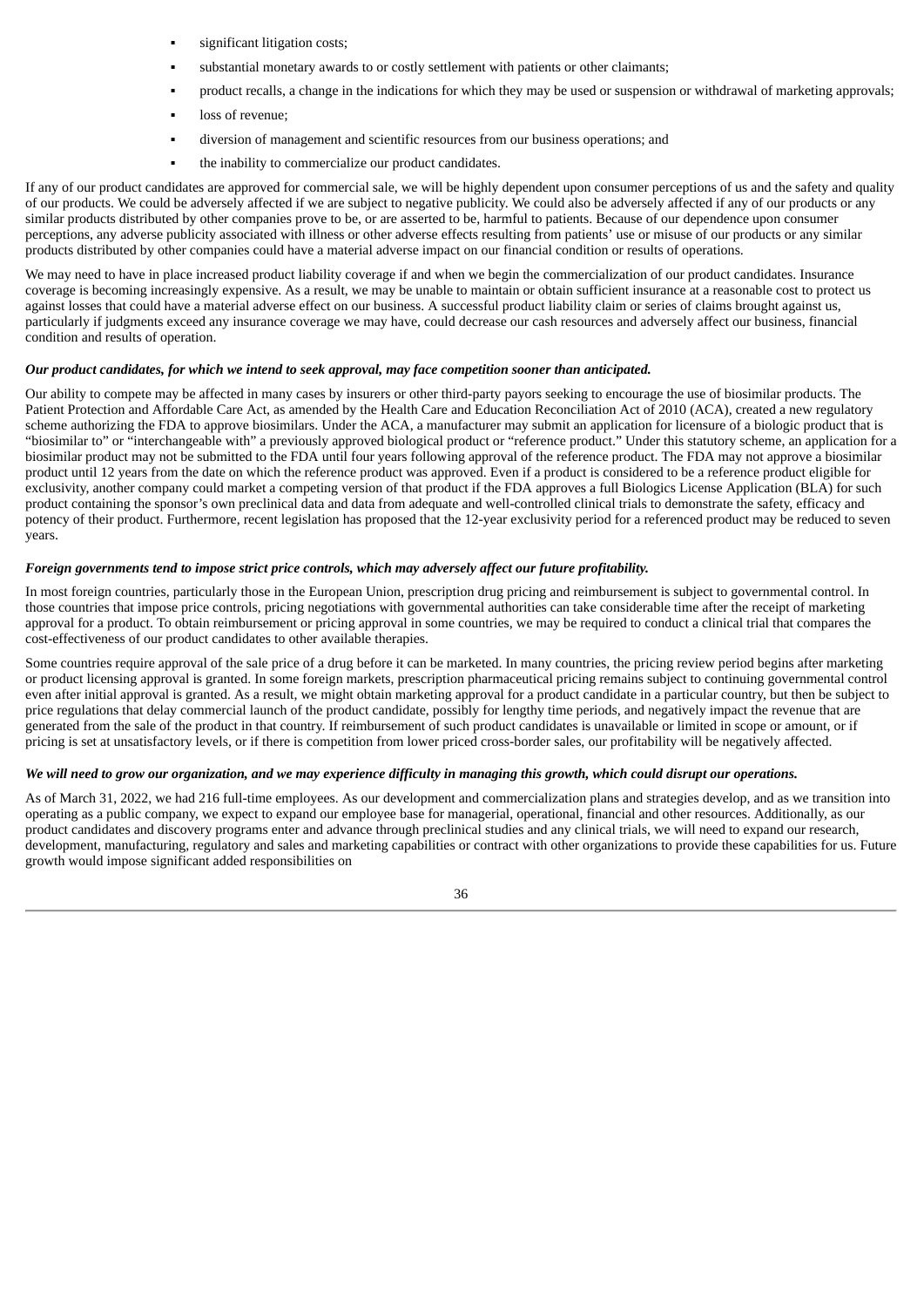members of management, including the need to identify, recruit, maintain, motivate and integrate additional employees. Also, our management may need to divert a disproportionate amount of their attention away from our day-to-day activities and devote a substantial amount of time to managing these growth activities. We may not be able to effectively manage the expansion of our operations, which may result in weaknesses in our infrastructure, give rise to operational errors, loss of business opportunities, loss of employees and reduced productivity amongst remaining employees. Our expected growth could require significant capital expenditures and may divert financial resources from other projects, such as the development of existing and additional product candidates and discovery programs. If our management is unable to effectively manage our expected growth, our expenses may increase more than expected, our ability to generate or grow revenue could be reduced and we may not be able to implement our business strategy. Our future financial performance and our ability to commercialize our product candidates and compete effectively with others in our industry will depend on our ability to effectively expand our organization and manage any future growth.

## Security breaches, loss of data and other disruptions could compromise sensitive information related to our business or protected health information or prevent us from accessing critical information and expose us to liability, which could adversely affect our business and our reputation.

In the ordinary course of our business, we or our CROs may collect and store sensitive data, including legally protected health information, personally identifiable information, intellectual property and proprietary business information owned or controlled by us. We manage and maintain our applications and data by utilizing a combination of on-site systems, managed data center systems and cloud-based data center systems. These applications and data encompass a wide variety of business-critical information, including research and development information, commercial information and business and financial information. We face multiple risks relative to protecting this critical information, including loss of access risk, inappropriate disclosure risk, inappropriate modification risk and the risk of being unable to adequately monitor our controls over these risks.

The secure processing, storage, maintenance and transmission of this critical information are vital to our operations and business strategy, and we devote significant resources to protecting such information. Although we take measures to protect sensitive information from unauthorized access or disclosure, our information technology and infrastructure and that of any third-party billing and collections provider we may utilize, may be vulnerable to cybersecurity attacks by hackers or viruses or breaches due to employee error, malfeasance or other disruptions.

We and the third parties upon which we rely may be subject to a variety of evolving threats, including but not limited to social-engineering attacks (including through phishing attacks), viruses, worms, and other malicious code, malware (including as a result of advanced persistent threat intrusions), denial-of-service attacks (such as credential stuffing), personnel misconduct or error, ransomware attacks, software bugs, server malfunctions, software or hardware failures, loss of data or other information technology assets, adware, telecommunications failures, earthquakes, fires, floods, and other similar threats.

Ransomware attacks, including those perpetrated by organized criminal threat actors, nation-states, and nation-state-supported actors, are becoming increasingly prevalent and severe and can lead to significant interruptions in our operations, loss of data and income, reputational harm, and diversion of funds. Extortion payments may reduce or alleviate negative impact of a ransomware attack, but we may be unwilling or unable to make such payments due to, for example, applicable laws or regulations prohibiting such payments.

Similarly, supply-chain attacks have increased in frequency and severity, and we cannot guarantee that third parties and infrastructure in our supply chain or our third-party partners' supply chains have not been compromised or that they do not contain exploitable defects or bugs that could result in a breach of or disruption to our information technology systems (including our products/services) or the third-party information technology systems that support us and our services.

Any such breach or interruption could compromise our networks and the information stored there could be accessed by unauthorized parties, publicly disclosed, lost or stolen. Any such access, disclosure or other loss of information could result in legal claims or proceedings, liability under laws that protect the privacy of personal information, such as the Health Insurance Portability and Accountability Act (HIPAA) as amended by the Health Information Technology for Economic and Clinical Health Act of 2009 (HITECH), mandatory notification and reporting obligations, additional regulatory oversight, significant regulatory penalties and remediation expenses. There is no guarantee that we can protect our systems from breach or the information in such systems from compromise. Unauthorized access, loss or dissemination of information or any mechanical failure of our or our third-party service providers' information technology systems could also disrupt our operations, including our ability to conduct our analyses, provide test results, bill payors or providers, process claims and appeals, conduct research and development activities, collect, process and prepare company financial information, provide information about any future products, manage the administrative aspects of our business and damage our reputation, any of which could adversely affect our business.

Our contracts may not contain limitations of liability, and even where they do, there can be no assurance that limitations of liability in our contracts are sufficient to protect us from liabilities, damages, or claims related to privacy, data protection, or data security. We cannot be sure that our insurance coverage will be adequate or sufficient to protect us from or to mitigate liabilities arising out of our privacy, data protection, or data security practices, that such coverage will continue to be available on commercially reasonable terms or at all, or that such coverage will pay future claims.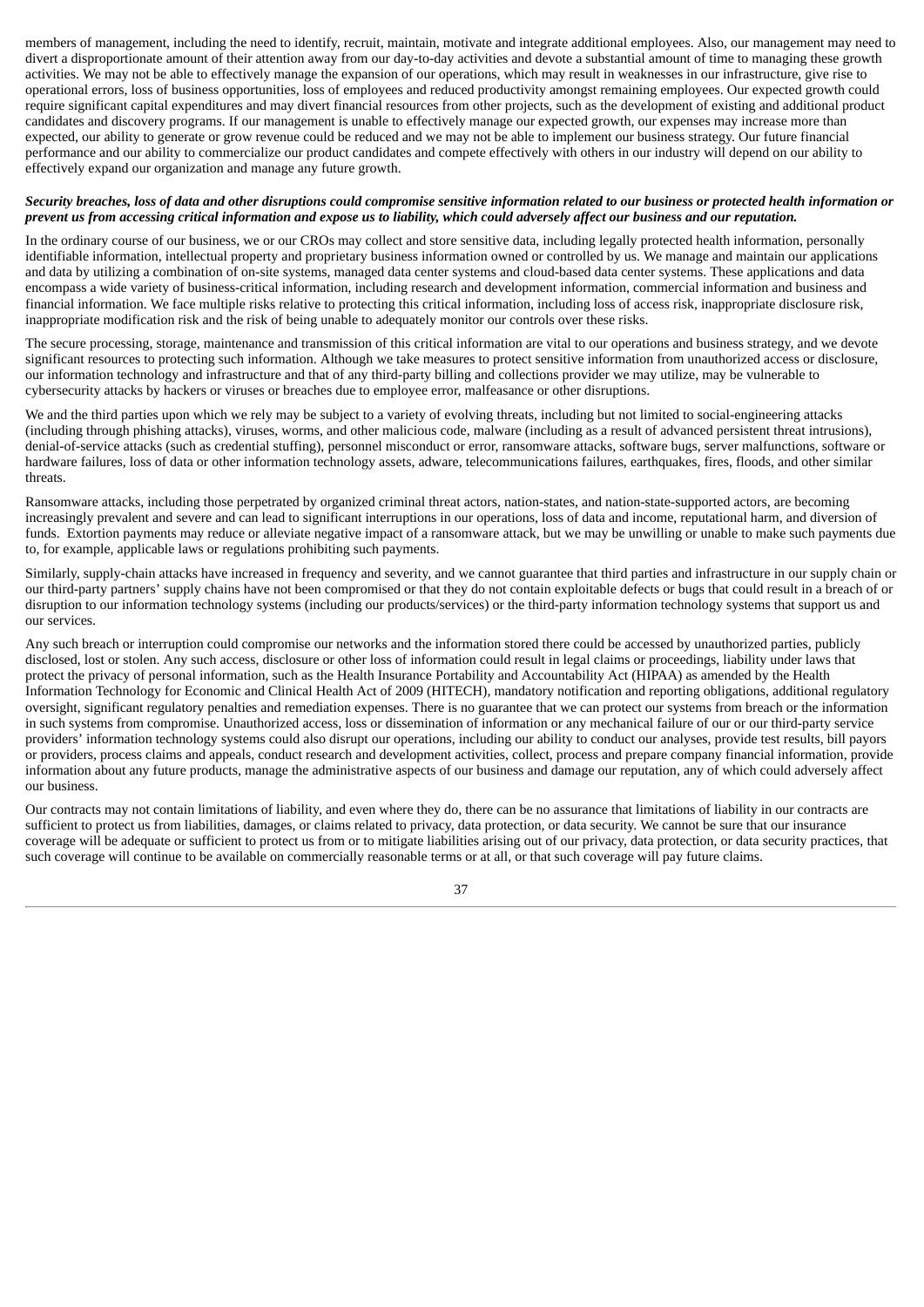## We are subject to stringent and changing obligations related to data privacy and security. Our actual or perceived failure to comply with such obligations could lead to regulatory investigations or actions; litigation; fines and penalties; disruptions of our business operations; reputational harm; *loss of revenue or profits; loss of customers or sales; and other adverse business consequences.*

Our data processing activities subject us to numerous data privacy and security obligations, such as various laws, regulations, guidance, industry standards, external and internal privacy and security policies, contracts, and other obligations that govern the processing of personal data by us and on our behalf. The interpretation and application of consumer, health-related and data protection laws in the United States, the European Union, and elsewhere are often uncertain, contradictory and in flux. For example, the California Consumer Privacy Act (the CCPA), which went into effect on January 1, 2020, among other things, requires new disclosures to California consumers and affords such consumers new abilities to opt out of certain sales of personal information. The CCPA provides civil penalties for violations, as well as a private right of action for data breaches that is expected to increase data breach litigation. Aspects of the CCPA, and its interpretation and enforcement remain uncertain. The effects of this legislation potentially are far-reaching and may require us to modify our data processing practices and policies and incur substantial compliance-related costs and expenses. The CCPA has been amended on multiple occasions, and it is unclear whether it will be further amended.

In addition, California voters recently passed the California Privacy Rights Act (CPRA), which modifies the CCPA significantly, potentially resulting in further uncertainty and requiring us to incur additional costs and expenses in an effort to comply. Although the CCPA includes exemptions for certain clinical trials data, the law may increase our compliance costs and potential liability with respect to other personal information we collect about California consumers. In addition, several states within the United States have enacted or proposed data privacy laws. For example, Virginia passed the Consumer Data Protection Act, and Colorado passed the Colorado Privacy Act. It is possible that these consumer, health-related and data protection laws may be interpreted and applied in a manner that is inconsistent with our practices. If so, this could result in government-imposed fines or orders requiring that we change our practices, which could adversely affect our business. In addition, these privacy regulations vary between states, may differ from country to country, and may vary based on whether testing is performed in the United States or in the local country. Complying with these various laws could cause us to incur substantial costs or require us to change our business practices and compliance procedures in a manner adverse to our business.

Outside the United States, an increasing number of laws, regulations, and industry standards apply to data privacy and security. For example, the European Union's General Data Protection Regulation (EU GDPR) and the United Kingdom's GDPR (UK GDPR) impose strict requirements for processing the personal data of individuals. For example, under the EU GDPR, government regulators may impose temporary or definitive bans on data processing, as well as fines of up to 20 million euros or 4% of annual global revenue, whichever is greater. Further, individuals may initiate litigation related to our processing of their personal data.

Furthermore, the loss of clinical trial data from ongoing, completed or future clinical trials could result in delays in our regulatory approval efforts and significantly increase our costs to recover or reproduce the data. Likewise, we rely on other third parties for the manufacture of our product candidates and to conduct clinical trials, and similar events relating to their computer systems could also have a material adverse effect on our business.

# Current and future legislation may increase the difficulty and cost for us to commercialize our product candidates, if approved, and affect the prices we *may obtain.*

The United States and some foreign jurisdictions are considering or have enacted a number of legislative and regulatory proposals to change healthcare systems in ways that could affect our ability to sell any of our product candidates profitably, if such product candidates are approved for sale. Among policy makers and payors in the United States and elsewhere, there is significant interest in promoting changes in healthcare systems with the stated goals of containing healthcare costs, improving quality and expanding access. In the United States, the pharmaceutical industry has been a particular focus of these efforts and has been significantly affected by major legislative initiatives.

Our revenue prospects could be affected by changes in healthcare spending and policy in the United States and abroad. We operate in a highly regulated industry and new laws, regulations or judicial decisions, or new interpretations of existing laws, regulations or decisions, related to healthcare availability, the method of delivery or payment for healthcare products and services could negatively impact our business, operations and financial condition. There have been, and likely will continue to be, legislative and regulatory proposals at the foreign, federal and state levels directed at broadening the availability of healthcare and containing or lowering the cost of healthcare, including proposals aimed at lowering prescription drug prices and increasing competition for prescription drugs, as well as additional regulation on pharmaceutical transparency and reporting requirements, any of which could negatively impact our future profitability and increase our compliance burden. We cannot predict the initiatives that may be adopted in the future. The continuing efforts of the government, insurance companies, managed care organizations and other payors of healthcare services to contain or reduce costs of healthcare and/or impose price controls may adversely affect:

The demand for our product candidates, if approved;

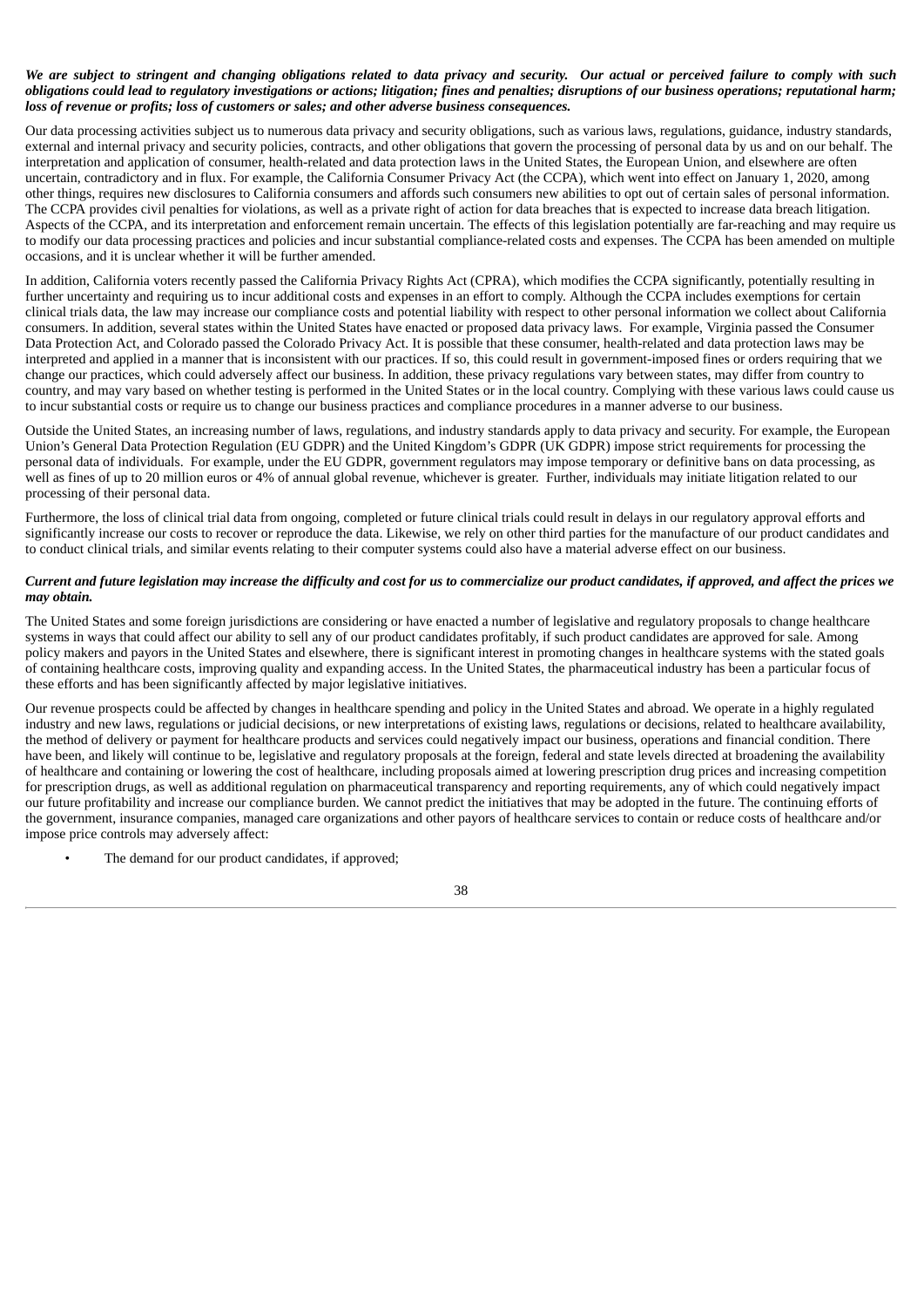- Our ability to set a price that we believe is fair for our products;
- Our ability to obtain coverage and reimbursement approval for a product;
- Our ability to generate revenue and achieve or maintain profitability;
- The level of taxes that we are required to pay; and
- The availability of capital.

Any reduction in reimbursement from Medicare or other government programs may result in a similar reduction in payments from private payors, which may adversely affect our future profitability.

In March 2010, the ACA was enacted, which includes measures that have significantly changed the way healthcare is financed by both governmental and private insurers, and continues to significantly impact the United States pharmaceutical industry. Among the provisions of the ACA of importance to the pharmaceutical industry are the following:

- an annual, non-deductible fee on any entity that manufactures or imports certain branded prescription drugs and biologic agents, apportioned among these entities according to their market share in certain government healthcare programs;
- an increase in the statutory minimum rebates a manufacturer must pay under the Medicaid Drug Rebate Program to 23.1% and 13% of the average manufacturer price (AMP), for most branded and generic drugs, respectively;
- Medicare Part D coverage gap discount program, in which manufacturers must agree to offer 70% point-of-sale discounts to negotiated prices of applicable brand drugs to eligible beneficiaries during their coverage gap period, as a condition for the manufacturer's outpatient drugs to be covered under Medicare Part D;
- extension of manufacturers' Medicaid rebate liability to covered drugs dispensed to individuals who are enrolled in Medicaid managed care organizations;
- expansion of eligibility criteria for Medicaid programs by, among other things, allowing states to offer Medicaid coverage to additional individuals and by adding new mandatory eligibility categories for certain individuals with income at or below 133% of the Federal Poverty Level, thereby potentially increasing manufacturers' Medicaid rebate liability;
- requirement that applicable manufacturers and group purchasing organizations report annually to the Centers for Medicare & Medicaid Services (CMS), information regarding certain payments and other transfers of value given to physicians and teaching hospitals, and any ownership or investment interest that physicians, or their immediate family members, have in their company;
- a requirement that manufacturers and authorized distributors of applicable drugs annually report information related to samples provided to practitioners;
- expansion of healthcare fraud and abuse laws, including the False Claims Act and the Anti-Kickback Statute, new government investigative powers, and enhanced penalties for noncompliance;
- a licensure framework for follow-on biologic products;
- a new Patient-Centered Outcomes Research Institute to oversee, identify priorities in, and conduct comparative clinical effectiveness research, along with funding for such research; and
- establishment of a Center for Medicare & Medicaid Innovation at CMS to test innovative payment and service delivery models to lower Medicare and Medicaid spending, potentially including prescription drug spending

Since its enactment, there remain judicial and Congressional challenges to certain aspects of the ACA. For example, in June 2021 the U.S. Supreme Court held that Texas and other challengers had no legal standing to challenge the ACA, dismissing the case on procedural grounds without specifically ruling on the constitutionality of the ACA. Thus, the ACA will remain in effect in its current form. In addition, other legislative changes have been proposed and adopted since the ACA was enacted. These changes include aggregate reductions to Medicare payments to providers of up to 2% per fiscal year pursuant to the Budget Control Act of 2011, which began in 2013 due to subsequent legislative amendments will remain in effect through 2031, with the exception of a temporary suspension implemented under various COVID-19 relief legislation from May 1, 2020 through March 31, 2022, unless additional Congressional action is taken. Under current legislation, the actual reduction in Medicare payments will vary from 1% in 2022 to up to 3% in the final fiscal year of this sequester. Moreover, there has recently been heightened governmental scrutiny over the manner in which drug manufacturers set prices for their marketed products, which has resulted in several Congressional inquiries and proposed

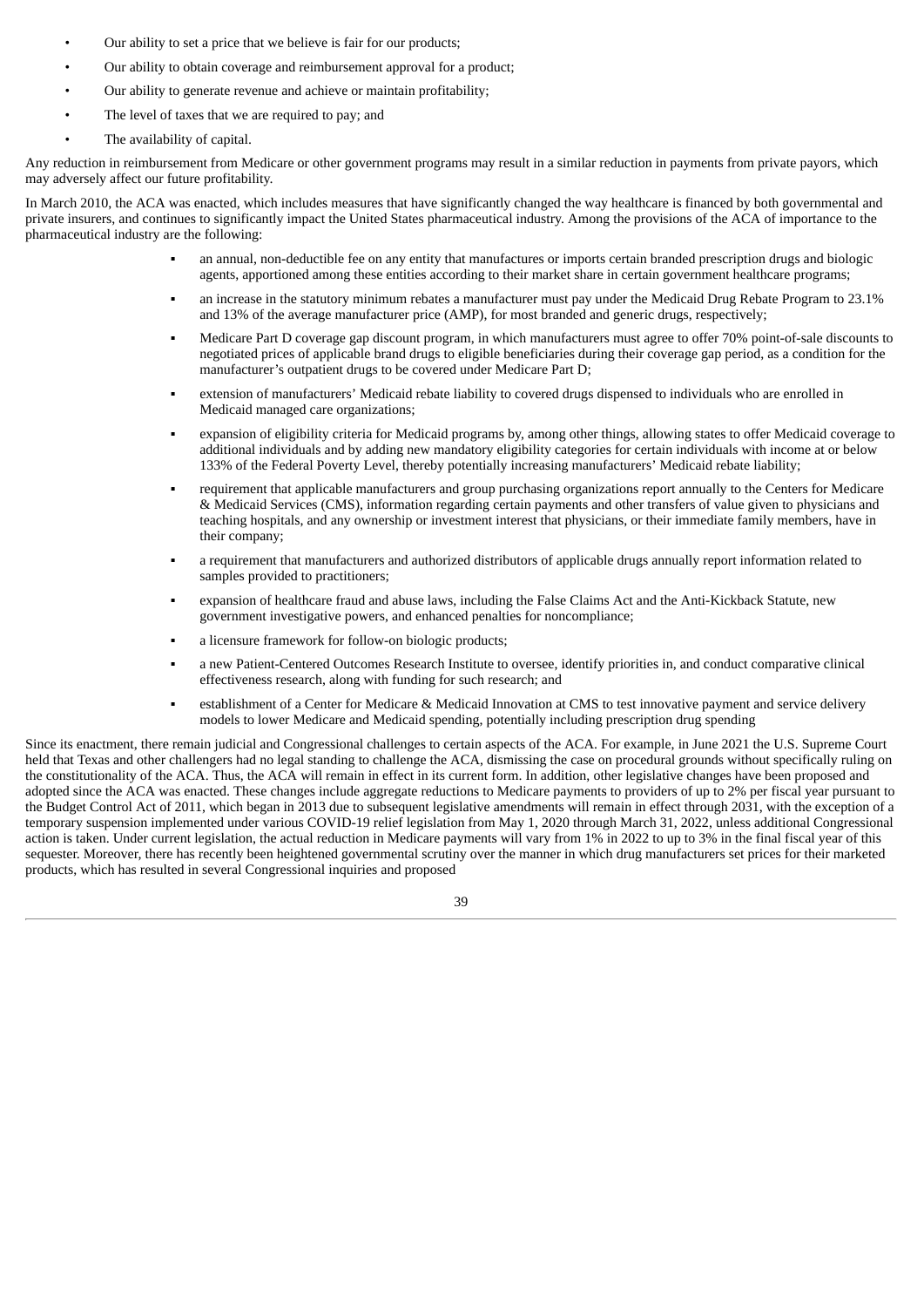and enacted federal and state legislation designed to, among other things, bring more transparency to product pricing, review the relationship between pricing and manufacturer patient programs, and reform government program reimbursement methodologies for drug products. For example, in 2020, the HHS and CMS issued various rules that are expected to impact, among others, price reductions from pharmaceutical manufacturers to plan sponsors under Part D, fee arrangements between pharmacy benefit managers and manufacturers, manufacturer price reporting requirements under the Medicaid Drug Rebate Program, including regulations that affect manufacturer-sponsored patient assistance programs subject to pharmacy benefit manager accumulator programs and Best Price reporting related to certain value-based purchasing arrangements. Multiple lawsuits have been brought against the HHS challenging various aspects of the rules implemented during the Trump administration. As a result, the Biden administration and HHS have delayed the implementation or published rules rescinding some of these Trump-era policies.

Under the American Rescue Plan Act of 2021, effective January 1, 2024, the statutory cap on Medicaid Drug Rebate Program rebates that manufacturers pay to state Medicaid programs will be eliminated. Elimination of this cap may require pharmaceutical manufacturers to pay more in rebates than it receives on the sale of products, which could have a material impact on our business. Further, based on a recent executive order, the Biden administration expressed its intent to pursue certain policy initiatives to reduce drug prices. The HHS has released a Comprehensive Plan for Addressing High Drug Prices that outlines principles for drug pricing reform and potential legislative policies that Congress could pursue to advance these principles. While no legislation or administrative actions have been finalized to implement these principles, Congress is considering legislation that, if passed, could have significant impact on prices of prescription drugs covered by Medicare, including limitations on drug price increases and allowing Medicare to negotiate pricing for certain covered drug products. The impact of these legislative, executive, and administrative actions and any future healthcare measures and agency rules implemented by the Biden administration on us and the pharmaceutical industry as a whole is unclear. The implementation of cost containment measures or other healthcare reforms may prevent us from being able to generate revenue, attain profitability, or commercialize our product candidates if approved. Complying with any new legislation and regulatory changes could be time-intensive and expensive, resulting in a material adverse effect on our business.

In the European Union similar political, economic and regulatory developments may affect our ability to profitably commercialize our current or any future products. In addition to continuing pressure on prices and cost containment measures, legislative developments at the European Union or member state level may result in significant additional requirements or obstacles that may increase our operating costs. In international markets, reimbursement and healthcare payment systems vary significantly by country, and many countries have instituted price ceilings on specific products and therapies. Our future products, if any, might not be considered medically reasonable and necessary for a specific indication or cost-effective by third-party payors, an adequate level of reimbursement might not be available for such products and third-party payors' reimbursement policies might adversely affect our ability to sell any future products profitably.

Legislative and regulatory proposals have been made to expand post-approval requirements and restrict sales and promotional activities for pharmaceutical products. We cannot be sure whether additional legislative changes will be enacted, or whether the FDA regulations, guidance or interpretations will be changed, or what the impact of such changes on the marketing approvals of our product candidates, if any, may be. In addition, increased scrutiny by the U.S. Congress of the FDA's approval process may significantly delay or prevent marketing approval, as well as subject us to more stringent product labeling and post-approval testing and other requirements.

We cannot predict the likelihood, nature or extent of government regulation that may arise from future legislation or administrative action, either in the United States or abroad. If we are slow or unable to adapt to changes in existing requirements or the adoption of new requirements or policies, or if we are not able to maintain regulatory compliance, our product candidates may lose any marketing approval that may have been obtained and we may not achieve or sustain profitability, which would adversely affect our business.

### Ingdeauate funding for the FDA, the SEC and other government agencies could hinder their ability to hire and retain key leadership and other personnel, prevent new products and services from being developed or commercialized in a timely manner or otherwise prevent those agencies from performing normal business functions on which the operation of our business may rely, which could negatively impact our business.

The ability of the FDA to review and approve new products can be affected by a variety of factors, including government budget and funding levels, ability to hire and retain key personnel and accept the payment of user fees, and statutory, regulatory, and policy changes. Average review times at the agency have fluctuated in recent years as a result. In addition, government funding of the SEC and other government agencies on which our operations may rely, including those that fund research and development activities is subject to the political process, which is inherently fluid and unpredictable.

Disruptions at the FDA and other agencies may also slow the time necessary for new drugs to be reviewed and/or approved by necessary government agencies, which would adversely affect our business. For example, in recent years, including in 2018 and 2019, the U.S. government shut down several times and certain regulatory agencies, such as the FDA and the SEC, had to furlough critical employees and stop critical activities. Separately, in response to the COVID-19 pandemic, since March 2020 when foreign and domestic inspections of facilities were largely placed on hold, the FDA has been working to resume routine surveillance, bioresearch monitoring and pre-approval inspections on a prioritized basis. The FDA has developed a rating system to assist in determining when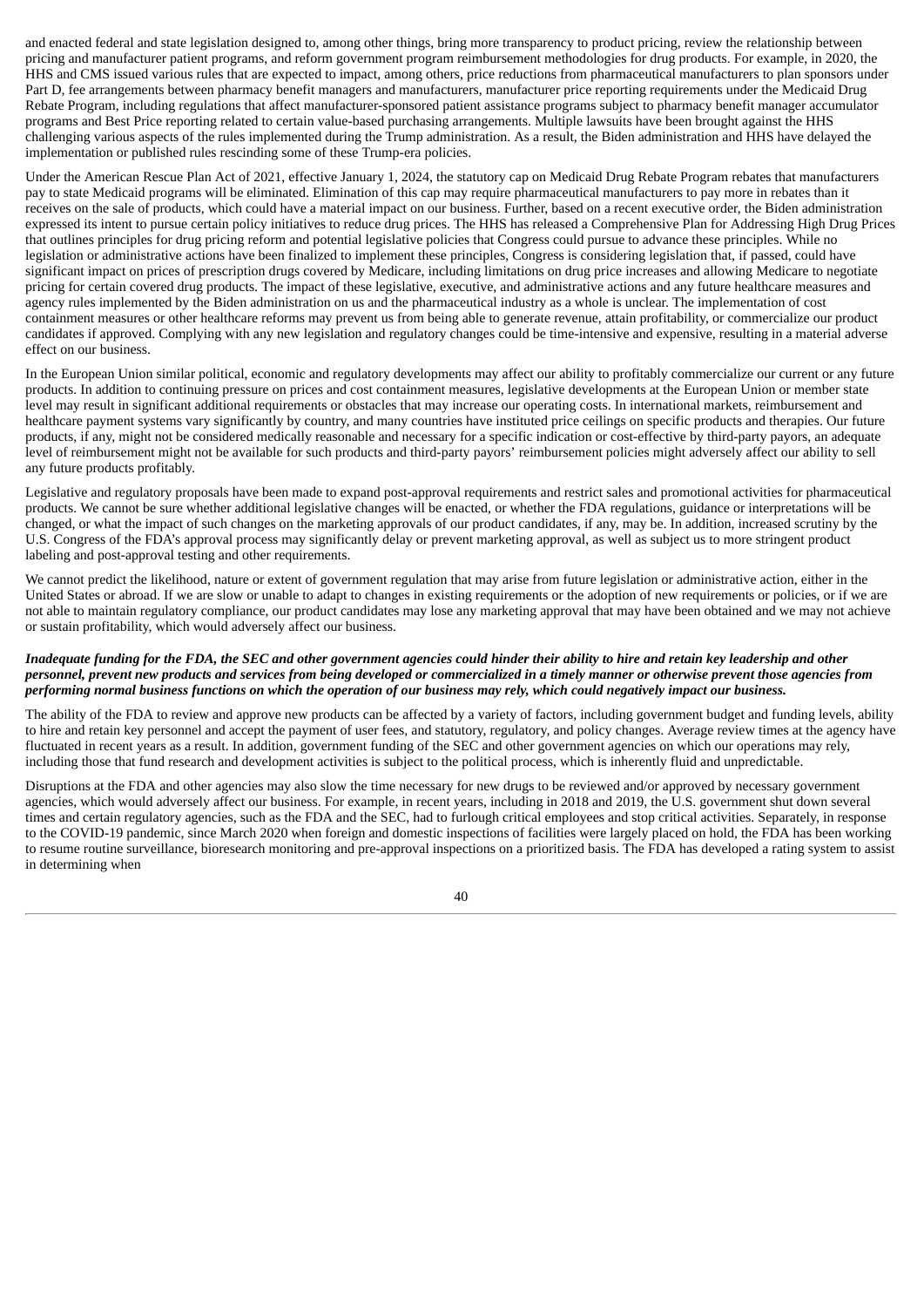and where it is safest to conduct prioritized domestic inspections. In 2020 and 2021, a number of companies announced receipt of complete response letters due to the FDA's inability to complete required inspections for their applications. As of May 2021, the FDA noted it was continuing to ensure timely reviews of applications for medical products during the ongoing COVID-19 pandemic in line with its user fee performance goals and conducting mission critical domestic and foreign inspections to ensure compliance of manufacturing facilities with FDA Good Manufacturing Practices. However, the FDA may not be able to continue its current inspection pace, and review timelines could be extended, including where a pre-approval inspection or an inspection of clinical sites is required and due to the ongoing COVID-19 pandemic and travel restrictions, the FDA is unable to complete such required inspections during the review period. Regulatory authorities outside the U.S. may adopt similar restrictions or other policy measures in response to the COVID-19 pandemic and may experience delays in their regulatory activities. If a prolonged government shutdown or disruption occurs, it could significantly impact the ability of the FDA or other regulatory authorities to timely review and process our regulatory submissions and provide feedback on our clinical development plans, which could have a material adverse effect on our business and our anticipated timelines. Further, in our operations as a public company, future government shutdowns or other disruptions to normal operations could impact our ability to access the public markets and obtain necessary capital in order to properly capitalize and continue our operations.

#### Our business may become subject to economic, political, regulatory and other risks associated with international operations.

Our business may be subject to risks associated with conducting business internationally. Some of our clinical trial sites as well as some of our suppliers and collaborators, are located outside of the United States. We may also enter into additional non-U.S markets. Accordingly, our future results could be harmed by a variety of factors, including:

- economic weakness, including inflation, or political instability in particular foreign economies and markets;
- differing regulatory requirements for drug approvals in foreign countries;
- potentially reduced protection for intellectual property rights;
- difficulties in compliance with non-U.S. laws and regulations;
- changes in non-U.S. regulations and customs, tariffs and trade barriers;
- changes in non-U.S. currency exchange rates and currency controls;
- changes in a specific country's or region's political or economic environment;
- trade protection measures, import or export licensing requirements or other restrictive actions by U.S. or non-U.S. governments;
- differing reimbursement regimes, including price controls;
- negative consequences from changes in tax laws;
- compliance with tax, employment, immigration and labor laws for employees living or traveling abroad;
- workforce uncertainty in countries where labor unrest is more common than in the United States;
- difficulties associated with staffing and managing foreign operations, including differing labor relations;
- production shortages resulting from any events affecting raw material supply or manufacturing capabilities abroad; and
- business interruptions resulting from geo-political actions, including war and terrorism, or natural disasters including earthquakes, typhoons, floods and fires, or outbreaks of health epidemics such as the COVID-19 pandemic.

#### Our business and current and future relationships with customers and third-party payors in the United States and elsewhere will be subject, directly or indirectly, to applicable federal and state anti-kickback, fraud and abuse, false claims, transparency, health information privacy and security and other healthcare laws and regulations, which could expose us to criminal sanctions, civil penalties, contractual damages, reputational harm, administrative *burdens, and diminished profits and future earnings.*

Healthcare providers, physicians and third-party payors in the United States and elsewhere play a primary role in the recommendation and prescription of any product candidates for which we may obtain marketing approval. Our current and future arrangements with healthcare professionals, principal investigators, consultants, customers, and third-party payors and other entities may expose us to broadly applicable fraud and abuse and other healthcare laws and regulations, including, without limitation, the federal Anti-Kickback Statute and the federal False Claims Act, that may constrain the business or financial arrangements and relationships through which we conduct clinical research on product candidates and market, sell and distribute any products for which we obtain marketing approval. In addition, we may be subject to transparency laws and patient privacy regulation by the federal government and by the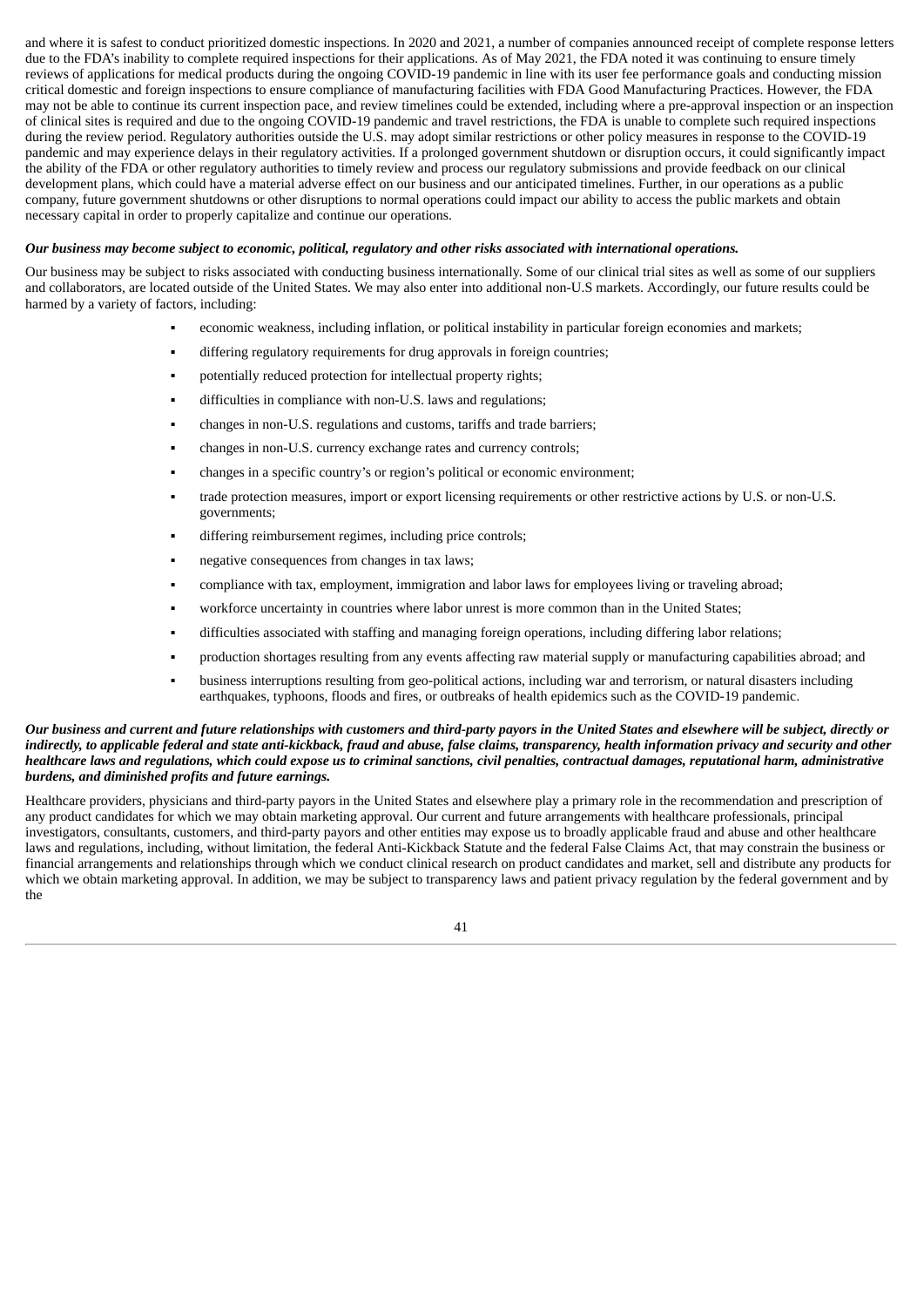U.S. states and foreign jurisdictions in which we conduct our business. The applicable federal, state and foreign healthcare laws that may affect our ability to operate include, but are not limited to, the following:

- the federal Anti-Kickback Statute, which prohibits, among other things, persons from knowingly and willfully soliciting, offering, receiving or providing remuneration (including any kickback, bribe or rebate), directly or indirectly, in cash or in kind, to induce or reward either the referral of an individual for, or the purchase, order or recommendation of, any good or service for which payment may be made, in whole or in part, under federal and state healthcare programs such as Medicare and Medicaid;
- federal civil and criminal false claims laws, including the civil False Claims Act, which can be enforced by private citizens on behalf of the government, through civil whistleblower, or qui tam actions, and the federal civil monetary penalty laws, which impose criminal and civil penalties against individuals or entities, among other things, for knowingly presenting, or causing to be presented, false or fraudulent claims for payment of federal funds, and knowingly making, or causing to be made, false record or statement material to a false or fraudulent claim to avoid, decrease or conceal an obligation to pay money to the federal government;
- HIPAA, which among other things, imposes criminal liability for knowingly and willfully executing, or attempting to execute, a scheme to defraud any healthcare benefit program or to obtain, by means of false or fraudulent pretenses, representations, or promises, any of the money or property owned by, or under the custody or control of, any healthcare benefit program, regardless of the payor (e.g., public or private) and knowingly and willfully falsifying, concealing or covering up by any trick or device a material fact or making any materially false statements in connection with the delivery of or payment for healthcare benefits, items or services relating to healthcare matters;
- HIPAA, as amended by HITECH, and its implementing regulations, which imposes certain obligations, including mandatory contractual terms on covered entities, including certain healthcare providers, health plans and healthcare clearinghouses as well as their respective business associates that create, receive, maintain or transmit individually health information for or on behalf of a covered entity and their subcontractors that use, disclose or otherwise process individually identifiable health information, with respect to safeguarding the privacy, security and transmission of individually identifiable health information;
- the federal Open Payments program under the Physician Payments Sunshine Act, created under Section 6002 of the ACA and its implementing regulations, which requires certain manufacturers of covered drugs, devices, biologics and medical supplies for which payment is available under Medicare, Medicaid or the Children's Health Insurance Program (with certain exceptions) and applicable group purchasing organizations to report annually to CMS information related to "payments or other transfers of value" made to covered recipients, such as physicians (defined to include doctors, dentists, optometrists, podiatrists and chiropractors), certain non-physician healthcare professionals (such as physician assistants and nurse practitioners, among others),and teaching hospitals, and information regarding ownership and investment interests held by physicians (as defined above) and their immediate family members. The information reported annually is publicly available on a searchable website
- analogous state and foreign laws and regulations, including: state anti-kickback and false claims laws which may apply to our business practices, including, but not limited to, research, distribution, sales and marketing arrangements and claims involving healthcare items or services reimbursed by state governmental and non-governmental third-party payors, including private insurers; state laws that require pharmaceutical companies to comply with the pharmaceutical industry's voluntary compliance guidelines and the applicable compliance guidance promulgated by the federal government; state laws that require drug manufacturers to track gifts and other remuneration and items of value provided to healthcare professionals and entities; state and local laws that require the registration of pharmaceutical sales representatives; and state laws that require drug manufacturers to report information relating to pricing and marketing information; and
- state and foreign laws that govern the privacy and security of health information in specified circumstances, many of which differ from each other in significant ways and often are not pre-empted by HIPAA, thus complicating compliance efforts

Because of the breadth of these laws and the narrowness of the statutory exceptions and regulatory safe harbors available, it is possible that some of our current and future business activities could be subject to challenge under one or more of such laws. In addition, recent healthcare reform legislation has strengthened these laws. For example, the ACA, among other things, amends the intent requirement of the U.S. federal Anti-Kickback Statute and certain criminal healthcare fraud statutes. A person or entity no longer needs to have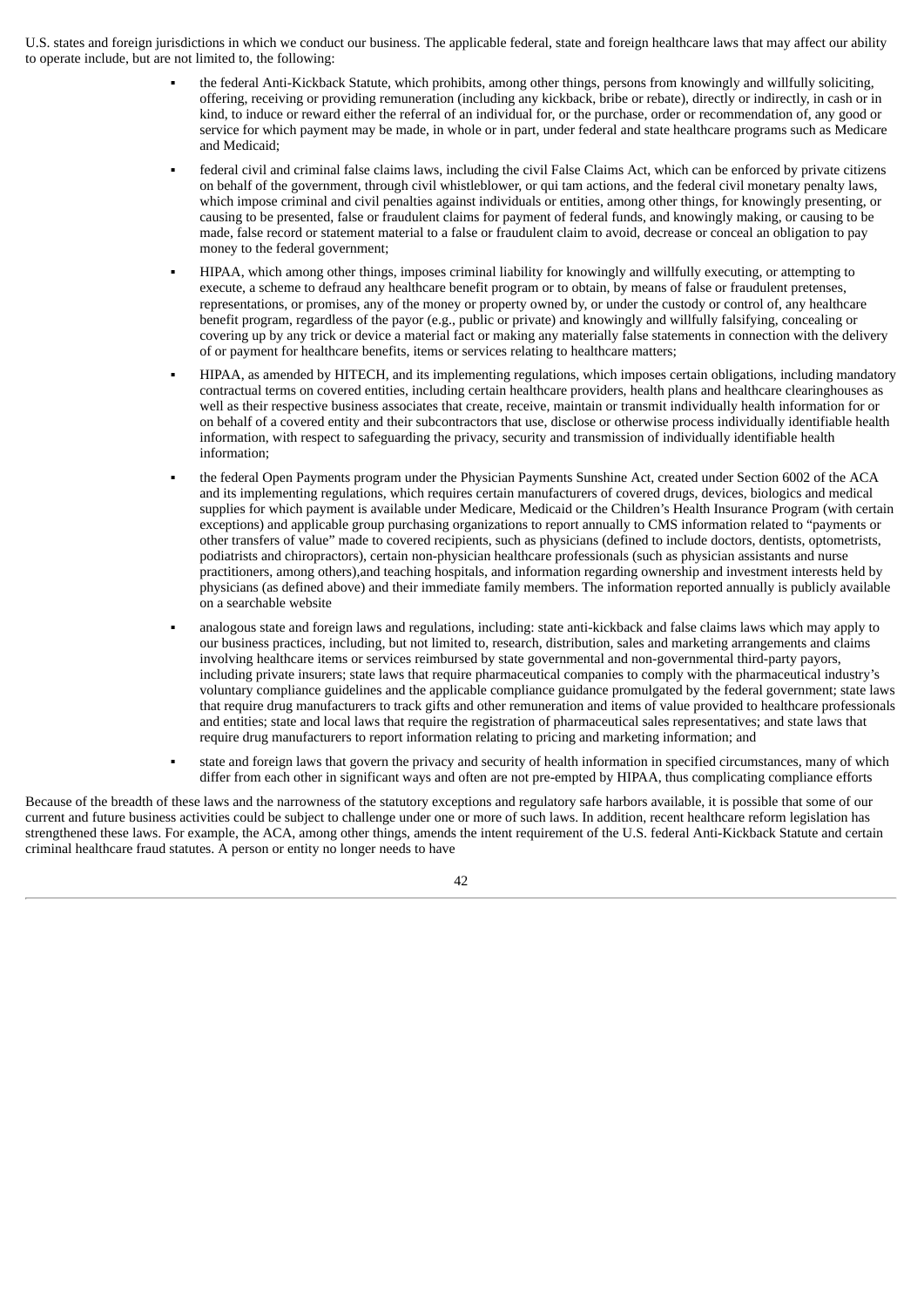actual knowledge of these statutes or specific intent to violate them in order to have committed a violation. Moreover, the ACA provides that the government may assert that a claim including items or services resulting from a violation of the U.S. federal Anti-Kickback Statute constitutes a false or fraudulent claim for purposes of the federal False Claims Act.

Efforts to ensure that our business arrangements with third parties will comply with applicable healthcare laws may involve substantial costs. It is possible that governmental authorities will conclude that our business practices may not comply with current or future statutes, regulations or case law involving applicable fraud and abuse or other healthcare laws. If our operations are found to be in violation of any of these laws or any other laws that may apply to us, we may be subject to significant civil, criminal and administrative penalties, including, without limitation, damages, fines, disgorgement, imprisonment, exclusion from participation in government healthcare programs, such as Medicare and Medicaid, additional reporting requirements and oversight if we become subject to a corporate integrity agreement or similar agreement to resolve allegations of non-compliance with these laws and the curtailment or restructuring of our operations, which could have a material adverse effect on our business. If any of the physicians or other providers or entities with whom we expect to do business, is found not to be in compliance with applicable laws, it may be subject to significant criminal, civil or administrative sanctions, including exclusions from participation in government healthcare programs, which could also materially affect our business.

We are subject to U.S. and certain foreign export and import controls, sanctions, embargoes, anti-corruption laws, and anti-money laundering laws and regulations. Compliance with these legal standards could impair our ability to compete in domestic and international markets. We can face criminal liability and other serious consequences for violations which can harm our business.

We are subject to export control and import laws and regulations, including the U.S. Export Administration Regulations, U.S. Customs regulations, various economic and trade sanctions regulations administered by the U.S. Treasury Department's Office of Foreign Assets Controls, the U.S. Foreign Corrupt Practices Act of 1977, as amended, the U.S. domestic bribery statute contained in 18 U.S.C. § 201, the U.S. Travel Act, the USA PATRIOT Act, the United Kingdom Bribery Act 2010, the Proceeds of Crime Act 2002, and other state and national anti-bribery and anti-money laundering laws in the countries in which we conduct activities. Anti-corruption laws are interpreted broadly and prohibit companies and their employees, agents, contractors, and other partners from authorizing, promising, offering, or providing, directly or indirectly, improper payments or anything else of value to recipients in the public or private sector. We may engage third parties for clinical trials outside of the United States, to sell our products abroad once we enter a commercialization phase, or to obtain necessary permits, licenses, patent registrations, and other regulatory approvals. We may have direct or indirect interactions with officials and employees of government agencies or government-affiliated hospitals, universities, and other organizations. We can be held liable for the corrupt or other illegal activities of our employees, agents, contractors, and other partners, even if we do not explicitly authorize or have actual knowledge of such activities. Any violation of the laws and regulations described above may result in substantial civil and criminal fines and penalties, imprisonment, the loss of export or import privileges, debarment, tax reassessments, breach of contract and fraud litigation, reputational harm, and other consequences.

#### Our employees, independent contractors, principal investigators, consultants and vendors may engage in misconduct or other improper activities, *including noncompliance with regulatory standards and requirements.*

We are exposed to the risk of employee fraud or other misconduct. Misconduct by employees and independent contractors, such as principal investigators, consultants and vendors, could include intentional failures to comply with FDA regulations, to provide accurate information to the FDA, to comply with federal and state health care fraud and abuse laws, to report financial information or data accurately or to disclose unauthorized activities to us. In particular, sales, marketing and business arrangements in the health care industry are subject to extensive laws intended to prevent fraud, misconduct, kickbacks, self-dealing and other abusive practices. These laws may restrict or prohibit a wide range of pricing, discounting, marketing and promotion, sales commission, customer incentive programs and other business arrangements. Employee and independent contractor misconduct could also involve the improper use of information obtained in the course of clinical trials, which could result in regulatory sanctions and serious harm to our reputation. We have adopted a written code of business conduct and ethics, but it is not always possible to identify and deter employee or independent contractor misconduct, and the precautions we take to detect and prevent this activity may not be effective in controlling unknown or unmanaged risks or losses or in protecting us from governmental investigations or other actions or lawsuits stemming from a failure to comply with these laws or regulations. If any such actions are instituted against us, and we are not successful in defending ourselves or asserting our rights, those actions could have a significant impact on our business, including the imposition of significant fines or other sanctions.

# If we do not comply with laws regulating the protection of the environment and health and human safety, our business could be adversely affected.

We are subject to numerous environmental, health and safety laws and regulations, including those governing laboratory procedures and the handling, use, storage, treatment and disposal of hazardous materials and wastes. Our research and development involves, and may in the future involve, the use of potentially hazardous materials and chemicals. Our operations may produce hazardous waste products. Although we believe that our safety procedures for handling and disposing of these materials comply with the standards mandated by local, state and federal laws and regulations, the risk of accidental contamination or injury from these materials cannot be

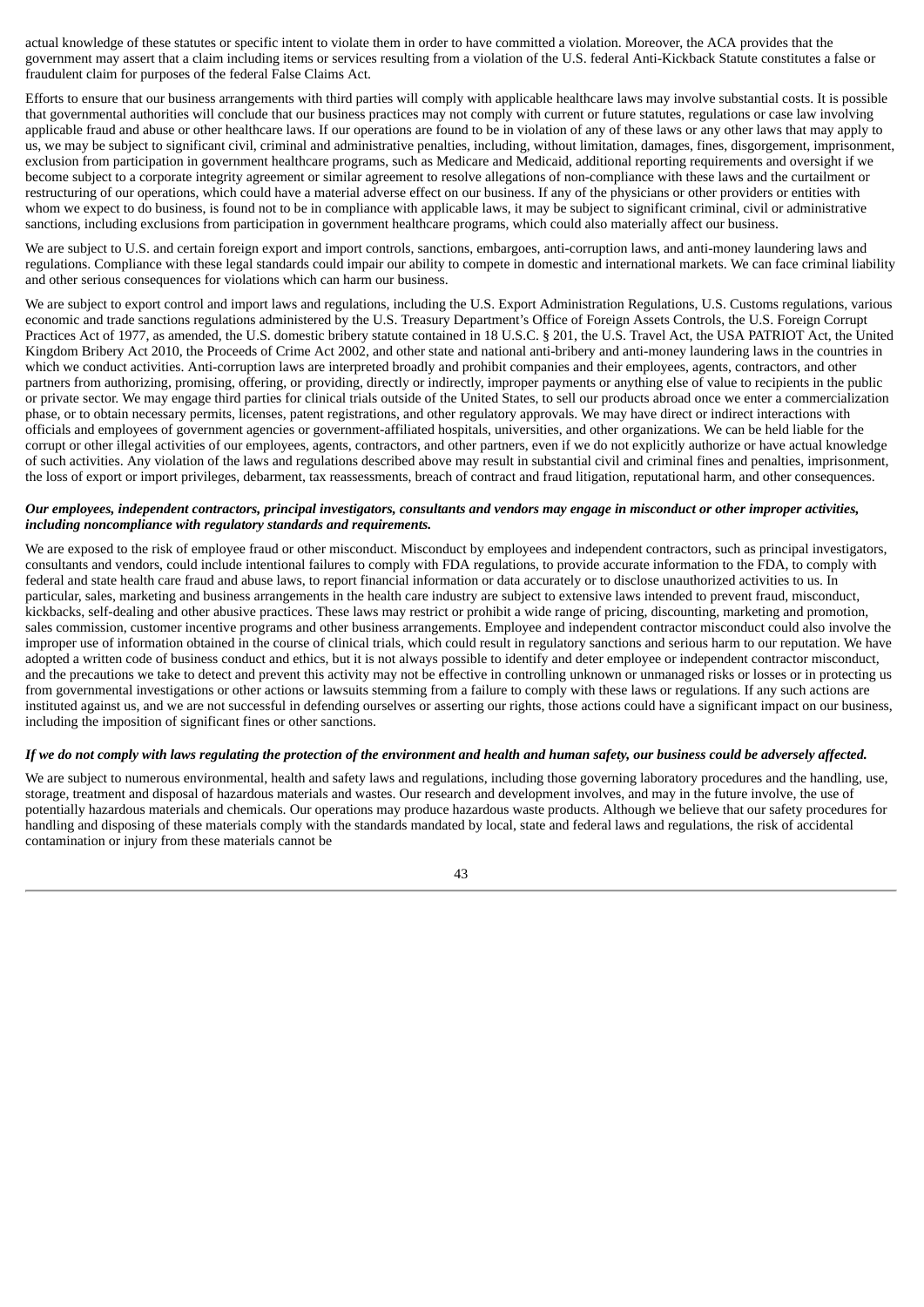eliminated. If an accident occurs, we could be held liable for resulting damages, which could be substantial. We are also subject to numerous environmental, health and workplace safety laws and regulations and fire and building codes, including those governing laboratory procedures, exposure to blood-borne pathogens, use and storage of flammable agents and the handling of biohazardous materials. Although we maintain workers' compensation insurance as prescribed by the State of California to cover us for costs and expenses we may incur due to injuries to our employees resulting from the use of these materials, this insurance may not provide adequate coverage against potential liabilities. We do not maintain insurance for environmental liability or toxic tort claims that may be asserted against us. Additional federal, state and local laws and regulations affecting our operations may be adopted in the future. Current or future laws and regulations may impair our research, development or commercialization efforts. We may incur substantial costs to comply with, and substantial fines or penalties if we violate, any of these laws or regulations.

## Business or economic disruptions could seriously harm our business and financial condition and increase our costs and expenses.

Our operations, and those of our CROs, clinical trial sites, suppliers, regulators, and other third parties with whom we engage, could be subject to earthquakes, power shortages, telecommunications failures, failures or breaches of information technology systems, water shortages, floods, hurricanes, typhoons, fires, extreme weather conditions, epidemics, pandemics such as the COVID-19 pandemic, and other natural or man-made disasters or business interruptions. The occurrence of any of these business disruptions could seriously harm our operations and financial condition and increase our costs and expenses. We currently rely on third party manufacturers to produce and process our product candidates. Our ability to obtain clinical supplies of our product candidates could be disrupted if the operations of these suppliers are affected by a man-made or natural disaster or other business interruption. We cannot presently predict the scope and severity of any potential business shutdowns or disruptions, but if we or any of the third parties with whom we engage, including the suppliers, CROs, clinical trial sites, regulators and other third parties with whom we conduct business, were to experience shutdowns or other business disruptions, our ability to conduct our business in the manner and on the timelines presently planned could be materially and negatively impacted.

All of our operations including our corporate headquarters are located in Mountain View, California. Damage or extended periods of interruption to our facilities due to fire, natural disaster, power loss, communications failure, unauthorized entry or other events could cause us to cease or delay development of some or all of our product candidates. We do not carry sufficient insurance to compensate us for actual losses from interruption of our business that may occur, and any losses or damages incurred by us could harm our business.

# **Risks Related to Our Financial Position and Need for Additional Capital**

#### We have incurred significant losses since inception and anticipate that we will continue to incur losses for the foreseeable future. We have no products approved for commercial sale, and to date we have not generated any revenue or profit from product sales. We may never achieve or sustain *profitability.*

We have incurred significant losses since our inception. Our net loss for the three months ended March 31, 2022 was \$51.9 million and for the year ended December 31, 2021 was \$165.2 million. As of March 31, 2022, our accumulated deficit was approximately \$405.6 million. We expect to continue to incur losses for the foreseeable future, and we expect these losses to increase as we continue our research and development of, and seek regulatory approvals for, our product candidates, prepare for and begin to commercialize any approved product candidates and add infrastructure and personnel to support our product development efforts and operations as a public company. The net losses and negative cash flows incurred to date, together with expected future losses, have had, and likely will continue to have, an adverse effect on our shareholders' deficit and working capital. The amount of future net losses will depend, in part, on the rate of future growth of our expenses and our ability to generate revenue. The net losses we incur may fluctuate significantly from quarter-to-quarter such that a period-to-period comparison of our results of operations may not be a good indication of our future performance.

Because of the numerous risks and uncertainties associated with drug development, we are unable to accurately predict the timing or amount of increased expenses or when, or if, we will be able to generate product revenue or achieve profitability. For example, our expenses could increase if we are required by the FDA to perform clinical trials in addition to those that we currently expect to perform, or if there are any delays in completing our currently planned clinical trials or in the development of any of our product candidates.

#### Drug development is a highly speculative undertaking and involves a substantial degree of uncertainty. We have never generated any revenue from product sales and may never be profitable. Our ability to generate revenue and achieve profitability depends significantly on our ability to achieve a *number of objectives.*

Since the commencement of our operations, we have focused substantially all of our resources on conducting research and development activities, including drug discovery, preclinical studies and clinical trials, establishing and maintaining our intellectual property portfolio, the manufacturing of clinical and research material, developing our in-house manufacturing capabilities, hiring personnel, raising capital and providing general and administrative support for these operations. Since 2010, such activities have

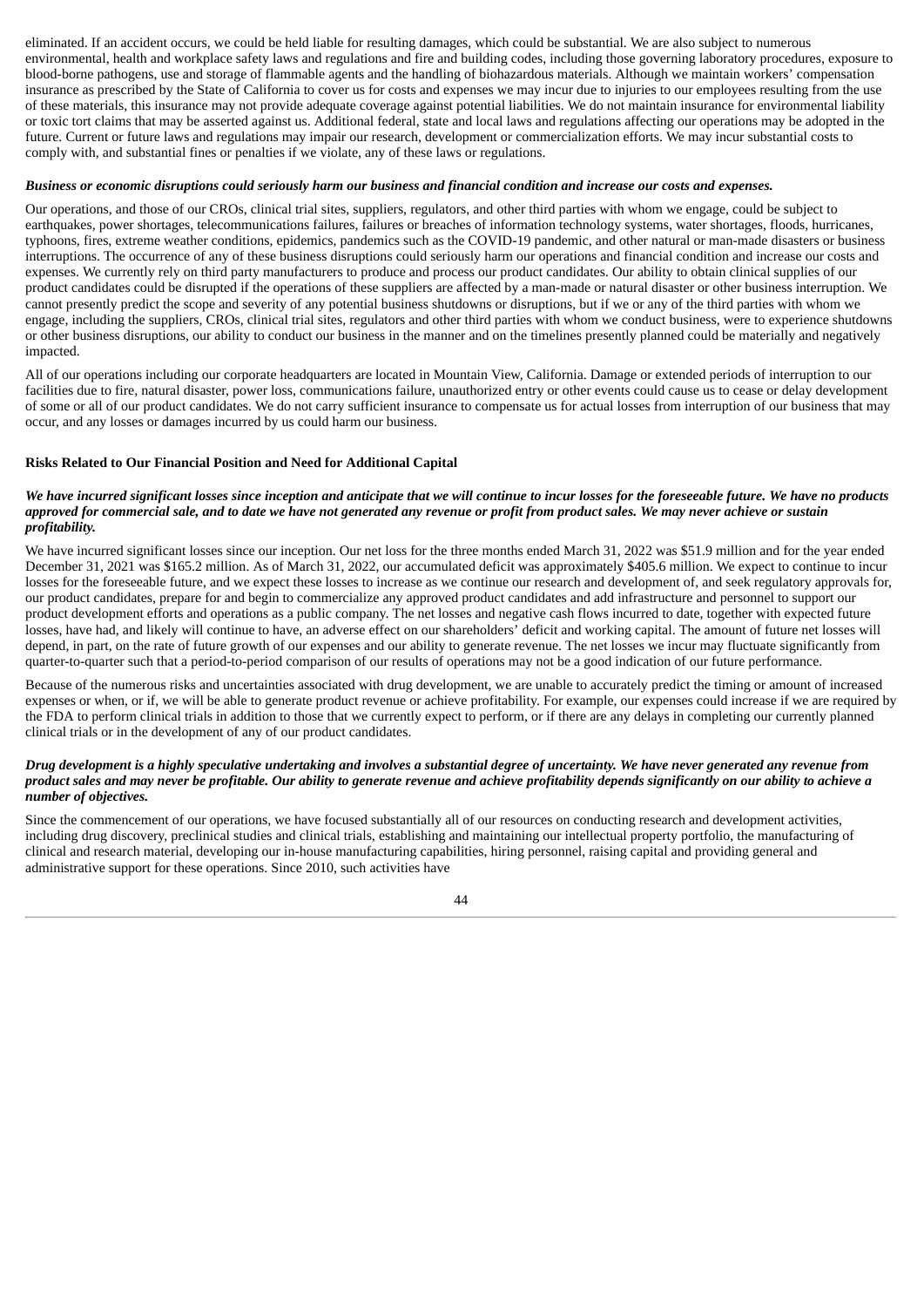exclusively related to the research, development and manufacture of IgM antibodies and to building our proprietary IgM antibody technology platform. We are still in the early stages of developing our product candidates, and we have not completed development of any product candidate. As a result, we expect that it will be several years, if ever, before we generate revenue from product sales. Our ability to generate revenue and achieve profitability depends in large part on our ability, to successfully complete the development of, obtain the necessary regulatory approvals for, and commercialize, product candidates. We do not anticipate generating revenue from sales of products for the foreseeable future.

To generate product revenue and become and remain profitable, we must succeed in developing and commercializing product candidates with significant market potential. This will require us to be successful in a range of challenging activities for which we are only in the preliminary stages, including:

- successfully completing preclinical and clinical development of our product candidates in a timely manner;
- obtaining regulatory approval for such product candidates in a timely manner;
- satisfying any post-marketing approval commitments required by applicable regulatory authorities;
- developing an efficient, scalable and compliant manufacturing process for such product candidates, including expanding and maintaining manufacturing operations, commercially viable supply and manufacturing relationships with third parties to obtain finished products that are appropriately packaged for sale;
- successfully launching commercial sales following any marketing approval, including the development of a commercial infrastructure, whether in-house or with one or more collaborators;
- maintaining a continued acceptable safety profile following any marketing approval;
- achieving commercial acceptance of such product candidates as viable treatment options by patients, the medical community and third-party payors;
- addressing any competing technological and market developments;
- identifying, assessing, acquiring and developing new product candidates;
- obtaining and maintaining patent protection, trade secret protection and regulatory exclusivity, both in the United States and internationally;
- protecting our rights in our intellectual property portfolio, including our licensed intellectual property;
- negotiating favorable terms in any collaboration, licensing or other arrangements that may be necessary to develop, manufacture or commercialize our product candidates; and
- attracting, hiring and retaining qualified personnel.

We may never succeed in these activities and may never generate revenue from product sales that is significant enough to achieve profitability. Even if we achieve profitability in the future, we may not be able to sustain profitability in subsequent periods. Our failure to become or remain profitable would depress our market value and could impair our ability to raise capital, expand our business, develop other product candidates, or continue our operations. A decline in the value of our company could also cause you to lose all or part of your investment.

## We will require substantial additional funding to finance our operations, which may not be available to us on acceptable terms, or at all, and, if not *available, may require us to delay, scale back or cease our product development programs or operations.*

All of our product candidates and discovery programs are in preclinical development or early stage clinical development. Developing drug products, including conducting preclinical studies and clinical trials, is expensive. In order to obtain such regulatory approval, we will be required to conduct clinical trials for each indication for each of our product candidates, which will increase our expenses. We will continue to require additional funding to complete the development and commercialization of our product candidates, to continue to advance our discovery programs, to expand our manufacturing facilities and to satisfy additional costs that we have incurred and expect to continue to incur in connection with operating as a public company. Such funding may not be available on acceptable terms or at all.

As of March 31, 2022, we had \$187.5 million in cash, cash equivalents, and marketable securities. We believe that our existing cash, cash equivalents, and marketable securities will enable us to fund our operating expenses and capital expenditure requirements for at least one year past the issuance date of the condensed consolidated financial statements included elsewhere in this Quarterly Report on Form 10-Q. Our estimate as to how long we expect our cash, cash equivalents, and marketable securities to be able to continue to fund our operations is based on assumptions that may prove to be wrong, and we could use our available capital resources sooner than we currently expect. Changing circumstances, some of which may be beyond our control, could cause us to consume capital significantly

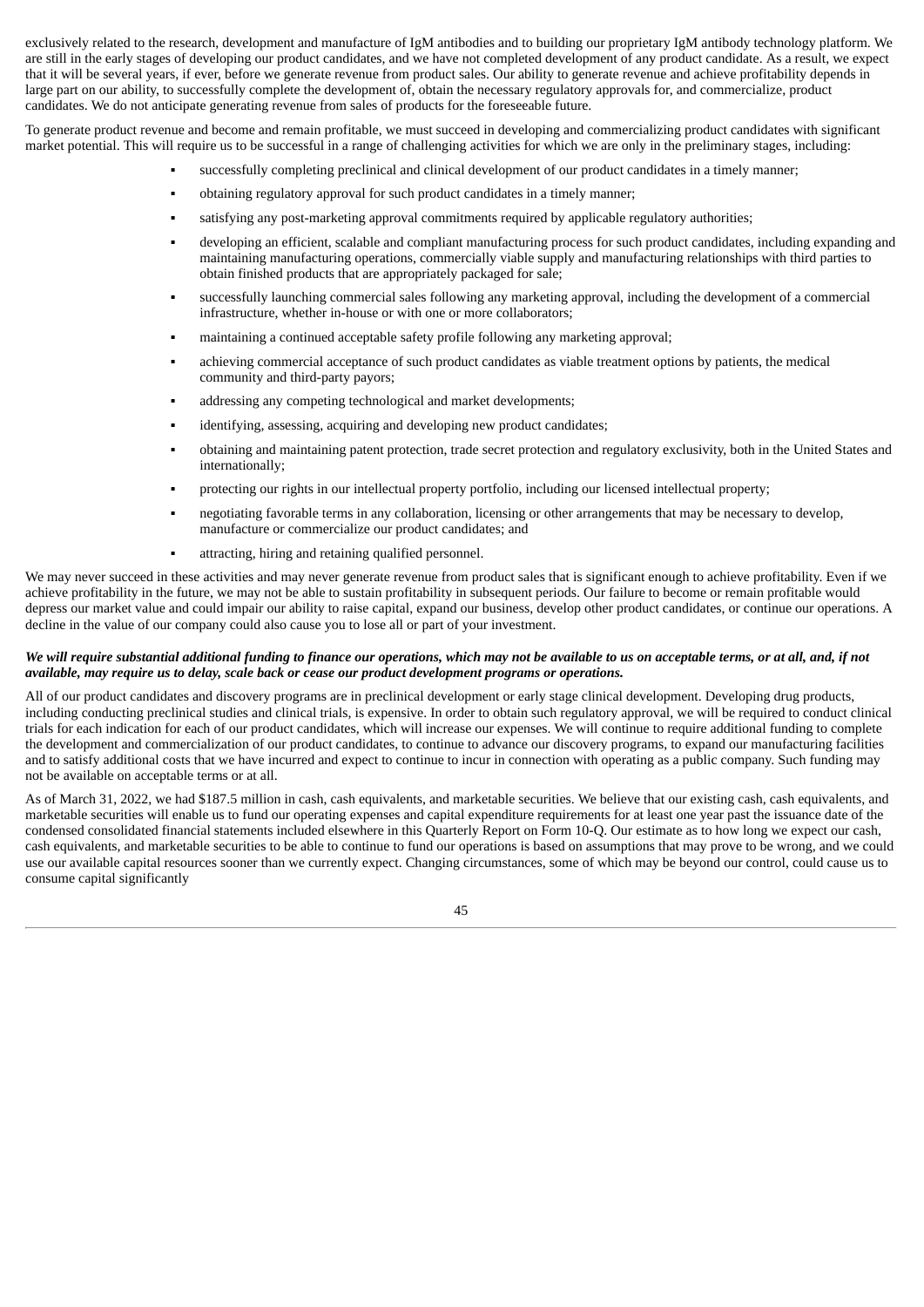faster than we currently anticipate, and we may need to seek additional funds sooner than planned. In addition, because successful development of our product candidates is uncertain, we are unable to estimate the actual funds we will require to complete research and development and to commercialize our product candidates.

Our future funding requirements will depend on many factors, including but not limited to:

- the initiation, scope, rate of progress, results and cost of our preclinical studies, clinical trials and other related activities for our product candidates;
- the costs associated with manufacturing our product candidates, including expanding our own manufacturing facilities, and establishing commercial supplies and sales, marketing and distribution capabilities;
- the timing and cost of capital expenditures to support our research, development and manufacturing efforts;
- the number and characteristics of other product candidates that we pursue;
- the costs, timing and outcome of seeking and obtaining FDA and non-U.S. regulatory approvals;
- our ability to maintain, expand and defend the scope of our intellectual property portfolio, including the amount and timing of any payments we may be required to make in connection with the licensing, filing, defense and enforcement of any patents or other intellectual property rights;
- the timing, receipt and amount of sales from our potential products;
- our need and ability to hire additional management, scientific and medical personnel;
- the effect of competing products that may limit market penetration of our product candidates;
- our need to implement additional internal systems and infrastructure, including financial and reporting systems;
- the economic and other terms, timing and success of any collaboration, licensing, or other arrangements into which we may enter in the future, including the timing of receipt of any milestone or royalty payments under these agreements;
- the effects of the disruptions to and volatility in the markets in the United States and worldwide related to the COVID-19 pandemic;
- the compliance and administrative costs associated with being a public company; and
- the extent to which we acquire or invest in businesses, products or technologies, although we currently have no commitments or agreements relating to any of these types of transactions.

Until we can generate a sufficient amount of product revenue to finance our cash requirements, which we may never do, we expect to finance future cash needs primarily through one or more public and private equity offerings, debt financings and strategic partnerships. We do not have any committed external source of funds. If sufficient funds on acceptable terms are not available when needed, or at all, we could be forced to significantly reduce operating expenses and delay, scale back or eliminate one or more of our clinical or discovery programs or our business operations.

#### Raising additional capital may cause dilution to our stockholders, restrict our operations or require us to relinquish substantial rights.

We may from time to time raise additional capital through the sale of equity or convertible securities. If we issue additional shares of common stock at a discount from the current trading price of our common stock, our stockholders would experience immediate dilution upon the purchase of any shares of our common stock sold at such discount. In addition, as opportunities present themselves, we may enter into financing or similar arrangements in the future, including the issuance of debt securities, preferred stock, common stock, or non-voting common stock. On April 1, 2022, pursuant to our registration statement on Form S-3 (File No. 333-258644), we completed a public offering of 8,695,653 shares of our non-voting common stock, with an option for the underwriters to purchase 1,304,347 shares of our voting common stock, which was exercised in full, for aggregate gross proceeds of \$230.0 million. After deducting underwriting discounts and commissions and offering costs paid or payable by us of approximately \$12.0 million, the aggregate net proceeds from this public offering were approximately \$218.0 million.

If in the future we issue shares of common stock or securities convertible into common stock, our stockholders would experience dilution and, as a result, the market price of our common stock may decline. We cannot predict the effect that future sales of our common stock would have on the market price of our common stock. Additionally, our stockholders may be further diluted by the exercise of the pre-funded warrants issued in December 2020 (see Note 7 to our condensed consolidated financial statements included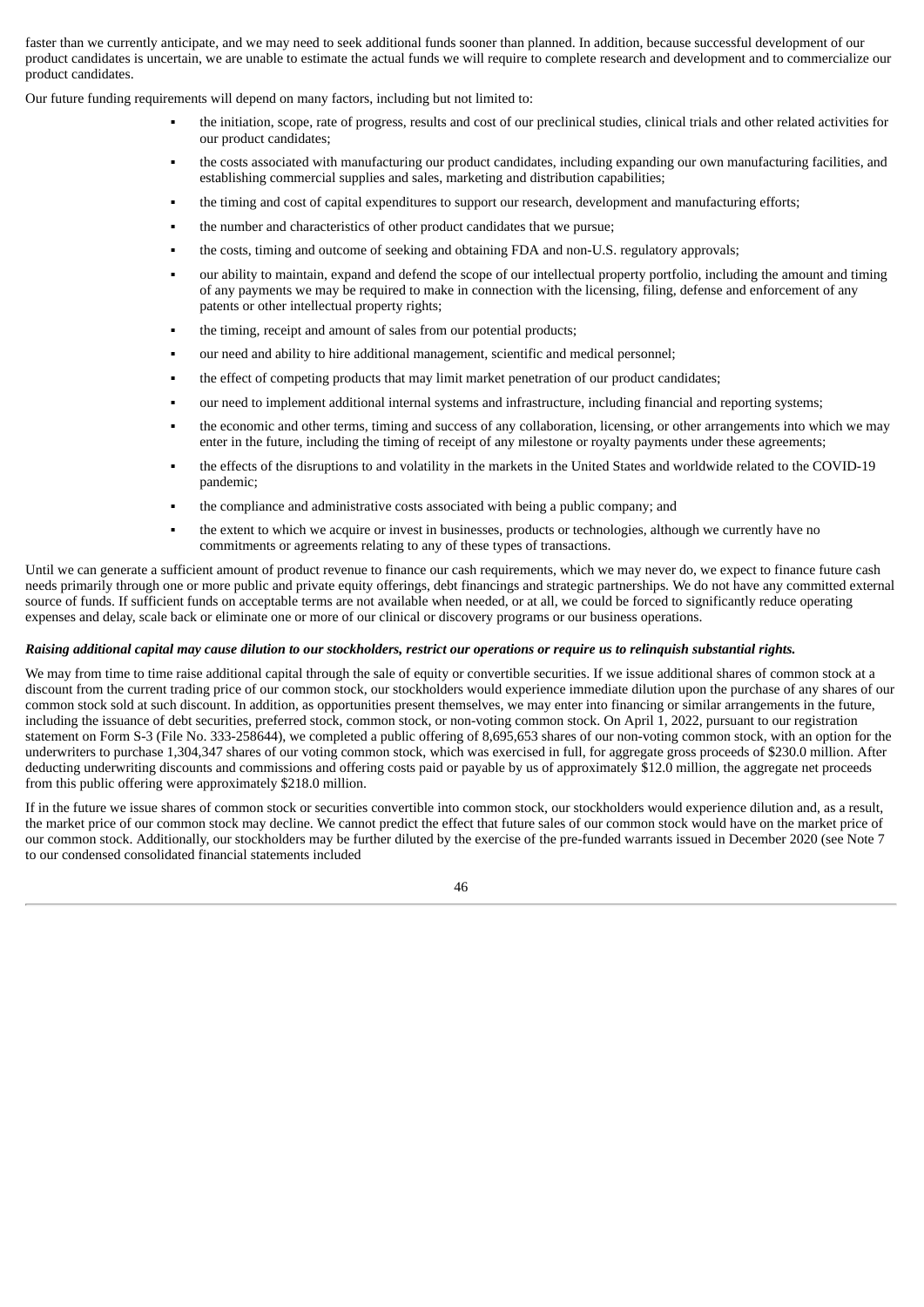elsewhere in this Quarterly Report on Form 10-Q for additional information) and any issuance of our voting common stock issuable upon the conversion of shares of non-voting common stock currently outstanding.

Further, if we raise additional capital through the sale of equity or convertible securities, the terms of these new securities may include liquidation or other preferences that adversely affect your rights as a stockholder. Debt financing, if available at all, may involve fixed payment obligations or agreements that include covenants limiting or restricting our ability to take specific actions such as incurring additional debt, making capital expenditures, or declaring dividends. If we raise additional funds through partnerships, collaborations, strategic alliances, or licensing arrangements with third parties, we may have to relinquish valuable rights to our technologies, product candidates, or future revenue streams, or grant licenses on terms that are not favorable to us. We cannot assure you that we will be able to obtain additional funding if and when necessary. If we are unable to obtain adequate financing on a timely basis, we could be required to delay, scale back or eliminate one or more of our clinical or discovery programs or grant rights to develop and market product candidates that we would otherwise prefer to develop and market ourselves. In addition, we may seek additional capital due to favorable market conditions or strategic considerations even if we believe we have sufficient funds for our current or future operating plans.

#### Unstable market and economic conditions may have serious adverse consequences on our business and financial condition.

Global credit and financial markets have experienced extreme disruptions at various points over the last few decades, characterized by diminished liquidity and credit availability, declines in consumer confidence, declines in economic growth, increases in unemployment rates and uncertainty about economic stability. If another such disruption in credit and financial markets and deterioration of confidence in economic conditions occurs, our business may be adversely affected. If the equity and credit markets were to deteriorate significantly in the future, it may make any necessary debt or equity financing more difficult to complete, more costly, and more dilutive. Failure to secure any necessary financing in a timely manner and on favorable terms could have a material adverse effect on our growth strategy, financial performance and share price and could require us to delay or abandon development or commercialization plans. In addition, there is a risk that one or more of our service providers, manufacturers or other partners would not survive or be able to meet their commitments to us under such circumstances, which could directly affect our ability to attain our operating goals on schedule and on budget.

At March 31, 2022, we had \$187.5 million of cash, cash equivalents, and marketable securities. While we are not aware of any downgrades, material losses, or other significant deterioration in the fair value of our cash equivalents or investments since March 31, 2022, no assurance can be given that further deterioration of the global credit and financial markets would not negatively impact our current portfolio of cash equivalents or our ability to meet our financing objectives. Furthermore, our stock price may decline due in part to the volatility of the stock market and general economic downturn.

#### *Our ability to use our net operating loss carryforwards and certain other tax attributes may be limited.*

As of December 31, 2021, we had net operating loss (NOL) carryforwards available to reduce future taxable income, if any, for federal and state income tax purposes of approximately \$300.5 million and \$284.6 million, respectively. At December 31, 2021, we also had federal and California research and development tax credit carryforwards of \$13.6 million and \$9.4 million, respectively, available to offset future income tax, if any. Under Sections 382 and 383 of the Internal Revenue Code of 1986, as amended (the Code), if a corporation undergoes an "ownership change," the corporation's ability to use its NOLs and other pre-change tax attributes such as research tax credits to offset its post-change taxable income or taxes may be limited. In general, an "ownership change" occurs if there is a cumulative change in our ownership by "5% shareholders" that exceeds 50 percentage points over a rolling threeyear period. We completed a Section 382 study and believe we have experienced at least two changes in ownership. Consequently, we may be limited in our ability to use our NOL carryforwards and other tax assets in a future year if taxable income in that given year exceeds our cumulative 382 NOL utilization limits through that specific year. As a result, even if we attain profitability, it is possible 382 limitations on the ability to use our NOL carryforwards and other tax assets could adversely affect our future cash flows. In addition, our NOL carryforwards may be unavailable to offset future taxable income because of restrictions under U.S. tax law. The Tax Cuts and Jobs Act of 2017 (Tax Act), as modified by the CARES Act, imposes certain limitations on the deduction of NOLs, including a limitation on use of NOLs generated in tax years that began on or after January 1, 2018 to offset 80% of taxable income in tax years beginning on or after January 1, 2021.

#### Changes in the U.S. taxation of international business activities or the adoption of other tax reform policies could materially impact our business, *results of operations and financial condition.*

Changes to U.S. tax laws that may be enacted in the future could impact the tax treatment of our foreign earnings. If we expand our international business activities, any changes in the U.S. or foreign taxation of such activities may increase our worldwide effective tax rate and adversely affect our business, results of operations and financial condition. For example, the U.S. House of Representatives has proposed numerous changes to U.S. federal income tax law, including modifications of the provisions addressing taxation of international business operations, and the imposition of a global minimum tax. Such changes, if enacted, may adversely affect our effective tax rates, cash flows and general business condition.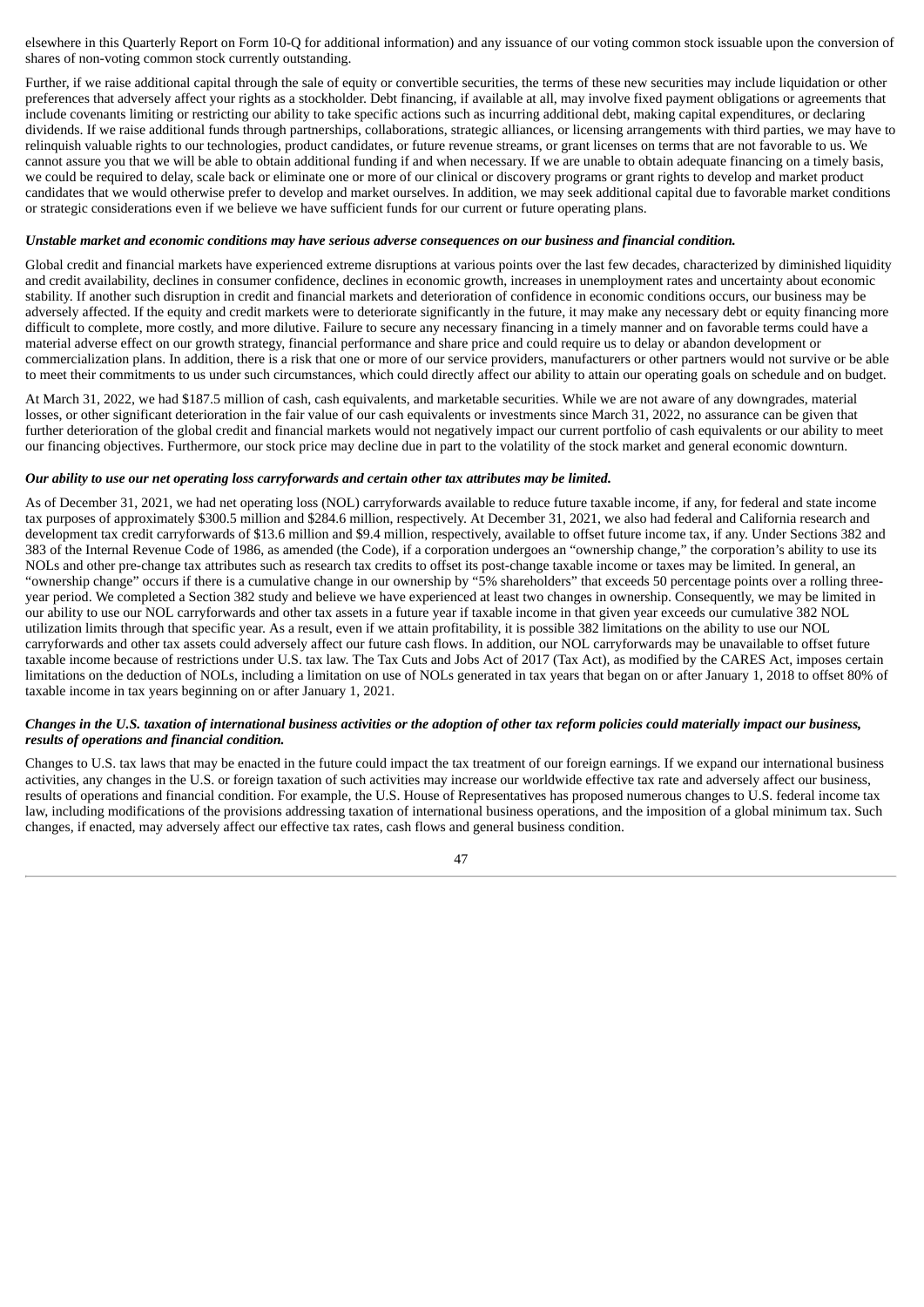# Acquisitions or joint ventures could increase our capital requirements, disrupt our business, cause dilution to our stockholders, cause us to incur debt *or assume contingent liabilities and otherwise harm our business.*

We evaluate various strategic transactions on an ongoing basis. We may acquire other businesses, products or technologies as well as pursue strategic alliances, joint ventures or investments in complementary businesses. Any of these transactions could be material to our financial condition and operating results and expose us to many risks, including:

- disruption in our relationships with any strategic partners or suppliers as a result of such a transaction;
- the assumption of additional indebtedness or contingent or otherwise unanticipated liabilities related to acquired companies;
- the issuance of our equity securities;
- difficulties integrating acquired personnel, technologies and operations into our existing business;
- retention of key employees, the loss of key personnel and uncertainties in our ability to maintain key business relationships;
- diversion of management time and focus from operating our business to management of strategic alliances or joint ventures or acquisition integration challenges;
- risks and uncertainties associated with the other party to such a transaction, including the prospects of that party and their existing products or product candidates and marketing approvals;
- increases in our expenses and reductions in our cash available for operations and other uses;
- our inability to generate revenue from acquired technology and/or products sufficient to meet our objectives in undertaking the acquisition or even to offset the associated acquisition and maintenance costs; and
- possible write-offs or impairment charges relating to acquired businesses.

Foreign acquisitions involve unique risks in addition to those mentioned above, including those related to integration of operations across different cultures and languages, currency risks and the particular economic, political and regulatory risks associated with specific countries.

Also, the anticipated benefit of any strategic alliance, joint venture or acquisition may not materialize or such strategic alliance, joint venture or acquisition may be prohibited. Future credit arrangements may restrict our ability to pursue certain mergers, acquisitions, amalgamations or consolidations that we may believe to be in our best interest. Additionally, future acquisitions or dispositions could result in potentially dilutive issuances of our equity securities, the incurrence of debt, contingent liabilities or amortization expenses or write-offs of goodwill, any of which could harm our financial condition. We cannot predict the number, timing or size of future joint ventures or acquisitions, or the effect that any such transactions might have on our operating results. Moreover, we may not be able to identify suitable acquisition opportunities, and this inability could impair our ability to grow or obtain access to technology or products that may be important to the development of our business.

## **Risks Related to Our Dependence on Third Parties**

#### We currently rely on third-party manufacturers to produce our product candidates. Any failure by a third-party manufacturer to produce acceptable product candidates for us pursuant to our specifications and regulatory standards may delay or impair our ability to initiate or complete our clinical *trials, obtain and maintain regulatory approvals or commercialize approved products.*

We currently have limited in-house manufacturing experience and personnel. While we have completed construction and have begun to operate a cGMP manufacturing facility for the manufacture of clinical trial drug materials, we expect to continue to rely for some time on third parties to manufacture our product candidates for preclinical testing and clinical trials, in compliance with applicable regulatory and quality standards, and may do so for the commercial manufacture of some of our product candidates, if approved. To date, we have obtained bulk drug substance (BDS) for our clinical-stage product candidates from single-source third-party contract manufacturers, and we expect to obtain BDS for our other pipeline candidates from singlesource third-party contract manufacturers as well. Any reduction or halt in supply of BDS from any of these contract manufacturers could severely constrain our ability to develop our product candidates until a replacement contract manufacturer is found and qualified. As a result of supply chain constraints and staffing issues at one of our contract manufacturers, we have previously adjusted the anticipated filing date of our IND application for IGM-7354 and we have had to make certain other adjustments, and we may have to make further adjustments in the future, with respect to this or other programs. In addition, we currently rely on a third-party contract research organization for the conduct of our clinical assays and we have experienced, and may continue to experience, delays and interruptions, as well as quality and design errors, in this supply of information to us. If we are unable to arrange for and maintain such third-party manufacturing and analytical

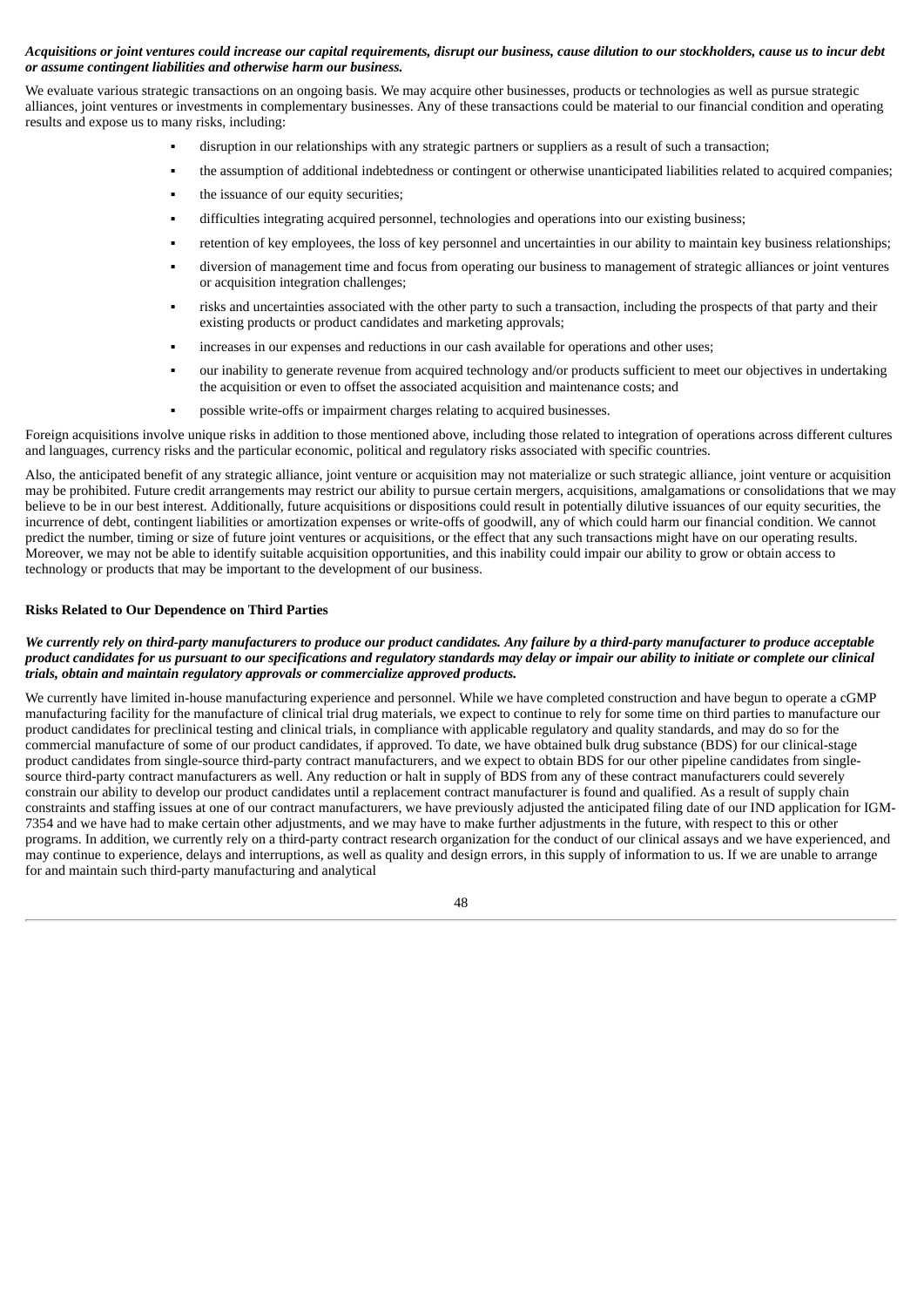sources that are capable of meeting regulatory standards, or fail to do so on commercially reasonable terms, we may not be able to successfully produce sufficient supply of product candidate or clinical sample analysis data, or we may be delayed in doing so. If we are unable to arrange for and maintain such third-party manufacturing sources that are capable of meeting regulatory standards, or fail to do so on commercially reasonable terms, we may not be able to successfully produce sufficient supply of product candidate or we may be delayed in doing so. If we were to experience an unexpected loss of supply of our product candidates, for any reason, whether as a result of manufacturing, supply or storage issues, the impacts of the COVID-19 pandemic or otherwise, we could experience delays, disruptions, suspensions or terminations of, or be required to restart or repeat, any pending or ongoing clinical trials. Such failure or substantial delay or loss of supply could materially harm our business.

Reliance on third-party manufacturers entails risks to which we may not be subject if we manufactured product candidates ourselves, including:

- the possible failure of the third party to manufacture our product candidates according to our schedule, or at all, including if our third-party contractors give greater priority to the supply of other products over our product candidates or otherwise do not satisfactorily perform according to the terms of the agreements between us and them;
- reliance on the third party for regulatory compliance and quality control and assurance and failure of the third party to comply with regulatory requirements;
- the possibility of breach of the manufacturing agreement by the third party because of factors beyond our control (including a failure to manufacture our product candidates in accordance with our product specifications);
- the possible mislabeling of clinical supplies, potentially resulting in the wrong dose amounts being supplied or active drug or placebo not being properly identified;
- the possibility of clinical supplies not being delivered to clinical sites on time, leading to clinical trial interruptions, or of drug supplies not being distributed to commercial vendors in a timely manner, resulting in lost sales;
- the possible misappropriation of our proprietary information, including our trade secrets and know-how; and
- the possibility of termination or nonrenewal of the agreement by the third-party at a time that is costly or damaging to us.

In addition, the FDA, EMA and other regulatory authorities require that our product candidates be manufactured according to cGMP and similar foreign standards. Pharmaceutical manufacturers and their subcontractors are required to register their facilities or products manufactured at the time of submission of the marketing application and then annually thereafter with the FDA and certain state and foreign agencies. They are also subject to periodic unannounced inspections by the FDA, state and other foreign authorities. If the FDA or a comparable foreign regulatory authority does not approve these facilities for the manufacture of our product candidates or if it withdraws any such approval in the future, we may need to find alternative manufacturing facilities, which would significantly impact our ability to develop, obtain marketing approval for or market our product candidates, if approved. Any subsequent discovery of problems with a product, or a manufacturing or laboratory facility used by us or our strategic partners, may result in sanctions being imposed on us, including fines, injunctions, civil penalties, restrictions on the product or on the manufacturing or laboratory facility, including license revocation, marketed product recall, suspension of manufacturing, product seizure, voluntary withdrawal of the product from the market, operating restrictions or criminal prosecutions, any of which could significantly and adversely affect supplies of our product candidates and harm our business and results of operations.

We may have little to no control regarding the occurrence of third-party manufacturer incidents. Any failure by our third-party manufacturers to comply with cGMP or failure to scale up manufacturing processes, including any failure to deliver sufficient quantities of product candidates in a timely manner, would lead to a delay in, or failure to seek or obtain, regulatory approval of any of our product candidates. Furthermore, any change in manufacturer of our product candidates or approved products, if any, would require new regulatory approvals, which could delay completion of clinical trials or disrupt commercial supply of approved products.

Our current and anticipated future dependence upon others for the manufacture of our product candidates may adversely affect our future profit margins and our ability to commercialize any product candidates that receive marketing approval on a timely and competitive basis.

In some cases, the technical skills or technology required to manufacture our product candidates may be unique or proprietary to the original manufacturer, we may have difficulty transferring such skills or technology to another third party and a feasible alternative many not exist. These factors would increase our reliance on such manufacturer or require us to obtain a license from such manufacturer in order to have another third party manufacture our product candidates. If we are required to change manufacturers for any reason, we will be required to verify that the new manufacturer maintains facilities and procedures that comply with quality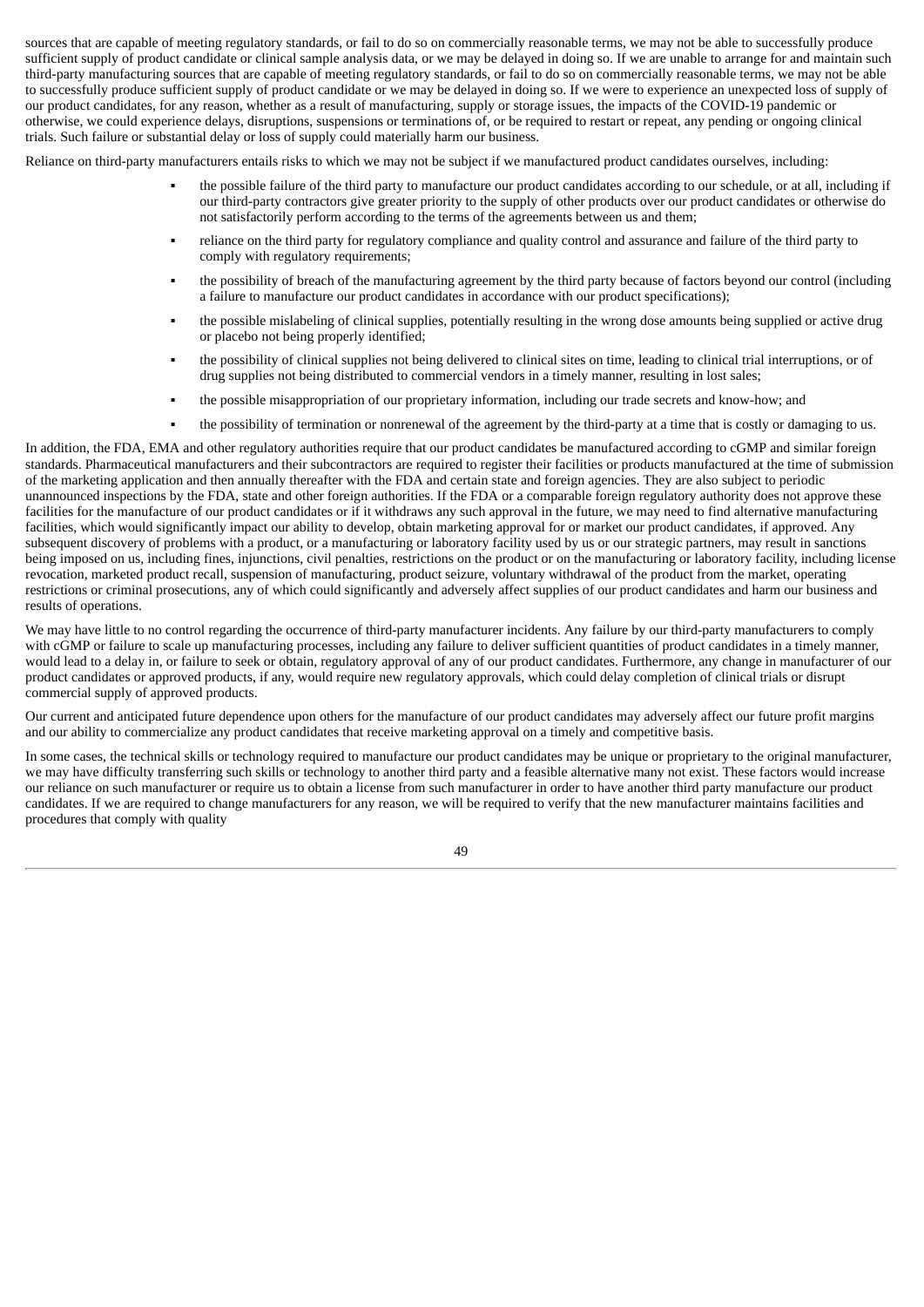standards and with all applicable regulations and guidelines. The delays associated with the verification of a new manufacturer could negatively affect our ability to develop product candidates in a timely manner or within budget.

We rely on third parties to monitor, support, conduct and oversee clinical trials of the product candidates that we are developing and, in some cases, to maintain regulatory files for those product candidates. We may not be able to obtain regulatory approval for our product candidates or commercialize any products that may result from our development efforts, or may miss expected deadlines, if we are not able to maintain or secure agreements with such third parties on acceptable terms, if these third parties do not perform their services as contractually required, or if these third parties fail to timely *transfer any regulatory information held by them to us.*

We rely on entities outside of our control, which may include academic institutions, CROs, hospitals, clinics and other third-party strategic partners, to monitor, support, conduct and oversee preclinical studies and clinical trials of our current and future product candidates. As a result, we have less control over the timing and cost of these studies and the ability to recruit trial subjects than if we conducted these trials with our own personnel.

If we are unable to maintain or enter into agreements with these third parties on acceptable terms, or if any such engagement is terminated prematurely, we may be unable to enroll patients on a timely basis or otherwise conduct our trials in the manner we anticipate. In addition, there is no guarantee that these third parties will devote adequate time and resources to our studies or perform as required by our contract or in accordance with regulatory requirements, including maintenance of clinical trial information regarding our product candidates. If these third parties fail to meet expected deadlines, fail to transfer to us any regulatory information in a timely manner, fail to adhere to protocols or fail to act in accordance with regulatory requirements or our agreements with them, or if they otherwise perform in a substandard manner or in a way that compromises the quality or accuracy of their activities or the data they obtain, then clinical trials of our product candidates may be extended or delayed with additional costs incurred, or our data may be rejected by the FDA, EMA or other regulatory agencies.

Ultimately, we are responsible for ensuring that each of our clinical trials is conducted in accordance with the applicable protocol, legal, regulatory and scientific standards, and our reliance on third parties does not relieve us of our regulatory responsibilities.

We and our CROs are required to comply with cGCP regulations and guidelines enforced by the FDA, the competent authorities of the member states of the European Union and comparable foreign regulatory authorities for products in clinical development. Regulatory authorities enforce these cGCP regulations through periodic inspections of clinical trial sponsors, principal investigators and clinical trial sites. If we or any of our CROs fail to comply with applicable cGCP regulations, the clinical data generated in our clinical trials may be deemed unreliable and our submission of marketing applications may be delayed or the FDA may require us to perform additional clinical trials before approving our marketing applications. Upon inspection, the FDA could determine that any of our clinical trials fail or have failed to comply with applicable cGCP regulations. In addition, our clinical trials must be conducted with product produced under the cGMP regulations enforced by the FDA, and our clinical trials may require a large number of test subjects. Our failure to comply with these regulations may require us to repeat clinical trials, which would delay the regulatory approval process and increase our costs. Moreover, our business may be implicated if any of our CROs violates federal or state fraud and abuse or false claims laws and regulations or healthcare privacy and security laws.

If any of our clinical trial sites terminate for any reason, we may experience the loss of follow-up information on patients enrolled in our ongoing clinical trials unless we are able to transfer the care of those patients to another qualified clinical trial site. Further, our CROs are not required to work indefinitely or exclusively with us. Our existing agreements with our CROs may be subject to termination by the counterparty upon the occurrence of certain circumstances. If any CRO terminates its agreement with us, the research and development of the relevant product candidate would be suspended, and our ability to research, develop, and license future product candidates may be impaired. We may be required to devote additional resources to the development of our product candidates or seek a new collaboration partner, and the terms of any additional collaborations or other arrangements that we establish may not be favorable to us.

Switching or adding CROs or other suppliers can involve substantial cost and require extensive management time and focus. In addition, there is a natural transition period when a new CRO or supplier commences work. As a result, delays may occur, which can materially impact our ability to meet our desired clinical development timelines. If we are required to seek alternative supply arrangements, the resulting delays and potential inability to find a suitable replacement could materially and adversely impact our business.

We rely on third parties for various operational and administrative aspects of our business, including for certain cloud-based software platforms, which impact our financial, operational and research activities. If any of these third parties fail to provide timely, accurate and ongoing service or if the technology systems and infrastructure suffer outages that we are unable to mitigate, our business may be adversely affected.

We currently rely upon third party consultants and contractors to provide certain operational and administrative services. These services include tax advice and clinical and research consultation. The failure of any of these third parties to provide accurate and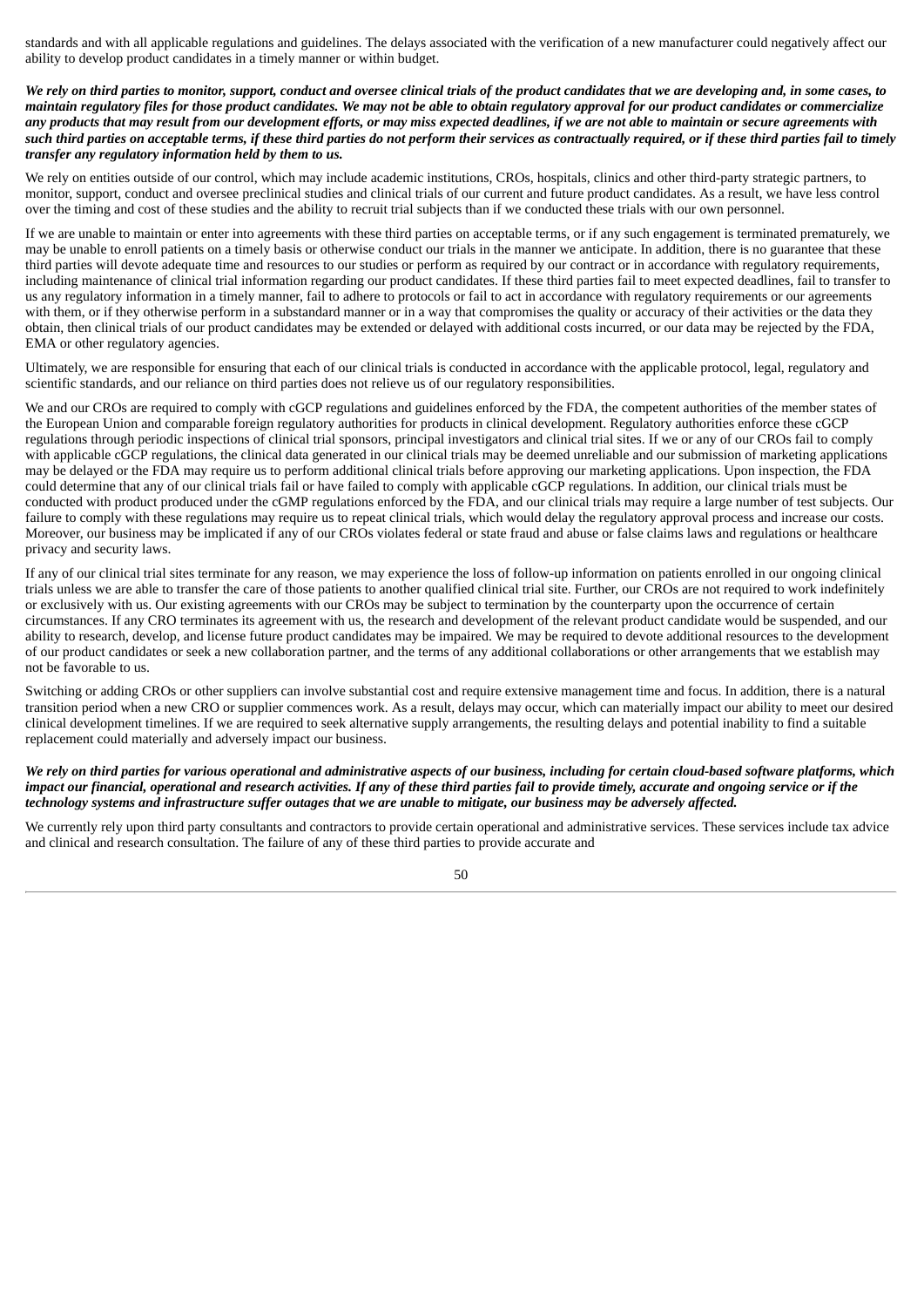timely service may adversely impact our business operations. In addition, if such third-party service providers were to cease operations, temporarily or permanently, face financial distress or other business disruption, increase their fees or if our relationships with these providers deteriorate, we could suffer increased costs until an equivalent provider could be found, if at all, or we could develop internal capabilities, if ever. In addition, if we are unsuccessful in choosing or finding high-quality partners, if we fail to negotiate cost-effective relationships with them, or if we ineffectively manage these relationships, it could have an adverse impact on our business and financial performance.

Further, our operations depend on the continuing and efficient operation of our information technology, communications systems and infrastructure, and on "cloud-based" platforms. Any of these systems and infrastructure are vulnerable to damage or interruption from earthquakes, vandalism, sabotage, terrorist attacks, floods, fires, power outages, telecommunications failures, and computer viruses or other deliberate attempts to harm the systems. The occurrence of a natural or intentional disaster, any decision to close a facility we are using without adequate notice, or particularly an unanticipated problem at a cloudbased virtual server facility, could result in harmful interruptions in our service, resulting in adverse effects to our business.

#### Strategic partnerships may be important to us. We will face significant competition in seeking new strategic partners.

We have limited capabilities for drug development and manufacturing and do not yet have any capability for sales, marketing or distribution. For some of our product candidates, we may determine to collaborate with pharmaceutical and biotechnology companies for development and potential commercialization of therapeutic products. For example, we have entered into a collaboration with Sanofi for the development and potential commercialization of certain therapeutic products. The competition for strategic partners is intense. Our ability to reach a definitive agreement for collaboration will depend, among other things, upon our assessment of the strategic partner's resources and expertise, the terms and conditions of the proposed collaboration and the proposed strategic partner's evaluation of a number of factors. These factors may include the design or results of clinical trials, the likelihood of approval by the FDA or comparable foreign regulatory authorities, the potential market for the subject product candidate, the costs and complexities of manufacturing and delivering such product candidate to patients, the potential of competing products, the existence of uncertainty with respect to our ownership of technology, which can exist if there is a challenge to such ownership without regard to the merits of the challenge, and industry and market conditions generally. The strategic partner may also consider alternative product candidates or technologies for similar indications that may be available for collaboration and whether such collaboration could be more attractive than the one with us for our product candidate.

Strategic partnerships are complex and time-consuming to negotiate and document. In addition, there have been a significant number of recent business combinations among large pharmaceutical companies that have resulted in a reduced number of potential future strategic partners. Even if we are successful in entering into collaboration, the terms and conditions of that collaboration may restrict us from entering into future agreements with other potential collaborators.

If we are unable to reach agreements with suitable strategic partners on a timely basis, on acceptable terms, or at all, we may have to curtail the development of a product candidate, reduce or delay one or more of our other development programs, delay its potential commercialization or reduce the scope of any sales or marketing activities, or increase our expenditures and undertake development or commercialization activities at our own expense. If we elect to fund and undertake development or commercialization activities on our own, we may need to obtain additional expertise and additional capital, which may not be available to us on acceptable terms or at all. If we fail to enter into strategic partnerships and do not have sufficient funds or expertise to undertake the necessary development and commercialization activities, we may not be able to further develop our product candidates or bring them to market or continue to develop our therapeutic platforms and our business may be materially and adversely affected. Any collaboration may be on terms that are not optimal for us, and we may not be able to maintain any new collaboration if, for example, development or approval of a product candidate is delayed, sales of an approved product candidate do not meet expectations or the partner terminates the collaboration. Any such collaboration, or other strategic transaction, may require us to incur non-recurring or other charges, and increase our near- and long-term expenditures and pose significant integration or implementation challenges or disrupt our management or business. Accordingly, although there can be no assurance that we will undertake or successfully complete any transactions of the nature described above, any transactions that we do complete may be subject to the foregoing or other risks and have a material and adverse effect on our business, financial condition, results of operations and prospects. Conversely, any failure to enter any collaboration or other strategic transaction that would be beneficial to us could delay the development and potential commercialization of our product candidates and have a negative impact on the competitiveness of any product candidate that reaches the market.

## If we are unable to maintain strategic partnerships, or if these strategic partnerships are not successful, our business could be adversely affected.

Any strategic partnerships we enter into may pose a number of risks, including the following:

we may not be able to enter into critical strategic partnerships or enter them on favorable terms;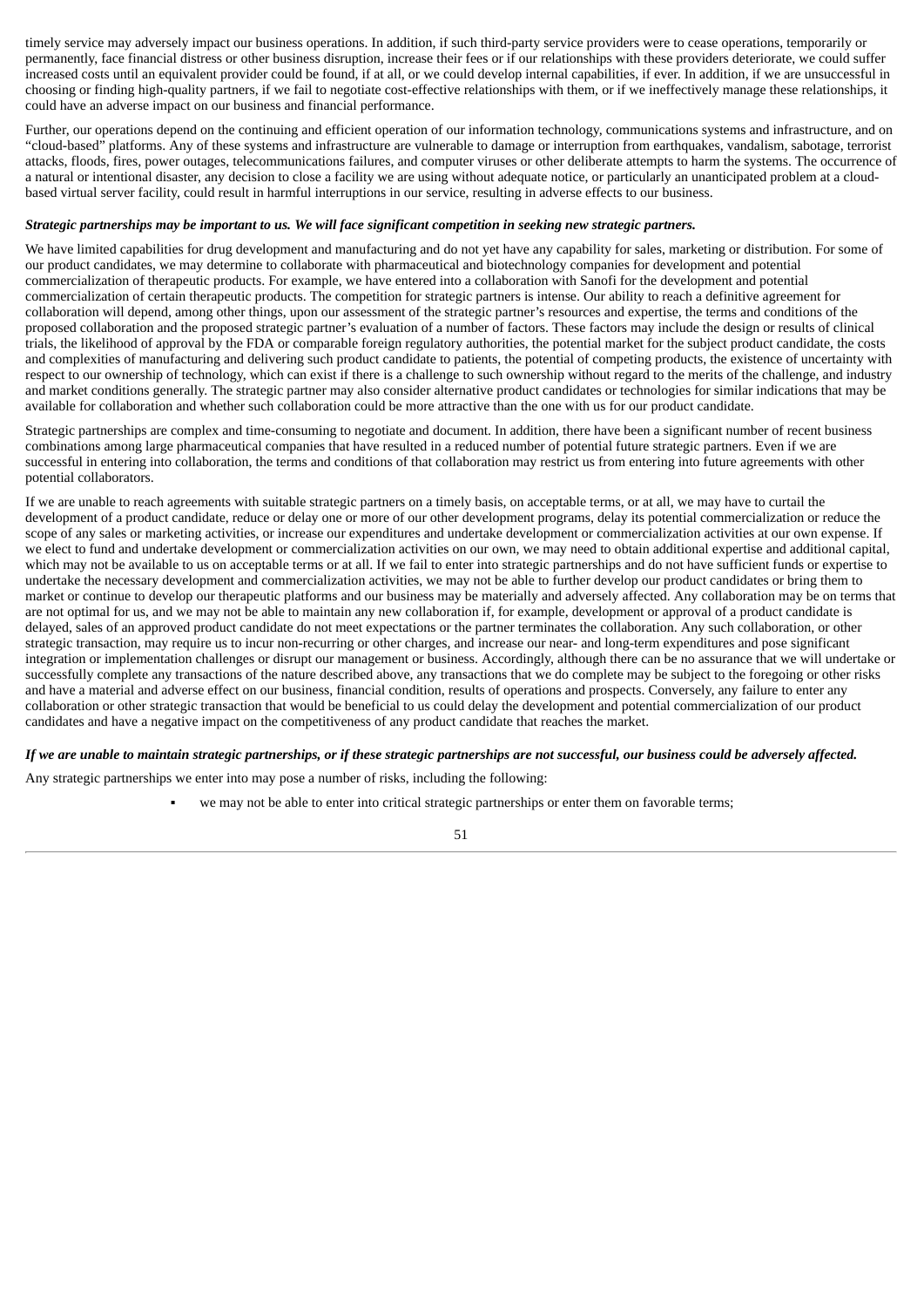- strategic partners have significant discretion in determining the effort and resources that they will apply to such a partnership, and they may not perform their obligations as agreed or expected;
- strategic partners may decide not to pursue development and commercialization of any product candidates that achieve regulatory approval or may elect not to continue or renew development or commercialization programs based on clinical trial results, changes in the partners' strategic focus or available funding, or external factors, such as an acquisition, that divert resources or create competing priorities;
- strategic partners may delay clinical trials, provide insufficient funding for a clinical trial program, stop a clinical trial or abandon a product candidate, repeat or conduct new clinical trials or require a new formulation of a product candidate for clinical testing;
- strategic partners could independently develop, or develop with third parties, products that compete directly or indirectly with our product candidates if the strategic partners believe that competitive products are more likely to be successfully developed or can be commercialized under terms that are more economically attractive than our product candidates;
- strategic partners may restrict us from researching, developing or commercializing certain products or technologies without their involvement;
- product candidates discovered in collaboration with us may be viewed by our strategic partners as competitive with their own product candidates or products, which may cause strategic partners to cease to devote resources to the commercialization of our product candidates;
- a strategic partner with marketing and distribution rights to one or more of our product candidates that achieve regulatory approval may not commit sufficient resources to the marketing and distribution of such product candidates;
- disagreements with strategic partners, including disagreements over proprietary rights, ownership of intellectual property, contract interpretation or the preferred course of development, might cause delays or termination of the research, development or commercialization of product candidates, might lead to additional responsibilities for us with respect to product candidates, or might result in litigation or arbitration, any of which would be time-consuming and expensive;
- strategic partners may not properly obtain, maintain, enforce or defend our intellectual property or proprietary rights relating to our product candidates or discovery programs or may use our proprietary information in such a way as to invite litigation that could jeopardize or invalidate our intellectual property or proprietary information or expose us to potential litigation or other intellectual property related proceedings;
- strategic partners may own or co-own intellectual property covering our product candidates or discovery programs that results from our collaboration with them, and in such cases, we may not have the exclusive right to commercialize such intellectual property or such product candidates or discovery programs;
- we may need the cooperation of our strategic partners to enforce or defend any intellectual property we contribute to or that arises out of our strategic partnerships, which may not be provided to us;
- strategic partners may infringe the intellectual property rights of third parties, which may expose us to litigation and potential liability;
- strategic partners may control certain interactions with regulatory authorities, which may impact our ability to obtain and maintain regulatory approval of our product candidates;
- we may lose certain valuable rights under circumstances identified in our collaborations, including if we undergo a change of control;
- strategic partners may grant sublicenses to our technology or product candidates or undergo a change of control and the sublicensees or new owners may decide to take the collaboration in a direction which is not in our best interest;
- strategic partners may become bankrupt, which may significantly delay our research or development programs, or may cause us to lose access to valuable technology, know-how or intellectual property of the strategic partner relating to our product candidates or discovery programs;
- strategic partnerships may require us to incur short and long-term expenditures, issue securities that dilute our stockholders or disrupt our management and business;

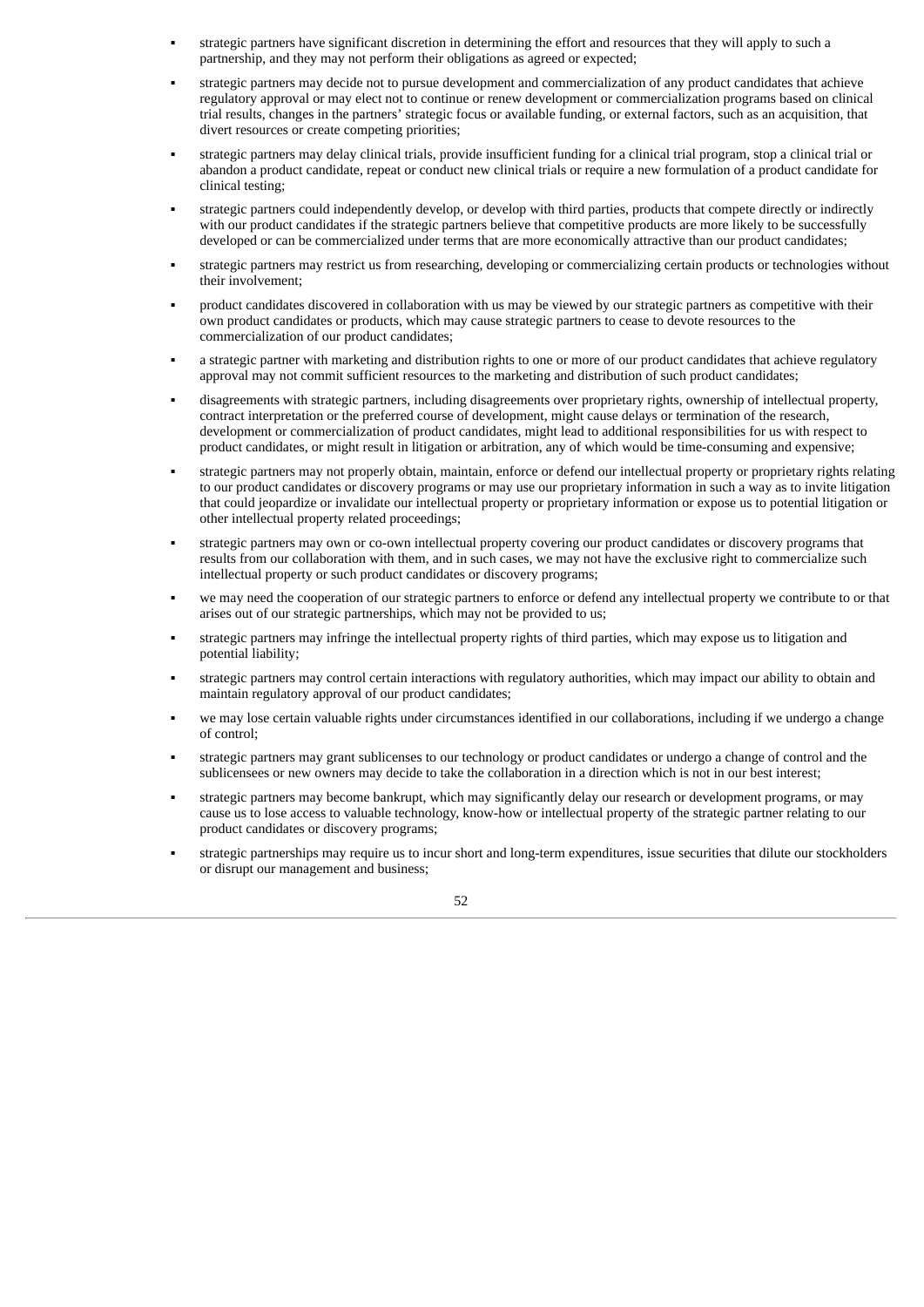- if our strategic partners do not satisfy their obligations under our agreements with them, or if they terminate our strategic partnerships with them, we may not be able to develop or commercialize product candidates as planned;
- strategic partners may require us to share in development and commercialization costs pursuant to budgets that we do not fully control and our failure to share in such costs could have a detrimental impact on the strategic partnership or our ability to share in revenue generated under the strategic partnership;
- strategic partnerships may be terminated for the convenience of the partner and, if terminated, we could be required to raise additional capital to pursue further development or commercialization of the applicable product candidates; and
- strategic partnership or collaboration agreements may not lead to development or commercialization of product candidates in the most efficient manner or at all. If a present or future strategic partner ours were to be involved in a business combination, the continued pursuit and emphasis on our development or commercialization program under such collaboration could be delayed, diminished, or terminated.

In March 2022, we entered into the Collaboration Agreement with Sanofi pursuant to which we will collaborate with Sanofi to generate, develop, manufacture and commercialize IgM antibodies directed to six primary targets, three of which are intended as oncology targets and three of which are intended as immunology targets. The consummation of the Collaboration Agreement is subject to customary closing conditions, including obtaining any necessary consents and approvals following review by the appropriate regulatory agencies under the Hart-Scott-Rodino Antitrust Improvements Act of 1976, as amended. We cannot provide any assurance that the closing conditions will be satisfied or that we will be able successfully complete the transaction.

# **Risks Related to Our Intellectual Property**

## Our commercial success depends significantly on our ability to operate without infringing the patents and other proprietary rights of third parties.

Our success will depend in part on our ability to operate without infringing the proprietary rights of third parties. Other entities may have or obtain patents or proprietary rights that could limit our ability to make, use, sell, offer for sale or import our future approved products or impair our competitive position.

Our research, development and commercialization activities may be subject to claims that we infringe or otherwise violate patents or other intellectual property rights owned or controlled by third parties. We are aware of third party patents and patent applications containing claims directed to most of our areas of product development, which patents and applications could potentially be construed to cover our product candidates and the use thereof to treat patients. As the biotechnology and pharmaceutical industries expand and more patents are issued, the risk increases that we may be subject to claims of infringement of the patent rights of third parties. There is no assurance that third-party patents or patent applications of which we are aware may not ultimately be found to limit our ability to make, use, sell, offer for sale or import our future approved products or impair our competitive position, even though we do not believe they are relevant to our business. Patents that we may ultimately be found to infringe could be issued to third parties. Third parties may have or obtain valid and enforceable patents or proprietary rights that could block us from developing product candidates using our technology. These patents may not expire before we receive marketing authorization for our product candidates, and they could delay the commercial launch of one or more future products. If our products were to be found to infringe any such patents, and we were unable to invalidate those patents, or if licenses for them are not available on commercially reasonable terms, or at all, our business, financial condition and results of operations could be materially harmed. Furthermore, even if a license is available, it may be non-exclusive, which could result in our competitors gaining access to the same intellectual property. Our failure to maintain a license to any technology that we require may also materially harm our business, financial condition and results of operations, and we would be exposed to a threat of litigation.

In the biotechnology industry, significant litigation and other proceedings regarding patents, patent applications, trademarks and other intellectual property rights have become commonplace both within and outside the United States including patent infringement lawsuits, oppositions, *inter partes* review (IPR) and post-grant review (PGR) proceedings before the United States Patent and Trademark Office (USPTO), or the applicable foreign patent counterpart. The types of situations in which we may become a party to such litigation or proceedings relating to third party intellectual property include:

- we or our licensors may initiate litigation or other proceedings, including post-grant proceedings such as oppositions, IPRs or PGRs, against third parties seeking to invalidate the patents held by those third parties, to obtain a judgment that our products or processes do not infringe those third parties' patents or to obtain a judgment that those parties' patents are invalid and/or unenforceable;
- if our competitors file patent applications that claim technology also claimed by us or our licensors, we or our licensors may be required to participate in derivation or opposition proceedings to determine the

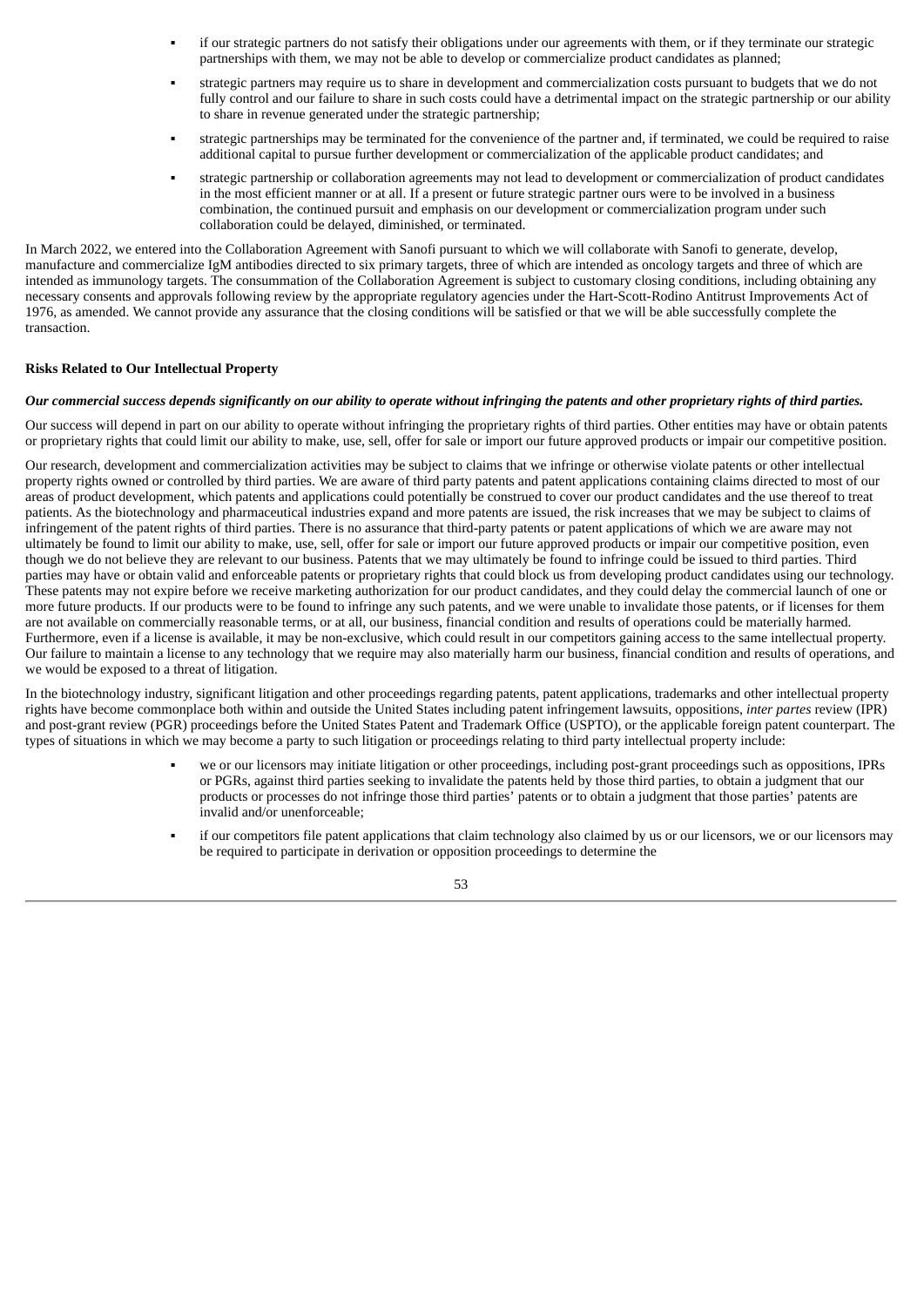priority of invention, which could jeopardize our patent rights and potentially provide a third-party with a dominant patent position;

- if third parties initiate litigation claiming that our processes or products infringe their patent or other intellectual property rights, we will need to defend against such proceedings; and
- if a license to necessary technology is terminated, the licensor may initiate litigation claiming that our processes or products infringe or misappropriate their patent or other intellectual property rights and/or that we breached our obligations under the license agreement, and we would need to defend against such proceedings.

These lawsuits would be costly and could affect our results of operations and divert the attention of our management and scientific personnel. Some of our competitors may be able to sustain the cost of such litigation and proceedings more effectively than we can because of their substantially greater resources. There is a risk that a court would decide that we are infringing the third party's patents and would order us to stop the activities covered by the patents. In that event, we may not have a viable alternative to the technology protected by the patent and may need to halt work on the affected product candidate or cease commercialization of an approved product. In addition, there is a risk that a court will order us to pay third party damages or some other monetary award, depending upon the jurisdiction. An adverse outcome in any litigation or other proceeding could subject us to significant liabilities to third parties, potentially including treble damages and attorneys' fees if we are found to have willfully infringed, and we may be required to cease using the technology that is at issue or to license the technology from third parties. We may not be able to obtain any required licenses on commercially acceptable terms or at all. Furthermore, because of the substantial amount of discovery required in connection with intellectual property litigation or administrative proceedings, there is a risk that some of our confidential information could be compromised by disclosure. In addition, any uncertainties resulting from the initiation and continuation of any litigation could have a material adverse effect on our ability to raise additional funds or on our business, results of operations, financial condition and prospects. Any of these outcomes could have a material adverse effect on our business.

If we are unable to obtain, maintain and enforce patent and trade secret protection for our product candidates and related technology, our business could be materially harmed.

Our strategy depends on our ability to identify, seek, obtain and maintain patent protection for our discoveries. Our patent portfolio is relatively small compared to many large and more established pharmaceutical and biotechnology companies that have patent portfolios consisting of hundreds, and in some case even thousands, of granted patents. As our patent portfolio grows, we expect patent protection will continue to be an important part of our strategy. The patent protection process is expensive and time consuming, and we may not be able to file and prosecute all necessary or desirable patent applications, or maintain and enforce any patents that may issue from such patent applications, at a reasonable cost or in a timely manner or in all jurisdictions where protection may be commercially advantageous. It is also possible that we will fail to identify patentable aspects of our research and development output before it is too late to obtain patent protection. Moreover, in some circumstances, we may not have the right to control the preparation, filing and prosecution of patent applications, or to maintain the patents, covering technology that we have licensed from third parties. Therefore, our owned, coowned, or in-licensed patents and patent applications may not be prosecuted and enforced in a manner consistent with the best interests of our business. Our patent applications cannot be enforced against third parties practicing the technology claimed in such applications unless, and until, patents issue from such applications, and then only to the extent the issued claims cover the technology. The patent applications that we own, or co-own, or in-license may fail to result in issued patents with claims that cover our current and future product candidates in the United States or in other foreign countries or that effectively prevent third parties from commercializing competitive product candidates.

Moreover, the patent position of biotechnology companies generally is highly uncertain, involves complex legal and factual questions and has in recent years been the subject of much litigation. We may be subject to a third-party preissuance submission of prior art to the USPTO or a foreign jurisdiction, and such prior art may affect the scope of any claims we ultimately get allowed or it may prevent our patent applications from issuing as patents. Further, the issuance of a patent does not ensure that it is valid or enforceable, nor is the issuance conclusive as to inventorship or the scope of any claims. Third parties may challenge the validity, enforceability or scope of our issued patents or claim that they should be inventors on such patents, and such patents may be narrowed, invalidated, circumvented, or deemed unenforceable, or such third parties may gain rights to such patents. We could also become involved in reexamination, inter parties review, post-grant review, opposition or derivation proceedings, challenging our patent rights or the patent rights of others. In addition, changes in law may introduce uncertainty in the enforceability or scope of patents owned by biotechnology companies. If, our patents are narrowed, invalidated or held unenforceable, third parties may be able to commercialize our technology or products and compete directly with us without payment to us. There is no assurance that all potentially relevant prior art relating to our patents and patent applications has been found, and such prior art could potentially invalidate one or more of our patents or prevent a patent from issuing from one or more of our pending patent applications. There is also no assurance that there is not prior art of which we are aware, but which we do not believe affects the validity or enforceability of a claim in our patents and patent applications, which may, nonetheless, ultimately be found to affect the validity or enforceability of a claim. Furthermore, even if our patents are unchallenged, they may not adequately protect our intellectual property, provide exclusivity for our product candidates, prevent others from designing around our claims or provide us with a competitive advantage. The legal systems of certain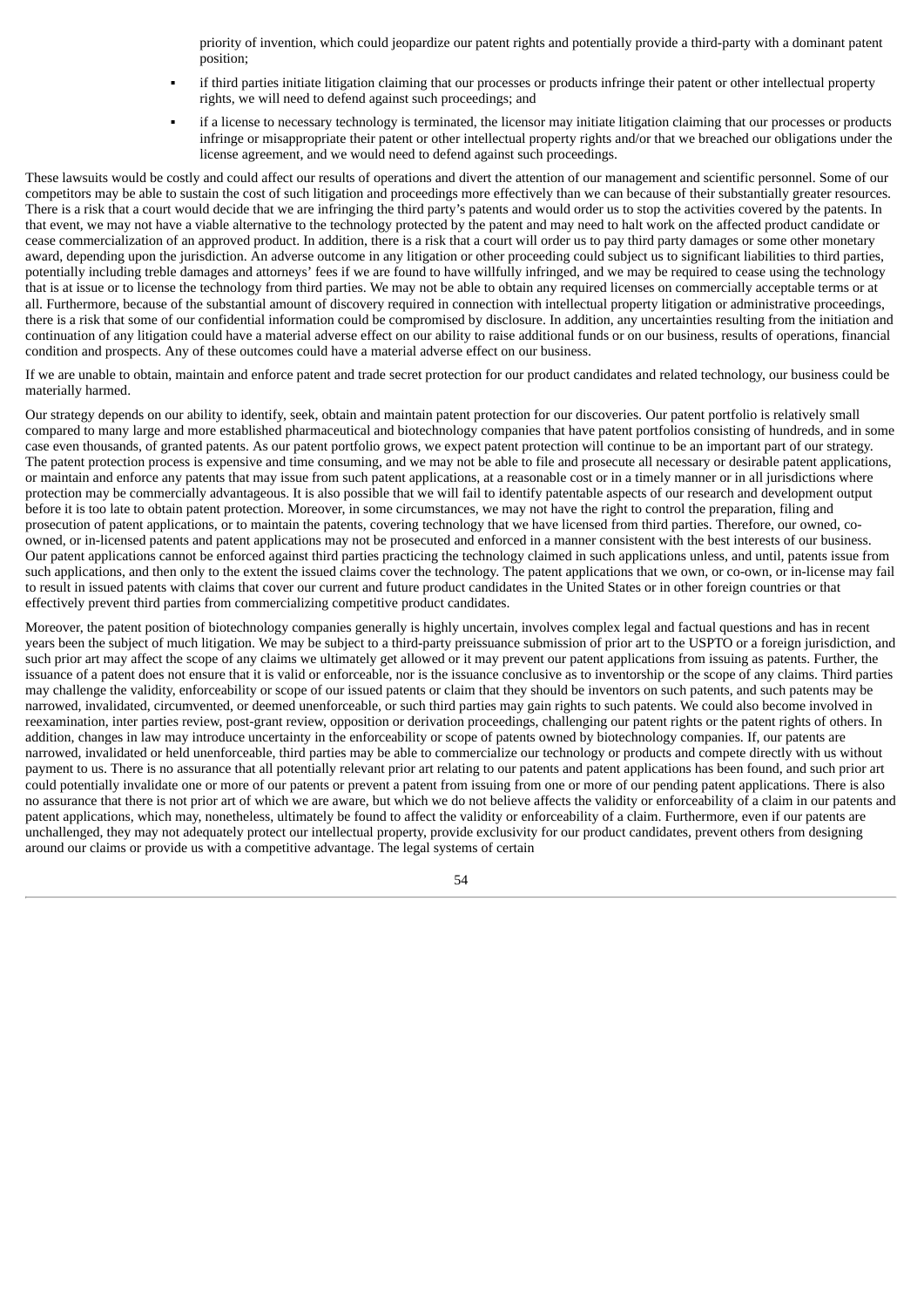countries do not favor the aggressive enforcement of patents, and the laws of foreign countries may not allow us to protect our inventions with patents to the same extent as the laws of the United States. Because patent applications in the United States and many foreign jurisdictions are not published until 18 months after filing, or in some cases not at all, and because publications of discoveries in scientific literature lag behind actual discoveries, we cannot be certain that we were the first to make the inventions claimed in our issued patents or pending patent applications, or that we were the first to file for protection of the inventions set forth in our patents or patent applications. As a result, we may not be able to obtain or maintain protection for certain inventions. Therefore, the issuance, validity, enforceability, scope and commercial value of our patents in the United States and in foreign countries cannot be predicted with certainty and, as a result, any patents that we own, co-own, or license may not provide sufficient protection against competitors. We may not be able to obtain or maintain patent protection from our pending patent applications, from those we may file in the future, or from those we may license from third parties. Moreover, even if we are able to obtain patent protection, such patent protection may be of insufficient scope to achieve our business objectives. In addition, the issuance of a patent does not give us the right to practice the patented invention. Third parties may have blocking patents that could prevent us from marketing our own patented product and practicing our own patented technology.

Moreover, some of our owned or in-licensed patents and patent applications are or may in the future be co-owned with third parties. If we are unable to obtain an exclusive license to any such third party co-owners' interest in such patents or patent applications, such co-owners may be able to license their rights to other third-parties, including our competitors, and our competitors could market competing products and technology. We may need the cooperation of any such co-owners of our patents to enforce such patents against third parties, and such cooperation may not be provided to us. Any of the foregoing could have a material adverse effect on our competitive position, business prospects and financial conditions.

In addition, the research resulting in certain of our in-licensed patent rights and technology was funded in part by the U.S. federal or state governments. As a result, the U.S. government may have certain rights, including so-called march-in rights, to such patent rights and any products or technology developed from such patent rights. When new technologies are developed with U.S. government funding, the U.S. government generally obtains certain rights in any resulting patents, including a nonexclusive license authorizing the U.S. government to use the invention for non-commercial purposes. These rights may permit the U.S. government to disclose our confidential information to third parties and to exercise march-in rights to use or to allow third parties to use our licensed technology. The U.S. government can exercise its march-in rights if it determines that action is necessary because we fail to achieve the practical application of government-funded technology, because action is necessary to alleviate health or safety needs, to meet requirements of federal regulations, or to give preference to U.S. industry. In addition, our rights in such inventions may be subject to certain requirements to manufacture products embodying such inventions in the United States. Any exercise by the U.S. government of such rights could harm our competitive position, business, financial condition, results of operations and prospects.

# If we fail to comply with our obligations under any license, collaboration or other intellectual property-related agreements, we may be required to pay damages and could lose intellectual property rights that may be necessary for developing, commercializing and protecting our current or future *technologies or product candidates or we could lose certain rights to grant sublicenses.*

We in-license certain patent rights and proprietary technology from third parties that are important to our discovery platform and development of product candidates. For example, in October 2020, the Company entered into a multi-year patent and materials license agreement with the Board of Regents of the University of Texas System on behalf of the University of Texas Health Science Center at Houston for certain antibodies against the SARS-CoV-2 virus. In January 2021, the Company entered into an exclusive license agreement with Medivir AB (Medivir) through which the Company received global, exclusive development and commercialization rights for birinapant, a clinical-stage SMAC mimetic.

We have also in-licensed certain antibodies for our discovery programs from third parties. Under these license agreements, we are able to research and initially develop discovery programs and are required to make certain annual payments. We also have the option to negotiate or enter into commercial license agreements with these third parties if we elect to continue development or commercialization of any product candidates incorporating the inlicensed antibodies. If we exercise our option to negotiate or enter into any commercial licenses with these third parties, we will likely be subject to various additional obligations, which may include obligations with respect to funding, development and commercialization activities, and payment obligations upon achievement of certain milestones and royalties on product sales.

Our current license agreements impose, and any future license agreements we enter into are likely to impose, various development, commercialization, funding, milestone, royalty, diligence, sublicensing, insurance, patent prosecution and enforcement or other obligations on us. If any of our licenses or future commercial licenses are terminated or breached, we may:

- lose our rights or options to research, develop or commercialize product candidates covered by the licensed technology;
- not be able to secure patent or trade secret protection for product candidates covered by the licensed technology;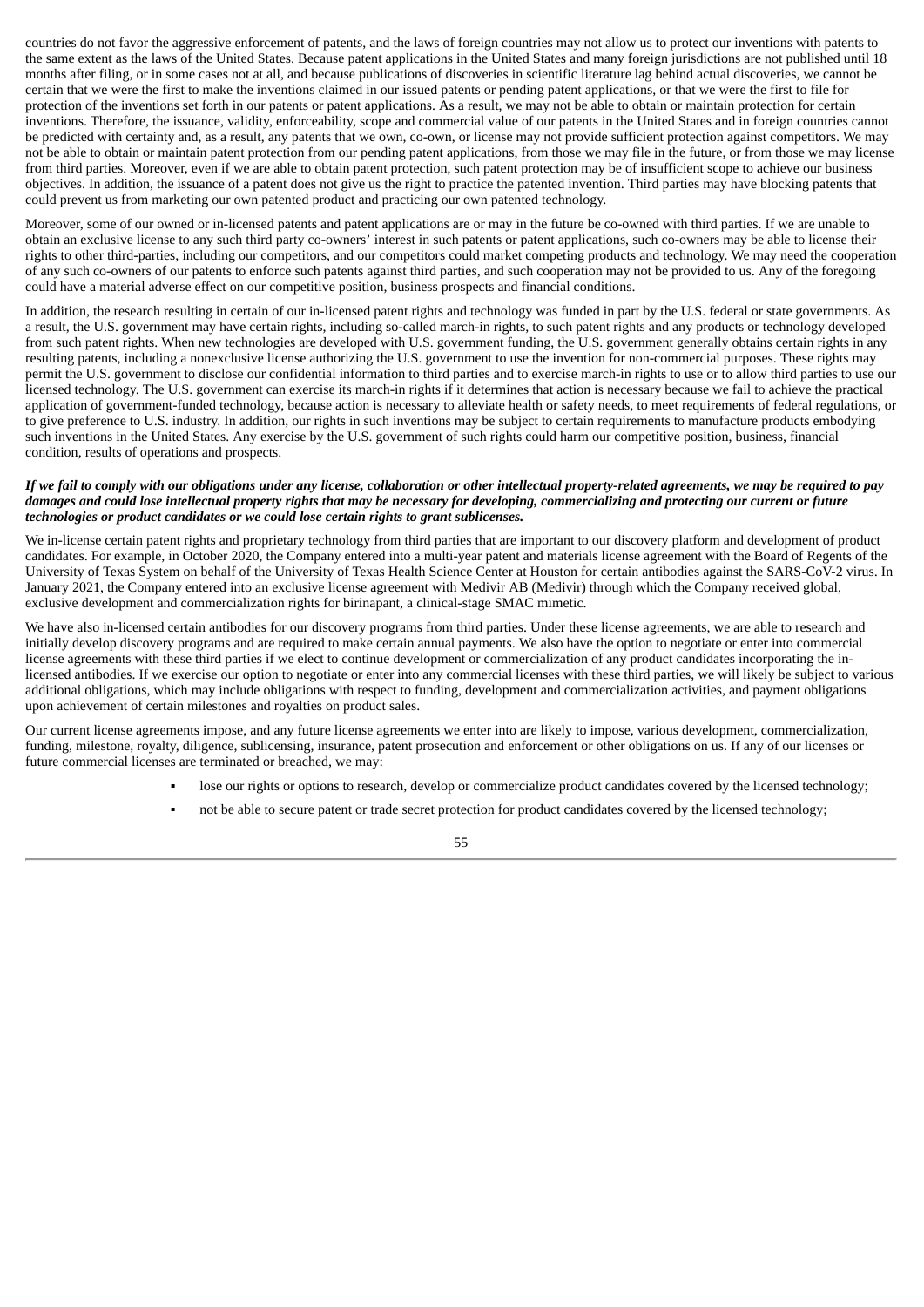- experience significant delays in the development or commercialization of product candidates covered by the licensed technology;
- not be able to obtain other licenses that may allow us to continue to progress the applicable programs on acceptable terms, if at all; or
- incur liability for damages.

Furthermore, we may not have the right to control the preparation, filing, prosecution, maintenance, enforcement and defense of patents and patent applications that we license from or to third parties. If our licensors and future licensors fail to prosecute, maintain, enforce and defend patents we may license, or lose rights to licensed patents or patent applications, our license rights may be reduced or eliminated. In such circumstances, our right to develop and commercialize any of our products or product candidates that is the subject of such licensed rights could be materially adversely affected.

Moreover, our licensors may own or control intellectual property that has not been licensed to us and, as a result, we may be subject to claims, regardless of their merit, that we are infringing, misappropriating or otherwise violating the licensor's intellectual property rights. In addition, while we cannot currently determine the amount of the royalty obligations we would be required to pay on sales of future products if infringement or misappropriation were found, those amounts could be significant. The amount of our future royalty obligations will depend on the technology and intellectual property we use in products that we successfully develop and commercialize, if any. Therefore, even if we successfully develop and commercialize products, we may be unable to achieve or maintain profitability.

In addition, the agreements under which we currently license intellectual property or technology from or to third parties are complex, and certain provisions in such agreements may be susceptible to multiple interpretations. The resolution of any contract interpretation disagreement that may arise could narrow what we believe to be the scope of our rights to the relevant intellectual property or technology, or increase what we believe to be our financial or other obligations under the relevant agreement, either of which could have a material adverse impact on our business and ability to achieve profitability. Moreover, if disputes over intellectual property that we have licensed prevent or impair our ability to maintain our current licensing arrangements on commercially acceptable terms, we may be unable to successfully develop and commercialize any affected product candidates, which could have a material adverse effect on our business and financial conditions.

# Our patents covering one or more of our products or product candidates could be found invalid or unenforceable if challenged.

Any of our intellectual property rights could be challenged or invalidated despite measures we take to obtain patent and other intellectual property protection with respect to our product candidates and proprietary technology. For example, if we were to initiate legal proceedings against a third party to enforce a patent covering one of our product candidates, the defendant could counterclaim that our patent is invalid and/or unenforceable. In patent litigation in the United States and in some other jurisdictions, defendant counterclaims alleging invalidity and/or unenforceability are commonplace. Grounds for a validity challenge could be an alleged failure to meet any of several statutory requirements, for example, lack of novelty, obviousness or nonenablement. Grounds for an unenforceability assertion could be an allegation that someone connected with prosecution of the patent intentionally withheld material information from the USPTO, or the applicable foreign counterpart, or made a misleading statement, during prosecution. A litigant or the USPTO itself could challenge our patents on this basis even if we believe that we have conducted our patent prosecution in accordance with the duty of candor and in good faith. The outcome following such a challenge is unpredictable.

With respect to challenges to the validity of our patents, for example, there might be invalidating prior art, of which we and the patent examiner were unaware during prosecution. If a defendant were to prevail on a legal assertion of invalidity and/or unenforceability, we would lose at least part, and perhaps all, of the patent protection on a product candidate. Even if a defendant does not prevail on a legal assertion of invalidity and/or unenforceability, our patent claims may be construed in a manner that would limit our ability to enforce such claims against the defendant and others. The cost of defending such a challenge, particularly in a foreign jurisdiction, and any resulting loss of patent protection could have a material adverse impact on one or more of our product candidates and our business.

Enforcing our intellectual property rights against third parties may also cause such third parties to file other counterclaims against us, which could be costly to defend, particularly in a foreign jurisdiction, and could require us to pay substantial damages, cease the sale of certain products or enter into a license agreement and pay royalties (which may not be possible on commercially reasonable terms or at all). Any efforts to enforce our intellectual property rights are also likely to be costly and may divert the efforts of our scientific and management personnel.

# *Our intellectual property rights will not necessarily provide us with competitive advantages.*

The degree of future protection afforded by our intellectual property rights is uncertain because intellectual property rights have limitations, and may not adequately protect our business, or permit us to maintain our competitive advantage. The following examples are illustrative: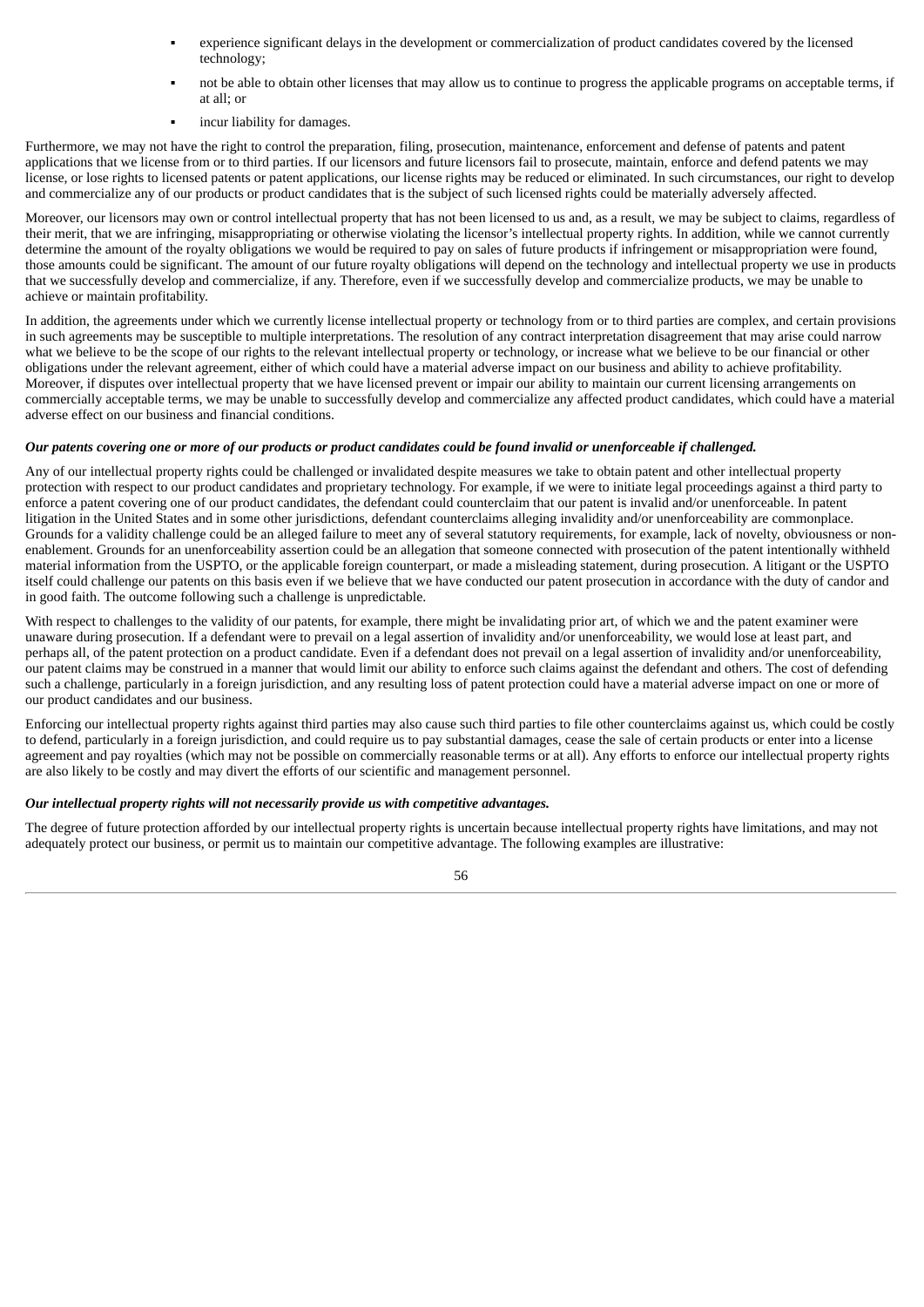- others may be able to make compounds that are similar to our product candidates but that are not covered by the claims of the patents that we own, co-own, or have licensed;
- others may independently develop similar or alternative technologies without infringing our intellectual property rights;
- issued patents that we own, co-own, or have licensed may not provide us with any competitive advantages, or may be held invalid or unenforceable, as a result of legal challenges by our competitors;
- we may obtain patents for certain compounds many years before we obtain marketing approval for products containing such compounds, and because patents have a limited life, which may begin to run prior to the commercial sale of the related product, the commercial value of our patents may be limited;
- our competitors might conduct research and development activities in countries where we do not have patent rights and then use the information learned from such activities to develop competitive products for sale in our major commercial markets;
- we may fail to develop additional proprietary technologies that are patentable;
- the laws of certain foreign countries may not protect our intellectual property rights to the same extent as the laws of the United States, or we may fail to apply for or obtain adequate intellectual property protection in all the jurisdictions in which we operate; and
- the patents of others may have an adverse effect on our business, for example by preventing us from marketing one or more of our product candidates for one or more indications

Any of the aforementioned threats to our competitive advantage could have a material adverse effect on our business.

## We may become involved in lawsuits to protect or enforce our patents and trade secrets, which could be expensive, time consuming and unsuccessful.

Third parties may seek to market biosimilar versions of any approved products. Alternatively, third parties may seek approval to market their own products similar to or otherwise competitive with our product candidates. In these circumstances, we may need to defend or assert our patents, including by filing lawsuits alleging patent infringement, which may lead to challenges to the validity or enforceability of our patents. The outcome following legal assertions of invalidity and unenforceability is unpredictable. Even if we have valid and enforceable patents, these patents still may not provide protection against competing products or processes sufficient to achieve our business objectives.

Even after they have issued, our patents and any patents that we license may be challenged, narrowed, invalidated or circumvented. If our patents are invalidated or otherwise limited or will expire prior to the commercialization of our product candidates, other companies may be better able to develop products that compete with ours, which could adversely affect our competitive business position, business prospects and financial condition. In addition, if the breadth or strength of protection provided by our patents and patent applications is threatened, it could dissuade companies from collaborating with us to license, develop or commercialize current or future product candidates.

The following are examples of litigation and other adversarial proceedings or disputes that we could become a party to involving our patents or patents licensed to us:

- we may initiate litigation or other proceedings against third parties to enforce our patent and trade secret rights;
- third parties may initiate litigation or other proceedings seeking to invalidate patents owned by, co-owned by, or licensed to us or to obtain a declaratory judgment that their product or technology does not infringe our patents or patents co-owned by us, or licensed to us;
- third parties may initiate opposition, IPR or PGR proceedings challenging the validity or scope of our patent rights, requiring us and/or licensors to participate in such proceedings to defend the validity and scope of our patents;
- there may be a challenge or dispute regarding inventorship or ownership of patents or trade secrets currently identified as being owned by, co-owned, or licensed to us; or
- third parties may seek approval to market biosimilar versions of our future approved products prior to expiration of relevant patents owned by, co-owned by us, or licensed to us under the Biologics Price Competition and Innovation Act of 2009, requiring us to defend our patents, including by filing lawsuits alleging patent infringement.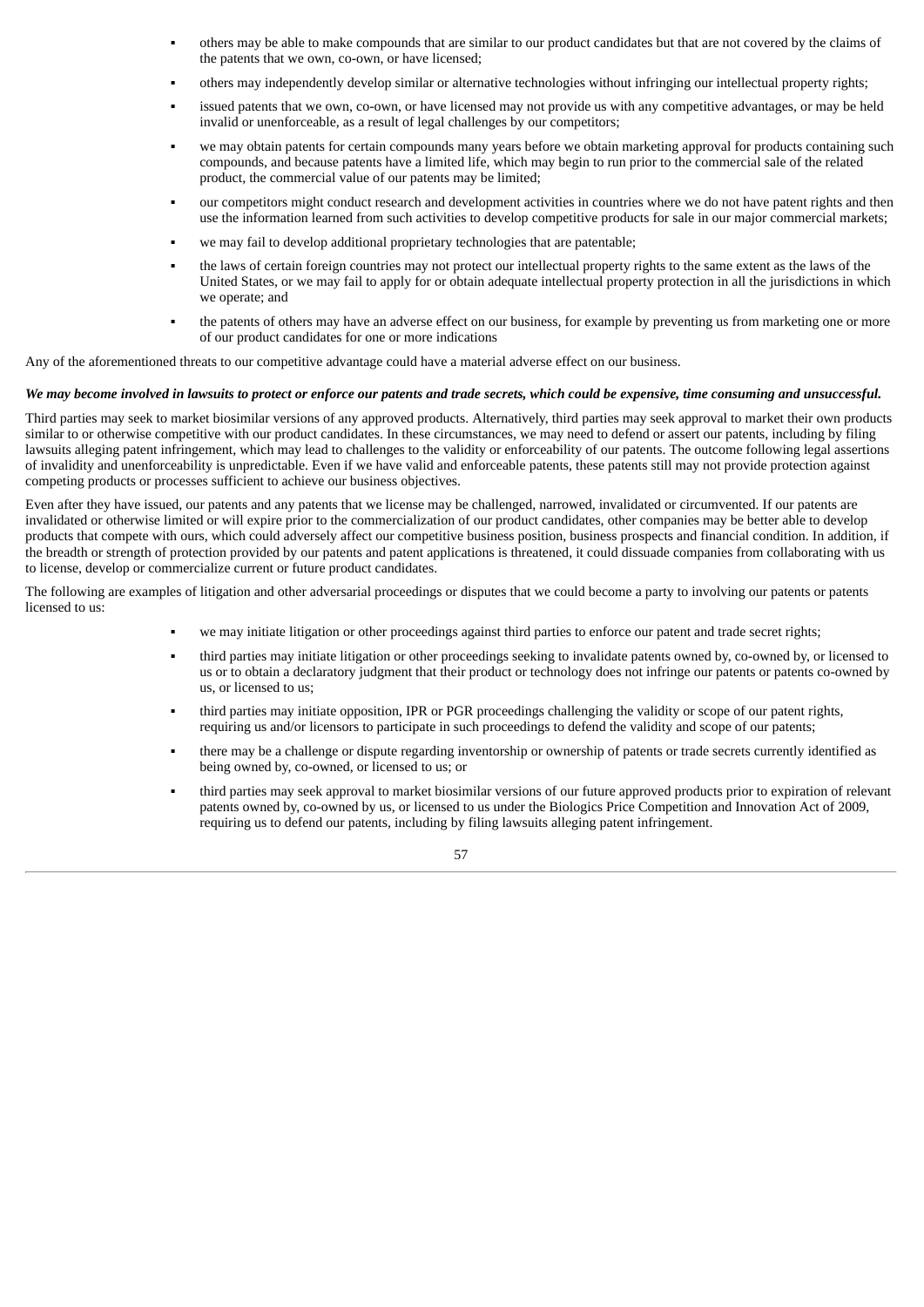These lawsuits and proceedings would be costly and could affect our results of operations and divert the attention of our managerial and scientific personnel. Adversaries in these proceedings may have the ability to dedicate substantially greater resources to prosecuting these legal actions than we or our licensors can. There is a risk that a court or administrative body would decide that our patents are invalid or not infringed or trade secrets not misappropriated by a third party's activities, or that the scope of certain issued claims must be further limited. An adverse outcome in a litigation or proceeding involving our own patents or trade secrets could limit our ability to assert our patents or trade secrets against these or other competitors, affect our ability to receive royalties or other licensing consideration from our licensees, and may curtail or preclude our ability to exclude third parties from making, using and selling similar or competitive products. Any of these occurrences could adversely affect our competitive business position, business prospects and financial condition.

We may not be able to prevent, alone or with our licensors, infringement or misappropriation of our intellectual property rights, particularly in countries where the laws may not protect those rights as fully as in the United States. Any litigation or other proceedings to enforce our intellectual property rights may fail, and even if successful, may result in substantial costs and distract our management and other employees.

Furthermore, because of the substantial amount of discovery required in connection with intellectual property litigation, there is a risk that some of our confidential information could be compromised by disclosure during this type of litigation. There could also be public announcements of the results of hearings, motions or other interim proceedings or developments. If securities analysts or investors perceive these results to be negative, it could have an adverse effect on the price of our common stock.

The degree of future protection for our proprietary rights is uncertain because legal means afford only limited protection and may not adequately protect our rights or permit us to gain or keep our competitive advantage. For example:

- others may be able to develop a platform that is similar to, or better than, ours in a way that is not covered by the claims of our patents;
- others may be able to make compounds that are similar to our product candidates but that are not covered by the claims of our patents;
- we might not have been the first to make the inventions covered by patents or pending patent applications;
- we might not have been the first to file patent applications for these inventions;
- any patents that we obtain may not provide us with any competitive advantages or may ultimately be found invalid or unenforceable; or
- we may not develop additional proprietary technologies that are patentable or that afford meaningful trade secret protection.

#### Patent terms may be inadequate to protect our competitive position on our product candidates for an adequate amount of time.

Patents have a limited lifespan. In the United States, if all maintenance fees are timely paid, the natural expiration of a patent is generally 20 years from its earliest U.S. non-provisional filing date. Various extensions may be available, but the life of a patent, and the protection it affords, is limited. Even if patents covering our product candidates are obtained, once the patent life has expired, we may be open to competition from competitive products, including biosimilars. Given the amount of time required for the development, testing and regulatory review of new product candidates, patents protecting such candidates might expire before or shortly after such candidates are commercialized. As a result, our owned, co-owned, and licensed patent portfolio may not provide us with sufficient rights to exclude others from commercializing products similar or identical to ours.

#### If we do not obtain protection under the Hatch-Waxman amendments and similar foreign legislation for extending the term of patents covering each of *our product candidates, our business may be materially harmed.*

Depending upon the timing, duration and conditions of FDA marketing approval of our product candidates, one or more of our U.S. patents may be eligible for limited patent term extension under the Drug Price Competition and Patent Term Restoration Act of 1984, referred to as the Hatch-Waxman Amendments. The Hatch-Waxman Amendments permit a patent term extension of up to five years for a patent covering an approved product as compensation for effective patent term lost during product development and the FDA regulatory review process. The Hatch-Waxman Act allows a maximum of one patent to be extended per FDA approved product as compensation for the patent term lost during the FDA regulatory review process. A patent term extension cannot extend the remaining term of a patent beyond a total of 14 years from the date of product approval and only those claims covering such approved drug product, a method for using it or a method for manufacturing it may be extended. Patent term extension also may be available in certain foreign countries upon regulatory approval of our product candidates. However, we may not receive an extension if we fail to apply within applicable deadlines, fail to apply prior to expiration of relevant patents or otherwise fail to satisfy applicable requirements. Moreover, the length of the extension could be less than we request. If we are unable to obtain patent term extension or the term of any such extension is less than we request, the period during which we can enforce our patent rights for that product will

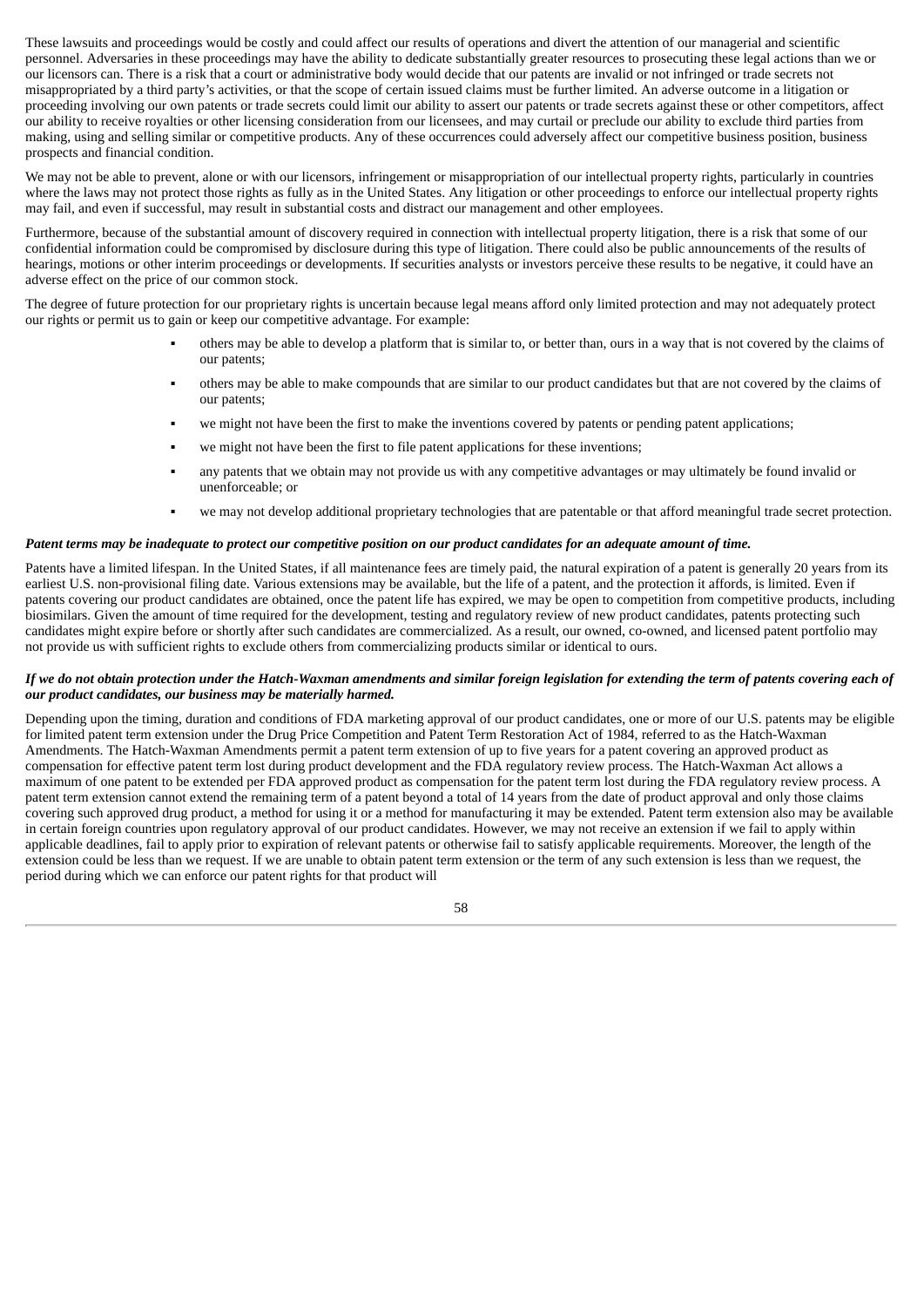be shortened and our competitors may obtain approval to market competing products sooner. As a result, our revenue from applicable products could be reduced, possibly materially. Further, if this occurs, our competitors may take advantage of our investment in development and trials by referencing our clinical and preclinical data and launch their product earlier than might otherwise be the case.

## If we are unable to protect the confidentiality of our trade secrets and proprietary information, the value of our technology and products could be *adversely affected.*

In addition to patent protection, we also rely on other proprietary rights, including protection of trade secrets, and other proprietary information. For example, we treat our proprietary computational technologies, including unpatented know-how and other proprietary information, as trade secrets. Trade secrets and know-how can be difficult to protect. Trade secrets and know-how can also in some instances be independently derived or reverse-engineered by a third party. We maintain the confidentiality of trade secrets and proprietary information, in part by entering into confidentiality agreements with our employees, consultants, strategic partners and others upon the commencement of their relationships with us. These agreements require that all confidential information developed by the individual or made known to the individual by us during the course of the individual's relationship with us be kept confidential and not disclosed to third parties. Our agreements with employees and our personnel policies also provide that any inventions conceived by the individual in the course of rendering services to us shall be our exclusive property. However, we may not obtain these agreements in all circumstances, and even when we obtain these agreements, parties with whom we have these agreements may not comply with their terms. Any of the parties to these agreements may breach such agreements and disclose our proprietary information, including our trade secrets, and we may not be able to obtain adequate remedies for such breaches. In the event of unauthorized use or disclosure of our trade secrets or proprietary information, these agreements, even if obtained, may not provide meaningful protection, particularly for our trade secrets or other confidential information. We may also become involved in inventorship disputes relating to inventions and patents developed by our employees or consultants under such agreements. To the extent that our employees, consultants or contractors use technology or know-how owned by third parties in their work for us, disputes may arise between us and those third parties as to the rights in related inventions. To the extent that an individual who is not obligated to assign rights in intellectual property to us is rightfully an inventor of intellectual property, we may need to obtain an assignment or a license to that intellectual property from that individual, or a third party or from that individual's assignee. Such assignment or license may not be available on commercially reasonable terms or at all.

Enforcing a claim that a party illegally disclosed or misappropriated a trade secret is difficult, expensive and time-consuming and the outcome is unpredictable. In addition, some courts in the United States and certain foreign jurisdictions are less willing or unwilling to protect trade secrets. The disclosure of our trade secrets would impair our competitive position and may materially harm our business, financial condition and results of operations. Costly and time-consuming litigation could be necessary to enforce and determine the scope of our proprietary rights, and failure to maintain trade secret protection could adversely affect our competitive business position. In addition, if any of our trade secrets were to be lawfully obtained or independently developed by a competitor, we would have no right to prevent such third party, or those to whom they communicate such technology or information, from using that technology or information to compete with us. If any of our trade secrets were to be disclosed to or independently developed by a competitor, or if we otherwise lose protection for our trade secrets or proprietary know-how, the value of this information may be greatly reduced and our business and competitive position could be harmed. Adequate remedies may not exist in the event of unauthorized use or disclosure of our proprietary information.

## We may be subject to claims that we or our employees or consultants have wrongfully used or disclosed alleged trade secrets or other proprietary *information of our employees' or consultants' former employers or their clients.*

We employ individuals who were previously or concurrently employed at research institutions and/or other biotechnology or pharmaceutical companies, including our competitors or potential competitors. We may be subject to claims that these employees, or we, have inadvertently or otherwise used or disclosed trade secrets or other proprietary information of their former employers, or that patents and applications we have filed to protect inventions of these employees, even those related to one or more of our product candidates, are rightfully owned by their former or concurrent employer. Litigation may be necessary to defend against these claims. If we fail in defending such claims, in addition to paying monetary damages, trade secrets or other proprietary information could be awarded to a third party, and we could be required to obtain a license from such third party to commercialize our technology or products. Such license may not be available on commercially reasonable terms or at all. A loss of key research personnel or their work product could limit our ability to commercialize, or prevent us from commercializing, our current or future technologies or product candidates, which could materially harm our business. Even if we are successful in defending against these claims, litigation could result in substantial costs and be a distraction to management.

Obtaining and maintaining our patent protection depends on compliance with various procedural, documentary, fee payment and other requirements imposed by reaulations and aovernmental patent agencies, and our patent protection could be reduced or eliminated for non-compliance with these *requirements.*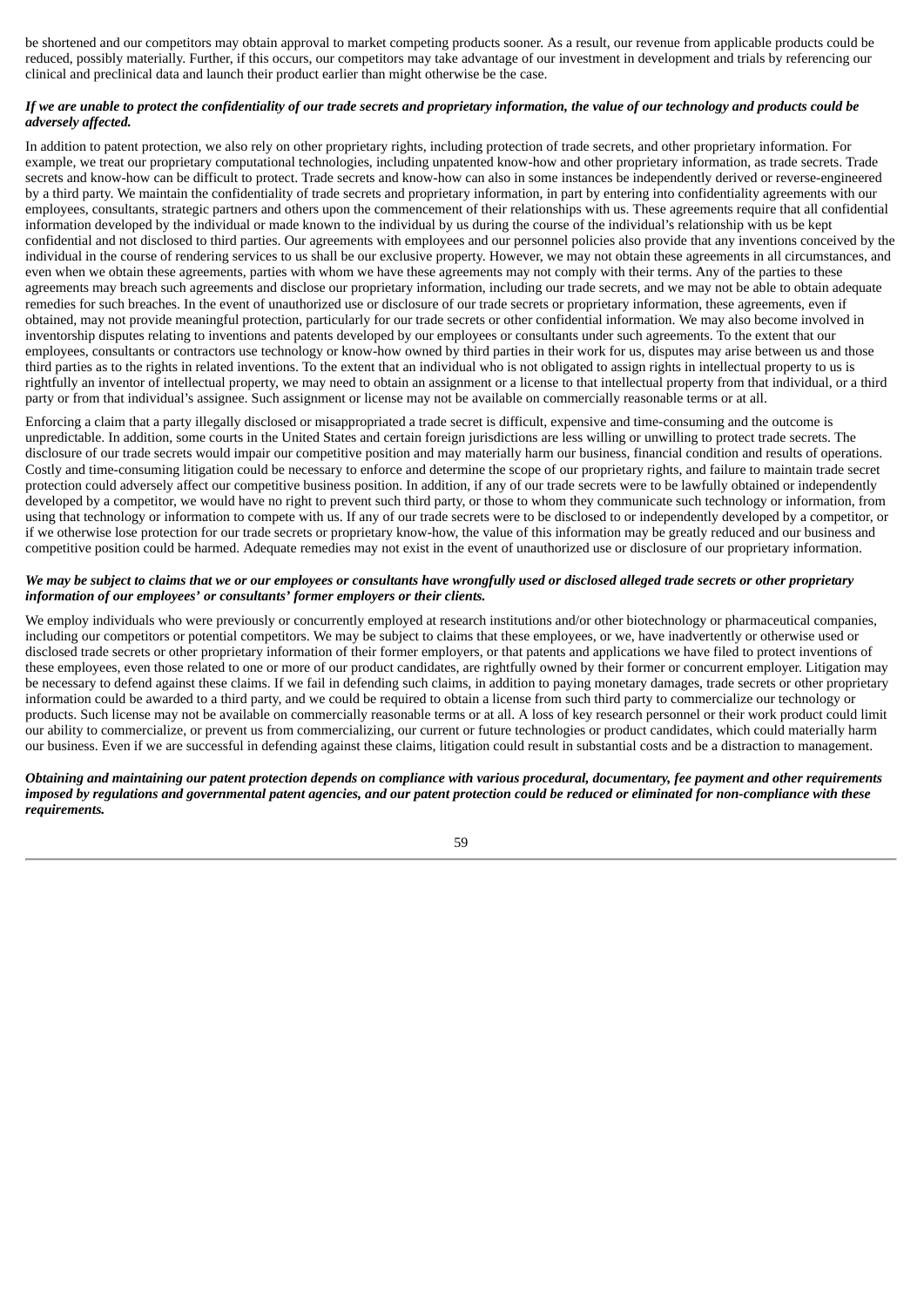Periodic maintenance fees, renewal fees, annuity fees and various other governmental fees on patents or applications will be due to the USPTO and various foreign patent offices at various points over the lifetime of our patents or applications. We have systems in place to remind us to pay these fees, and we rely on our outside patent annuity service to pay these fees automatically when due, but we must notify the provider of any new patents or applications. Additionally, the USPTO and various foreign patent offices require compliance with a number of procedural, documentary, fee payment and other similar provisions during the patent application process. We employ reputable law firms and other professionals to help us comply, and in many cases, an inadvertent lapse can be cured by payment of a late fee or by other means in accordance with rules applicable to the particular jurisdiction. However, there are situations in which noncompliance can result in abandonment or lapse of the patent or patent application, resulting in partial or complete loss of patent rights in the relevant jurisdiction. If such an event were to occur, it could have a material adverse effect on our business.

#### *We may be subject to claims challenging the inventorship of our patents and other intellectual property.*

Although we are not currently experiencing any claims challenging the inventorship or ownership of our patents, we may in the future be subject to claims that former employees, strategic partners or other third parties have an interest in our patents or other intellectual property as an inventor or co-inventor. While it is our policy to require our employees and contractors who may be involved in the conception or development of intellectual property to execute agreements assigning such intellectual property to us, we may be unsuccessful in executing such an agreement with each party who, in fact, conceives or develops intellectual property that we regard as our own. For example, the assignment of intellectual property rights may not be self-executing or the assignment agreements may be breached, or we may have inventorship disputes arise from conflicting obligations of consultants or others who are involved in developing our product candidates. Litigation may be necessary to defend against these and other claims challenging inventorship. If we fail in defending any such claims, in addition to paying monetary damages, we may lose valuable intellectual property rights, such as exclusive ownership of, or right to use, valuable intellectual property. Even if we are successful in defending against such claims, litigation could result in substantial costs and be a distraction to management and other employees.

# Patent protection and patent prosecution for some of our product candidates may be dependent on, and the ability to assert patents and defend them *against claims of invalidity may be maintained by, third parties.*

The prosecution of certain patent applications and the maintenance and enforcement of certain patents that relate to our product candidates are controlled by our licensors or licensees. Although we may, under such arrangements, have rights to consult with our strategic partners on actions taken as well as back-up rights of prosecution and enforcement, we have in the past and may in the future relinquish rights to prosecute and maintain patents and patent applications within our portfolio as well as the ability to assert such patents against infringers. For example, under our collaboration agreement with Sanofi, in specified circumstances, Sanofi controls the prosecution and enforcement of certain of the patents and patent applications licensed to it.

If any current or future licensee or licensor with rights to prosecute, assert or defend patents related to our product candidates fails to appropriately prosecute and maintain patent protection for patents covering any of our product candidates, or if patents covering any of our product candidates are asserted against infringers or defended against claims of invalidity or unenforceability in a manner which adversely affects such coverage, our ability to develop and commercialize any such product candidate may be adversely affected and we may not be able to prevent competitors from making, using and selling competing products.

# Changes in patent laws or patent jurisprudence could diminish the value of patents in general, thereby impairing our ability to protect our product *candidates.*

The patent positions of pharmaceutical and biotechnology companies can be highly uncertain and involve complex legal and factual questions for which important legal principles remain unresolved. Changes in either the patent laws or in the interpretations of patent laws in the United States and other countries may diminish the value of our intellectual property. We cannot predict the breadth of claims that may be allowed or found to be enforceable in our patents or in third-party patents. The United States has enacted and is currently implementing wide-ranging patent reform legislation. Further, recent U.S. Supreme Court and Court of Appeals for the Federal Circuit rulings have either narrowed the scope of patent protection available in certain circumstances or weakened the rights of patent owners in certain situations. In addition to increasing uncertainty with regard to our ability to obtain patents in the future, this combination of events has created uncertainty with respect to the validity, scope and value of patents, once obtained.

For our U.S. patent applications containing a priority claim after March 16, 2013, there is a greater level of uncertainty in the patent law. In September 2011, the Leahy-Smith America Invents Act, also known as the America Invents Act (AIA), was signed into law. The AIA includes a number of significant changes to U.S. patent law, including provisions that affect the way patent applications will be prosecuted and may also affect patent litigation. The AIA and its implementation could increase the uncertainties and costs surrounding the prosecution of our patent applications and the enforcement or defense of our issued patents, all of which could have an adverse effect on our business. An important change introduced by the AIA is that, as of March 16, 2013, the United States transitioned to a "first-to-file" system for deciding which party should be granted a patent when two or more patent applications are filed by different parties disclosing or claiming the same invention. A third party that has filed, or does file a patent application in the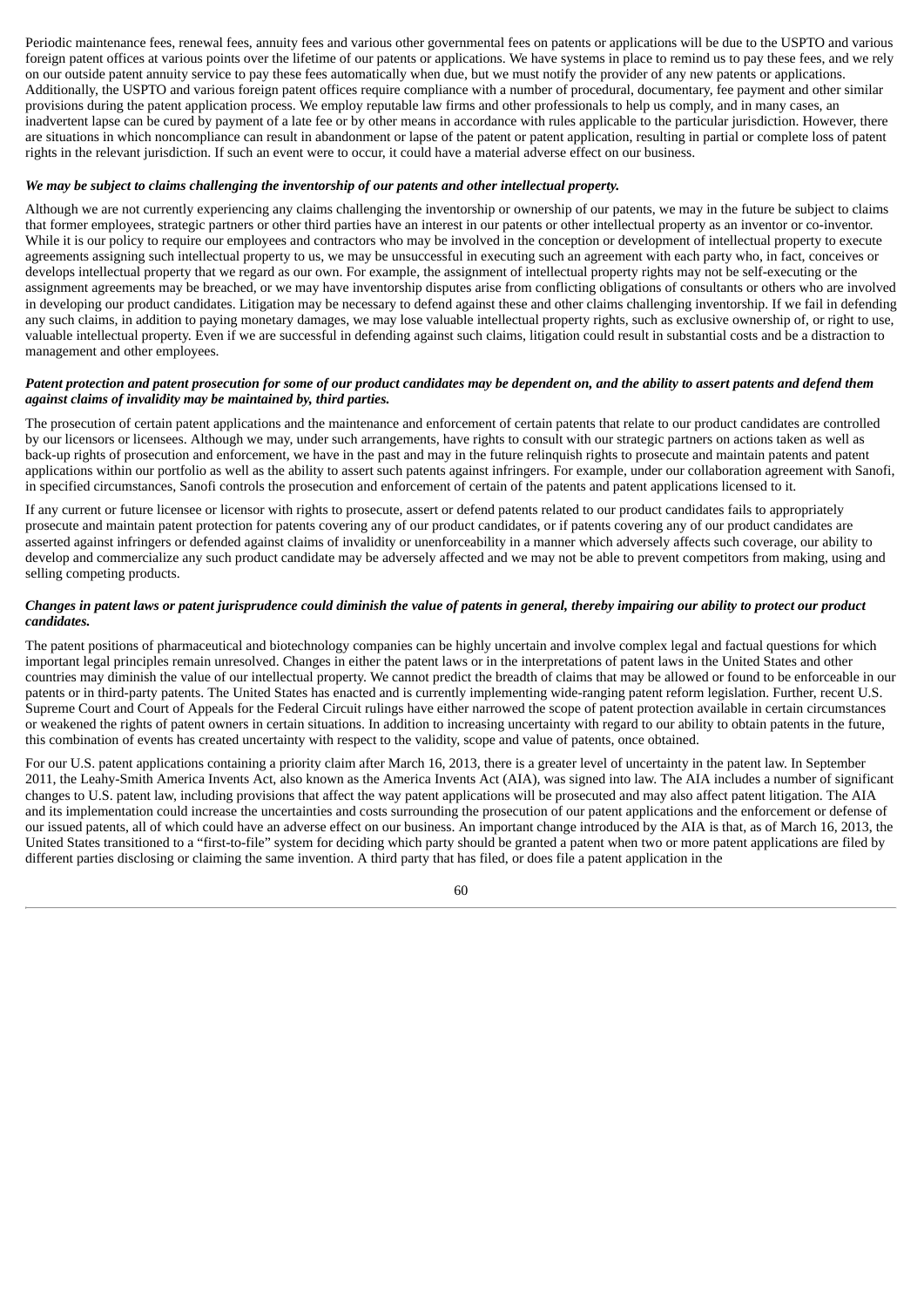USPTO after March 16, 2013 but before us, could be awarded a patent covering a given invention, even if we had made the invention before it was made by the third party. This requires us to be cognizant going forward of the time from invention to filing of a patent application.

Among some of the other changes introduced by the AIA are changes that limit where a patentee may file a patent infringement suit and providing opportunities for third parties to file third party submissions of prior art to the USPTO during patent prosecution and to challenge any issued patent in the USPTO (*e.g.*, via post-grant reviews or *inter partes* reviews). This applies to all of our U.S. patents, even those issued before March 16, 2013. Because of a lower evidentiary standard in USPTO proceedings compared to the evidentiary standard in United States federal court necessary to invalidate a patent claim, a third party could potentially provide evidence in a USPTO proceeding sufficient for the USPTO to hold a claim invalid even though the same evidence would be insufficient to invalidate the claim if first presented in a district court action. Accordingly, a third party may attempt to use the USPTO procedures to invalidate our patent claims that would not have been invalidated if first challenged by the third party as a defendant in a district court action.

Depending on decisions by the U.S. Congress, the U.S. federal courts, the USPTO or similar authorities in foreign jurisdictions, the laws and regulations governing patents could change in unpredictable ways that may weaken our and our licensors' ability to obtain new patents or to enforce existing patents we and our licensors or partners may obtain in the future.

## *We may not be able to protect our intellectual property rights throughout the world.*

Filing, prosecuting and defending patents on product candidates in all countries throughout the world would be prohibitively expensive, and our intellectual property rights in some countries outside the United States can be less extensive than those in the United States. In addition, the laws of some foreign countries do not protect intellectual property rights to the same extent as federal and state laws in the United States. Consequently, we may not be able to prevent third parties from practicing our inventions in all countries outside the United States, or from selling or importing products made using our inventions in and into the United States or other jurisdictions. Competitors may use our technologies in jurisdictions where we have not obtained patent protection to develop their own products and further, may export otherwise infringing products to territories where we have patent protection, but enforcement is not as strong as that in the United States. These products may compete with our current or future products, if any, and our patents or other intellectual property rights may not be effective or sufficient to prevent them from competing. Recent United States Supreme Court cases have narrowed the scope of what is considered patentable subject matter, for example, in the areas of software and diagnostic methods involving the association between treatment outcome and biomarkers. This could impact our ability to patent certain aspects of our technology in the United States.

Many companies have encountered significant problems in protecting and defending intellectual property rights in foreign jurisdictions. The legal systems of certain countries, particularly certain developing countries, do not favor the enforcement of patents, trade secrets and other intellectual property protection, particularly those relating to biotechnology products, which could make it difficult for us to stop the infringement of our patents or marketing of competing products in violation of our proprietary rights generally. Proceedings to enforce our patent rights in foreign jurisdictions could result in substantial costs and divert our efforts and attention from other aspects of our business, could put our patents at risk of being invalidated or interpreted narrowly and our patent applications at risk of not issuing and could provoke third parties to assert claims against us. We may not prevail in any lawsuits that we initiate and the damages or other remedies awarded, if any, may not be commercially meaningful. Accordingly, our efforts to enforce our intellectual property rights around the world may be inadequate to obtain a significant commercial advantage from the intellectual property that we develop or license.

Additionally, the requirements for patentability may differ in certain countries, particularly developing countries. For example, unlike other countries, China has a heightened requirement for patentability, and specifically requires a detailed description of medical uses of a claimed drug. In India, unlike the United States, there is no link between regulatory approval of a drug and its patent status, and patenting of medical uses of a claimed drug are prohibited. In addition to India, certain countries in Europe and developing countries, including China, have compulsory licensing laws under which a patent owner may be compelled to grant licenses to third parties. In those countries, we and our licensors may have limited remedies if patents are infringed or if we or our licensors are compelled to grant a license to a third party, which could materially diminish the value of those patents. This could limit our potential revenue opportunities. Accordingly, our efforts to enforce intellectual property rights around the world may be inadequate to obtain a significant commercial advantage from the intellectual property that we own, co-own, or license.

## We will need to obtain FDA approval for any proposed product candidate names, and any failure or delay associated with such approval may adversely *affect our business.*

Any proprietary name or trademark we intend to use for our product candidates will require approval from the FDA regardless of whether we have secured a formal trademark registration from the USPTO. The FDA typically conducts a review of proposed product candidate names, including an evaluation of the potential for confusion with other product names and potential pharmacy dispensing errors. The FDA may also object to a product name if it believes the name inappropriately implies certain medical claims or contributes to an overstatement of efficacy. If the FDA objects to any product candidate names we propose, we may be required to

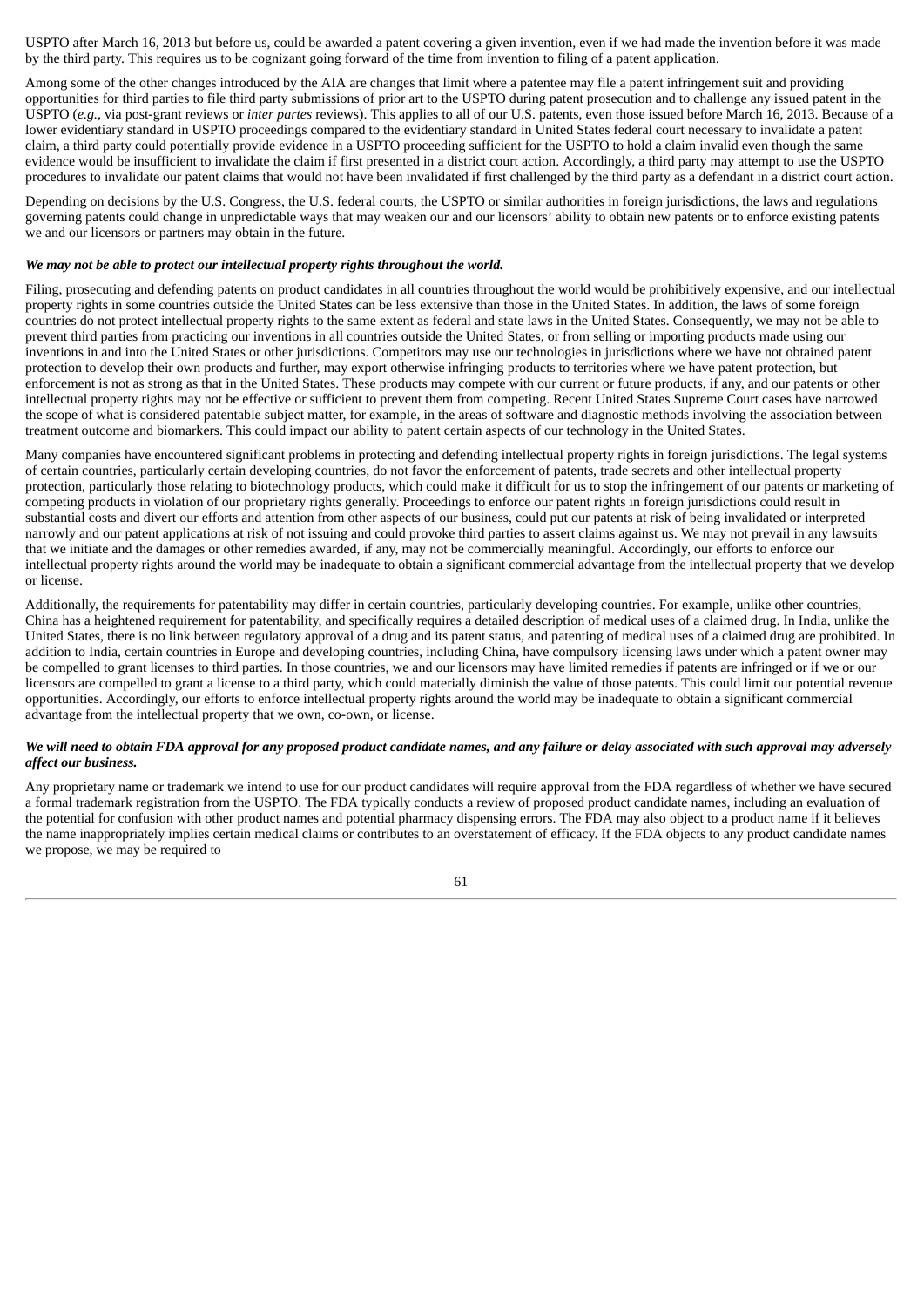adopt an alternative name for our product candidates. If we adopt an alternative name, we would lose the benefit of any existing trademark applications for such product candidate and may be required to expend significant additional resources in an effort to identify a suitable product name that would qualify under applicable trademark laws, not infringe the existing rights of third parties and be acceptable to the FDA. We may be unable to build a successful brand identity for a new trademark in a timely manner or at all, which would limit our ability to commercialize our product candidates.

## **Risks Related to Ownership of Our Securities**

#### The market price of our common stock may be volatile, which could result in substantial losses for our securityholders.

The trading price of our common stock may be highly volatile and subject to wide fluctuations in response to various factors, some of which are beyond our control. These factors include:

- results and timing of our preclinical studies and clinical trials and studies and trials of our competitors' products;
- failure or discontinuation of any of our development programs;
- issues in manufacturing our product candidates or future approved products;
- regulatory developments or enforcement in the United States and foreign countries with respect to our product candidates or our competitors' products;
- competition from existing products or new products that may emerge;
- actual or anticipated changes in our growth rate relative to our competitors;
- developments or disputes concerning patents or other proprietary rights;
- introduction of technological innovations or new commercial products by us or our competitors;
- commencement or termination of collaborations for our programs; for instance, without limitation, our collaboration with Sanofi;
- announcements by us, our strategic partners or our competitors of significant acquisitions, strategic partnerships, joint ventures, or capital commitments;
- actual or anticipated changes in estimates or recommendations by securities analysts, if any cover our common stock;
- fluctuations in the valuation of companies perceived by investors to be comparable to us;
- public concern over our product candidates or any future approved products;
- litigation;
- future sales of our common stock by us, our insiders or our other stockholders;
- share price and volume fluctuations attributable to inconsistent trading volume levels of our shares;
- additions or departures of key personnel;
- changes in the structure of health care payment systems in the United States or overseas;
- failure of any of our product candidates, if approved, to achieve commercial success;
- economic and other external factors or other disasters, crises or public health emergencies, such as the COVID-19 pandemic;
- period-to-period fluctuations in our financial condition and results of operations, including the timing of receipt of any milestone or other payments under commercialization or licensing agreements;
- announcements or expectations of additional financing efforts;
- general market conditions and market conditions for biotechnology stocks;
- overall fluctuations in U.S. equity markets; and
- other factors that may be unanticipated or out of our control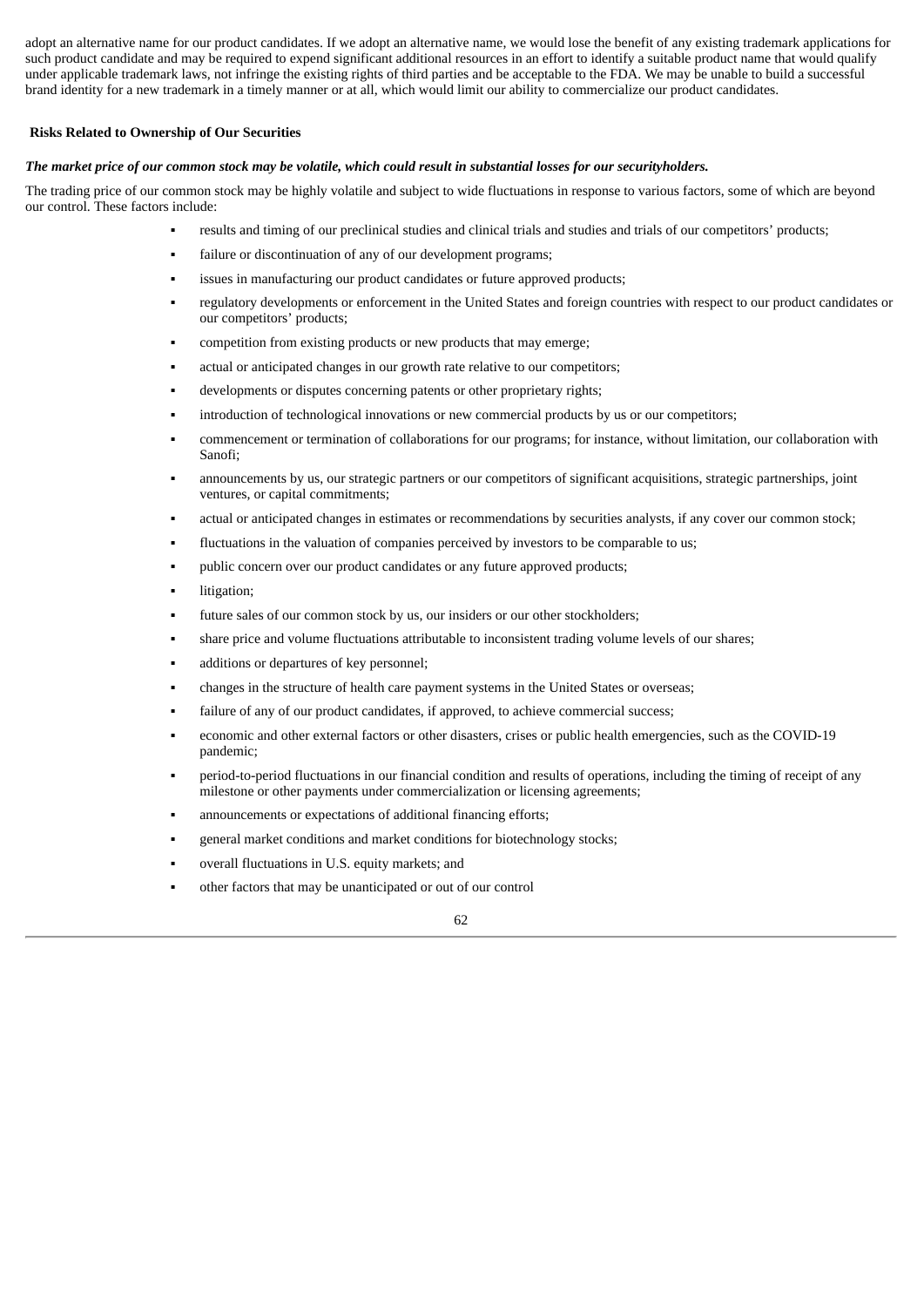The stock market has recently experienced significant volatility, particularly with respect to pharmaceutical, biotechnology and other life sciences company stocks. The volatility of pharmaceutical, biotechnology and other life sciences company stock often does not relate to the operating performance of the companies presented by the stock. In addition, in the past, when the market price of a stock has been volatile, holders of that stock have instituted securities class action litigation against the company that issued the stock. If any of our stockholders brought a lawsuit against us, we could incur substantial costs defending the lawsuit and divert the time and attention of our management, which could seriously harm our business.

#### *An active trading market for our common stock may not be sustained.*

Prior to the closing of our IPO in September 2019, there was no public market for our common stock. Although our common stock is listed on the Nasdaq Global Select Market (Nasdaq), the market for our shares has demonstrated varying levels of trading activity. Furthermore, an active market trading market for our common stock may not be sustained in the future. The lack of an active trading market for our common stock may impair investors' ability to sell their shares at the time they wish to sell them or at a price that they consider reasonable, may reduce the market value of their shares, may impair our ability to raise capital to continue to fund our operations by selling shares and may impair our ability to acquire other companies or technologies by using our shares as consideration.

## We are controlled by Topsøe Holding A/S and a concentrated group of stockholders, whose interests in our business may conflict with yours.

As of March 31, 2022, Topsøe Holding A/S, together with other holders of 5% or more of our outstanding capital stock and their respective affiliates, beneficially owned 25,823,588 shares, or approximately 79.4%, of our outstanding capital stock (which includes 19,392,383 shares, or approximately 74.3%, of our voting common stock). Accordingly, our principal stockholders will be able to control most matters requiring stockholder approval, including the election of directors and approval of significant corporate transactions, including mergers and sales of all or substantially all of our assets. The interests of these principal stockholders may not always coincide with your interests or the interests of other stockholders and they may act in a manner that advances their best interests and not necessarily those of other stockholders. For example, our concentration of ownership could have the effect of delaying or preventing a change in control or otherwise discouraging a potential acquirer from attempting to obtain control of us, which in turn could cause the market price of our common stock to decline or prevent our stockholders from realizing a premium over the market price for their shares of our common stock.

In addition, pursuant to nominating agreements entered into between us and each of (i) Topsøe Holding A/S, (ii) Baker Brothers Life Sciences L.P. and 667, L.P. (together, Baker Brothers) and (iii) Redmile Biopharma Investments II, L.P., RAF, L.P. and Redmile Strategic Master Fund, LP (together, Redmile), for up to 12 years following the completion of our IPO, so long as Topsøe Holding A/S, Baker Brothers and Redmile, together with their respective affiliates, each beneficially own certain specified amounts of our capital stock, we will have the obligation to support the nomination of, and to cause our board of directors to include in the slate of nominees recommended to our stockholders for election, (i) two individuals designated by Topsøe Holding A/S, (ii) one individual designated by Baker Brothers and (iii) one individual designated by Redmile, subject to certain customary conditions and exceptions. Each of Topsøe Holding A/S, Baker Brothers and Redmile, and their respective affiliates, may therefore have influence over management and control over matters requiring stockholder approval, including the annual election of directors and significant corporate transactions.

## The dual class structure of our common stock may limit your ability to influence corporate matters and may limit your visibility with respect to certain *transactions.*

The dual class structure of our common stock may also limit your ability to influence corporate matters. Holders of our common stock are entitled to one vote per share, while holders of our non-voting common stock are not entitled to any votes. Nonetheless, each share of our non-voting common stock may be converted at any time into one share of our common stock at the option of its holder by providing written notice to us, subject to the limitations provided for in our amended and restated certificate of incorporation as currently in effect. Consequently, if holders of our non-voting common stock exercise their option to make this conversion, this will have the effect of increasing the relative voting power of those prior holders of our non-voting common stock, and correspondingly decreasing the voting power of the holders of our common stock, which may limit your ability to influence corporate matters. Additionally, stockholders who hold, in the aggregate, more than 10% of our common stock and non-voting common stock, but 10% or less of our common stock, and are not otherwise a company insider, may not be required to report changes in their ownership due to transactions in our non-voting common stock pursuant to Section 16(a) of the Exchange Act, and may not be subject to the short-swing profit provisions of Section 16(b) of the Exchange Act.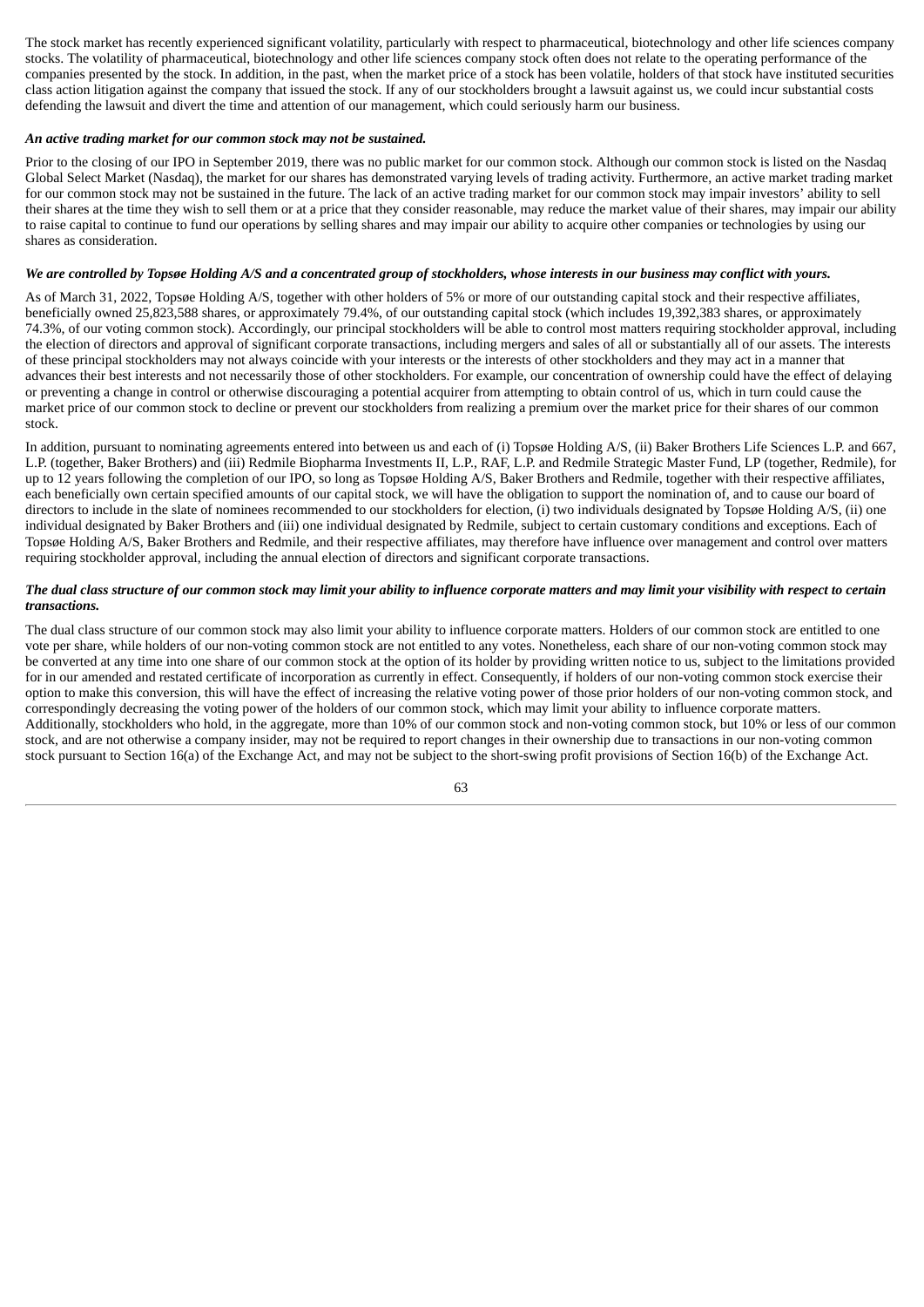# Sales of substantial amounts of our common stock in the public markets, or the perception that such sales could occur, could cause the market price of *our common stock to decline significantly, even if our business is doing well.*

Sales of a substantial number of shares of our common stock in the public market could occur at any time. If our stockholders sell, or the market perceives that our stockholders intend to sell, substantial amount of our common stock in the public market, the market price of our common stock could decline significantly.

On April 1, 2022, pursuant to our registration statement on Form S-3 (File No. 333-258644), we completed a public offering of 8,695,653 shares of our non-voting common stock, with an option for the underwriters to purchase 1,304,347 shares of our voting common stock, which was exercised in full. Pursuant to this new shelf registration statement on Form S-3, we may offer debt securities, preferred stock, common stock, non-voting common stock and certain other securities from time to time.

If in the future we issue shares of common stock or securities convertible into common stock, our stockholders would experience dilution and, as a result, the market price of our common stock may decline. We cannot predict the effect that future sales of our securities would have on the market price of our common stock. Additionally, our securityholders may be further diluted by the exercise of the pre-funded warrants issued in December 2020 or by any issuance of our voting common stock issuable upon the conversion of shares of non-voting common stock currently outstanding.

We and our directors and executive officers have agreed that for a period of 60 days after March 29, 2022, subject to specified exceptions, we or they will not offer, sell, contract to sell, pledge or otherwise dispose of, directly or indirectly, any shares of our common stock or securities convertible into or exchangeable or exercisable for any shares of our common stock. Sales of stock by any of our directors, executive officers or principal stockholders could have a material adverse effect on the trading price of our common stock.

Certain holders of our common stock (including common stock issuable upon conversion of our non-voting common stock) have rights, subject to certain conditions, to require us to file registration statements covering their shares or to include their shares in registration statements that we may file for ourselves or other stockholders. Registration of these shares under the Securities Act would result in the shares becoming freely tradeable in the public market, subject to the restrictions of Rule 144 in the case of our affiliates. In addition, we filed a registration statement on Form S-8 to register shares of our common stock reserved for future issuance under our equity compensation plans. As a result, shares registered under this registration statement will be available for sale in the public market subject to the satisfaction of applicable vesting arrangements and the exercise of such options and, in the case of our affiliates, the restrictions of Rule 144. If any of these additional shares are sold, or if it is perceived that they will be sold, in the public market, the market price of our common stock could decline.

## We have broad discretion in how we use the net proceeds from our public offering. We may not use these proceeds effectively, which could affect our *results of operations and cause our stock price to decline.*

Our management team has broad discretion in the application of the net proceeds from our public offering in April 2022, and we may spend or invest these proceeds in a way with which our stockholders disagree. Accordingly, you will need to rely on our management team's judgment with respect to the use of these proceeds and these uses may not yield a favorable return to our stockholders and may negatively impact the price of our common stock. In addition, until the net proceeds are used, they may be placed in investments that do not produce significant income or that may lose value. The failure by management to apply these funds effectively could negatively affect our ability to operate and grow our business.

# If securities or industry analysts do not publish research or publish inaccurate or unfavorable research about our business, our share price and trading *volume could decline.*

The trading market for our common stock depends on the research and reports that securities or industry analysts publish about us or our business. We do not have any control over these analysts. If one or more of the analysts who cover us downgrade our stock or change their opinion of our common stock, our share price would likely decline. In addition, if one or more of these analysts cease coverage of our company or fail to regularly publish reports on us, we could lose visibility in the financial markets, which could cause our share price or trading volume to decline.

### If we fail to maintain an effective system of internal control over financial reporting, we may not be able to accurately report our financial results or prevent fraud. As a result, stockholders could lose confidence in our financial and other public reporting, which would harm our business and the *trading price of our common stock.*

Effective internal controls over financial reporting are necessary for us to provide reliable financial reports and, together with adequate disclosure controls and procedures, are designed to prevent fraud. Any failure to implement required new or improved controls, or difficulties encountered in their implementation, could cause us to fail to meet our reporting obligations. In addition, any testing by us conducted in connection with Section 404 of the Sarbanes-Oxley Act or any subsequent testing by our independent registered public accounting firm, may reveal deficiencies in our internal controls over financial reporting that are deemed to be significant deficiencies or material weaknesses or that may require prospective or retroactive changes to our consolidated financial statements or identify other

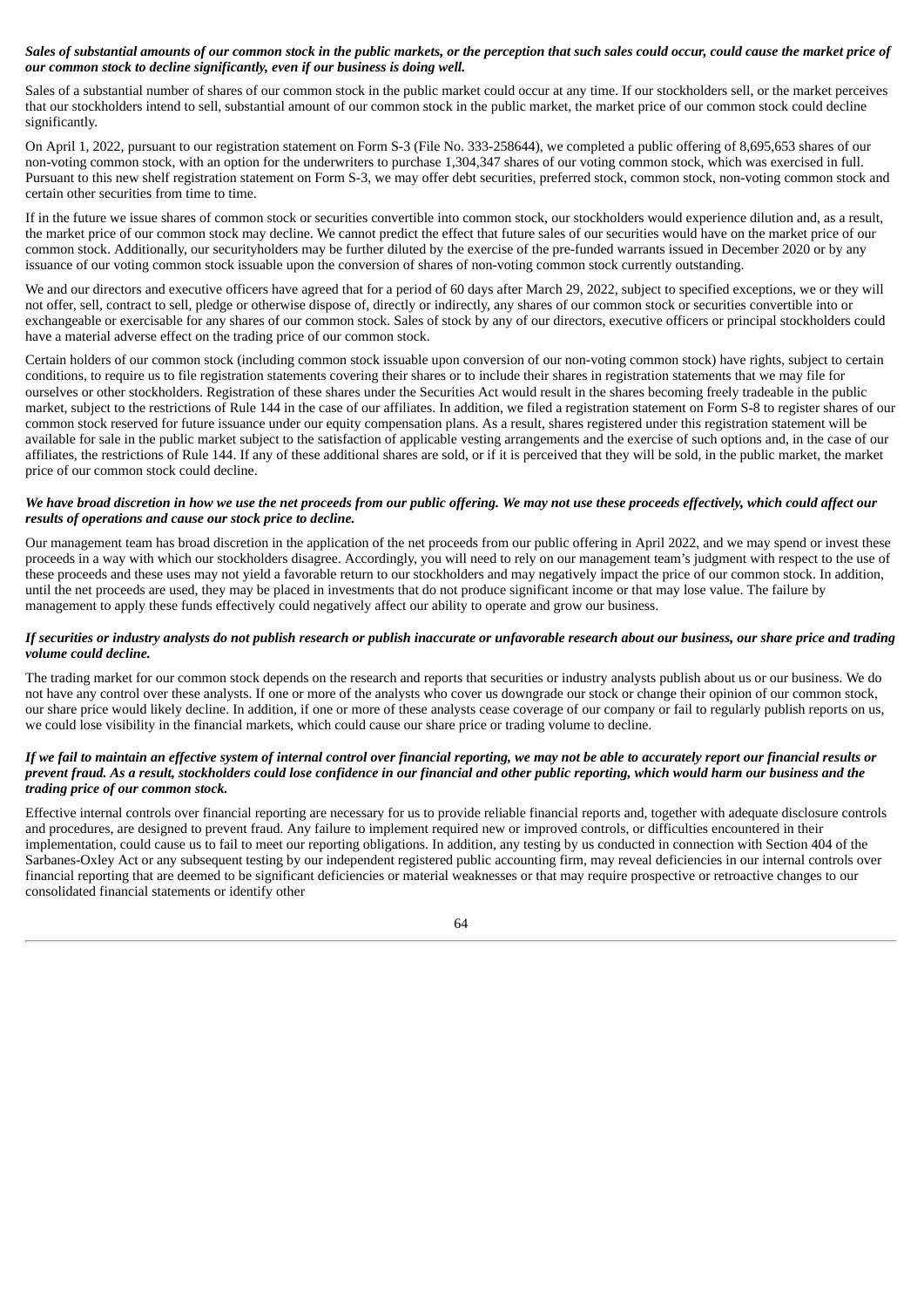areas for further attention or improvement. We have identified deficiencies in the past which we have taken steps to address. However, our efforts to remediate previous deficiencies may not be effective or prevent any future deficiency in our internal control over financial reporting. Inferior internal controls could also cause investors to lose confidence in our reported financial information, which could have a negative effect on the trading price of our common stock.

During the year ended December 31, 2020, we began using a new enterprise resource planning (ERP) system for financial reporting. As a result, we updated our internal controls to accommodate changes to our business processes and accounting procedures. In connection with our ongoing evaluation of our internal controls over financial reporting, we may make further upgrades to our finance and accounting systems. If we are unable to accomplish these objectives in a timely and effective manner, our ability to comply with the financial reporting requirements and other rules that apply to reporting companies could be adversely impacted. Any failure to maintain effective internal control over financial reporting could have a material adverse effect on our business, financial condition and results of operations and the trading price of our common stock.

As a public company, we are required to disclose material changes made in our internal controls and procedures on a quarterly basis and our management is required to assess the effectiveness of these controls annually. Additionally, we are required to include a formal management assessment of the effectiveness of our internal control over financial reporting in our periodic reports, and once we cease to be an emerging growth company, we will be required to include an attestation report on internal control over financial reporting issued by our independent registered public accounting firm. However, for as long as we are an "emerging growth company" under the JOBS Act, our independent registered public accounting firm will not be required to attest to the effectiveness of our internal controls over financial reporting pursuant to Section 404.

To achieve compliance with Section 404 within the prescribed period, we engage in a process to document and evaluate our internal control over financial reporting, which is both costly and challenging. In this regard, we will need to continue to dedicate internal resources, potentially engage outside consultants and maintain a detailed work plan to assess and document the adequacy of our internal control over financial reporting, continue steps to improve control processes as appropriate, validate through testing that controls are designed and operating effectively, and continue to implement a continuous reporting and improvement process for internal control over financial reporting.

An independent assessment of the effectiveness of our internal controls could detect problems that our management's assessment might not. In addition, our independent registered public accounting firm did not perform an evaluation of our internal control over financial reporting as of December 31, 2021, 2020 or 2019 in accordance with the provisions of the Sarbanes-Oxley Act. Had our independent registered public accounting firm performed such an evaluation, control deficiencies may have been identified by management or our independent registered public accounting firm, and those control deficiencies could have also represented one or more material weaknesses. Undetected material weaknesses in our internal controls could lead to consolidated financial statement restatements and require us to incur the expense of remediation.

#### We have incurred and will continue to incur significant increased costs as a result of operating as a public company, and our management has devoted *and will continue to devote substantial time to corporate governance standards.*

As a public company, we have incurred and will continue to incur significant legal, accounting and other expenses that we did not incur as a private company, and these expenses may increase even more after we are no longer an "emerging growth company." Our management and other personnel have devoted and will continue to devote a substantial amount of time and incur substantial expense in connection with compliance initiatives. For example, in anticipation of becoming a public company, we adopted additional internal controls and disclosure controls and procedures, retained a transfer agent and adopted an insider trading policy. As a public company, we bear all of the internal and external costs of preparing and distributing periodic public reports in compliance with our obligations under the securities laws.

In addition, regulations and standards relating to corporate governance and public disclosure, including the Sarbanes-Oxley Act and the related rules and regulations implemented by the SEC and Nasdaq, have and will continue to increase legal and financial compliance costs and make some compliance activities more time consuming. We cannot predict or estimate the amount of additional costs we may incur to respond to these requirements or the timing of such costs. We have invested and will continue to invest in resources to comply with evolving laws, regulations and standards, and this investment will result in increased general and administrative expenses and may divert management's time and attention from our other business activities. If our efforts to comply with new laws, regulations and standards differ from the activities intended by regulatory or governing bodies due to ambiguities related to practice, regulatory authorities may initiate legal proceedings against us and our business may be harmed. These factors could also make it more difficult for us to attract and retain qualified members of our board of directors, particularly to serve on our audit committee and compensation committee, and qualified executive officers.

Under the corporate governance standards of Nasdaq, a majority of our board of directors and each member of our audit committee must be an independent director. We may encounter difficulty in attracting qualified persons to serve on our board of directors and the audit committee, and our board of directors and management may be required to divert significant time and attention and resources

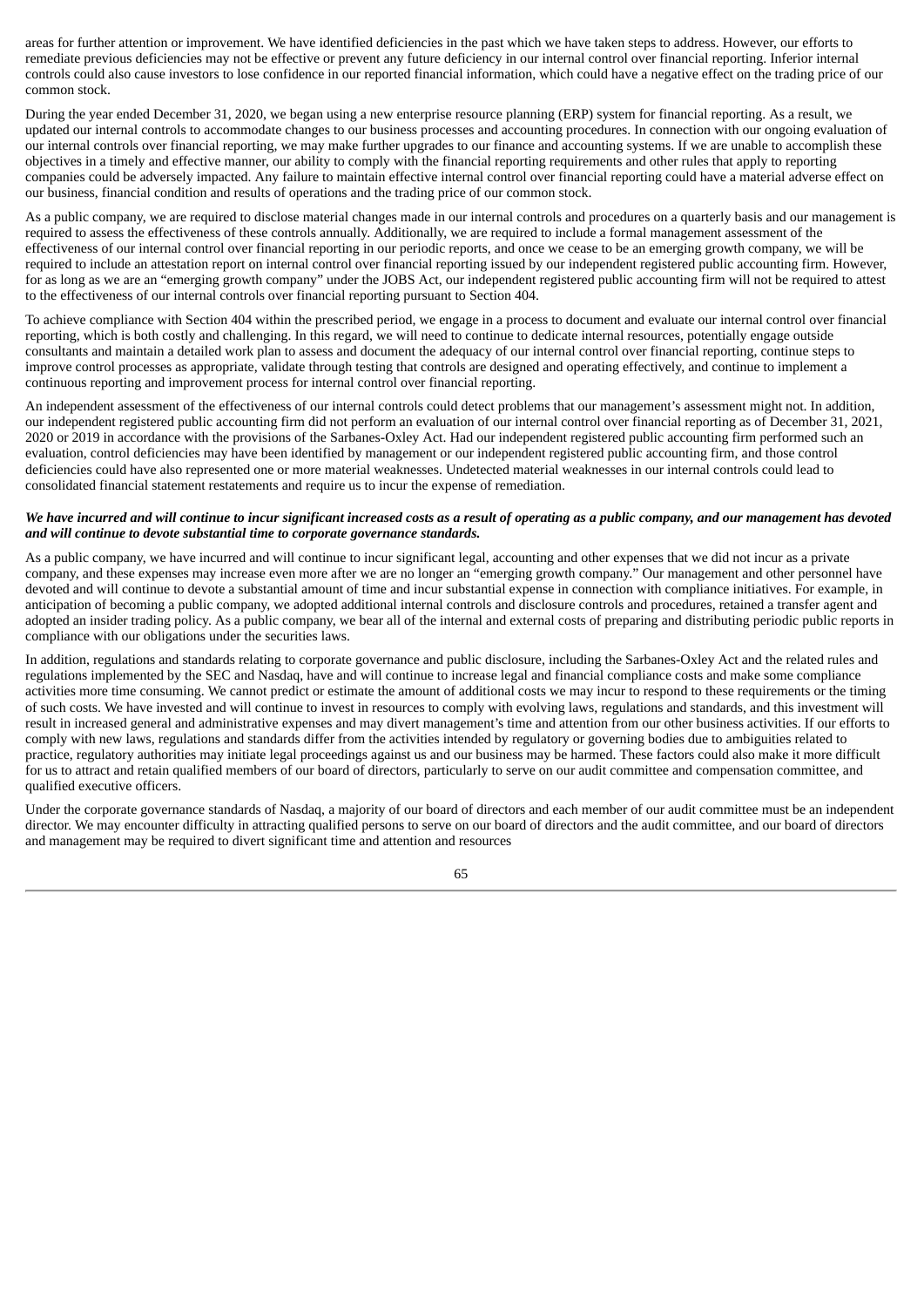away from our business to identify qualified directors. If we fail to attract and retain the required number of independent directors, we may be subject to the delisting of our common stock from Nasdaq.

# We are an "emerging growth company," and any decision on our part to comply only with certain reduced reporting and disclosure requirements *applicable to emerging growth companies could make our common stock less attractive to investors.*

We are an "emerging growth company," as defined in the JOBS Act. For as long as we continue to be an emerging growth company, we may choose to take advantage of exemptions from various reporting requirements applicable to other public companies that are not emerging growth companies, including, but not limited to, not being required to comply with the auditor attestation requirements of Section 404, reduced disclosure obligations regarding executive compensation in our periodic reports and proxy statements and exemptions from the requirements of holding a nonbinding advisory vote on executive compensation and stockholder approval of any golden parachute payments not previously approved. We will remain an "emerging growth company" until the earliest to occur of: the last day of the fiscal year in which we have more than \$1.07 billion in annual revenue, the date we qualify as a "large accelerated filer," with the market value of our common stock held by non-affiliates exceeding \$700 million as of June 30, the issuance by us of more than \$1.0 billion of non-convertible debt over a three-year period, and the last day of the fiscal year ending after the fifth anniversary of our IPO, or December 31, 2024. Investors could find our common stock less attractive if we choose to rely on these exemptions. In addition, the JOBS Act provides that an emerging growth company can take advantage of an extended transition period for complying with new or revised accounting standards. We have elected to use this extended transition period until the earlier of the date that we (i) are no longer an emerging growth company or (ii) affirmatively and irrevocably opt out of the extended transition period provided in the JOBS Act. As a result, our consolidated financial statements may not be comparable to companies that comply with the new or revised accounting standards as of public company effective dates. If some investors find our common stock less attractive as a result of any of our reliance on these exemptions, there may be a less active trading market for our common stock and our share price may be more volatile.

## We have never paid and do not anticipate paying cash dividends on our common stock, and accordingly, stockholders must rely on share appreciation *for any return on their investment.*

We have never paid any dividends on our capital stock. We currently intend to retain our future earnings, if any, to fund the development and growth of our businesses and do not anticipate that we will declare or pay any cash dividends on our capital stock in the foreseeable future. See the section titled "Dividend Policy." As a result, capital appreciation, if any, of our common stock will be your sole source of gain on your investment for the foreseeable future. Investors seeking cash dividends should not invest in our common stock.

# Delaware law and provisions in our amended and restated certificate of incorporation and amended and restated bylaws might discourage, delay, or prevent a change in control of our company or changes in our management and, therefore, depress the trading price of our common stock.

Provisions in our amended and restated certificate of incorporation and amended and restated bylaws may discourage, delay, or prevent a merger, acquisition, or other change in control that stockholders may consider favorable, including transactions in which you might otherwise receive a premium for your shares of our common stock. These provisions may also prevent or frustrate attempts by our stockholders to replace or remove our management. Therefore, these provisions could adversely affect the price of our common stock. Among other things, our charter documents:

- establish that our board of directors is divided into three classes, Class I, Class II and Class III, with each class serving staggered three-year terms;
- provide that vacancies on our board of directors may be filled only by a majority of directors then in office, even though less than a quorum;
- provide that our directors may only be removed for cause;
- eliminate cumulative voting in the election of directors;
- authorize our board of directors to issue shares of convertible preferred stock and determine the price and other terms of those shares, including preferences and voting rights, without stockholder approval;
- provide our board of directors with the exclusive right to elect a director to fill a vacancy or newly created directorship;
- permit stockholders to only take actions at a duly called annual or special meeting and not by written consent;
- prohibit stockholders from calling a special meeting of stockholders;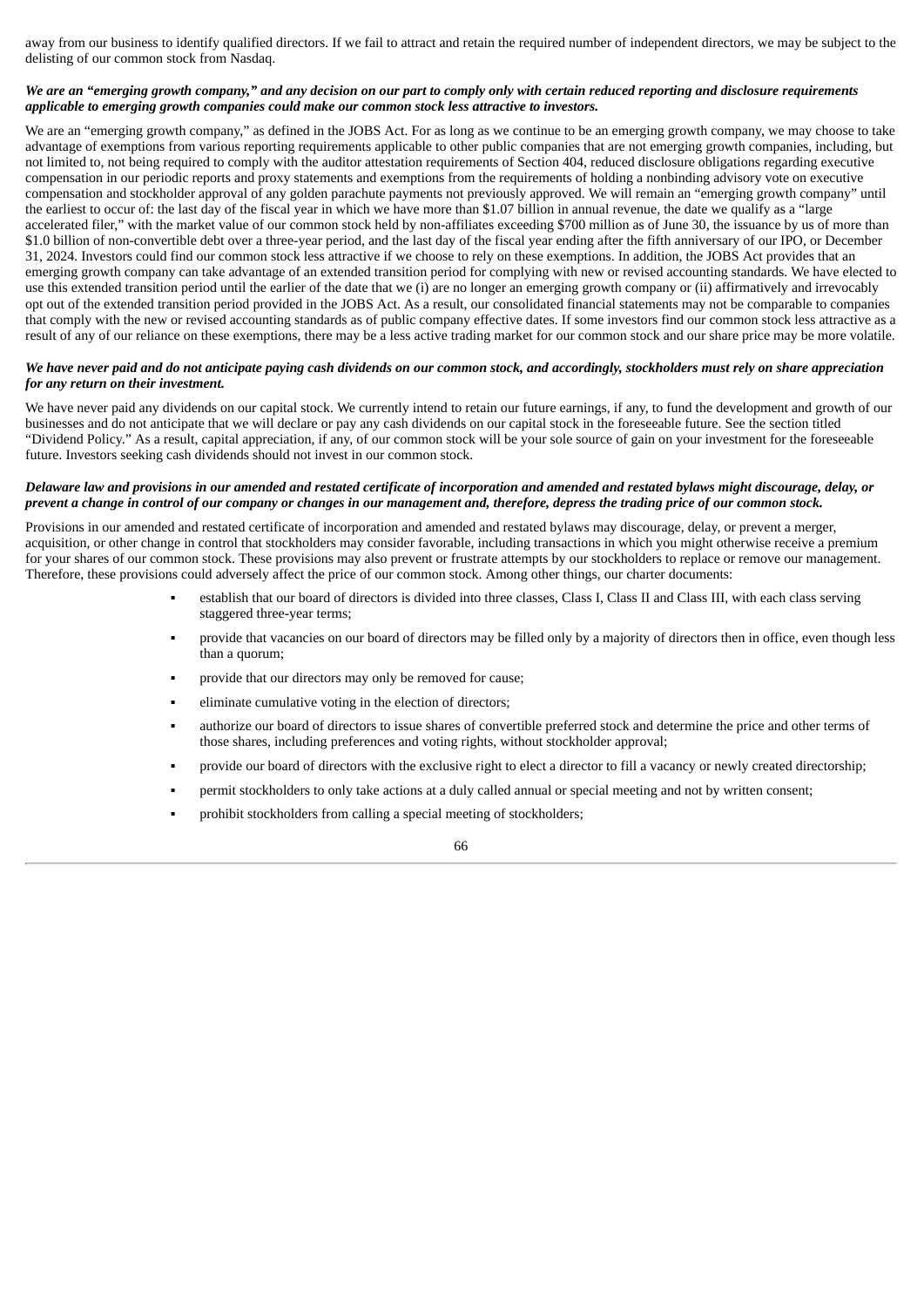- require that stockholders give advance notice to nominate directors or submit proposals for consideration at stockholder meetings;
- authorize our board of directors, by a majority vote, to amend the bylaws; and
- require the affirmative vote of at least 66 2/3% or more of the outstanding shares of common stock to amend many of the provisions described above.

In addition, Section 203 of the General Corporation Law of the State of Delaware (DGCL) prohibits a publicly-held Delaware corporation from engaging in a business combination with an interested stockholder, generally a person which together with its affiliates owns, or within the last three years has owned, 15% of our voting stock, for a period of three years after the date of the transaction in which the person became an interested stockholder, unless the business combination is approved in a prescribed manner.

Any provision of our amended and restated certificate of incorporation, amended and restated bylaws, or Delaware law that has the effect of delaying or preventing a change in control could limit the opportunity for our stockholders to receive a premium for their shares of our capital stock and could also affect the price that some investors are willing to pay for our common stock.

## Our amended and restated bylaws provide that the Court of Chancery of the State of Delaware and the federal district courts of the United States are the exclusive forums for substantially all disputes between us and our stockholders, which could limit our stockholders' ability to obtain a favorable *judicial forum for disputes with us or our directors, officers or employees.*

Our amended and restated bylaws provide that the Court of Chancery of the State of Delaware (or, if the Court of Chancery does not have jurisdiction, another state court in Delaware or the federal district court for the District of Delaware) is the exclusive forum for the following (except for certain claims as to which such court determines that there is an indispensable party not subject to the jurisdiction of such court):

- any derivative action or proceeding under Delaware statutory or common law brought on our behalf;
- any action asserting a claim of breach of fiduciary duty owed by any of our directors, officers or other employees to us or our stockholders;
- any action asserting a claim against us arising under the DGCL, our amended and restated certificate of incorporation or our amended and restated bylaws; and
- any action asserting a claim against us that is governed by the internal-affairs doctrine.

This exclusive forum provision will not apply to any causes of action arising under the Exchange Act or any other claim for which the federal courts have exclusive jurisdiction. Our amended and restated bylaws further provide that the federal district courts of the United States will be the exclusive forum for resolving any complaint asserting a cause of action arising under the Securities Act. These exclusive-forum provisions may limit a stockholder's ability to bring a claim in a judicial forum that it finds favorable for disputes with us or our directors, officers or other employees, which may discourage lawsuits against us and our directors, officers and other employees. Any person or entity purchasing or otherwise acquiring any interest in any of our securities shall be deemed to have notice of and consented to these provisions. There is uncertainty as to whether a court would enforce such provisions, and the enforceability of similar choice of forum provisions in other companies' charter documents has been challenged in legal proceedings. It is possible that a court could find these types of provisions to be inapplicable or unenforceable, and if a court were to find either exclusive-forum provision in our amended and restated bylaws to be inapplicable or unenforceable in any action, we may incur additional costs associated with resolving the dispute in other jurisdictions, which could seriously harm our business.

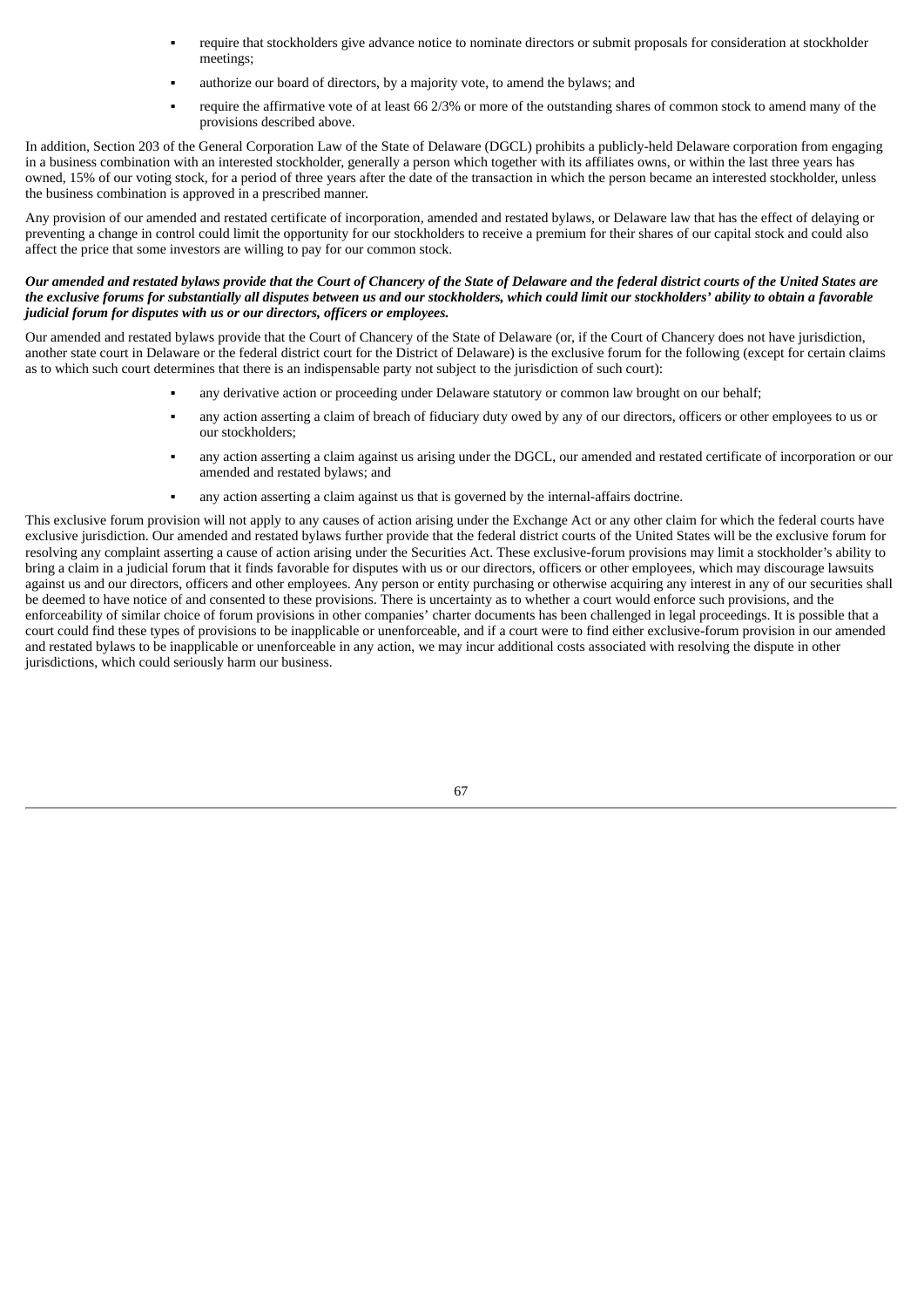# **Item 2. Unregistered Sales of Equity Securities and Use of Proceeds**

# **Unregistered Sales of Equity Securities**

None.

# **Use of Proceeds from Public Offering of Common Stock**

On September 17, 2019, our registration statement on Form S-1 (File No. 333-2233365) was declared effective by the SEC for our initial public offering of common stock. We began trading on the Nasdaq Global Select Market on September 18, 2019, and the transaction formally closed on September 20, 2019. In connection with our IPO, we issued and sold an aggregate of 12,578,125 shares of our common stock at a price of \$16.00 per share, including 1,640,625 shares issued and sold in connection with the full exercise by the underwriters of their option to purchase additional shares of common stock. The aggregate offering price for shares sold in our IPO was \$201.3 million. The joint book-running managers for the initial public offering were Jefferies LLC, Piper Jaffray & Co., Stifel, Nicolaus & Company, Incorporated and Guggenheim Securities, LLC. After deducting underwriting discounts and commissions and offering costs paid or payable by us of approximately \$18.4 million, the net proceeds from the offering were approximately \$183.0 million. No payments were made by us to directors, officers or persons owning ten percent or more of our common stock or to their associates, or to our affiliates, other than payments in the ordinary course of business to officers for salaries and to non-employee directors pursuant to our director compensation policy.

There has been no material change in the planned use of proceeds from our IPO as described in our final prospectus filed with the SEC on September 18, 2019 pursuant to Rule 424(b)(4). We invested the funds received in interest-bearing investment-grade securities.

## **Item 3. Defaults Upon Senior Securities**

None.

#### **Item 4. Mine Safety Disclosures**

None.

#### **Item 5. Other Information**

None.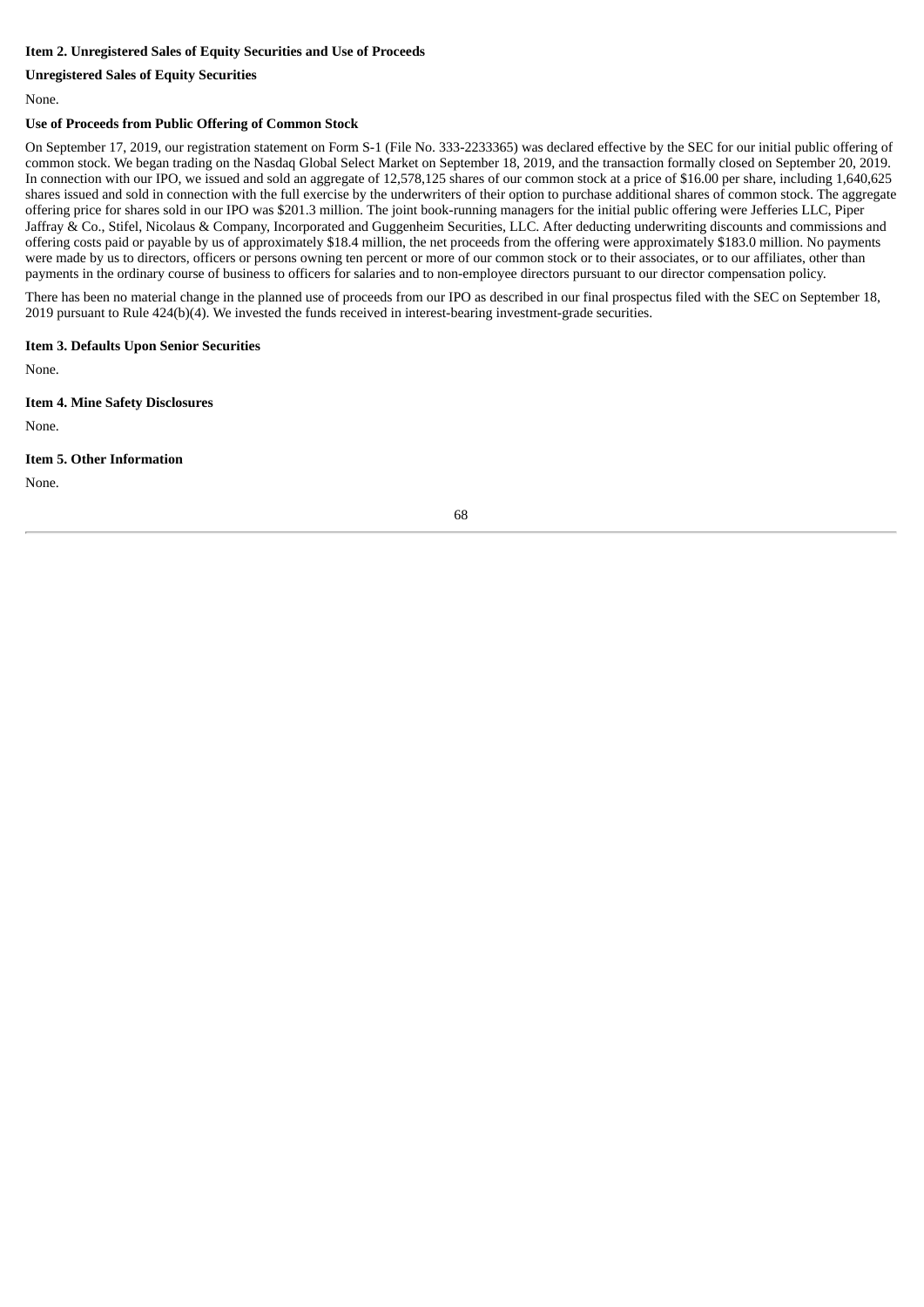# **Item 6. Exhibits**

**Incorporated by Reference**

| Exhibit<br><b>Number</b> | <b>Exhibit Description</b>                                                                                                                                                                                   | Form  | File No.  | <b>Exhibit</b> | <b>Filing Date</b> |
|--------------------------|--------------------------------------------------------------------------------------------------------------------------------------------------------------------------------------------------------------|-------|-----------|----------------|--------------------|
| $10.1*$                  | Collaboration and License Agreement by and between IGM Biosciences, Inc. and<br>Genzyme Corporation, dated March 28, 2022.                                                                                   | $8-K$ | 001-39045 | 10.1           | March 29, 2022     |
| $10.2+$                  | Amended and Restated 2019 Employee Stock Purchase Plan, amended May 1, 2022,<br>and forms of agreements thereunder.                                                                                          |       |           |                |                    |
| 31.1                     | Certification of Principal Executive Officer pursuant to Rules 13a-14(a) and 15d-14(a)<br>under the Securities Exchange Act of 1934, as Adopted Pursuant to Section 302 of the<br>Sarbanes-Oxley Act of 2002 |       |           |                |                    |
| 31.2                     | Certification of Principal Financial Officer pursuant to Rules 13a-14(a) and 15d-14(a)<br>under the Securities Exchange Act of 1934, as Adopted Pursuant to Section 302 of the<br>Sarbanes-Oxley Act of 2002 |       |           |                |                    |
| $32.1+$                  | Certification of Principal Executive Officer pursuant to 18 U.S.C. Section 1350, as<br>Adopted Pursuant to Section 906 of the Sarbanes-Oxley Act of 2002                                                     |       |           |                |                    |
| $32.2+$                  | Certification of Principal Financial Officer pursuant to 18 U.S.C. Section 1350, as<br>Adopted Pursuant to Section 906 of the Sarbanes-Oxley Act of 2002                                                     |       |           |                |                    |
| 101.INS                  | <b>Inline XBRL Instance Document</b>                                                                                                                                                                         |       |           |                |                    |
| 101.SCH                  | Inline XBRL Taxonomy Extension Schema Document                                                                                                                                                               |       |           |                |                    |
| 101.CAL                  | Inline XBRL Taxonomy Extension Calculation Linkbase Document                                                                                                                                                 |       |           |                |                    |
| 101.DEF                  | Inline XBRL Taxonomy Extension Definition Linkbase Document                                                                                                                                                  |       |           |                |                    |
| 101.LAB                  | Inline XBRL Taxonomy Extension Label Linkbase Document                                                                                                                                                       |       |           |                |                    |
| 101.PRE                  | Inline XBRL Taxonomy Extension Presentation Linkbase Document                                                                                                                                                |       |           |                |                    |
| 104                      | Cover Page Interactive Data File (formatted as inline XBRL with applicable taxonomy<br>extension information contained in Exhibit 101)                                                                       |       |           |                |                    |

+ Indicates management contract or compensatory plan.

\* Portions of this exhibit have been redacted in accordance with Regulations S-K Item 601(b)(10).<br>† The certifications attached as Exhibit 32.1 and Exhibit 32.2 that accompany this Quarterly Report on Form 10-Q are deemed Commission and are not to be incorporated by reference into any filing of the Registrant under the Securities Act of 1933, as amended, or the Securities Exchange Act of 1934, as amended, whether made before or after the date of this Quarterly Report on Form 10-Q, irrespective of any general incorporation language contained in such filing.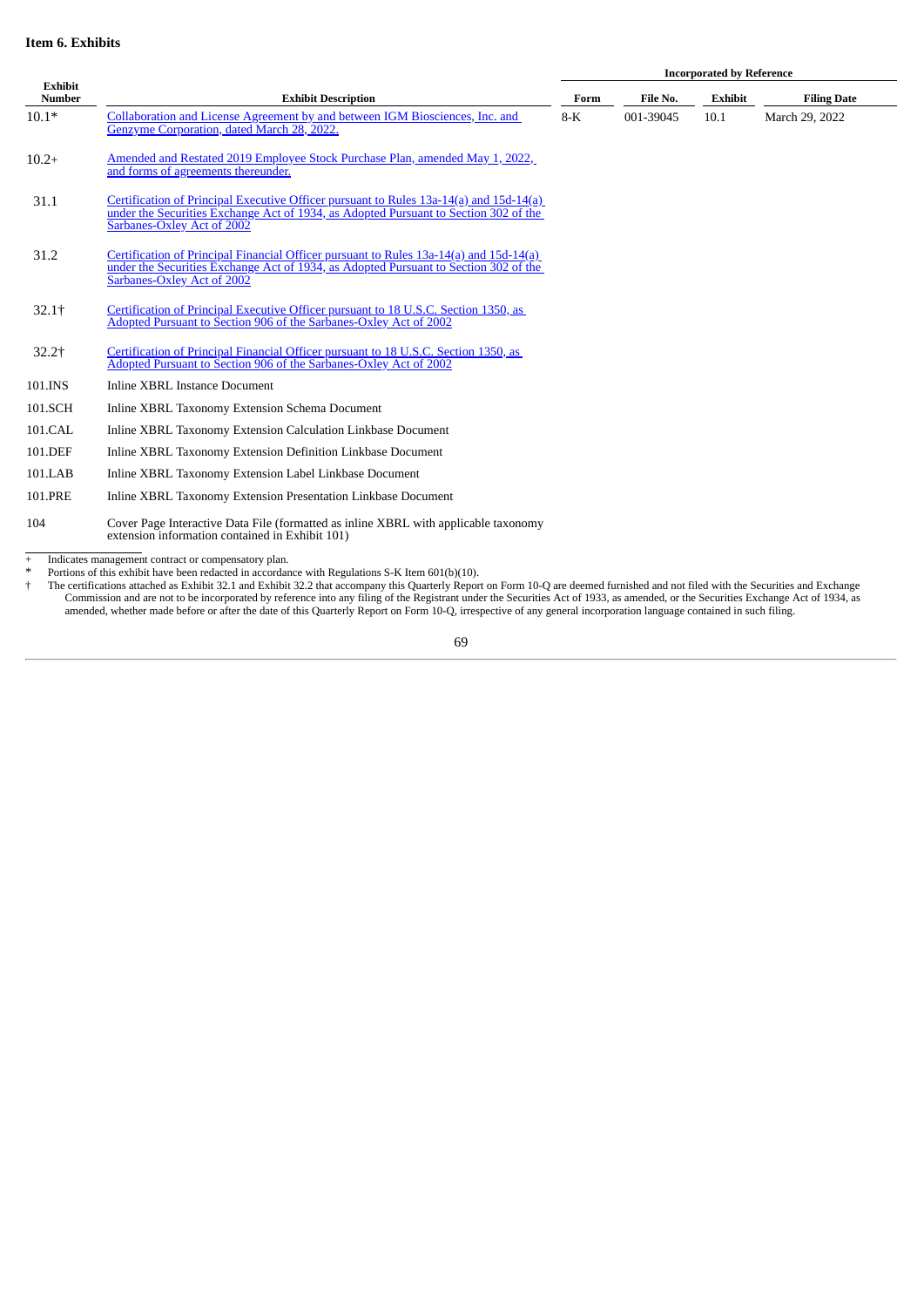# **SIGNATURES**

Pursuant to the requirements of the Securities Exchange Act of 1934, the registrant has duly caused this report to be signed on its behalf by the undersigned thereunto duly authorized.

|                   | IGM Biosciences, Inc. |                                                                                                 |
|-------------------|-----------------------|-------------------------------------------------------------------------------------------------|
| Date: May 9, 2022 | By:                   | /s/ Fred Schwarzer                                                                              |
|                   |                       | <b>Fred Schwarzer</b><br>Chief Executive Officer and President<br>(Principal Executive Officer) |
| Date: May 9, 2022 | By:                   | /s/ Misbah Tahir                                                                                |
|                   |                       | Misbah Tahir<br>Chief Financial Officer<br>(Principal Financial and Accounting Officer)         |
|                   | 70                    |                                                                                                 |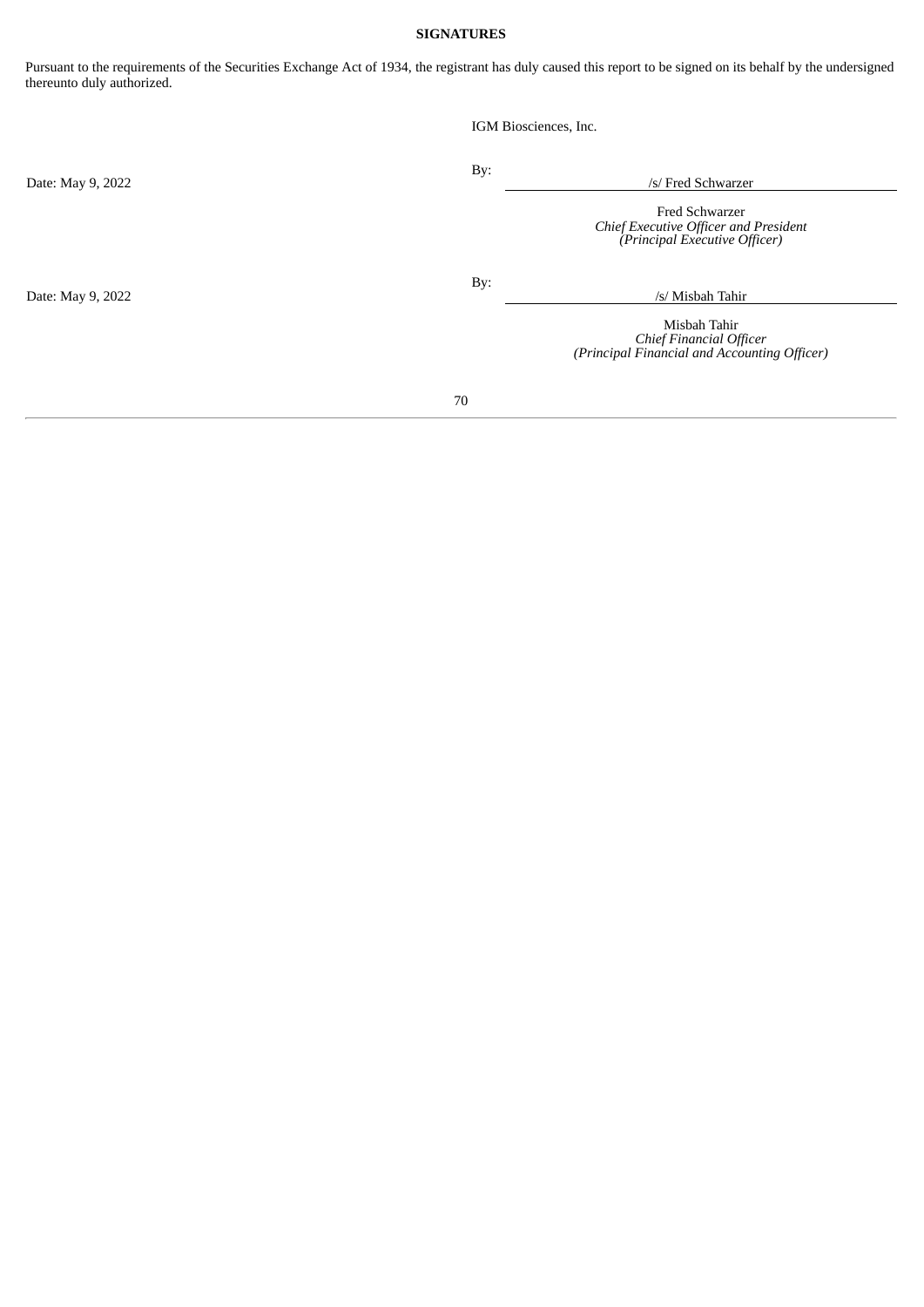## **IGM BIOSCIENCES, INC.**

### **2019 EMPLOYEE STOCK PURCHASE PLAN (as amended and restated effective May 1, 2022)**

1. Purpose. The purpose of the Plan is to provide employees of the Company and its Designated Companies with an opportunity to purchase Common Stock through accumulated Contributions. The Company intends for the Plan to have two components: a component that is intended to qualify as an "employee stock purchase plan" under Section 423 of the Code (the "423 Component") and a component that is not intended to qualify as an "employee stock purchase plan" under Section 423 of the Code (the "Non-423 Component"). The provisions of the 423 Component, accordingly, will be construed so as to extend and limit Plan participation in a uniform and nondiscriminatory basis consistent with the requirements of Section 423 of the Code. An option to purchase shares of Common Stock under the Non-423 Component will be granted pursuant to rules, procedures, or sub-plans adopted by the Administrator designed to achieve tax, securities laws, or other objectives for Eligible Employees and the Company. Except as otherwise provided herein, the Non-423 Component will operate and be administered in the same manner as the 423 Component.

### 2.Definitions.

(a)"Administrator" means the Board or any Committee designated by the Board to administer the Plan pursuant to Section 14.

(b)"Affiliate" means any entity, other than a Subsidiary, in which the Company has an equity or other ownership interest.

(c)"Applicable Laws" means the requirements relating to the administration of equity-based awards under U.S. state corporate laws, U.S. federal and state securities laws, the Code, any stock exchange or quotation system on which the Common Stock is listed or quoted and the applicable laws of any non-U.S. country or jurisdiction where options are, or will be, granted under the Plan.

(d)"Board" means the Board of Directors of the Company.

(e)"Change in Control" means the occurrence of any of the following events:

(i)A change in the ownership of the Company which occurs on the date that any one person, or more than one person acting as a group ("Person"), acquires ownership of the stock of the Company that, together with the stock held by such Person, constitutes more than 50% of the total voting power of the stock of the Company; provided, however, that for purposes of this subsection, the acquisition of additional stock by any one Person, who is considered to own more than 50% of the total voting power of the stock of the Company will not be considered a Change in Control. Further, if the stockholders of the Company immediately before such change in ownership continue to retain immediately after the change in ownership, in substantially the same proportions as their ownership of shares of the Company's voting stock immediately prior to the change in ownership, direct or indirect beneficial ownership of 50% or more of the total voting power of the stock of the Company or of the ultimate parent entity of the Company, such event shall not be considered a Change in Control under this subsection (i). For this purpose, indirect beneficial ownership shall include, without limitation, an interest resulting from ownership of the voting securities of one or more corporations or other business entities which own the Company, as the case may be, either directly or through one or more subsidiary corporations or other business entities; or

(ii)A change in the effective control of the Company which occurs on the date that a majority of members of the Board is replaced during any 12‑month period by Directors whose appointment or election is not endorsed by a majority of the members of the Board prior to the date of the appointment or election. For purposes of this subsection (ii), if any Person is considered to be in effective control of the Company, the acquisition of additional control of the Company by the same Person will not be considered a Change in Control; or

(iii)A change in the ownership of a substantial portion of the Company's assets which occurs on the date that any Person acquires (or has acquired during the twelve (12)‑month period ending on the date of the most recent acquisition by such Person) assets from the Company that have a total gross fair market value equal to or more than 50% of the

4885-4718-4670.1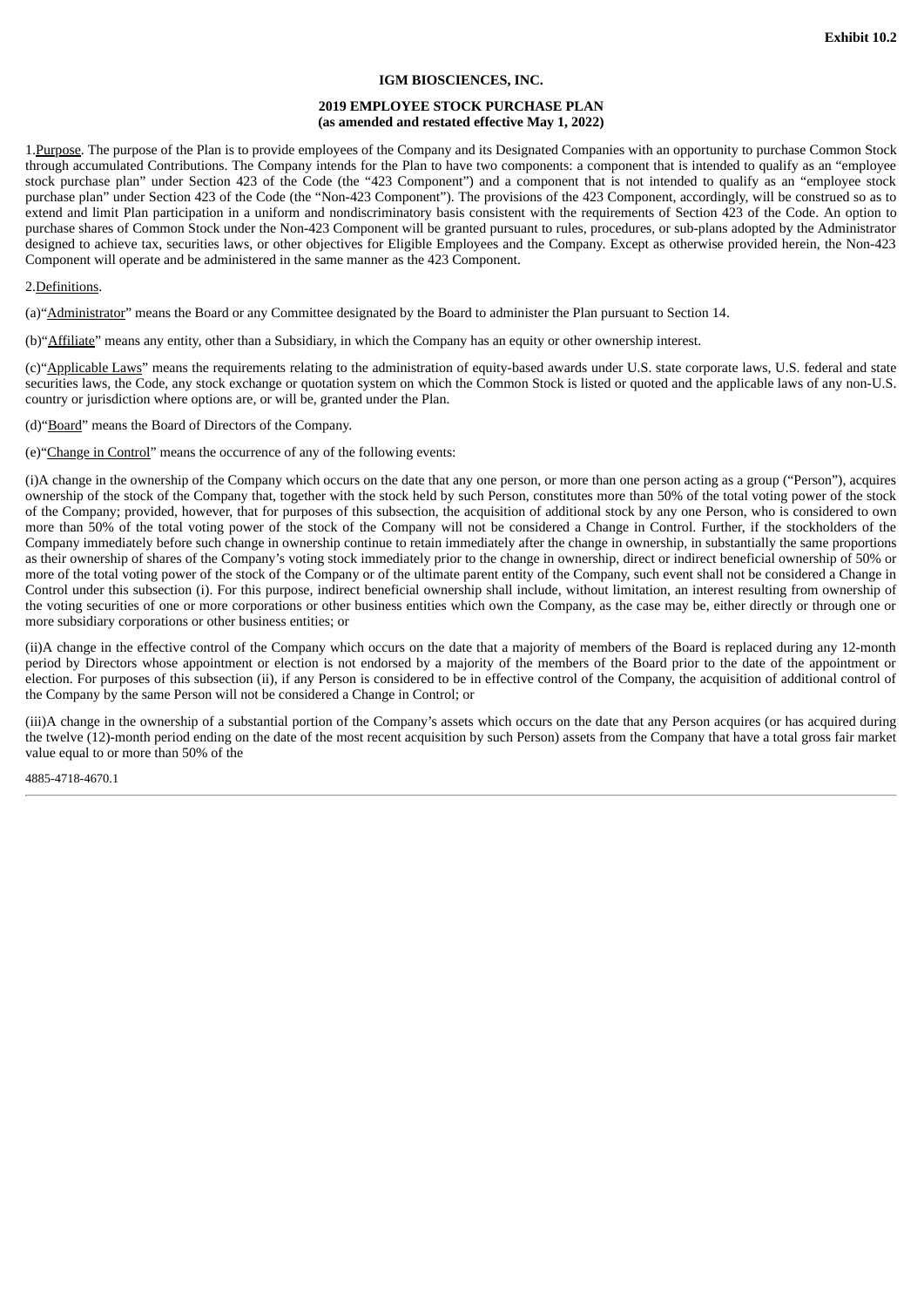total gross fair market value of all of the assets of the Company immediately prior to such acquisition or acquisitions; provided, however, that for purposes of this subsection, the following will not constitute a change in the ownership of a substantial portion of the Company's assets: (A) a transfer to an entity that is controlled by the Company's stockholders immediately after the transfer, or (B) a transfer of assets by the Company to: (1) a stockholder of the Company (immediately before the asset transfer) in exchange for or with respect to the Company's stock, (2) an entity, 50% or more of the total value or voting power of which is owned, directly or indirectly, by the Company, (3) a Person, that owns, directly or indirectly, 50% or more of the total value or voting power of all the outstanding stock of the Company, or (4) an entity, at least 50% of the total value or voting power of which is owned, directly or indirectly, by a Person described in this subsection (iii)(B)(3). For purposes of this subsection, gross fair market value means the value of the assets of the Company, or the value of the assets being disposed of, determined without regard to any liabilities associated with such assets.

For purposes of this definition, persons will be considered to be acting as a group if they are owners of a corporation that enters into a merger, consolidation, purchase, or acquisition of stock, or similar business transaction with the Company.

Notwithstanding the foregoing, a transaction will not be deemed a Change in Control unless the transaction qualifies as a change in control event within the meaning of Code Section 409A, as it has been and may be amended from time to time, and any proposed or final U.S. Treasury Regulations and Internal Revenue Service guidance that has been promulgated or may be promulgated thereunder from time to time.

Further and for the avoidance of doubt, a transaction will not constitute a Change in Control if: (i) its sole purpose is to change the jurisdiction of the Company's incorporation, or (ii) its sole purpose is to create a holding company that will be owned in substantially the same proportions by the persons who held the Company's securities immediately before such transaction.

(f)"Code" means the U.S. Internal Revenue Code of 1986, as amended. Reference to a specific section of the Code will include such section, any valid regulation or other official applicable guidance promulgated under such section, and any comparable provision of any future legislation or regulation amending, supplementing or superseding such section or regulation.

(g)"Committee" means a committee of the Board appointed in accordance with Section 14 hereof.

(h)"Common Stock" means the common stock of the Company.

(i)"Company" means IGM Biosciences, Inc., a Delaware corporation, or any successor thereto.

(j)"Compensation" includes an Eligible Employee's base straight time gross earnings but excludes payments for incentive compensation, bonuses, payments for overtime and shift premium, equity compensation income and other similar compensation. The Administrator, in its discretion, may, on a uniform and nondiscriminatory basis, establish a different definition of Compensation for a subsequent Offering Period.

(k)"Contributions" means the payroll deductions and other additional payments that the Company may permit to be made by a Participant to fund the exercise of options granted pursuant to the Plan.

(l)"Designated Company" means any Subsidiary or Affiliate that has been designated by the Administrator from time to time in its sole discretion as eligible to participate in the Plan. For purposes of the 423 Component, only the Company and its Subsidiaries may be Designated Companies, provided, however that at any given time, a Subsidiary that is a Designated Company under the 423 Component will not be a Designated Company under the Non‑423 Component.

(m)"Director" means a member of the Board.

(n)"Eligible Employee" means any individual who is a common law employee providing services to the Company or a Designated Company and is customarily employed for at least 20 hours per week and more than 5 months in any calendar year by the Employer, or any lesser number of hours per week and/or number of months in any calendar year established by the Administrator (if required under Applicable Laws) for purposes of any separate Offering or the Non-423 Component. For purposes of the Plan, the employment relationship will be treated as continuing intact while the individual is on sick leave or other leave of absence that the Employer approves or is legally protected under Applicable Laws. Where the period of leave exceeds 3 months and the individual's right to reemployment is not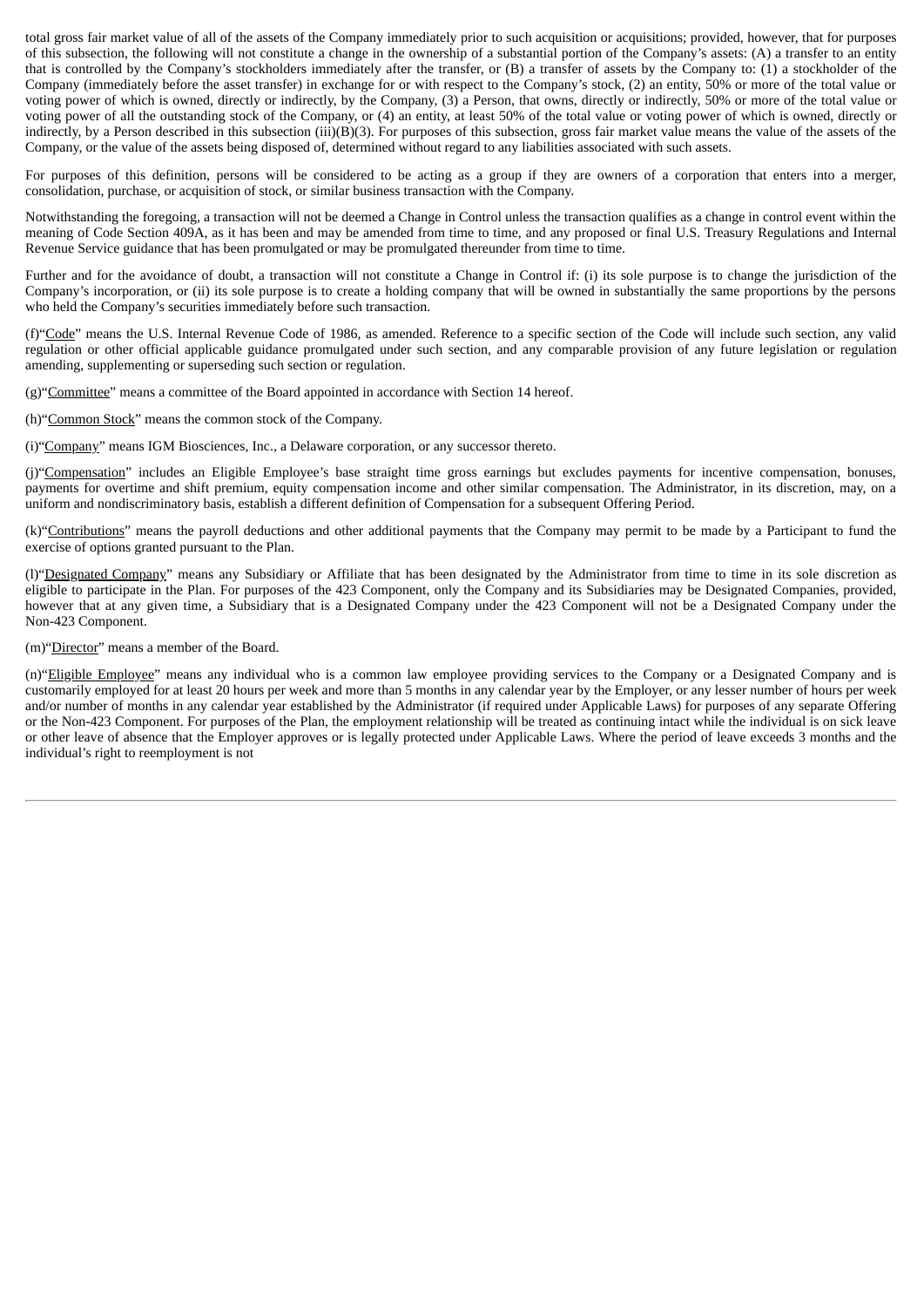guaranteed either by statute or by contract, the employment relationship will be deemed to have terminated 3 months and 1 day following the commencement of such leave. The Administrator, in its discretion, from time to time may, prior to an Enrollment Date for all options to be granted on such Enrollment Date in an Offering, determine (for each Offering under the 423 Component on a uniform and nondiscriminatory basis or as otherwise permitted by Treasury Regulation Section 1.423‑2) that the definition of Eligible Employee will or will not include an individual if he or she: (i) has not completed at least 2 years of service since his or her last hire date (or such lesser period of time as may be determined by the Administrator in its discretion), (ii) customarily works not more than 20 hours per week (or such lesser period of time as may be determined by the Administrator in its discretion), (iii) customarily works not more than 5 months per calendar year (or such lesser period of time as may be determined by the Administrator in its discretion), (iv) is a highly compensated employee within the meaning of Section  $414(q)$  of the Code, or (v) is a highly compensated employee within the meaning of Section 414(q) of the Code with compensation above a certain level or is an officer or subject to the disclosure requirements of Section 16(a) of the Exchange Act, provided the exclusion is applied with respect to each Offering under the 423 Component in an identical manner to all highly compensated individuals of the Employer whose Eligible Employees are participating in that Offering. Each exclusion will be applied with respect to an Offering under the 423 Component in a manner complying with U.S. Treasury Regulation Section 1.423‑2(e)(2)(ii). Such exclusions may be applied with respect to an Offering under the Non-423 Component without regard to the limitations of U.S. Treasury Regulation Section 1.423‑2.

(o)"Employer" means the employer of the applicable Eligible Employee(s).

(p)"Enrollment Date" means the first Trading Day of an Offering Period.

(q) "Exchange Act" means the U.S. Securities Exchange Act of 1934, as amended, including the rules and regulations promulgated thereunder.

(r)"Exercise Date" means the last Trading Day of the Purchase Period. Notwithstanding the foregoing, in the event that an Offering Period is terminated prior to its expiration pursuant to Section 20(a), the Administrator, in its sole discretion, may determine that any Purchase Period also terminating under such Offering Period will terminate without options being exercised on the Exercise Date that otherwise would have occurred on the last Trading Day of such Purchase Period.

(s)"Fair Market Value" means, as of any date, the value of a share of Common Stock determined as follows:

(i)For purposes of the Enrollment Date of the first Offering Period under the Plan, the Fair Market Value will be the initial price to the public as set forth in the final prospectus included within the Registration Statement.

(ii)For all other purposes, the Fair Market Value will be the closing sales price for Common Stock as quoted on any established stock exchange or national market system (including without limitation the New York Stock Exchange, Nasdaq Global Select Market, the Nasdaq Global Market or the Nasdaq Capital Market of The Nasdaq Stock Market) on which the Common Stock is listed on the date of determination (or the closing bid, if no sales were reported), as reported in *The Wall Street Journal* or such other source as the Administrator deems reliable. If the determination date for the Fair Market Value occurs on a non-trading day (i.e., a weekend or holiday), the Fair Market Value will be such price on the immediately preceding trading day, unless otherwise determined by the Administrator. In the absence of an established market for the Common Stock, the Fair Market Value thereof will be determined in good faith by the Administrator.

The determination of fair market value for purposes of tax withholding may be made in the Administrator's discretion subject to Applicable Laws and is not required to be consistent with the determination of Fair Market Value for other purposes.

(iii)In the absence of an established market for the Common Stock, the Fair Market Value thereof will be determined in good faith by the Administrator; or

(iv)For purposes of the Enrollment Date of the first Offering Period under the Plan, the Fair Market Value will be the initial price to the public as set forth in the final prospectus included within the Registration Statement.

(t)"Fiscal Year" means the fiscal year of the Company.

(u)"New Exercise Date" means a new Exercise Date if the Administrator shortens any Offering Period then in progress.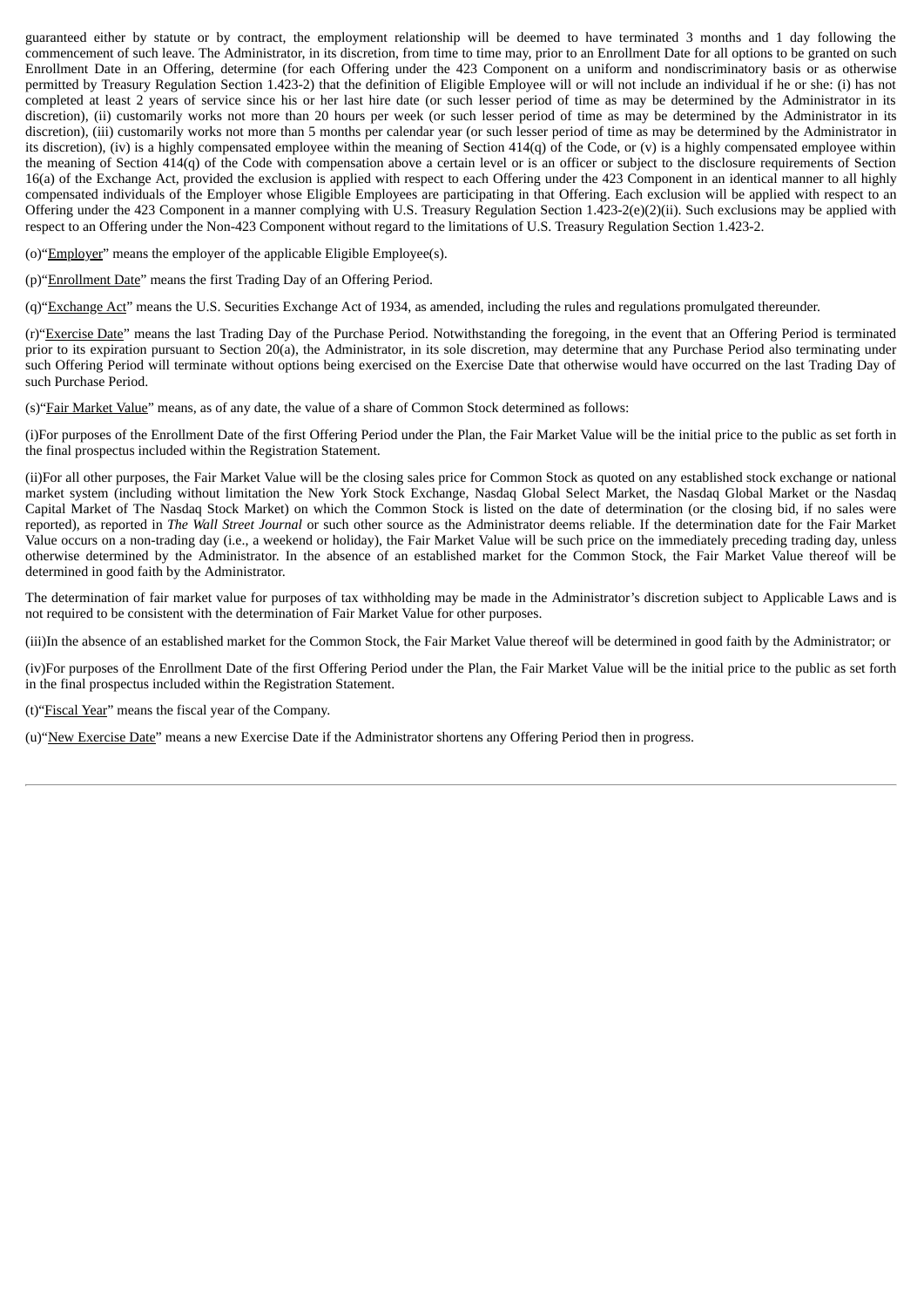(v)"Offering" means an offer under the Plan of an option that may be exercised during an Offering Period as further described in Section 4. For purposes of the Plan, the Administrator may designate separate Offerings under the Plan (the terms of which need not be identical) in which Eligible Employees of one or more Employers will participate, even if the dates of the applicable Offering Periods of each such Offering are identical and the provisions of the Plan will separately apply to each Offering. To the extent permitted by U.S. Treasury Regulation Section 1.423-2(a)(1), the terms of each Offering need not be identical provided that the terms of the Plan and an Offering together satisfy U.S. Treasury Regulation Section 1.423‑2(a)(2) and (a)(3).

(w) "Offering Periods" means the consecutive periods of approximately six (6) months during which an option granted pursuant to the Plan may be exercised, commencing on the first Trading Day on or after May 15th and November 15th of each year and terminating on the last Trading Day on or before May 15th and November 15th, approximately six (6) months later; provided, however, that the first Offering Period under the Plan will commence with the first Trading Day on or after the date on which the Securities and Exchange Commission declares the Company's Registration Statement effective and will end on the last Trading Day on or before May 15, 2020, and provided, further, that the second Offering Period under the Plan will commence on the first Trading Day on or after May 15, 2020. The duration and timing of Offering Periods may be changed pursuant to Sections 4, 20 and 30.

 $(x)$ "Parent" means a "parent corporation," whether now or hereafter existing, as defined in Section 424(e) of the Code.

(y)"Participant" means an Eligible Employee that participates in the Plan.

(z)"Plan" means this IGM Biosciences, Inc. 2019 Employee Stock Purchase Plan.

(aa)"Purchase Period" means the approximately six (6) month period commencing after one Exercise Date and ending with the next Exercise Date, except that the first Purchase Period of any Offering Period will commence on the Enrollment Date and end with the next Exercise Date. Unless the Administrator provides otherwise, the Purchase Period will have the same duration and coincide with the length of the Offering Period.

(bb)"Purchase Price" means an amount equal to 85% of the Fair Market Value on the Enrollment Date or on the Exercise Date, whichever is lower; provided however, that the Purchase Price may be determined for subsequent Offering Periods by the Administrator subject to compliance with Section 423 of the Code (or any successor rule or provision or any other Applicable Law, regulation or stock exchange rule) or pursuant to Section 20.

(cc)"Registration Date" means the effective date of the Registration Statement.

(dd)"Registration Statement" means the registration statement on Form S-1 filed with the Securities and Exchange Commission for the initial public offering of the Common Stock.

(ee)"Subsidiary" means a "subsidiary corporation," whether now or hereafter existing, as defined in Section 424(f) of the Code.

(ff)"Trading Day" means a day on which the national stock exchange upon which the Common Stock is listed is open for trading.

(gg)"U.S. Treasury Regulations" means the Treasury regulations of the Code. Reference to a specific Treasury Regulation will include such Treasury Regulation, the section of the Code under which such regulation was promulgated, and any comparable provision of any future legislation or regulation amending, supplementing, or superseding such Section or regulation.

#### 3.Eligibility.

(a)First Offering Period. Any individual who is an Eligible Employee immediately prior to the first Offering Period will be automatically enrolled in the first Offering Period.

(b)Subsequent Offering Periods. Any Eligible Employee on a given Enrollment Date subsequent to the first Offering Period will be eligible to participate in the Plan, subject to the requirements of Section 5.

(c)Non-U.S. Employees. Eligible Employees who are citizens or residents of a non-U.S. jurisdiction (without regard to whether they also are citizens or residents of the United States or resident aliens (within the meaning of Section 7701(b)(1)(A) of the Code)) may be excluded from participation in the Plan or an Offering if the participation of such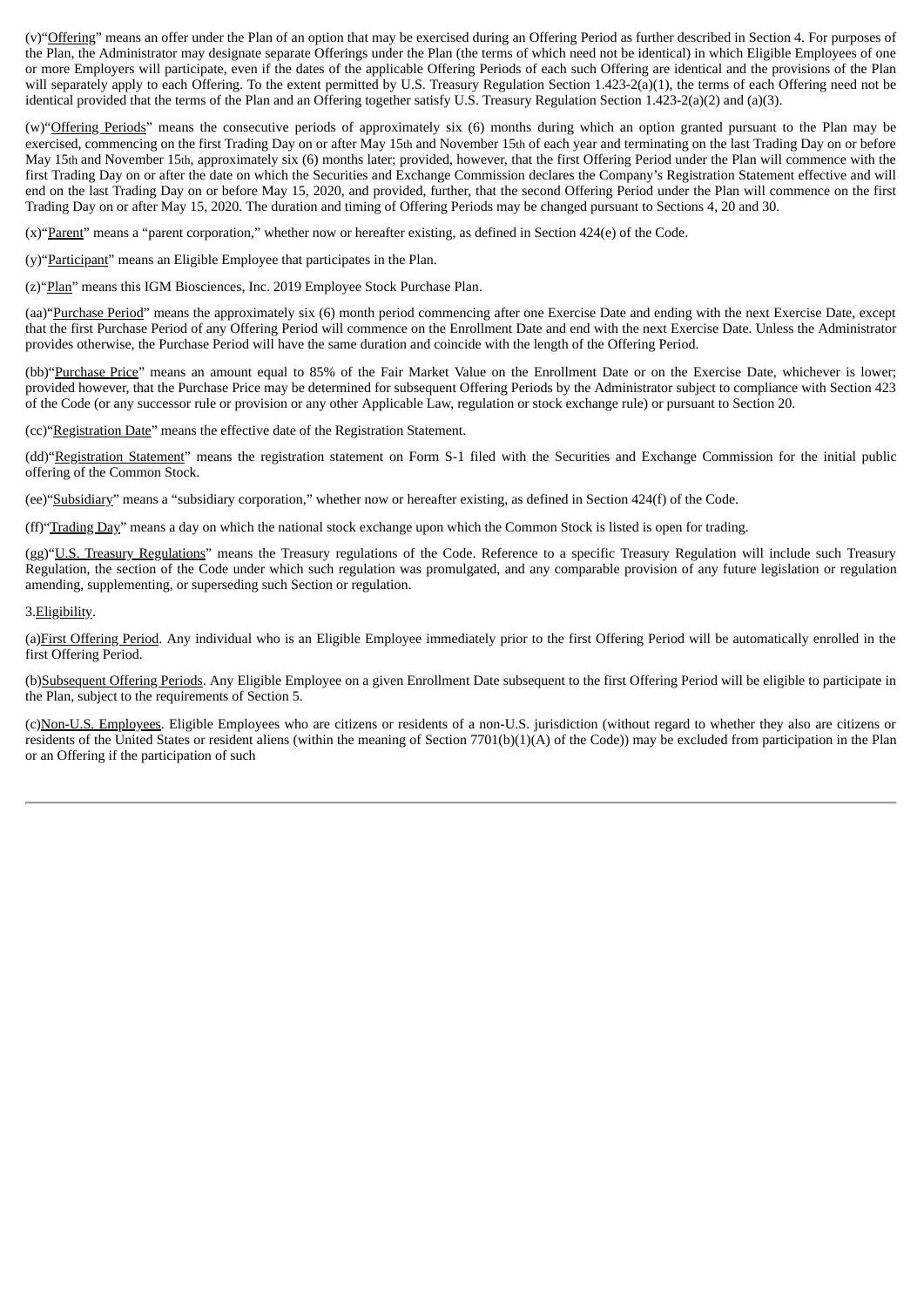Eligible Employees is prohibited under the laws of the applicable jurisdiction or if complying with the laws of the applicable jurisdiction would cause the Plan or an Offering to violate Section 423 of the Code. In the case of the Non-423 Component, Eligible Employees may be excluded from participation in the Plan or an Offering if the Administrator determines that participation of such Eligible Employees is not advisable or practicable.

(d)Limitations. Any provisions of the Plan to the contrary notwithstanding, no Eligible Employee will be granted an option under the Plan (i) to the extent that, immediately after the grant, such Eligible Employee (or any other person whose stock would be attributed to such Eligible Employee pursuant to Section 424(d) of the Code) would own capital stock of the Company or any Parent or Subsidiary of the Company and/or hold outstanding options to purchase such stock possessing 5% or more of the total combined voting power or value of all classes of the capital stock of the Company or of any Parent or Subsidiary of the Company, or (ii) to the extent that his or her rights to purchase stock under all employee stock purchase plans (as defined in Section 423 of the Code) of the Company or any Parent or Subsidiary of the Company accrues at a rate, which exceeds \$25,000 worth of stock (determined at the Fair Market Value of the stock at the time such option is granted) for each calendar year in which such option is outstanding at any time, as determined in accordance with Section 423 of the Code and the regulations thereunder.

4. Offering Periods. The Plan will be implemented by consecutive Offering Periods with a new Offering Period commencing on the first Trading Day on or after May 15th and November 15th each year, or on such other dates as the Administrator will determine; provided, however, that the first Offering Period under the Plan will commence with the first Trading Day on or after the Registration Date and end on the last Trading Day on or before May 15, 2020, and provided, further, that the second Offering Period under the Plan will commence on the first Trading Day on or after May 15, 2020. The Administrator will have the power to change the duration of Offering Periods (including the commencement dates thereof) with respect to future Offerings without stockholder approval if such change is announced prior to the scheduled beginning of the first Offering Period to be affected thereafter; provided, however, that no Offering Period may last more than 27 months.

#### 5.Participation.

(a) First Offering Period. An Eligible Employee will be entitled to continue to participate in the first Offering Period pursuant to Section 3(a) only if such individual submits a subscription agreement authorizing Contributions in a form determined by the Administrator (which may be similar to the form attached hereto as  $Exhibit A$ ) to the Company's stock administration office (i) no earlier than the effective date of the Form S-8 registration statement with respect to the issuance of Common Stock under this Plan and (ii) no later than the first business day on or before the 10th calendar day following the effective date of such Form S-8 registration statement or such other date as the Administrator may determine (the "Enrollment Window"). An Eligible Employee's failure to submit the subscription agreement during the Enrollment Window will result in the automatic termination of such individual's participation in the first Offering Period.

(b)Subsequent Offering Periods. An Eligible Employee may participate in the Plan pursuant to Section 3(b) by (i) submitting to the Company's stock administration office (or its designee) a properly completed subscription agreement authorizing Contributions in the form provided by the Administrator for such purpose or (ii) following an electronic or other enrollment procedure determined by the Administrator, in either case on or before a date determined by the Administrator prior to an applicable Enrollment Date with the requirement to employed on such date interpreted as an eligibility criteria that will be applied only if it complies with the conditions in the definition of Eligible Employee.

### 6.Contributions.

(a)At the time a Participant enrolls in the Plan pursuant to Section 5, he or she will elect to have Contributions (in the form of payroll deductions or otherwise, to the extent permitted by the Administrator) made on each pay day during the Offering Period in an amount not exceeding 15% of the Compensation that he or she receives on the pay day. The Administrator, in its sole discretion, may permit all Participants in a specified Offering to contribute amounts to the Plan through payment by cash, check or other means set forth in the subscription agreement prior to each Exercise Date of each Purchase Period. A Participant's subscription agreement will remain in effect for successive Offering Periods unless terminated as provided in Section 10 hereof.

(b)In the event Contributions are made in the form of payroll deductions, such payroll deductions for a Participant will commence on the first pay day following the Enrollment Date and will end on the last pay day on or prior to the last Exercise Date of such Offering Period to which such authorization is applicable, unless sooner terminated by the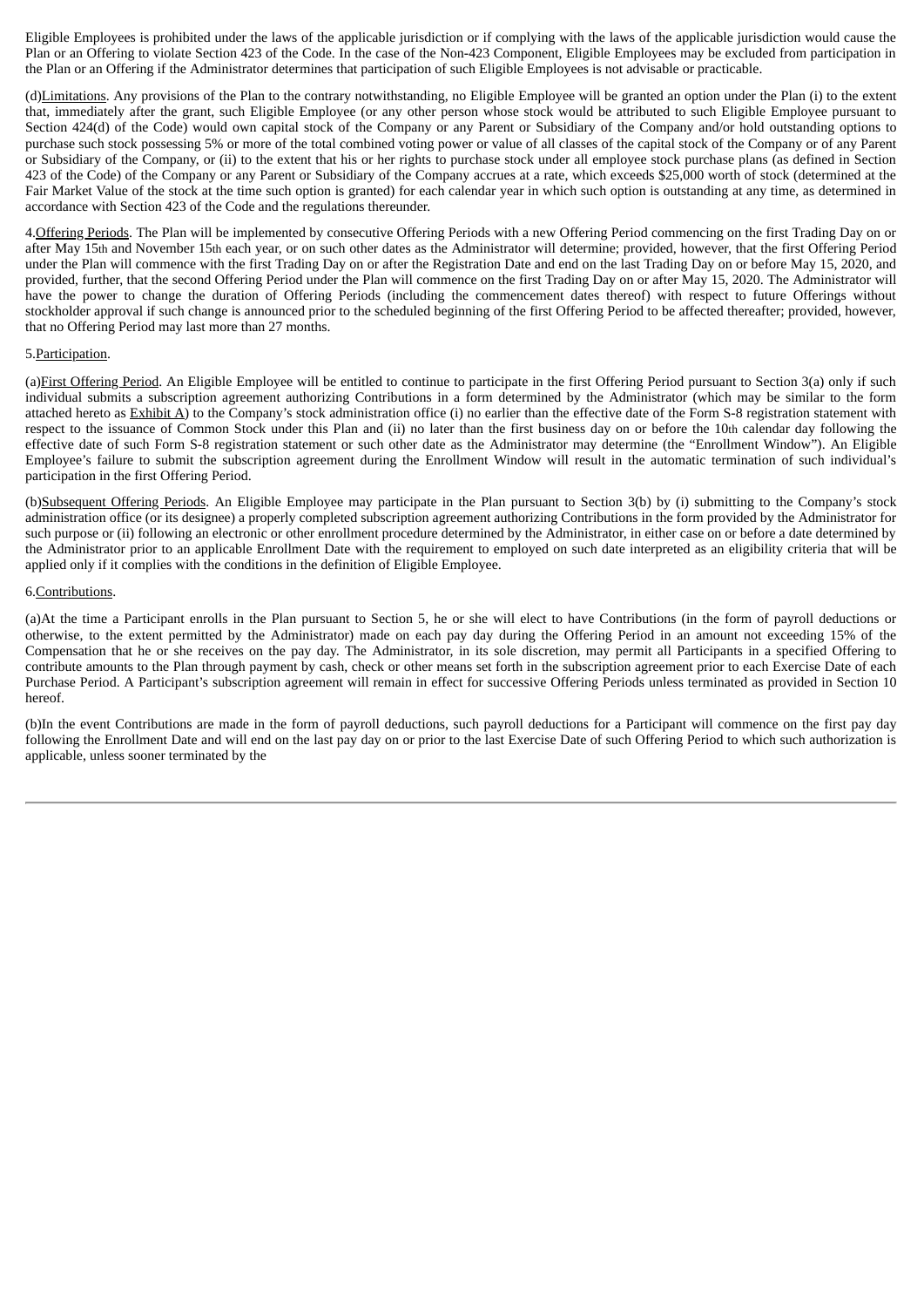Participant as provided in Section 10 hereof; provided, however, that for the first Offering Period, payroll deductions will commence on the first pay day on or following the end of the Enrollment Window. Unless otherwise determined by the Administrator, Contributions with respect to a pay day that occurs on an Exercise Date will be applied to the Purchase Period containing such Exercise Date.

(c)All Contributions made for a Participant will be credited to his or her account under the Plan and Contributions will be made in whole percentages of his or her Compensation only. A Participant may not make any additional payments into such account.

(d)A Participant may discontinue his or her participation in the Plan as provided under Section 10. Unless otherwise determined by the Administrator, during a Purchase Period, a Participant may not increase the rate of his or her Contributions and may only decrease the rate of his or her Contributions one 1 time and such decrease must be to a Contribution rate of 0%. Any such decrease during a Purchase Period requires the Participant (i) properly completing and submitting to the Company's stock administration office (or its designee) a new subscription agreement authorizing the change in Contribution rate in the form provided by the Administrator for such purpose or (ii) following an electronic or other procedure prescribed by the Administrator, in either case on or before a date determined by the Administrator prior to an applicable Exercise Date. If a Participant has not followed such procedures to change the rate of Contributions, the rate of his or her Contributions will continue at the originally elected rate throughout the Purchase Period and future Offering Periods and Purchase Periods (unless the Participant's participation is terminated as provided in Sections 10 or 11). The Administrator may, in its sole discretion, amend the nature and/or number of Contribution rate changes that may be made by Participants during any Offering Period or Purchase Period and may establish other conditions or limitations as it deems appropriate for Plan administration. Any change in the rate of Contributions made pursuant to this Section 6(d) will be effective as of the first full payroll period following 5 business days after the date on which the change is made by the Participant (unless the Administrator, in its sole discretion, elects to process a given change in payroll deduction rate earlier).

(e)Notwithstanding the foregoing, to the extent necessary to comply with Section 423(b)(8) of the Code and Section 3(d), a Participant's Contributions may be decreased to zero percent (0%) at any time during a Purchase Period. Subject to Section 423(b)(8) of the Code and Section 3(d) hereof, Contributions will recommence at the rate originally elected by the Participant effective as of the beginning of the first Purchase Period scheduled to end in the following calendar year, unless terminated by the Participant as provided in Section 10.

(f)Notwithstanding any provisions to the contrary in the Plan, the Administrator may allow Participants to participate in the Plan via cash contributions instead of payroll deductions if (i) payroll deductions are not permitted under Applicable Laws, (ii) the Administrator determines that cash contributions are permissible under Section 423 of the Code; or (iii) the Participants are participating in the Non-423 Component.

(g)At the time the option is exercised, in whole or in part, or at the time some or all of the Common Stock issued under the Plan is disposed of (or at any other time that a taxable event related to the Plan occurs), the Participant must make adequate provision for the Company's or Employer's federal, state, local or any other tax liability payable to any authority including taxes imposed by jurisdictions outside of the U.S., national insurance, social security or other tax withholding obligations, if any, which arise upon the exercise of the option or the disposition of the Common Stock (or any other time that a taxable event related to the Plan occurs). At any time, the Company or the Employer may, but will not be obligated to, withhold from the Participant's compensation the amount necessary for the Company or the Employer to meet applicable withholding obligations, including any withholding required to make available to the Company or the Employer any tax deductions or benefits attributable to the sale or early disposition of Common Stock by the Eligible Employee. In addition, the Company or the Employer may, but will not be obligated to, withhold from the proceeds of the sale of Common Stock or use any other method of withholding the Company or the Employer deems appropriate to the extent permitted by U.S. Treasury Regulation Section  $1.423 - 2(f)$ .

7. Grant of Option. On the Enrollment Date of each Offering Period, each Eligible Employee participating in such Offering Period will be granted an option to purchase on each Exercise Date during such Offering Period (at the applicable Purchase Price) up to a number of shares of Common Stock determined by dividing such Eligible Employee's Contributions accumulated prior to such Exercise Date and retained in the Eligible Employee's account as of the Exercise Date by the applicable Purchase Price; provided that in no event will an Eligible Employee be permitted to purchase during each Purchase Period more than 3,000 shares of Common Stock (subject to any adjustment pursuant to Section 19) and provided further that such purchase will be subject to the limitations set forth in Sections 3(d) and 13 and in the subscription agreement. The Eligible Employee may accept the grant of such option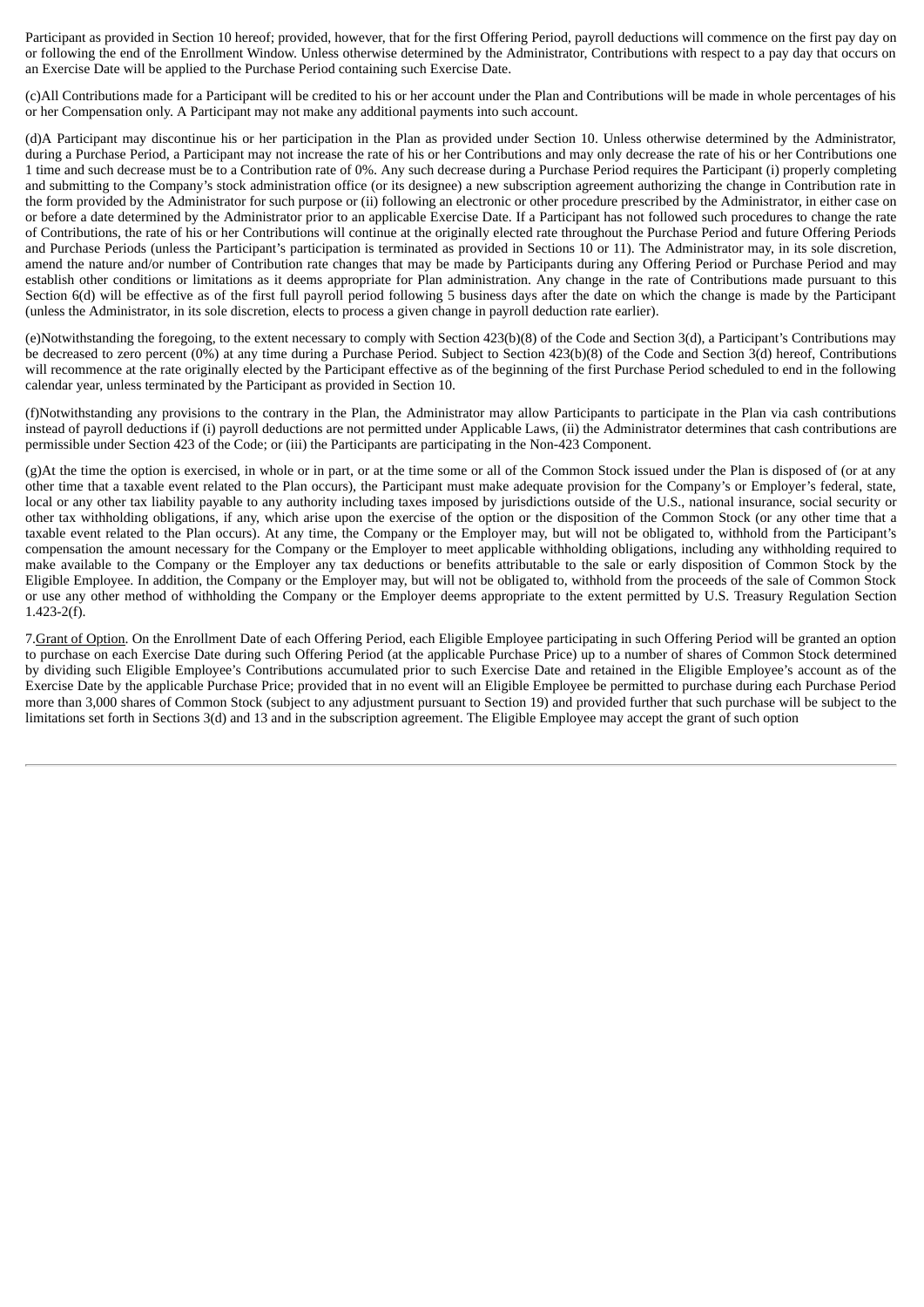(i) with respect to the first Offering Period by submitting a properly completed subscription agreement in accordance with the requirements of Section 5 on or before the last day of the Enrollment Window, and (ii) with respect to any subsequent Offering Period under the Plan, by electing to participate in the Plan in accordance with the requirements of Section 5. The Administrator may, for future Offering Periods, increase or decrease, in its absolute discretion, the maximum number of shares of Common Stock that an Eligible Employee may purchase during each Purchase Period. Exercise of the option will occur as provided in Section 8, unless the Participant has withdrawn pursuant to Section 10. The option will expire on the last day of the Offering Period.

## 8.Exercise of Option.

(a)Unless a Participant withdraws from the Plan as provided in Section 10, his or her option for the purchase of shares of Common Stock will be exercised automatically on each Exercise Date, and the maximum number of full shares subject to the option will be purchased for such Participant at the applicable Purchase Price with the accumulated Contributions from his or her account. No fractional shares of Common Stock will be purchased; any Contributions accumulated in a Participant's account, which are not sufficient to purchase a full share will be retained in the Participant's account for the subsequent Purchase Period or Offering Period, as applicable, subject to earlier withdrawal by the Participant as provided in Section 10. Any other funds left over in a Participant's account after the Exercise Date will be returned to the Participant. During a Participant's lifetime, a Participant's option to purchase shares of Common Stock hereunder is exercisable only by him or her.

(b)If the Administrator determines that, on a given Exercise Date, the number of shares of Common Stock with respect to which options are to be exercised may exceed (i) the number of shares of Common Stock that were available for sale under the Plan on the Enrollment Date of the applicable Offering Period, or (ii) the number of shares of Common Stock available for sale under the Plan on such Exercise Date, the Administrator may in its sole discretion (x) provide that the Company will make a pro rata allocation of the shares of Common Stock available for purchase on such Enrollment Date or Exercise Date, as applicable, in as uniform a manner as will be practicable and as it will determine in its sole discretion to be equitable among all Participants exercising options to purchase Common Stock on such Exercise Date, and continue all Offering Periods then in effect or (y) provide that the Company will make a pro rata allocation of the shares of Common Stock available for purchase on such Enrollment Date or Exercise Date, as applicable, in as uniform a manner as will be practicable and as it will determine in its sole discretion to be equitable among all participants exercising options to purchase Common Stock on such Exercise Date, and terminate any or all Offering Periods then in effect pursuant to Section 20. The Company may make a pro rata allocation of the shares available on the Enrollment Date of any applicable Offering Period pursuant to the preceding sentence, notwithstanding any authorization of additional shares for issuance under the Plan by the Company's stockholders subsequent to such Enrollment Date.

9. Delivery. As soon as reasonably practicable after each Exercise Date on which a purchase of shares of Common Stock occurs, the Company will arrange the delivery to each Participant of the shares purchased upon exercise of his or her option in a form determined by the Administrator (in its sole discretion) and pursuant to rules established by the Administrator. The Company may permit or require that shares be deposited directly with a broker designated by the Company or with a designated agent of the Company, and the Company may utilize electronic or automated methods of share transfer. The Company may require that shares be retained with such broker or agent for a designated period of time and/or may establish other procedures to permit tracking of disqualifying dispositions of such shares. No Participant will have any voting, dividend, or other stockholder rights with respect to shares of Common Stock subject to any option granted under the Plan until such shares have been purchased and delivered to the Participant as provided in this Section 9.

# 10.Withdrawal.

(a)A Participant may withdraw all but not less than all the Contributions credited to his or her account and not yet used to exercise his or her option under the Plan at any time by (i) submitting to the Company's stock administration office (or its designee) a written notice of withdrawal in the form determined by the Administrator for such purpose (which may be similar to the form attached hereto as **Exhibit B**), or (ii) following an electronic or other withdrawal procedure determined by the Administrator. The Administrator may set forth a deadline of when a withdrawal must occur to be effective prior to a given Exercise Date in accordance with policies it may approve from time to time. All of the Participant's Contributions credited to his or her account will be paid to such Participant promptly after receipt of notice of withdrawal and such Participant's option for the Offering Period will be automatically terminated, and no further Contributions for the purchase of shares will be made for such Offering Period. If a Participant withdraws from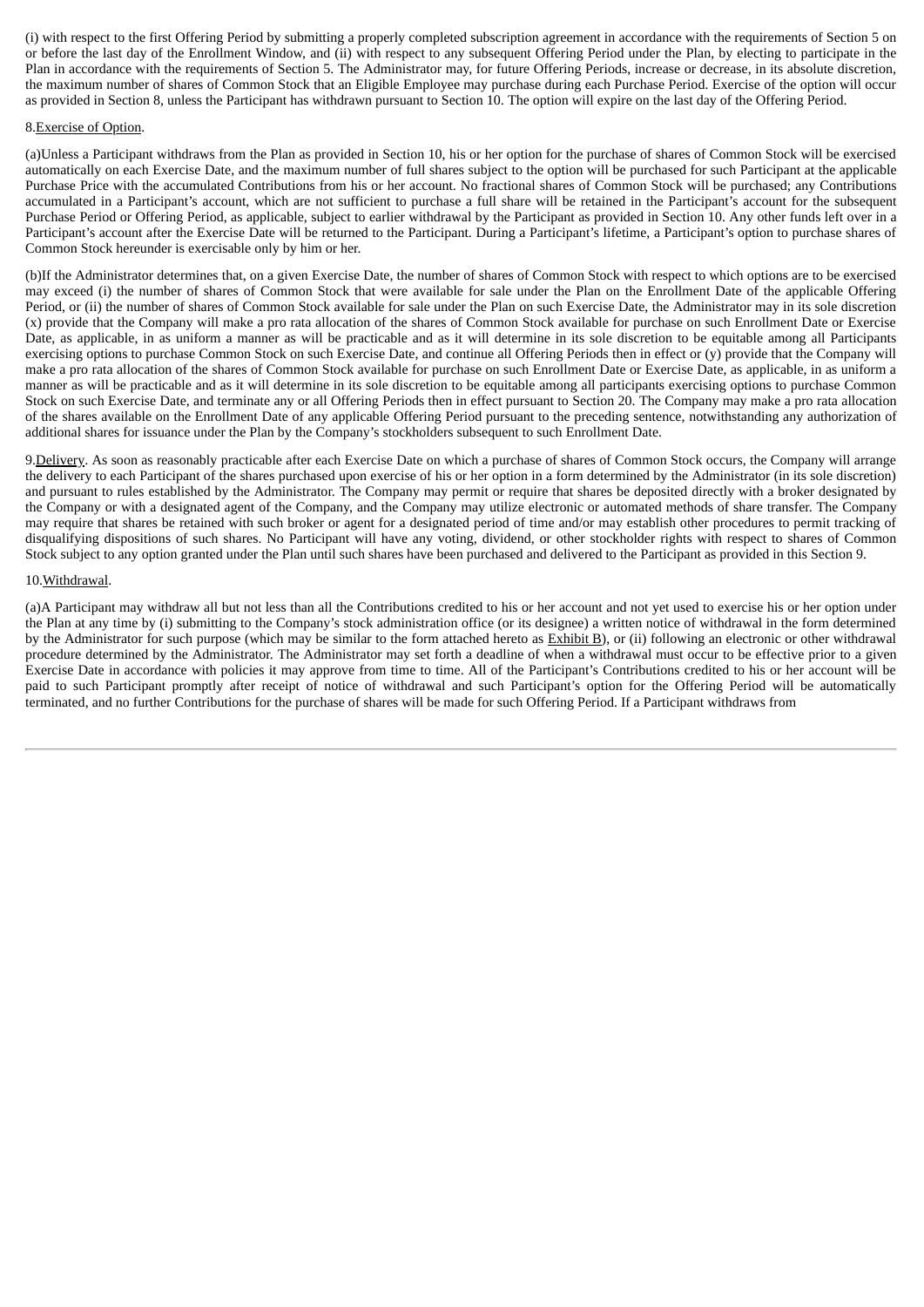an Offering Period, Contributions will not resume at the beginning of the succeeding Offering Period, unless the Participant re-enrolls in the Plan in accordance with the provisions of Section 5.

(b)A Participant's withdrawal from an Offering Period will not have any effect on his or her eligibility to participate in any similar plan that may hereafter be adopted by the Company or in succeeding Offering Periods that commence after the termination of the Offering Period from which the Participant withdraws.

**11.**Termination of Employment. Upon a Participant's ceasing to be an Eligible Employee, for any reason, he or she will be deemed to have elected to withdraw from the Plan and the Contributions credited to such Participant's account during the Offering Period but not yet used to purchase shares of Common Stock under the Plan will be returned to such Participant or, in the case of his or her death, to the person or persons entitled thereto under Section 15, and such Participant's option will be automatically terminated. Unless otherwise provided by the Administrator, a Participant whose employment transfers between entities through a termination with an immediate rehire (with no break in service) by the Company or a Designated Company will not be treated as terminated under the Plan; however, if a Participant transfers from an Offering under the 423 Component to the Non-423 Component, the exercise of the option will be qualified under the 423 Component only to the extent it complies with Section 423 of the Code, unless otherwise provided by the Administrator.

12. Interest. No interest will accrue on the Contributions of a participant in the Plan, except as may be required by Applicable Laws, as determined by the Company, and if so required by the laws of a particular jurisdiction, will apply to all Participants in the relevant Offering under the 423 Component, except to the extent otherwise permitted by U.S. Treasury Regulation Section 1.423-2(f).

### 13.Stock.

(a)Subject to adjustment upon changes in capitalization of the Company as provided in Section 19 hereof, the maximum number of shares of Common Stock that will be made available for sale under the Plan will be 585,433 shares of Common Stock. The number of shares of Common Stock available for issuance under the Plan will be increased on the first day of each Fiscal Year, beginning with the 2021 Fiscal Year, in an amount equal to the least of (i) 560,000 shares of Common Stock, (ii) 1% of the outstanding shares of common stock of the Company (including for this purpose both voting common stock and non-voting common stock) on the last day of the immediately preceding Fiscal Year, or (iii) an amount determined by the Administrator no later than the last day of the immediately preceding Fiscal Year.

(b)Until the shares of Common Stock are issued (as evidenced by the appropriate entry on the books of the Company or of a duly authorized transfer agent of the Company), a Participant will have only the rights of an unsecured creditor with respect to such shares, and no right to vote or receive dividends or any other rights as a stockholder will exist with respect to such shares.

(c)Shares of Common Stock to be delivered to a Participant under the Plan will be registered in the name of the Participant or in the name of the Participant and his or her spouse.

14.Administration. The Plan will be administered by the Board or a Committee appointed by the Board, which Committee will be constituted to comply with Applicable Laws. The Administrator will have full and exclusive discretionary authority to construe, interpret and apply the terms of the Plan, to delegate ministerial duties to any of the Company's employees, to designate separate Offerings under the Plan, to designate Subsidiaries and Affiliates as participating in the 423 Component or Non-423 Component, to determine eligibility, to adjudicate all disputed claims filed under the Plan and to establish such procedures that it deems necessary for the administration of the Plan (including, without limitation, to adopt such procedures and sub-plans as are necessary or appropriate to permit the participation in the Plan by employees who are non‑U.S. nationals or employed outside the U.S., the terms of which sub-plans may take precedence over other provisions of this Plan, with the exception of Section 13(a) hereof, but unless otherwise superseded by the terms of such sub-plan, the provisions of this Plan will govern the operation of such sub-plan). Unless otherwise determined by the Administrator, the Eligible Employees eligible to participate in each sub-plan will participate in a separate Offering or in the Non-423 Component. Without limiting the generality of the foregoing, the Administrator is specifically authorized to adopt rules and procedures regarding eligibility to participate, the definition of Compensation, handling of Contributions, making of Contributions to the Plan (including, without limitation, in forms other than payroll deductions), establishment of bank or trust accounts to hold Contributions, payment of interest, conversion of local currency, obligations to pay payroll tax, determination of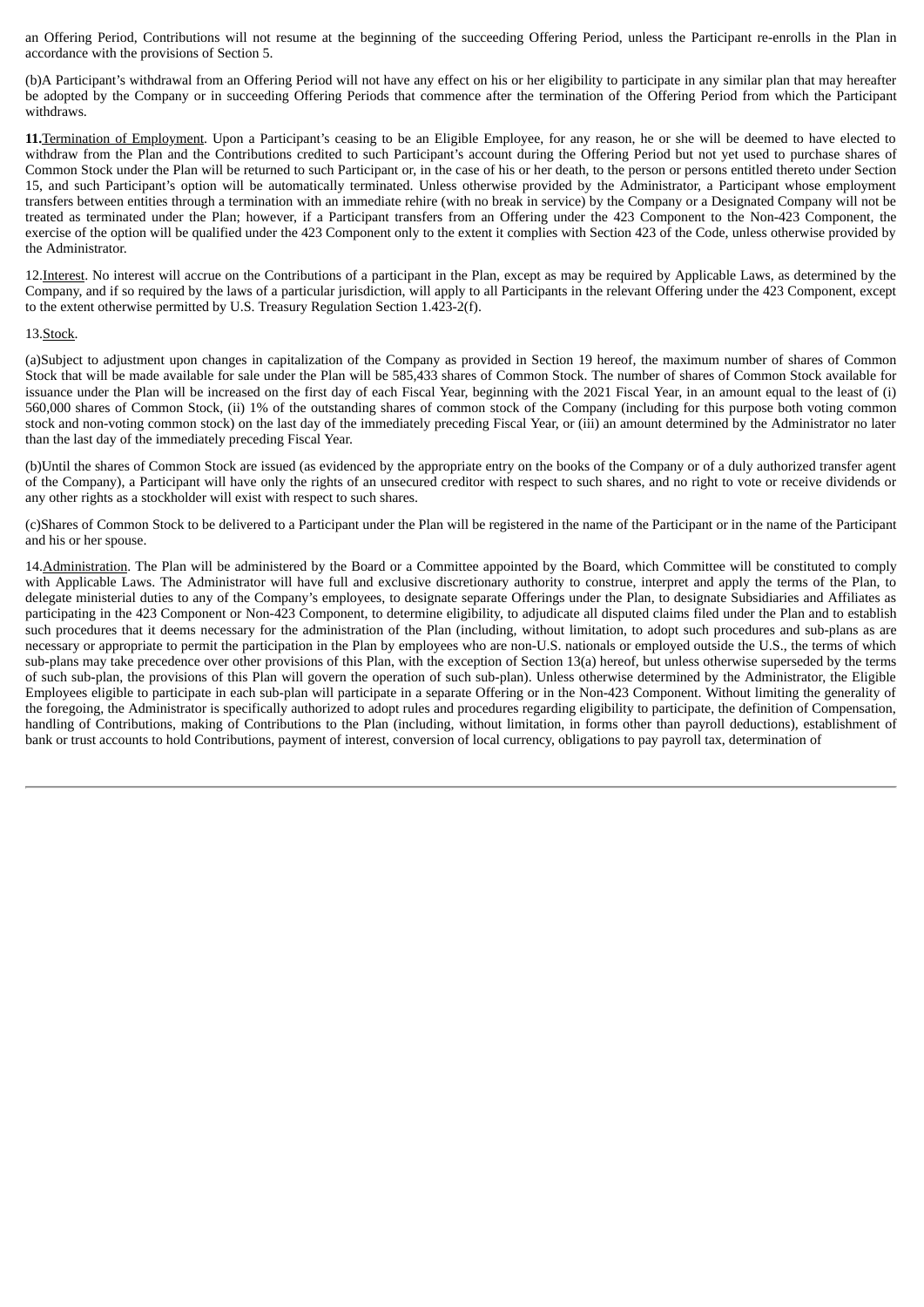beneficiary designation requirements, withholding procedures and handling of stock certificates that vary with applicable local requirements. The Administrator also is authorized to determine that, to the extent permitted by U.S. Treasury Regulation Section 1.423-2(f), the terms of an option granted under the Plan or an Offering to citizens or residents of a non-U.S. jurisdiction will be less favorable than the terms of options granted under the Plan or the same Offering to employees resident solely in the U.S. Every finding, decision, and determination made by the Administrator will, to the full extent permitted by law, be final and binding upon all parties.

## 15.Designation of Beneficiary.

(a)If permitted by the Administrator, a Participant may file a designation of a beneficiary who is to receive any shares of Common Stock and cash, if any, from the Participant's account under the Plan in the event of such Participant's death subsequent to an Exercise Date on which the option is exercised but prior to delivery to such Participant of such shares and cash. In addition, if permitted by the Administrator, a Participant may file a designation of a beneficiary who is to receive any cash from the Participant's account under the Plan in the event of such Participant's death prior to exercise of the option. If a Participant is married and the designated beneficiary is not the spouse, spousal consent will be required for such designation to be effective.

(b)Such designation of beneficiary may be changed by the Participant at any time by notice in a form determined by the Administrator. In the event of the death of a Participant and in the absence of a beneficiary validly designated under the Plan who is living at the time of such Participant's death, the Company will deliver such shares and/or cash to the executor or administrator of the estate of the Participant, or if no such executor or administrator has been appointed (to the knowledge of the Company), the Company, in its discretion, may deliver such shares and/or cash to the spouse or to any one or more dependents or relatives of the Participant, or if no spouse, dependent or relative is known to the Company, then to such other person as the Company may designate.

(c)All beneficiary designations will be in such form and manner as the Administrator may designate from time to time. Notwithstanding Sections 15(a) and (b) above, the Company and/or the Administrator may decide not to permit such designations by Participants in non-U.S. jurisdictions to the extent permitted by U.S. Treasury Regulation Section 1.423-2(f).

16.Transferability. Neither Contributions credited to a Participant's account nor any rights with regard to the exercise of an option or to receive shares of Common Stock under the Plan may be assigned, transferred, pledged or otherwise disposed of in any way (other than by will, the laws of descent and distribution or as provided in Section 15 hereof) by the Participant. Any such attempt at assignment, transfer, pledge or other disposition will be without effect, except that the Company may treat such act as an election to withdraw funds from an Offering Period in accordance with Section 10 hereof.

17. Use of Funds. The Company may use all Contributions received or held by it under the Plan for any corporate purpose, and the Company will not be obligated to segregate such Contributions except under Offerings or for Participants in the Non-423 Component for which Applicable Laws require that Contributions to the Plan by Participants be segregated from the Company's general corporate funds and/or deposited with an independent third party. Until shares of Common Stock are issued, Participants will have only the rights of an unsecured creditor with respect to such shares.

18.Reports. Individual accounts will be maintained for each Participant in the Plan. Statements of account will be given to participating Eligible Employees at least annually, which statements will set forth the amounts of Contributions, the Purchase Price, the number of shares of Common Stock purchased and the remaining cash balance, if any.

### 19.Adjustments, Dissolution, Liquidation, Merger, or Change in Control.

(a)Adjustments. In the event that any dividend or other distribution (whether in the form of cash, Common Stock, other securities, or other property), recapitalization, stock split, reverse stock split, reorganization, merger, consolidation, split-up, spin-off, combination, repurchase, or exchange of Common Stock or other securities of the Company, or other change in the corporate structure of the Company affecting the Common Stock occurs, the Administrator, in order to prevent dilution or enlargement of the benefits or potential benefits intended to be made available under the Plan, will, in such manner as it may deem equitable, adjust the number and class of Common Stock that may be delivered under the Plan, the Purchase Price per share, the class, and the number of shares of Common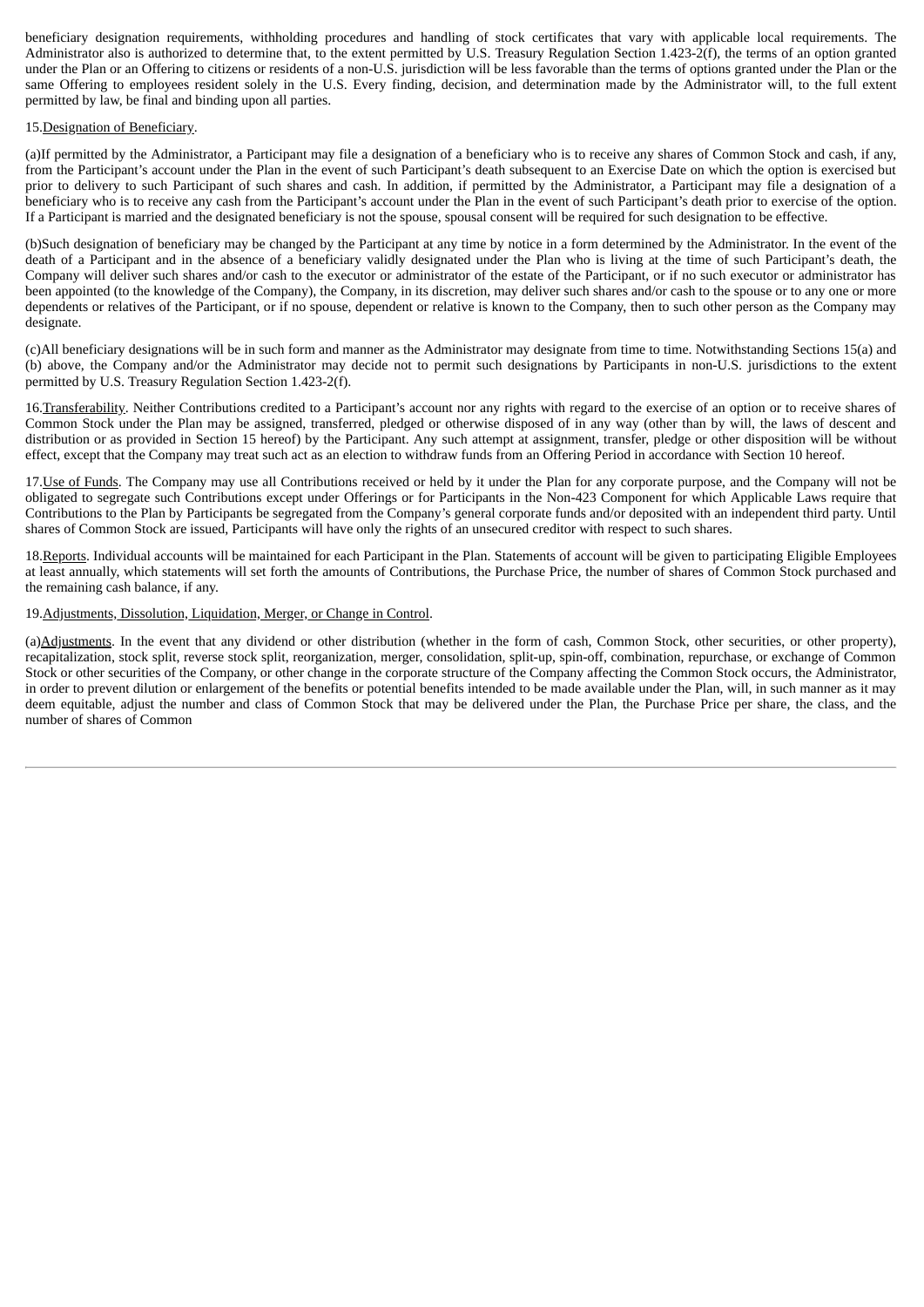Stock covered by each option under the Plan that has not yet been exercised, and the numerical limits of Sections 7 and 13.

(b)Dissolution or Liquidation. In the event of the proposed dissolution or liquidation of the Company, any Offering Period then in progress will be shortened by setting a New Exercise Date, and will terminate immediately prior to the consummation of such proposed dissolution or liquidation, unless provided otherwise by the Administrator. The New Exercise Date will be before the date of the Company's proposed dissolution or liquidation. The Administrator will notify each Participant in writing or electronically, prior to the New Exercise Date, that the Exercise Date for the Participant's option has been changed to the New Exercise Date and that the Participant's option will be exercised automatically on the New Exercise Date, unless prior to such date the Participant has withdrawn from the Offering Period as provided in Section 10 hereof.

(c)Merger or Change in Control. In the event of a merger or Change in Control, each outstanding option will be assumed or an equivalent option substituted by the successor corporation or a Parent or Subsidiary of the successor corporation. In the event that the successor corporation refuses to assume or substitute for the option, the Offering Period with respect to which such option relates will be shortened by setting a New Exercise Date on which such Offering Period will end. The New Exercise Date will occur before the date of the Company's proposed merger or Change in Control. The Administrator will notify each Participant in writing or electronically prior to the New Exercise Date, that the Exercise Date for the Participant's option has been changed to the New Exercise Date and that the Participant's option will be exercised automatically on the New Exercise Date, unless prior to such date the Participant has withdrawn from the Offering Period as provided in Section 10 hereof.

#### 20.Amendment or Termination.

(a)The Administrator, in its sole discretion, may amend, suspend, or terminate the Plan, or any part thereof, at any time and for any reason. If the Plan is terminated, the Administrator, in its discretion, may elect to terminate all outstanding Offering Periods either immediately or upon completion of the purchase of shares of Common Stock on the next Exercise Date (which may be sooner than originally scheduled, if determined by the Administrator in its discretion), or may elect to permit Offering Periods to expire in accordance with their terms (and subject to any adjustment pursuant to Section 19). If the Offering Periods are terminated prior to expiration, all amounts then credited to Participants' accounts that have not been used to purchase shares of Common Stock will be returned to the Participants (without interest thereon, except as otherwise required under Applicable Laws, as further set forth in Section 12 hereof) as soon as administratively practicable.

(b)Without stockholder consent and without limiting Section 20(a), the Administrator will be entitled to change the Offering Periods or Purchase Periods, designate separate Offerings, limit the frequency and/or number of changes in the amount withheld during an Offering Period, establish the exchange rate applicable to amounts withheld in a currency other than U.S. dollars, permit Contributions in excess of the amount designated by a Participant in order to adjust for delays or mistakes in the Company's processing of properly completed Contribution elections, establish reasonable waiting and adjustment periods and/or accounting and crediting procedures to ensure that amounts applied toward the purchase of Common Stock for each Participant properly correspond with Contribution amounts, and establish such other limitations or procedures as the Administrator determines in its sole discretion advisable that are consistent with the Plan.

(c)In the event the Administrator determines that the ongoing operation of the Plan may result in unfavorable financial accounting consequences, the Administrator may, in its discretion and, to the extent necessary or desirable, modify, amend or terminate the Plan to reduce or eliminate such accounting consequence including, but not limited to:

(i)amending the Plan to conform with the safe harbor definition under the Financial Accounting Standards Board Accounting Standards Codification Topic 718 (or any successor thereto), including with respect to an Offering Period underway at the time;

(ii)altering the Purchase Price for any Offering Period or Purchase Period including an Offering Period or Purchase Period underway at the time of the change in Purchase Price;

(iii)shortening any Offering Period or Purchase Period by setting a New Exercise Date, including an Offering Period or Purchase Period underway at the time of the Administrator action;

(iv)reducing the maximum percentage of Compensation a Participant may elect to set aside as Contributions; and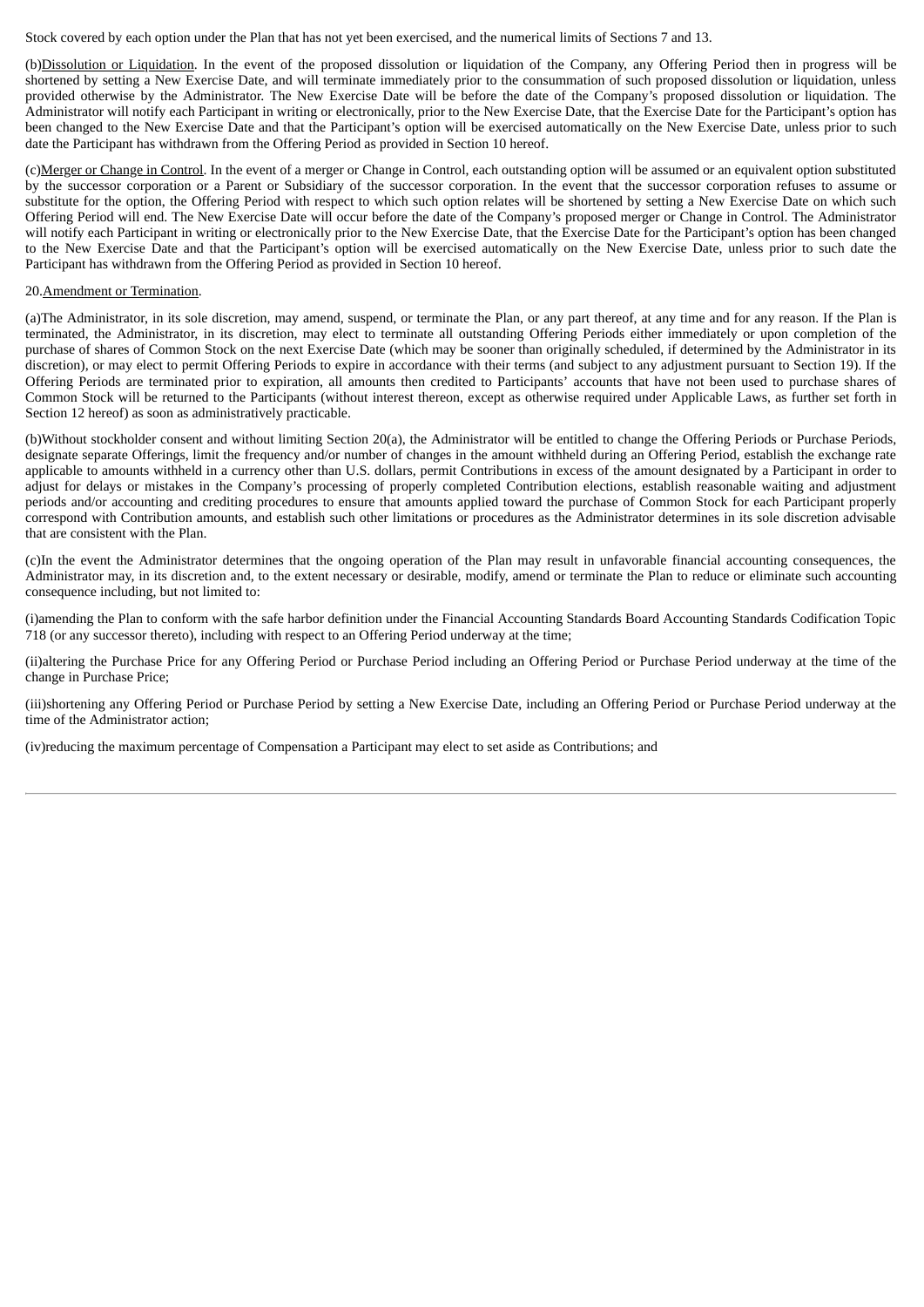(v)reducing the maximum number of shares of Common Stock a Participant may purchase during any Offering Period or Purchase Period.

Such modifications or amendments will not require stockholder approval or the consent of any Participants.

21. Notices. All notices or other communications by a Participant to the Company under or in connection with the Plan will be deemed to have been duly given when received in the form and manner specified by the Company at the location, or by the person, designated by the Company for the receipt thereof.

22.Conditions Upon Issuance of Shares. Shares of Common Stock will not be issued with respect to an option unless the exercise of such option and the issuance and delivery of such shares pursuant thereto will comply with all applicable provisions of law, domestic or non‑U.S., including, without limitation, the U.S. Securities Act of 1933, as amended, the Exchange Act, the rules and regulations promulgated thereunder, and the requirements of any stock exchange upon which the shares may then be listed, and will be further subject to the approval of counsel for the Company with respect to such compliance.

As a condition to the exercise of an option, the Company may require the person exercising such option to represent and warrant at the time of any such exercise that the shares are being purchased only for investment and without any present intention to sell or distribute such shares if, in the opinion of counsel for the Company, such a representation is required by any of the aforementioned applicable provisions of law.

23.Code Section 409A. The 423 Component of the Plan is exempt from the application of Code Section 409A and any ambiguities herein will be interpreted to so be exempt from Code Section 409A. In furtherance of the foregoing and notwithstanding any provision in the Plan to the contrary, if the Administrator determines that an option granted under the Plan may be subject to Code Section 409A or that any provision in the Plan would cause an option under the Plan to be subject to Code Section 409A, the Administrator may amend the terms of the Plan and/or of an outstanding option granted under the Plan, or take such other action the Administrator determines is necessary or appropriate, in each case, without the Participant's consent, to exempt any outstanding option or future option that may be granted under the Plan from or to allow any such options to comply with Code Section 409A, but only to the extent any such amendments or action by the Administrator would not violate Code Section 409A. Notwithstanding the foregoing, the Company, and any Parent, Subsidiary or Affiliate will have no liability to a Participant or any other party if the option to purchase Common Stock under the Plan that is intended to be exempt from or compliant with Code Section 409A is not so exempt or compliant or for any action taken by the Administrator with respect thereto. The Company makes no representation that the option to purchase Common Stock under the Plan is compliant with Code Section 409A.

24.Term of Plan. The Plan will become effective upon the later to occur of (i) its adoption by the Board or (ii) the business day immediately prior to the Registration Date. It will continue in effect for a term of 20 years, unless sooner terminated under Section 20.

25.Stockholder Approval. The Plan will be subject to approval by the stockholders of the Company within 12 months after the date the Plan is adopted by the Board. Such stockholder approval will be obtained in the manner and to the degree required under Applicable Laws.

26.Governing Law. The Plan will be governed by, and construed in accordance with, the laws of the State of California (except its choice-of-law provisions).

27.No Right to Employment. Participation in the Plan by a Participant will not be construed as giving a Participant the right to be retained as an employee of the Company or a Subsidiary or Affiliate, as applicable. Further, the Company or a Subsidiary or Affiliate may dismiss a Participant from employment at any time, free from any liability or any claim under the Plan.

28.Severability. If any provision of the Plan is or becomes or is deemed to be invalid, illegal, or unenforceable for any reason in any jurisdiction or as to any Participant, such invalidity, illegality or unenforceability will not affect the remaining parts of the Plan, and the Plan will be construed and enforced as to such jurisdiction or Participant as if the invalid, illegal or unenforceable provision had not been included.

29. Compliance with Applicable Laws. The terms of this Plan are intended to comply with all Applicable Laws and will be construed accordingly.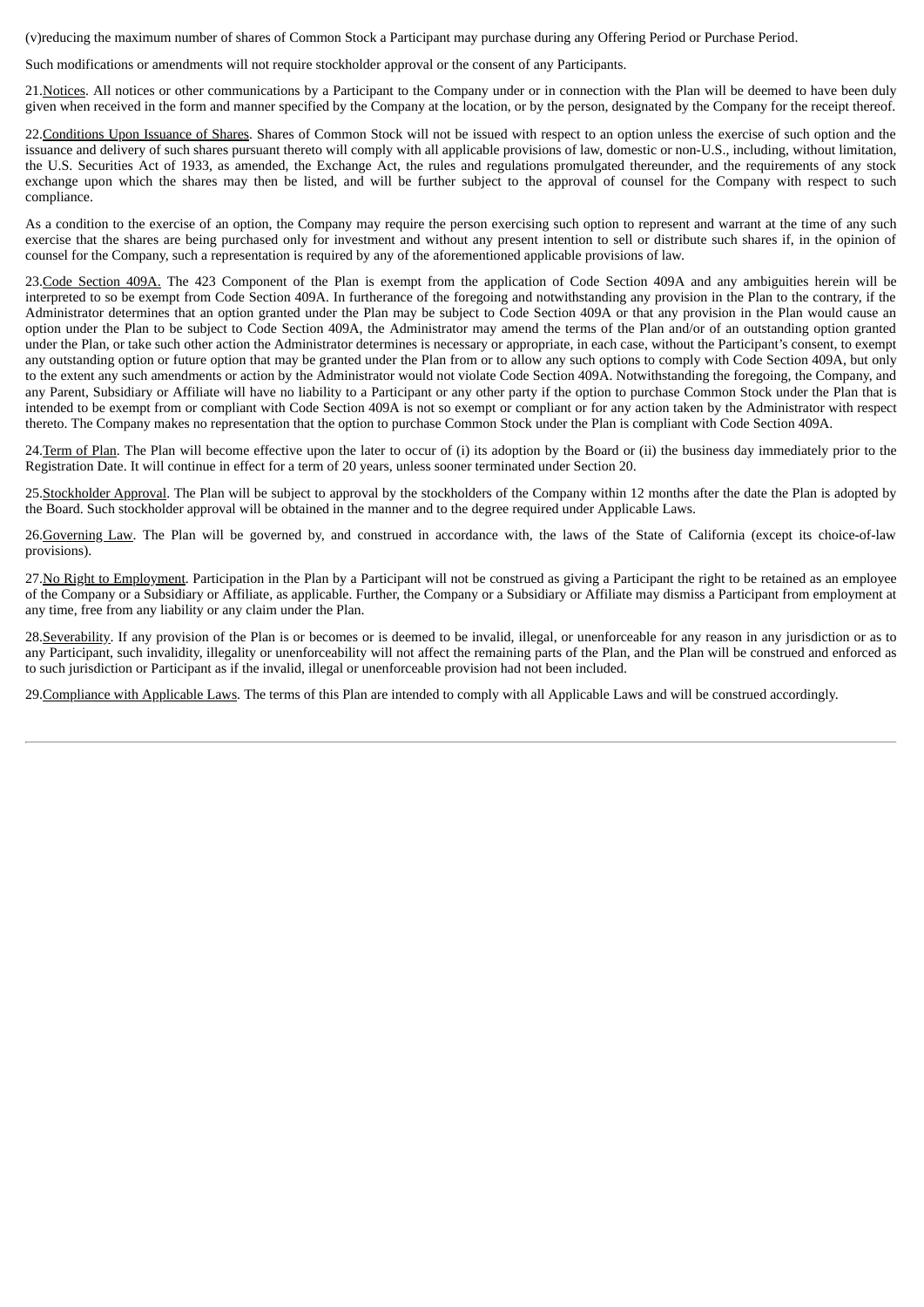30. Automatic Transfer to Low Price Offering Period. To the extent permitted by Applicable Laws, if the Fair Market Value on any Exercise Date in an Offering Period is lower than the Fair Market Value on the Enrollment Date of such Offering Period, then such Offering Period will be terminated and all Participants in such Offering Period automatically will be withdrawn from such Offering Period immediately after the exercise of their option on such Exercise Date and automatically re-enrolled in the immediately following Offering Period as of the first day thereof.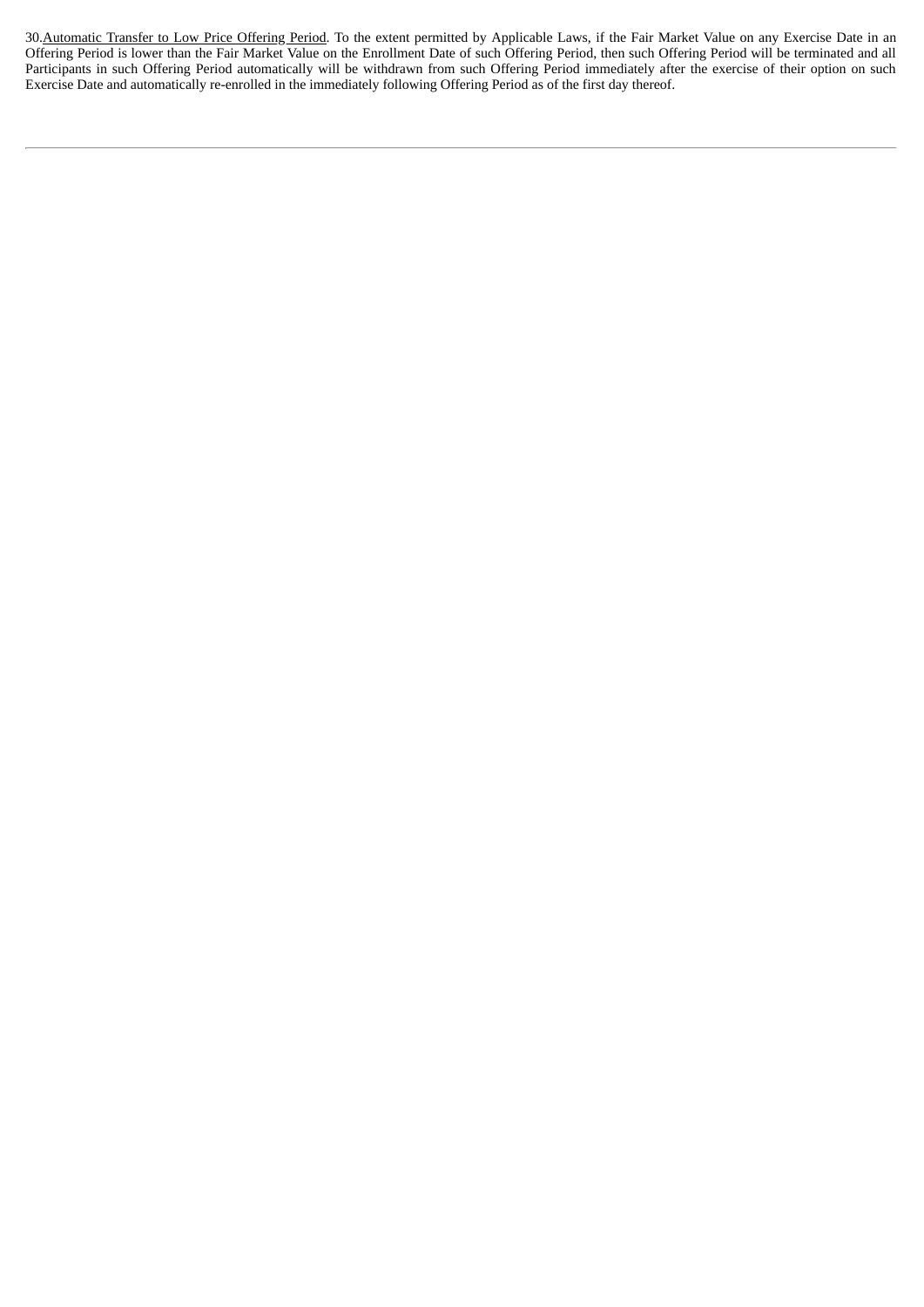### **EXHIBIT A**

### **IGM BIOSCIENCES, INC.**

#### **2019 EMPLOYEE STOCK PURCHASE PLAN**

#### **SUBSCRIPTION AGREEMENT**

1. The employee ("Employee") enrolling in the IGM Biosciences, Inc. 2019 Employee Stock Purchase Plan (the "Plan") through this online platform (the "Platform"), by his or her online enrollment, hereby elects to participate in the Plan and subscribes to purchase shares of the Company's Common Stock in accordance with this Subscription Agreement and the Plan. Unless otherwise defined herein, the terms defined in the 2019 Employee Stock Purchase Plan (the "Plan") shall have the same defined meanings in this Subscription Agreement.

2. Employee, by his or her online enrollment, hereby authorizes payroll deductions from each paycheck in the percentage of his or her Compensation as designated on the Platform on each payday during the Offering Period in accordance with the Plan. (Please note that no fractional percentages are permitted.)

3. Employee understands that said payroll deductions will be accumulated for the purchase of shares of Common Stock at the applicable Purchase Price determined in accordance with the Plan. Employee understands that if he or she does not withdraw from an Offering Period, any accumulated payroll deductions will be used to automatically exercise his or her option and purchase Common Stock under the Plan.

4. Employee has received a copy of the complete Plan and its accompanying prospectus. Employee understands that his or her participation in the Plan is in all respects subject to the terms of the Plan.

5. Shares of Common Stock purchased by Employee under the Plan should be issued in the Employee (or if permitted by and so designated on the Platform, Employee and Spouse).

6. Employee understands that if he or she disposes of any shares that he or she purchased under the Plan within 2 years after the Enrollment Date (the first day of the Offering Period during which he or she purchased such shares) or 1 year after the applicable Exercise Date, he or she will be treated for federal income tax purposes as having received ordinary income at the time of such disposition in an amount equal to the excess of the fair market value of the shares at the time such shares were purchased over the price paid for the shares. Employee, by his or her online enrollment, hereby agrees to notify the Company in writing within 30 days after the date of any disposition of such shares and to make adequate provision for federal, state or other tax withholding obligations, if any, that arise upon the disposition of such shares. The Company may, but will not be obligated to, withhold from Employee's compensation the amount necessary to meet any applicable withholding obligation including any withholding necessary to make available to the Company any tax deductions or benefits attributable to Employee's sale or early disposition of such shares. Employee understands that if he or she disposes of such shares at any time after the expiration of the 2-year and 1-year holding periods, he or she will be treated for federal income tax purposes as having received income only at the time of such disposition, and that such income will be taxed as ordinary income only to the extent of an amount equal to the lesser of (i) the excess of the fair market value of the shares at the time of such disposition over the purchase price paid for the shares, or (ii) fifteen percent (15%) of the fair market value of the shares on the first day of the Offering Period. The remainder of the gain, if any, recognized on such disposition will be taxed as capital gain.

7. Employee, by his or her online enrollment, hereby agrees to hold any shares he or she acquires under the Plan with a broker designated by the Company until the day after 6-month anniversary of the day such shares were purchased. Employee understands that if he or she disposes of any shares that he or she purchased within 2 years after the Enrollment Date (the first day of the Offering Period during which he or she purchased such shares) or 1 year after the date such shares were purchased, he or she will be treated for federal income tax purposes as having received ordinary income at the time of such disposition in an amount equal to the excess of the fair market value of the shares at the time such shares were purchased over the price paid for the shares. The Company may, but will not be obligated to, withhold from Employee's compensation the amount necessary to meet any applicable withholding obligation including any withholding necessary to make available to the Company any tax deductions or benefits attributable to the disposition of such shares by Employee. The remainder of the gain, if any, recognized on such disposition will be taxed as capital gain.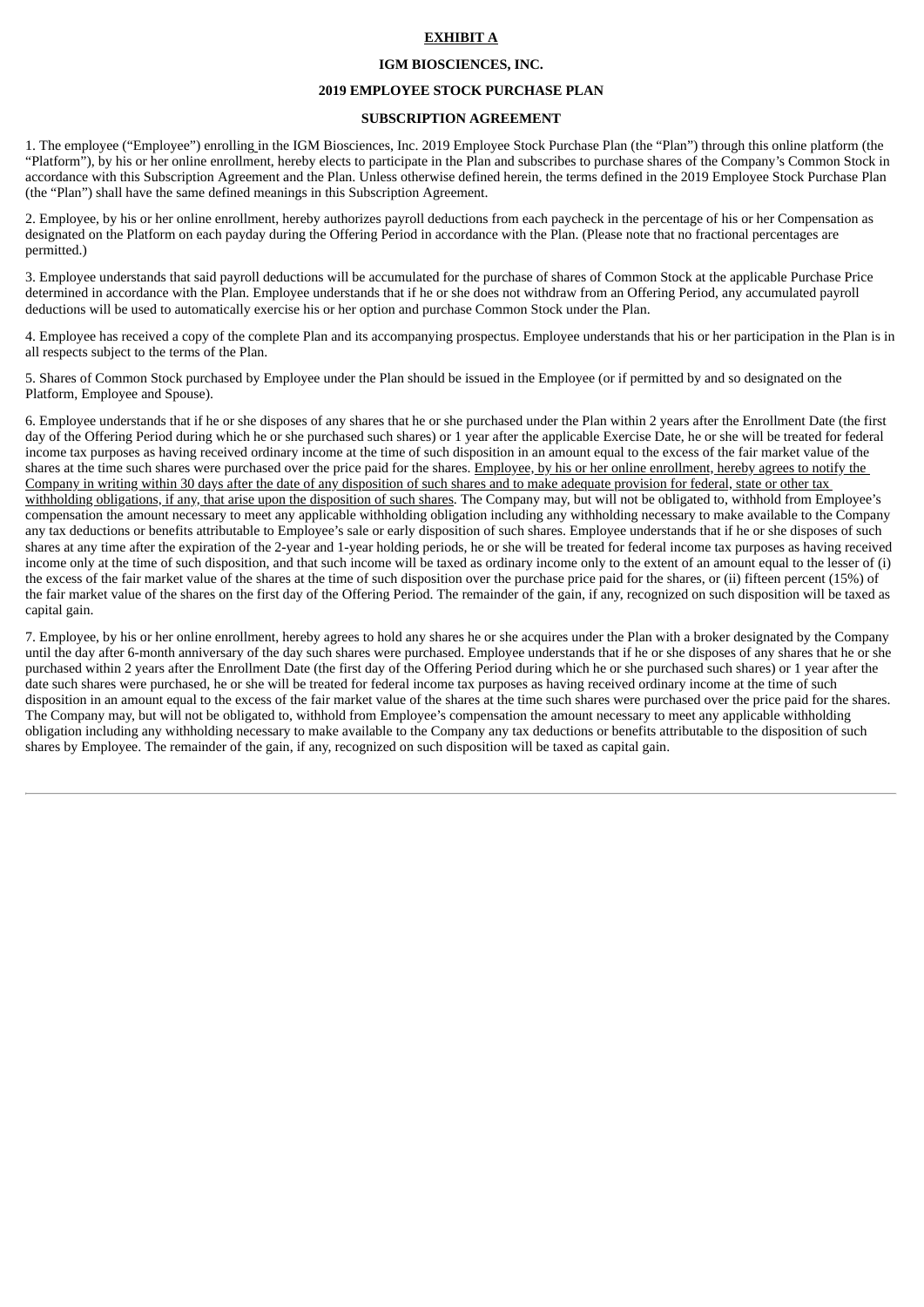8. Employee, by his or her online enrollment, hereby agrees to be bound by the terms of the Plan. The effectiveness of this Subscription Agreement is dependent upon Employee's eligibility to participate in the Plan.

EMPLOYEE UNDERSTANDS THAT THIS SUBSCRIPTION AGREEMENT WILL REMAIN IN EFFECT THROUGHOUT SUCCESSIVE OFFERING PERIODS UNLESS TERMINATED BY EMPLOYEE.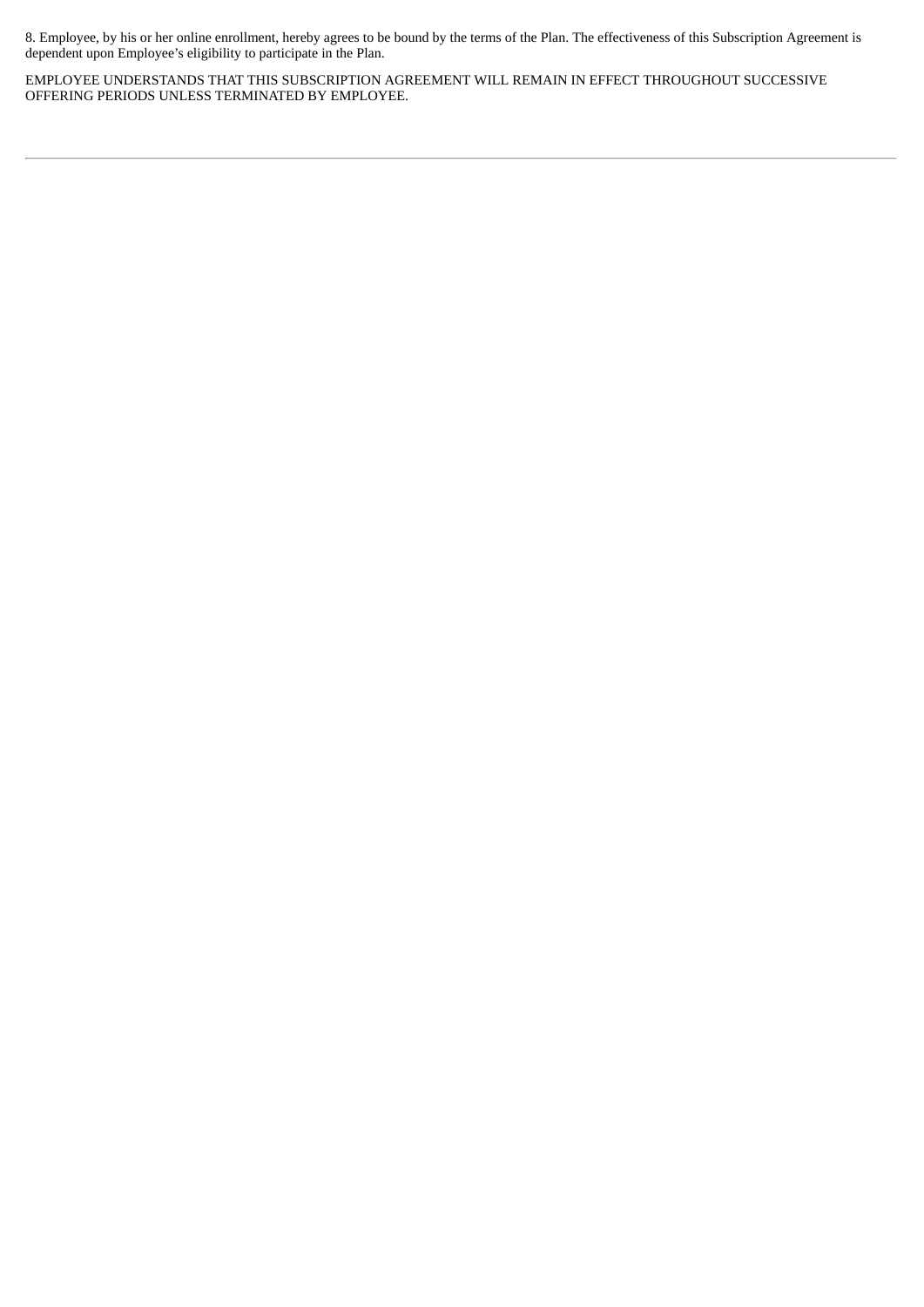#### **EXHIBIT B**

#### **IGM BIOSCIENCES, INC.**

### **2019 EMPLOYEE STOCK PURCHASE PLAN**

# **NOTICE OF WITHDRAWAL**

Unless otherwise defined herein, the terms defined in the 2019 Employee Stock Purchase Plan (the "Plan") shall have the same defined meanings in this Notice of Withdrawal.

The undersigned Participant in the Offering Period of the IGM Biosciences, Inc. 2019 Employee Stock Purchase Plan that began on

\_\_\_\_\_\_ (the "Offering Date") hereby notifies the Company that he or she hereby withdraws from the Offering Period. He or she hereby directs the Company to pay to the undersigned as promptly as practicable all the payroll deductions credited to his or her account with respect to such Offering Period. The undersigned understands and agrees that his or her option for such Offering Period will be terminated automatically. The undersigned understands further that no further payroll deductions will be made for the purchase of shares in the current Offering Period and the undersigned will be eligible to participate in succeeding Offering Periods only by delivering to the Company a new Subscription Agreement.

Name and Address of Participant:

Signature:

Date: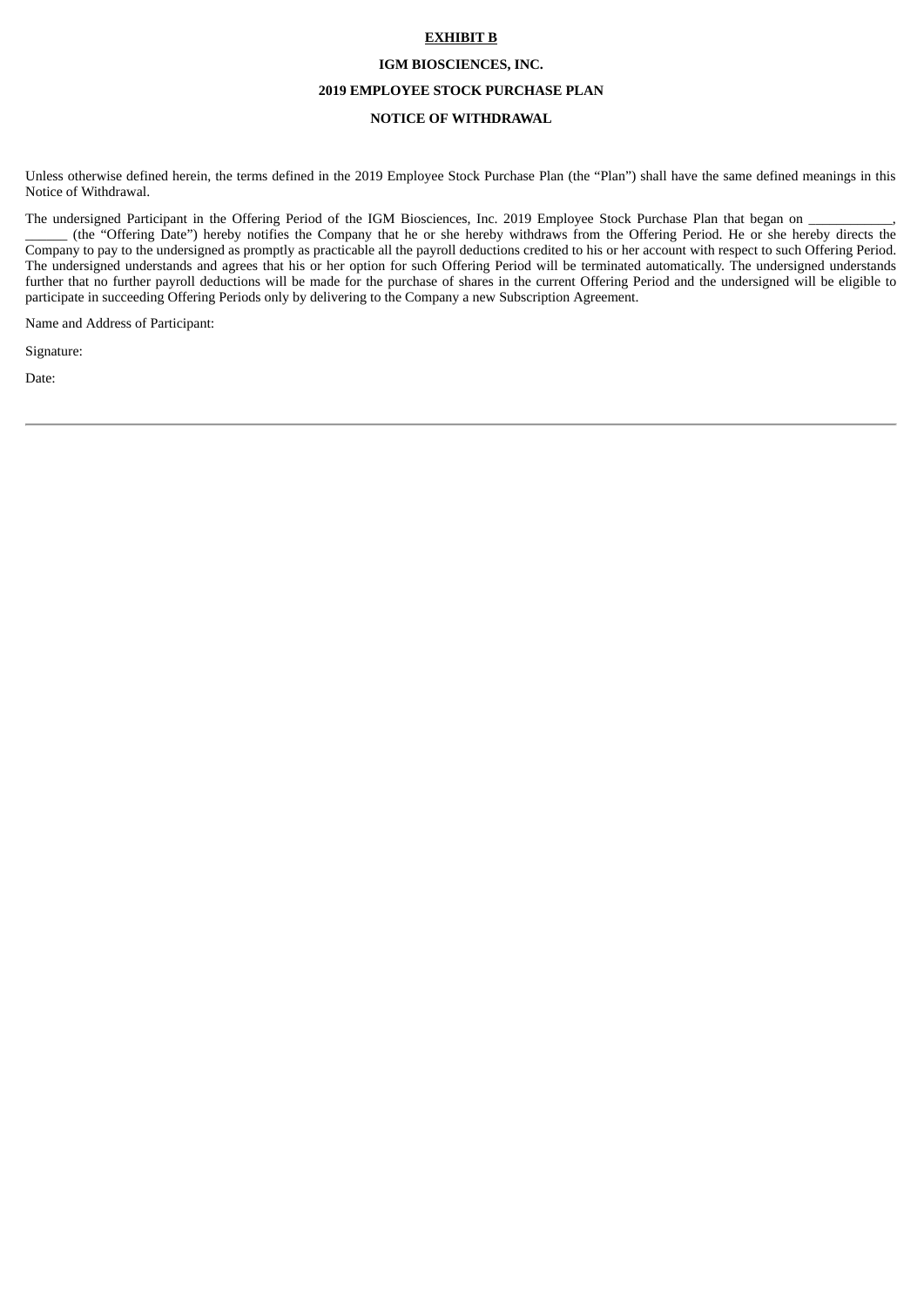# **CERTIFICATION PURSUANT TO RULES 13a-14(a) AND 15d-14(a) UNDER THE SECURITIES EXCHANGE ACT OF 1934, AS ADOPTED PURSUANT TO SECTION 302 OF THE SARBANES-OXLEY ACT OF 2002**

I, Fred Schwarzer, certify that:

- 1. I have reviewed this Quarterly Report on Form 10-Q of IGM Biosciences, Inc.;
- 2. Based on my knowledge, this report does not contain any untrue statement of a material fact or omit to state a material fact necessary to make the statements made, in light of the circumstances under which such statements were made, not misleading with respect to the period covered by this report;
- 3. Based on my knowledge, the financial statements, and other financial information included in this report, fairly present in all material respects the financial condition, results of operations and cash flows of the registrant as of, and for, the periods presented in this report;
- 4. The registrant's other certifying officer and I are responsible for establishing and maintaining disclosure controls and procedures (as defined in Exchange Act Rules 13a-15(e) and 15d-15(e)) and internal control over financial reporting (as defined in Exchange Act Rules 13a-15(f) and 15d-15(f)) for the registrant and have:
	- (a) Designed such disclosure controls and procedures, or caused such disclosure controls and procedures to be designed under our supervision, to ensure that material information relating to the registrant, including its consolidated subsidiaries, is made known to us by others within those entities, particularly during the period in which this report is being prepared;
	- (b) Designed such internal control over financial reporting, or caused such internal control over financial reporting to be designed under our supervision, to provide reasonable assurance regarding the reliability of financial reporting and the preparation of financial statements for external purposes in accordance with generally accepted accounting principles;
	- (c) Evaluated the effectiveness of the registrant's disclosure controls and procedures and presented in this report our conclusions about the effectiveness of the disclosure controls and procedures, as of the end of the period covered by this report based on such evaluation; and
	- (d) Disclosed in this report any change in the registrant's internal control over financial reporting that occurred during the registrant's most recent fiscal quarter (the registrant's fourth fiscal quarter in the case of an annual report) that has materially affected, or is reasonably likely to materially affect, the registrant's internal control over financial reporting; and
- 5. The registrant's other certifying officer and I have disclosed, based on our most recent evaluation of internal control over financial reporting, to the registrant's auditors and the audit committee of the registrant's board of directors (or persons performing the equivalent functions):
	- (a) All significant deficiencies and material weaknesses in the design or operation of internal control over financial reporting which are reasonably likely to adversely affect the registrant's ability to record, process, summarize and report financial information; and
	- (b) Any fraud, whether or not material, that involves management or other employees who have a significant role in the registrant's internal control over financial reporting.

Date: May 9, 2022 **By:** /s/ Fred Schwarzer

Fred Schwarzer *Chief Executive Officer and President (Principal Executive Officer)*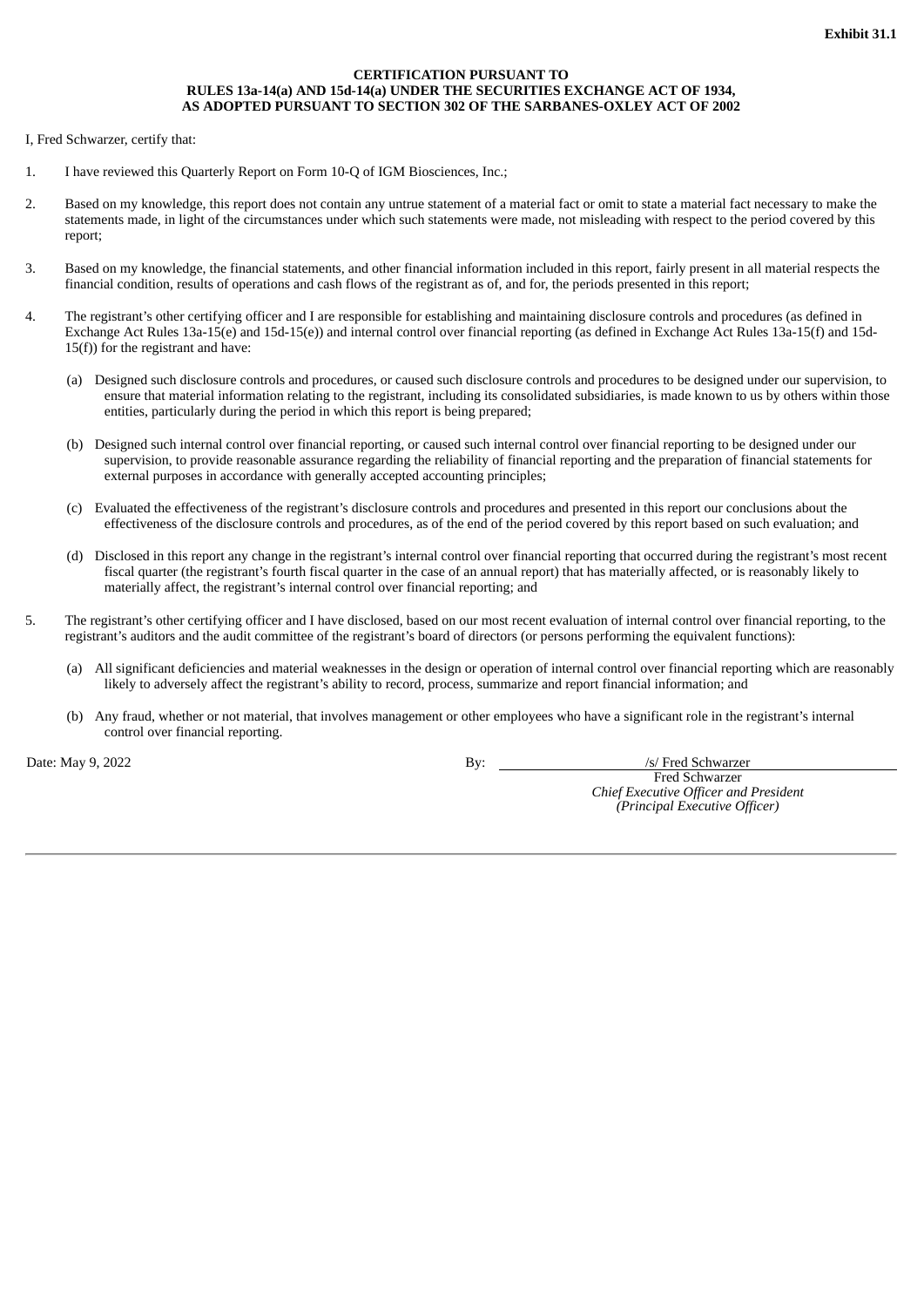# **CERTIFICATION PURSUANT TO RULES 13a-14(a) AND 15d-14(a) UNDER THE SECURITIES EXCHANGE ACT OF 1934, AS ADOPTED PURSUANT TO SECTION 302 OF THE SARBANES-OXLEY ACT OF 2002**

I, Misbah Tahir, certify that:

- 1. I have reviewed this Quarterly Report on Form 10-Q of IGM Biosciences, Inc.;
- 2. Based on my knowledge, this report does not contain any untrue statement of a material fact or omit to state a material fact necessary to make the statements made, in light of the circumstances under which such statements were made, not misleading with respect to the period covered by this report;
- 3. Based on my knowledge, the financial statements, and other financial information included in this report, fairly present in all material respects the financial condition, results of operations and cash flows of the registrant as of, and for, the periods presented in this report;
- 4. The registrant's other certifying officer and I are responsible for establishing and maintaining disclosure controls and procedures (as defined in Exchange Act Rules 13a-15(e) and 15d-15(e)) and internal control over financial reporting (as defined in Exchange Act Rules 13a-15(f) and 15d-15(f)) for the registrant and have:
	- (a) Designed such disclosure controls and procedures, or caused such disclosure controls and procedures to be designed under our supervision, to ensure that material information relating to the registrant, including its consolidated subsidiaries, is made known to us by others within those entities, particularly during the period in which this report is being prepared;
	- (b) Designed such internal control over financial reporting, or caused such internal control over financial reporting to be designed under our supervision, to provide reasonable assurance regarding the reliability of financial reporting and the preparation of financial statements for external purposes in accordance with generally accepted accounting principles;
	- (c) Evaluated the effectiveness of the registrant's disclosure controls and procedures and presented in this report our conclusions about the effectiveness of the disclosure controls and procedures, as of the end of the period covered by this report based on such evaluation; and
	- (d) Disclosed in this report any change in the registrant's internal control over financial reporting that occurred during the registrant's most recent fiscal quarter (the registrant's fourth fiscal quarter in the case of an annual report) that has materially affected, or is reasonably likely to materially affect, the registrant's internal control over financial reporting; and
- 5. The registrant's other certifying officer and I have disclosed, based on our most recent evaluation of internal control over financial reporting, to the registrant's auditors and the audit committee of the registrant's board of directors (or persons performing the equivalent functions):
	- (a) All significant deficiencies and material weaknesses in the design or operation of internal control over financial reporting which are reasonably likely to adversely affect the registrant's ability to record, process, summarize and report financial information; and
	- (b) Any fraud, whether or not material, that involves management or other employees who have a significant role in the registrant's internal control over financial reporting.

Date: May 9, 2022 **By:** /s/ Misbah Tahir

Misbah Tahir *Chief Financial Officer (Principal Financial and Accounting Officer)*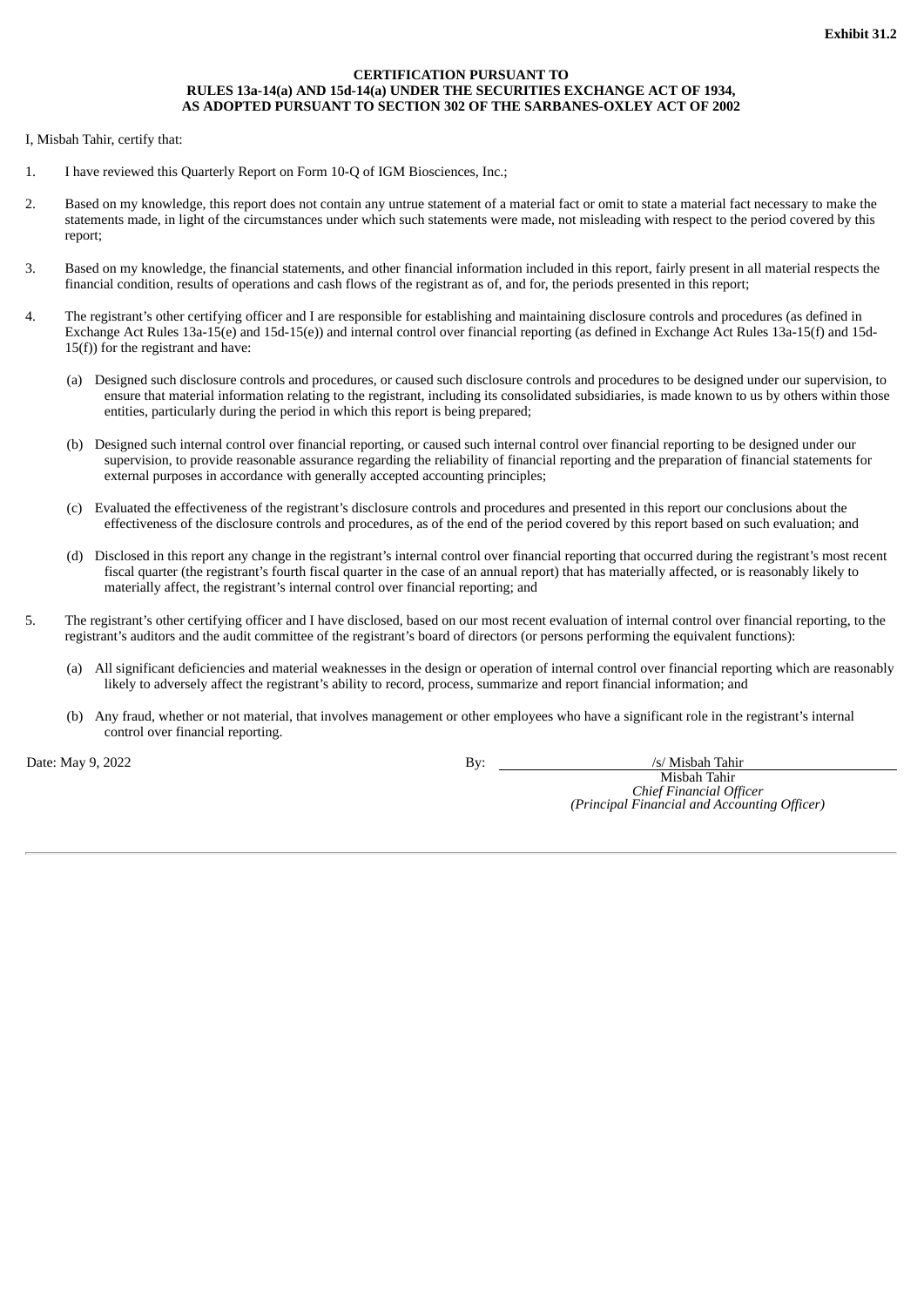## **CERTIFICATION OF PRINCIPAL EXECUTIVE OFFICER PURSUANT TO 18 U.S.C. SECTION 1350, AS ADOPTED PURSUANT TO SECTION 906 OF THE SARBANES-OXLEY ACT OF 2002**

In connection with the Quarterly Report of IGM Biosciences, Inc. (the "Company") on Form 10-Q for the period ended March 31, 2022 as filed with the Securities and Exchange Commission on the date hereof (the "Report"), I, Fred Schwarzer, hereby certify, pursuant to 18 U.S.C. § 1350, as adopted pursuant to § 906 of the Sarbanes-Oxley Act of 2002, that:

- (1) The Report fully complies with the requirements of Section 13(a) or 15(d) of the Securities Exchange Act of 1934, as amended; and
- (2) The information contained in the Report fairly presents, in all material respects, the financial condition and results of operations of the Company.

Date: May 9, 2022 **By:** /s/ Fred Schwarzer

Fred Schwarzer *Chief Executive Officer and President (Principal Executive Officer)*